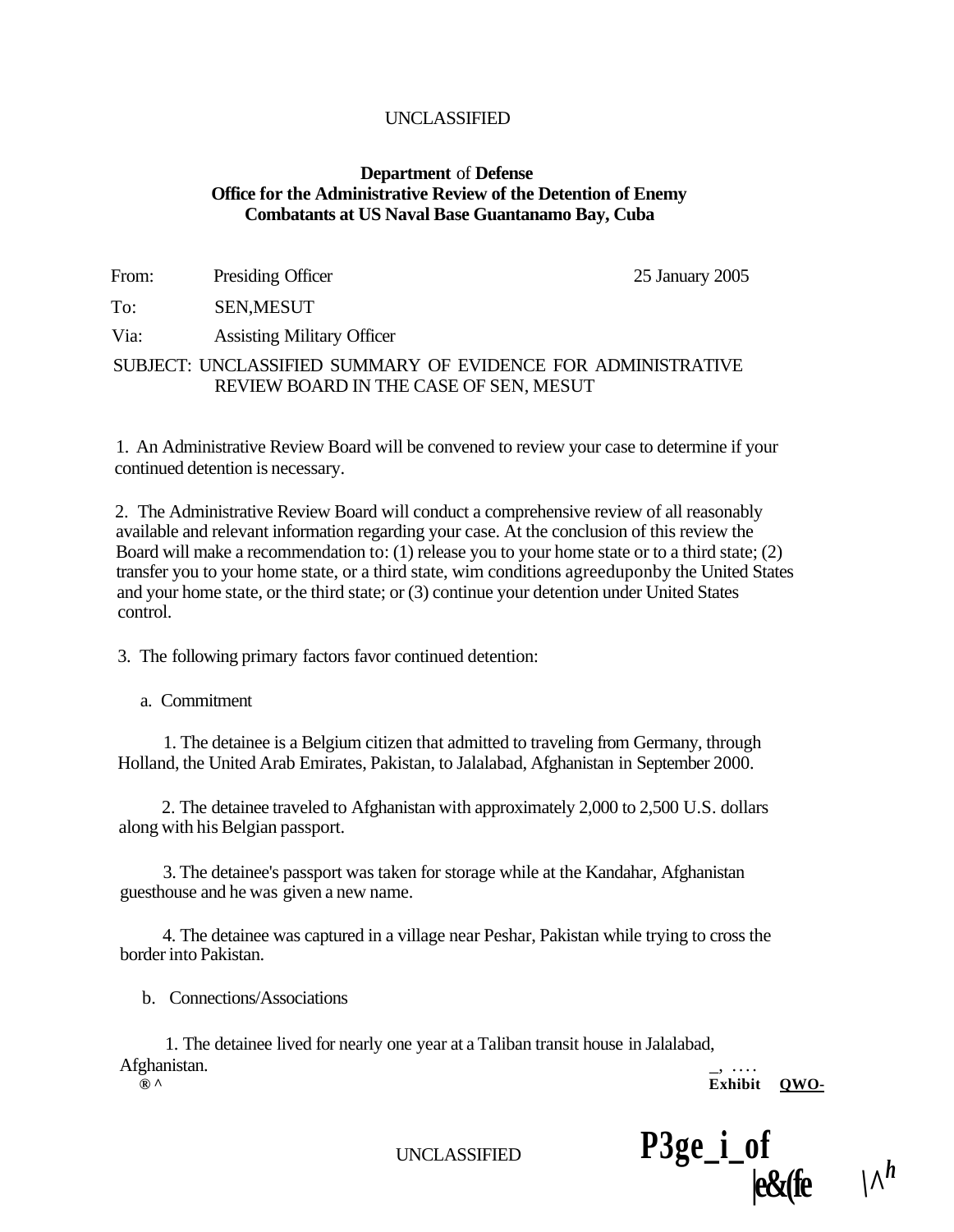### SUBJECT: UNCLASSIFIED SUMMARY OF EVIDENCE FOR ADMINISTRATIVE REVIEW BOARD IN THE CASE OF **SEN, MESUT**

2. Detainee had connections to Millis Gorus, as did his father.

3. The Belgium Government considers Milli Gorus to be an extremist group and it is therefore banned from having representatives on the official representative board for Muslims in Belgium.

c. Other

1. The detainee was in possession of a Casio watch. The same model number of Casio watch found in the possession of the detainee has been frequently used in bombings that have been linked to al Qaida and other radical Islamic terrorist groups.

2. Emerging as a leader, the detainee has been leading the detainees around him in prayer. The detainees listen to him speak and follow his actions during prayer.

4. The following primary factors favor release or transfer:

a. Other Relevant Data

1. The detainee admits that he contacted the Taliban office in Quetta in order to enter Afghanistan, but claimed he had no affiliation with the Taliban.

5. You will be afforded a meaningful opportunity to be heard and to present information to the Board; this includes an opportunity to be physically present at the proceeding. The Assisting Military Officer (AMO) will assist you in reviewing all relevant and reasonably available unclassified information regarding your case. The AMO is not an advocate for or against continued detention, nor may the AMO form a confidential relationship with you or represent you in any other matter.

> $\mathcal{D}$ UNCLASSIFIED

**Page**  $2$  of  $\frac{2}{\beta^{2}}$  1047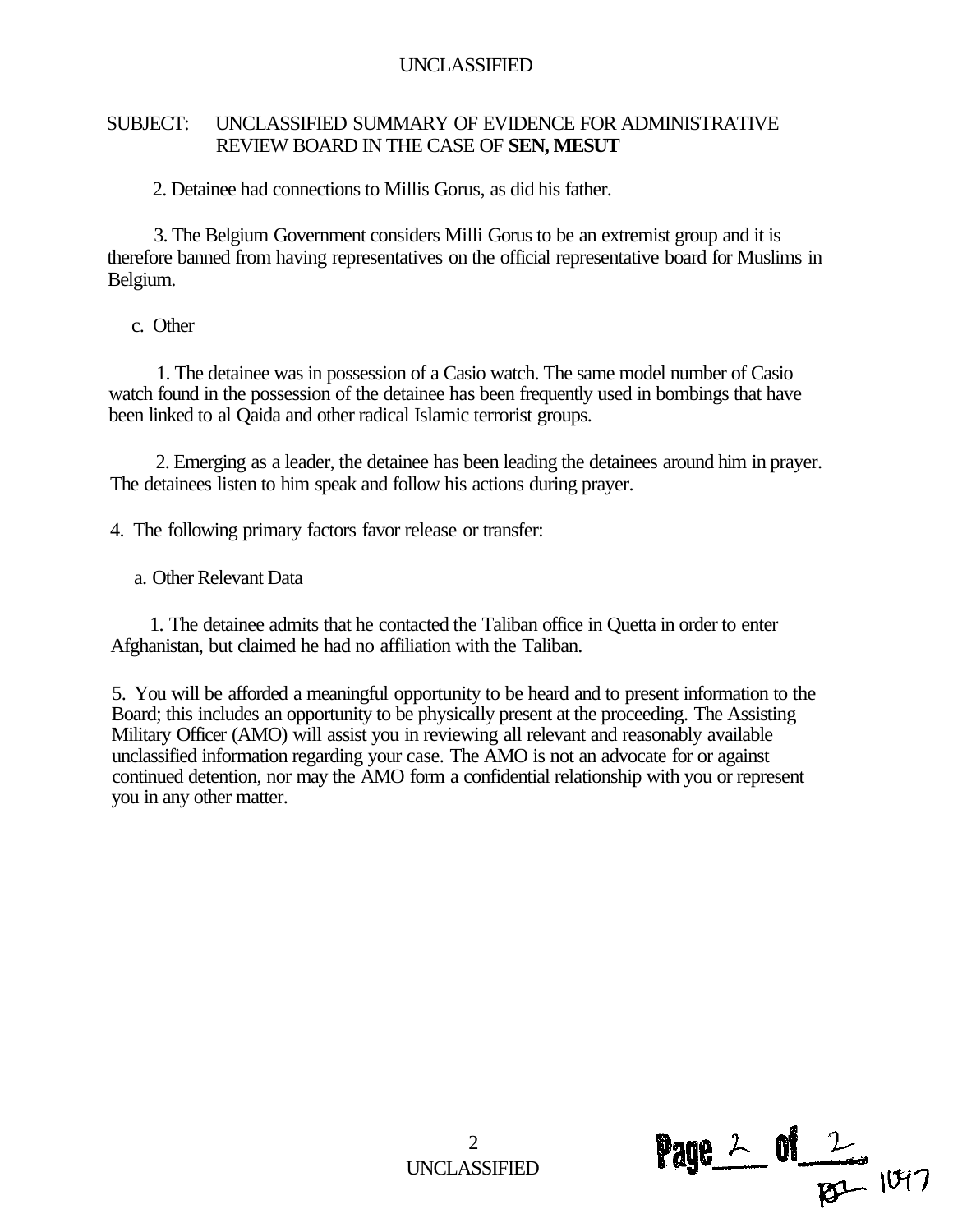### **Department of Defense Office for the Administrative Review of the Detention of Enemy Combatants at US Naval Base Guantanamo Bay, Cuba**

27 May 2005

### To: AZANI, SAAD MASIR MUKBL AL

### SUBJECT: UNCLASSIFIED SUMMARY OF EVIDENCE FOR ADMINISTRATIVE REVIEW BOARD IN THE CASE OF AZANI, SAAD MASIR MUKBL AL

1. An Administrative Review Board will be convened to review your case to determine if your continued detention is necessary.

2. The Administrative Review Board will conduct a comprehensive review of all reasonably available and relevant information regarding your case. At the conclusion of this review the Board will make a recommendation to: (1) release you to your home state; (2) transfer you to your home state, with conditions agreed upon by the United States and your home state; or (3) continue your detention under United States control.

3. The following primary factors favor continued detention:

a. Commitment

1. The detainee studied recitation of the Koran at the Al Tabligh School and attended advanced religious school in order to learn religious science and become an Imam. The detainee also attended Dar Al Mustaffa College, where he studied religious science for two years.

2. The detainee traveled to Pakistan to further study religious science. The detainee's cousin funded his travel and provided him with \$100 United States Dollars. The detainee later gave the money to Sheikh Saleh Moqbil Rajeh at the school in Pakistan.

3. Saleh Ahmed Muqbels' request for permission for the detainee to preach Islam in Pakistan was found in a collection of materials linked to al Qaida.

4. The detainee lived and studied for two years at the Arabic Teachings College located east of Kandahar, Afghanistan.

b. Connections/Associations

1. The detainee identified the institute where he studied as the Institute of Islamic Studies. According to the detainee, a Mauritanian named Abu Hafs ran the institute whose student population consisted primarily of Afghani and Philippine Taliban members.

2. Abu Hafs Al Mauritania is an operational planner for al Qaida.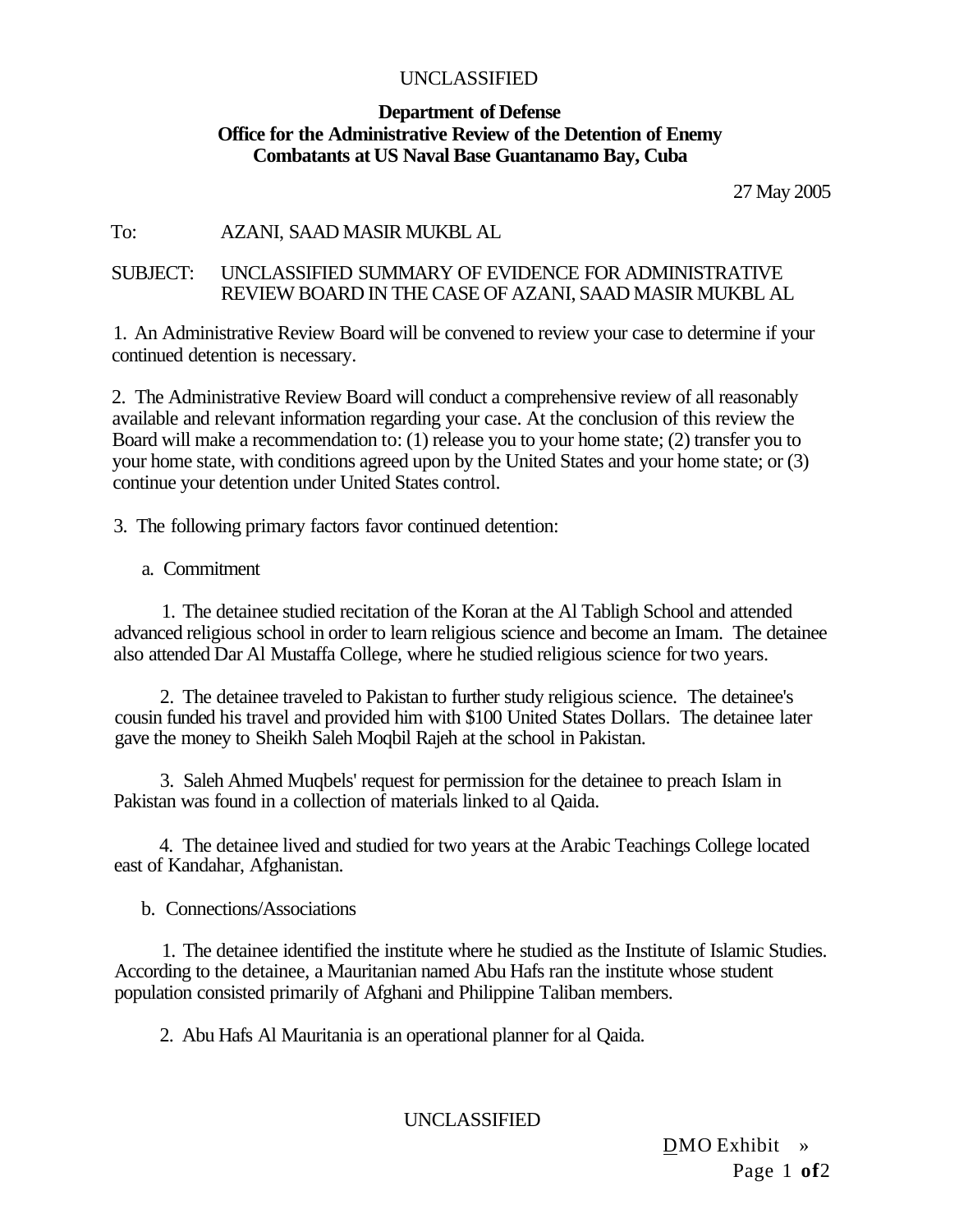### **SUBJECT: UNCLASSIFIED SUMMARY OF EVIDENCE FOR ADMINISTRATIVE REVIEW BOARD IN THE CASE OF AZANI, SAAD MASIR MUKBL AL**

3. At the institute in Kandahar, the detainee attended a gathering where Usama Bin Laden gave a speech and talked to approximately thirty students.

4. One of the detainee's known aliases, along with passport information, was found on a list recovered during raids against al Qaida-associated safehouses.

5. The detainee was arrested with 14 others at an Arab guesthouse run by an al Qaida facilitator.

### c. Intent

1. The detainee was a bodyguard for Usama Bin Laden.

2. The detainee is a Tablique.

3. Jama' at Al Tablighi, a Pakistan-based Islamic missionary organization, is becoming increasingly radicalized, and is being used as a cover to mask travel and activities of terrorists including members of al Qaida.

d. Other Relevant Data

At the time of his arrest by the Pakistani police, the detainee had 1,200 United States Dollars in his possession.

#### 4. The following primary factors favor release or transfer:

The detainee is not aware of any potential upcoming attacks against the United States or Western interests. The detainee is not aware of any potential al Qaida plans or operatives. The detainee stated that he has never been approached by anyone seeking assistance or money for terrorist related activities.

5. You will be afforded a meaningful opportunity to be heard and to present information to the Board; this includes an opportunity to be physically present at the proceeding. The Assisting Military Officer (AMO) will assist you in reviewing all relevant and reasonably available unclassified information regarding your case. The AMO is not an advocate for or against continued detention, nor may the AMO form a confidential relationship with you or represent you in any other matter.

001049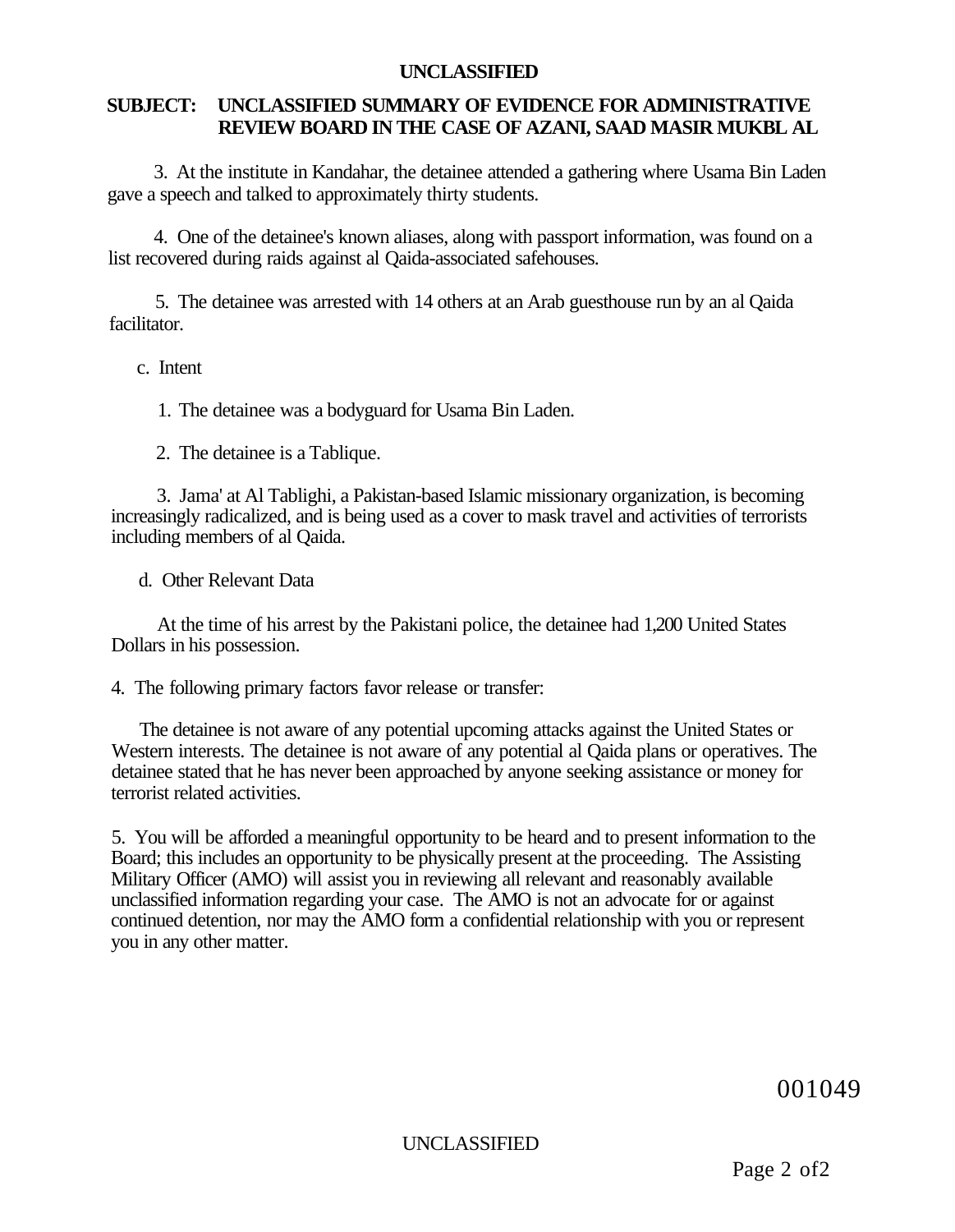### **Department of Defense Office for the Administrative Review of the Detention of Enemy Combatants at US Naval Base Guantanamo Bay, Cuba**

27 April 2005

From: Presiding Officer

### To: NASSERI, RIYAD BIL MOHAMMED //TAHIR

Via: Assisting Military Officer

### SUBJECT: UNCLASSIFIED SUMMARY OF EVIDENCE FOR ADMINISTRATIVE REVIEW BOARD IN THE CASE OF NASSERI, RIYAD BIL MOHAMMED // TAHIR

1. An Administrative Review Board will be convened to review your case to determine if your continued detention is necessary.

2. The Administrative Review Board will conduct a comprehensive review of all reasonably available and relevant information regarding your case. At the conclusion of this review the Board will make a recommendation to: (1) release you to your home state or to a third state; (2) transfer you to your home state, or a third state, with conditions agreed upon by the United States and your home state, or the third state; or (3) continue your detention under United States control.

3. The following primary factors favor continued detention:

a. Commitment

1. The detainee left Italy in the mid-1990s for Bosnia where he received military training and participated in the war along side Bosnian mujahidin.

2. The detainee led a band of thieves in Italy and Spain who cooperated with Algerian terrorists.

3. The detainee is a member of the Armed Islamic Group (GIA).

4. The Armed Islamic Group (GIA) is an Islamic extremist group that aims to overthrow the secular Algerian regime and replace it with an Islamic state.

5. The detainee was condemned in Italy for making and passing counterfeit money; had a warrant order issued for terrorism related crimes and subversion and has an international arrest order on record.

6. The detainee was sentenced in Tunisia to a ten year sentence for being a member of a

### UNCLASSIFIED ' 001050

Page 1 of 3

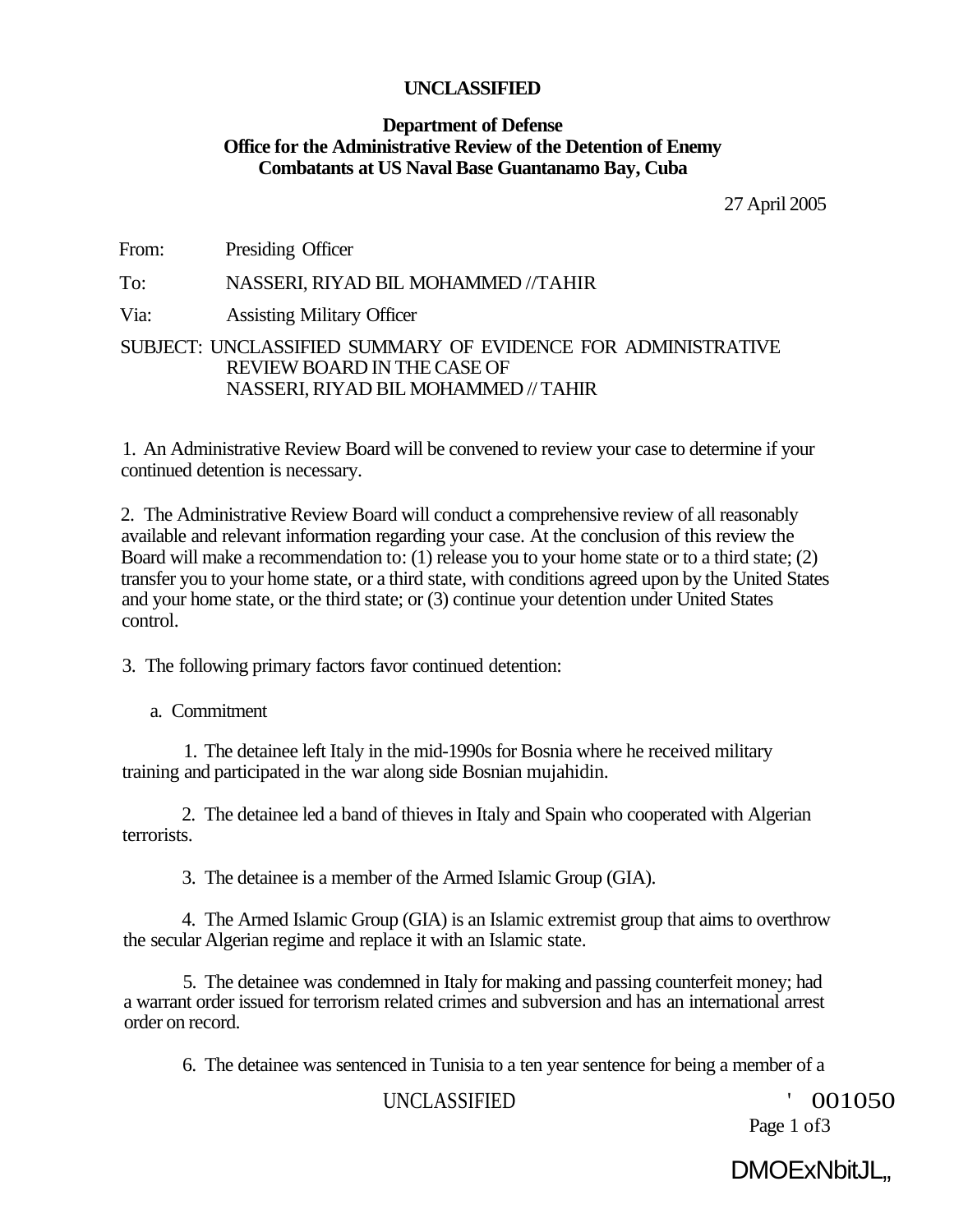### **UNCLASSIFIED**  SUBJECT: UNCLASSIFIED SUMMARY OF EVIDENCE FOR ADMINISTRATIVE REVIEW BOARD IN THE CASE OF NASSERI, RIYAD BIL MOHAMMED // TAHIR

terrorist organization operating abroad.

7. The detainee, known as a Tunisian terrorist, supervised a guesthouse in Afghanistan.

8. The detainee was involved in establishing the Tunisian Combat Group.

9. The Tunisian Combat Group (TCG), also known as the Jama'a Combattante Tunisienne, reportedly is seeking to establish an Islamic regime in Tunisia and also targets US and Western interests. The group has come to be associated with al Qaida and other North African extremist networks that have been implicated in terrorist plots during the past two years.

10. The detainee is considered one of the most dangerous Tunisian operatives.

11. The detainee is also a known member of the Tunisian Islamic Front (FIT).

12. The Tunisian Islamic Front (FIT) is suspected to be the armed wing of En-Nahda.

b. Training

1. The detainee received military framing at the Derunta camp in Jalalabad, Afghanistan and Khaldan camp near Khowst, Afghanistan.

2. The detainee received framing on light arms while at the camps.

3. Derunta was one of Usama bin Laden's most important bases in Afghanistan. The camp provided training in the use of explosives and toxic chemical usage. Derunta also contained several secondary bases belonging to Usama bin Laden.

4. Khalidoun Camp or "Al Khalidoun" was supervised by Ibn Cheikh al-Libi. Training consisted primarily of tactics for escaping from rockets, the use of rocket launchers, the manufacture of explosives and training in destructive techniques (physical liquidation). The camp was well known for bringing in volunteers recruited from Norm Africa, many of whom had been living in Europe and transferred to Afghanistan via Karachi, Pakistan.

c. Connections/Associations

The detainee was identified by a senior al Qaida lieutenant as having trained at Khaldan camp and eventually taking over as the Emir of the Tunisian Group in Afghanistan.

d. Intent

The detainee has hated America since he was a baby because it always takes the side of Israel. He stated that America will eventually receive justice for its crimes against Islam.

001051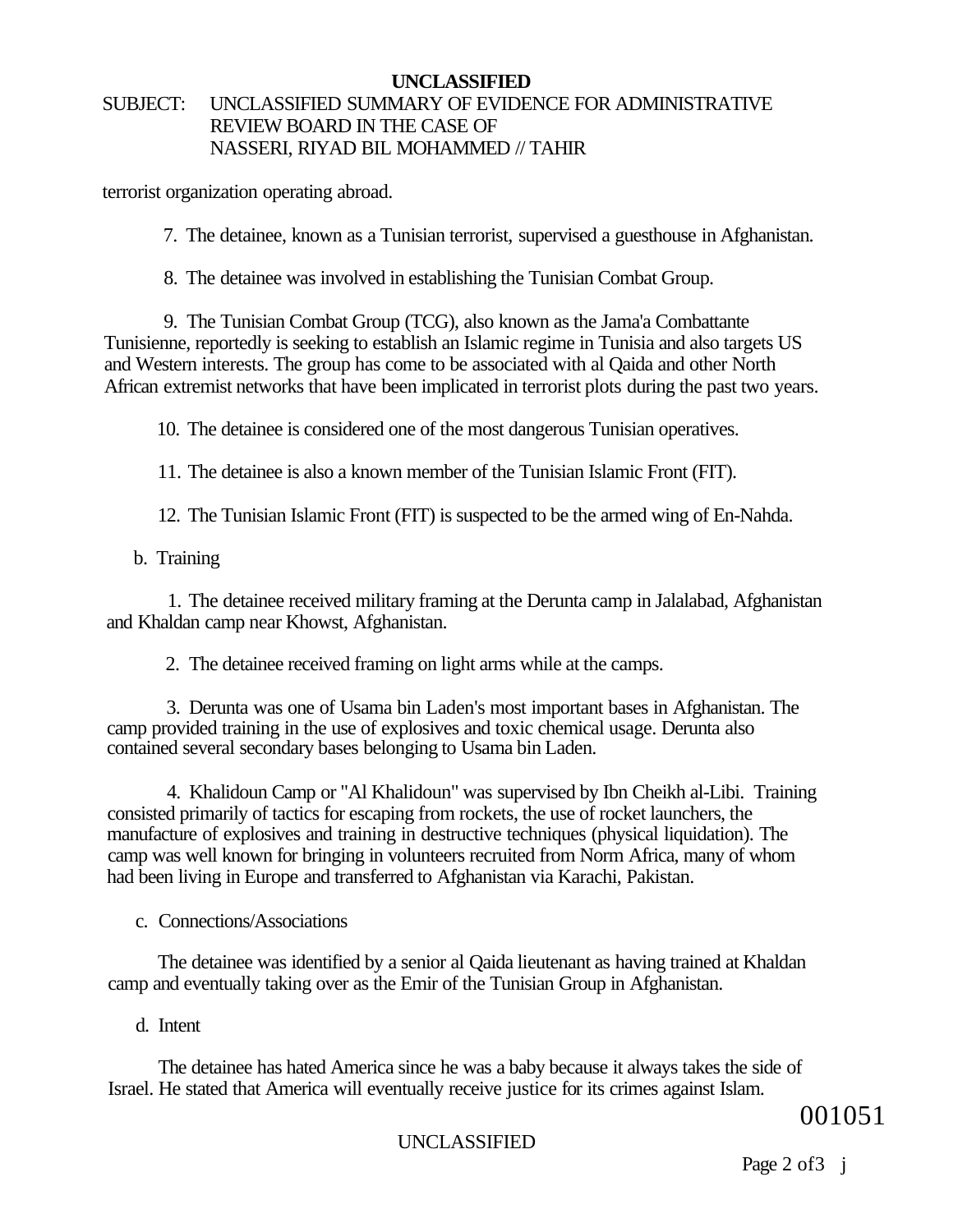### **UNCLASSIFIED**  SUBJECT: UNCLASSIFIED SUMMARY OF EVIDENCE FOR ADMINISTRATIVE REVIEW BOARD IN THE CASE OF NASSERI, RIYAD BIL MOHAMMED // TAHIR

e. Other relevant data

1. The detainee fled from Jalalabad, Afghanistan to the Tora Bora region after this area fell to the Northern Alliance.

2. The detainee was injured in the Tora Bora region during the United States bombing.

3. The detainee and others arranged their surrender.

4. The following primary factors favor release or transfer:

a. The detainee maintains that he never participated in, observed nor heard of any training in chemical or biological weapons while at the Darwanta Camp.

b. The detainee stated he did not receive any training at or near Khost and had not heard of a terrorist training camp prior to this interview.

c. The detainee claims not to have belonged to any Tunisian Islamist group and has never tried to overthrow the Tunisian government.

d. The detainee claims that he was never the leader of any group.

5. You will be afforded a meaningful opportunity to be heard and to present information to the Board; this includes an opportunity to be physically present at the proceeding. The Assisting Military Officer (AMO) will assist you in reviewing all relevant and reasonably available unclassified information regarding your case. The AMO is not an advocate for or against continued detention, nor may the AMO form a confidential relationship with you or represent you in any other matter.

### **• 001052**

UNCLASSIFIED

Page 3 of3 **DMOExhibfl**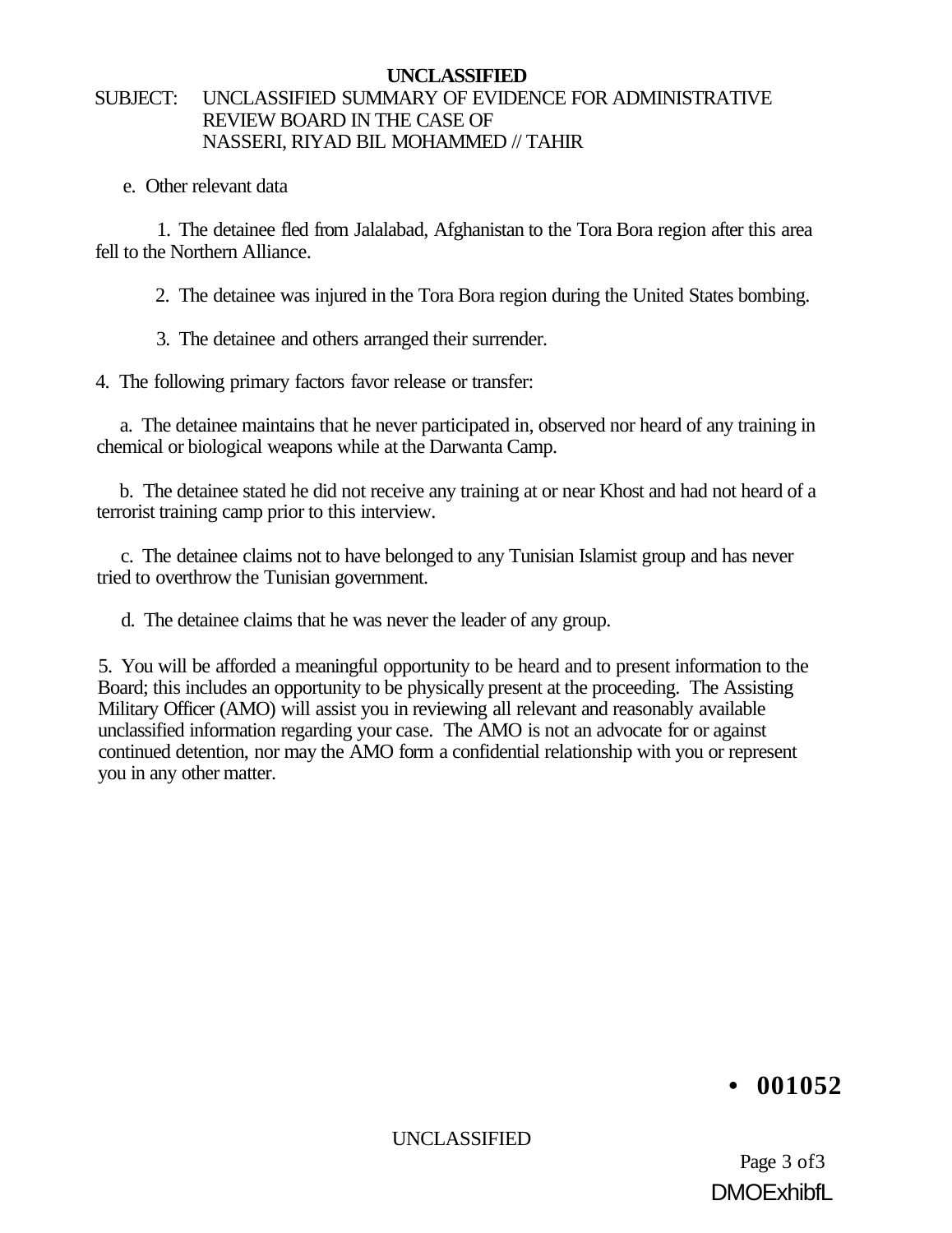### **Department of Defense Office for the Administrative Review of the Detention of Enemy Combatants at US Naval Base Guantanamo Bay, Cuba**

2 May 2005

| From: | Presiding Officer                                            |
|-------|--------------------------------------------------------------|
| To:   | AL ANAZI, SULTAN SARI SAYEL                                  |
| Via:  | <b>Assisting Military Officer</b>                            |
|       | SUBJECT: UNCLASSIFIED SUMMARY OF EVIDENCE FOR ADMINISTRATIVE |
|       | REVIEW BOARD IN THE CASE OF AL ANAZI, SULTAN SARI SAYEL      |

1. An Administrative Review Board will be convened to review your case to determine if your continued detention is necessary.

2. The Administrative Review Board will conduct a comprehensive review of all reasonably available and relevant information regarding your case. At the conclusion of this review the Board will make a recommendation to: (1) release you to your home state or to a third state; (2) transfer you to your home state, or a third state, with conditions agreed upon by the United States and your home state, or the third state; or (3) continue your detention under United States control.

3. The following primary factors favor continued detention:

a. Commitment

1. The detainee traveled from Saudi Arabia; Bahrain; Karachi, Pakistan; Quetta, Pakistan; Kandahar, Afghanistan; Jalalabad, Afghanistan and finally Kabul, Afghanistan.

2. The detainee met a member of the Islamic-based organization, Jamaat Tabliq, who convinced him to travel to Afghanistan.

3. Jama'at Al Tabligh, a Pakistan-based Islamic missionary organization is being used as a cover to mask travel and activities of terrorists including members of al Qaida.

4. The detainee stated he had no specific reason for traveling from Saudi Arabia to Afghanistan but felt he needed a change in his life. He eventually decided to go to Pakistan, explaining he had already been in most of the Arab speaking countries (Egypt, Syria and Lebanon).

b. Connections/Associations

1. The detainee's name was found on a list of "Trust Accounts" for al Qaida mujahidin

### UNCLASSIFIED **DMOBdlfoft**

Page 1 of 3

001053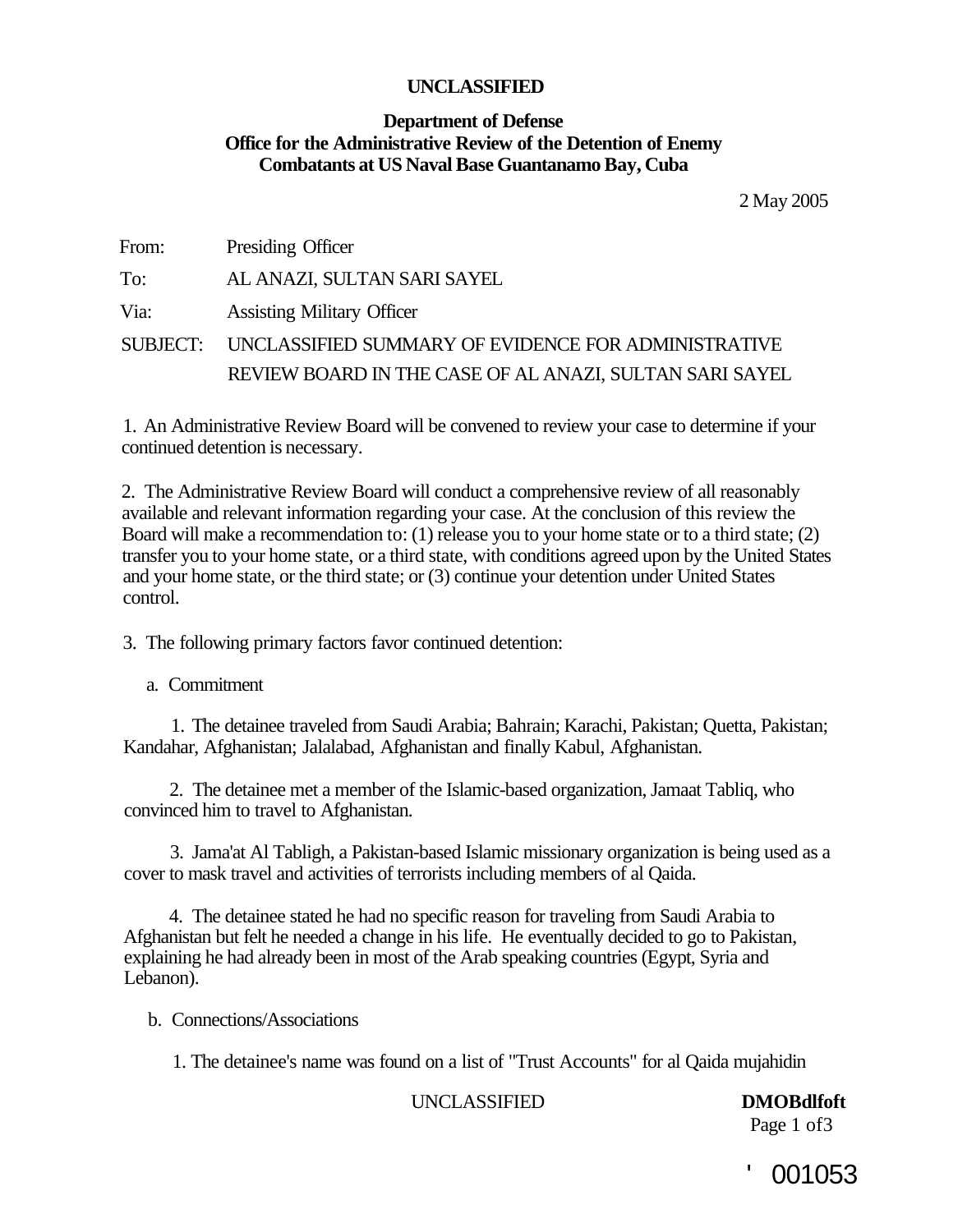### SUBJECT: UNCLASSIFIED SUMMARY OF EVIDENCE FOR ADMINISTRATE REVIEW BOARD IN THE CASE OF AL ANAZI, SULTAN SARI SAYEL

found in raids at al Qaida safehouses in Pakistan, 11 September 2002 and 1 March 2003.

2. Due to the detainee's associations with known al Qaida operatives the detainee's name has been preauthorized for placement in appropriate United States government agency watch lists.

3 The detainee's name and telephone number were on a list recovered from a safehouse raid associated with suspected al Qaida in Pakistan.

4. The leader of the detainee's group at Tora Bora was named Zubair. Zubair was a member of the Jama'at Al Tablique and was killed in Tora Bora by bombings from U.S. Forces.

c. Intent

1. The detainee came to Afghanistan to train but all of the camps were closed when he arrived.

2. The detainee has made anti-American statements claiming that there should especially <sup>z</sup> *I* be a jihad in America until all Americans are dead or Muslim. This is because America supports the Jews and infidels. He has also stated that it is every Muslim male's duty to go fight the jihad s t and be a Mujahadeen. The detainee plans to go back to Saudi Arabia if released and join the ,! army just for the training and quit.

d. Other Relevant Data

1. The detainee fled to the Zubair Center in Tora Bora in November 2001 and was wounded in an air strike.

2. The detainee was captured by coalition forces while convalescing at an unknown location after fighting in the Tora Bora region.

3. While imprisoned at Sarapuza prison in Afghanistan the detainee collaborated with other prisoners to hide money in mattresses and bed frames in his prison cell.

4. The following primary factors favor release or transfer:

a. The detainee insisted he never went to Afghanistan because of a fatwa or to fight a jihad. He was not recruited nor did he receive financial or logistical assistance in traveling from Saudi Arabia to Afghanistan. He stated he never received military training, he does not know any Taliban or al Qaida members and he has no knowledge of Taliban or al Qaida training.

b. When asked about the September 11,2001 attacks the detainee stated that the killing of innocents, particularly women and children, is against the teachings of Islam. He also stated that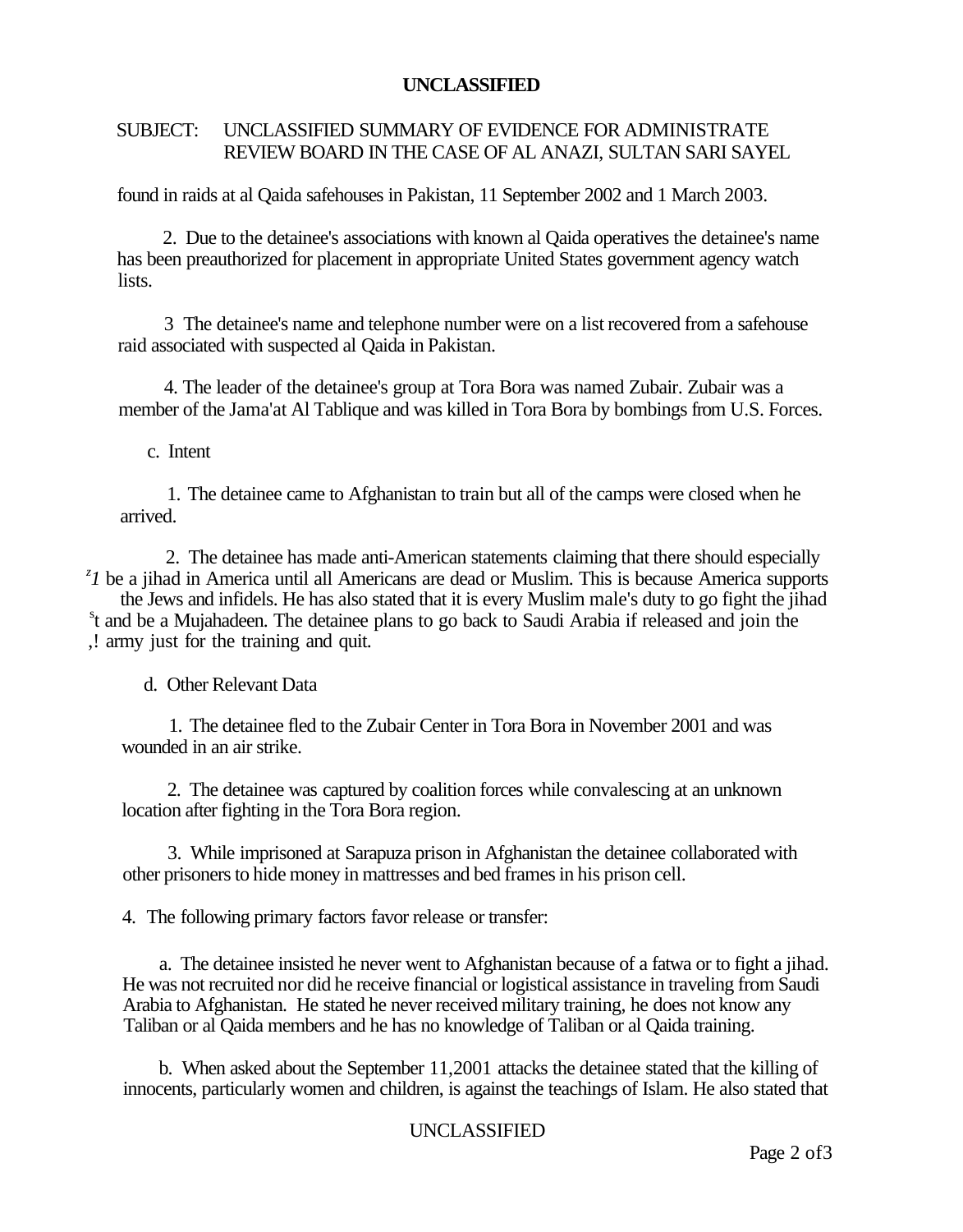### SUBJECT: UNCLASSIFIED SUMMARY OF EVIDENCE FOR ADMINISTRATTV REVIEW BOARD IN THE CASE OF AL ANAZI, SULTAN SARI SAYEL

if you have an enemy you fight that enemy specifically. You do not make war against civilians.

c. The detainee stated he never made the statement about a jihad in America. There must have been a misunderstanding because he did not believe in killing someone simply because he was not Muslim.

d. The detainee allegedly commented a Muslim's duty to jihad and his desire to kill nonbelievers and Americans. The detainee said that any comments made earlier would have been mistranslated.

5. You will be afforded a meaningful opportunity to be heard and to present information to the Board; this includes an opportunity to be physically present at the proceeding. The Assisting Military Officer (AMO) will assist you in reviewing all relevant and reasonably available unclassified information regarding your case. The AMO is not an advocate for or against continued detention, nor may the AMO form a confidential relationship with you or represent you in any other matter.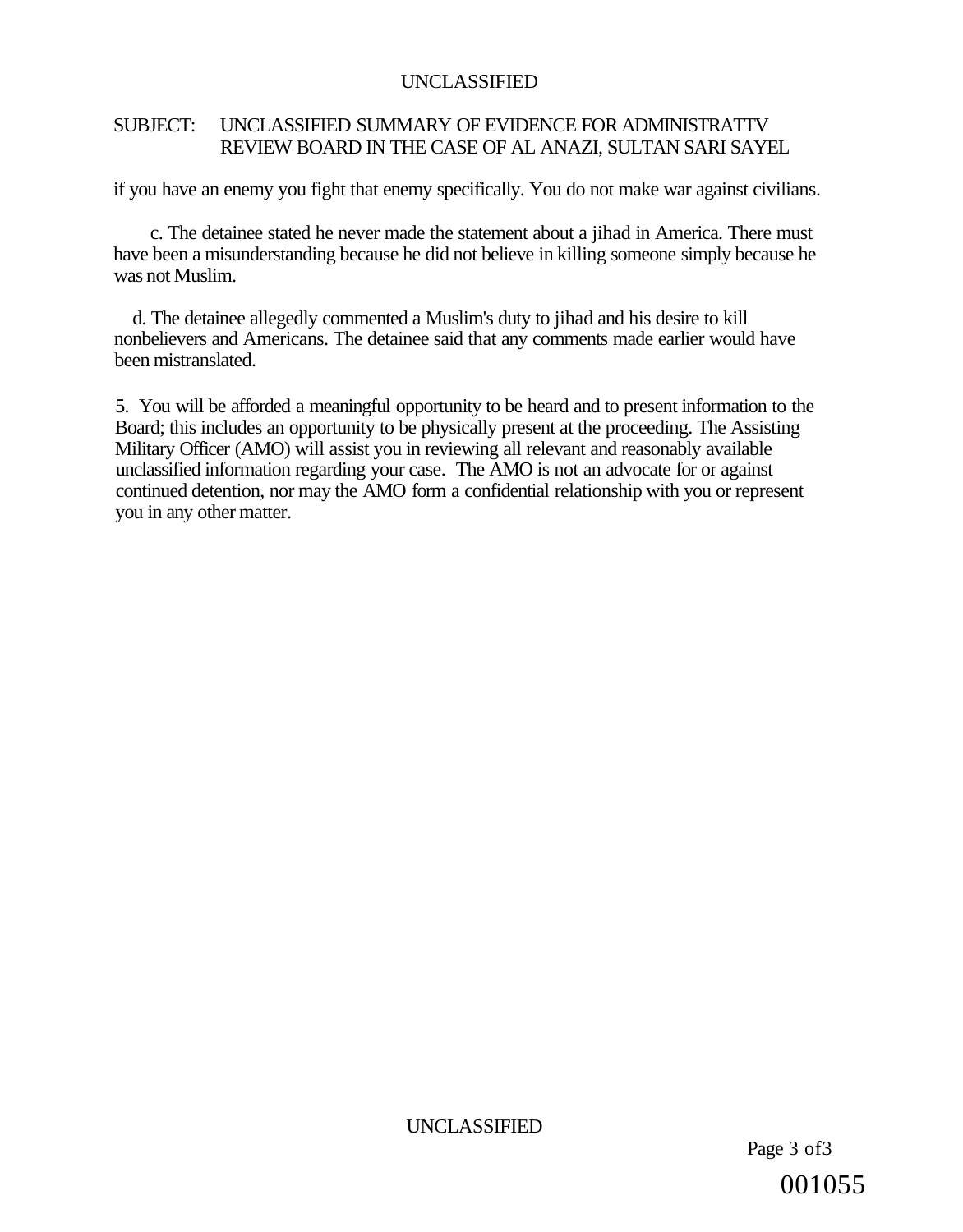### **Department of Defense Office for the Administrative Review of the Detention of Enemy Combatants at US Naval Base Guantanamo Bay, Cuba**

12 May 2005

From: Presiding Officer

To: AMEZIANE, DJAMEL SAIID ALI

Via: Assisting Military Officer

SUBJECT: UNCLASSIFIED SUMMARY OF EVIDENCE FOR ADMINISTRATIVE REVIEW BOARD IN THE CASE OF AMEZIANE, DJAMEL SAIID ALI

1. An Administrative Review Board will be convenedto review your case to determine if your continued detention is necessary.

2. The Admimstrative Review Board will conduct a comprehensive review of all reasonably available and relevant information regarding your case. At the conclusion of this review the Board will make a recommendation to: (1) release you to your home state or to a third state; (2) transfer you to yourhome state, or a third state, with conditions agreed upon by the United States and your home state, or the third state; or (3) continue your detention under United States control.

3. The following primary factors favor continued detention:

a. Commitment

1. In late 1995, the detainee traveled to Canada from Austria with a fake Dutch passport.

2. In late 2000, the detainee, who claims Algerian citizenship, traveled to Afghanistan from Canada on a fraudulent French passport.

3. The detainee traveled illegally to Pakistan without documentation and was captured by the Pakistani military at a mosque.

4. The detainee used an alias to hide his Algerian identity from Pakistani and U.S. military authorities.

b. Connections/Associations

1. The detainee attended the Al-Salaam mosque in Montreal, Canada.

### **UNCLASSIFIED**

DMO Exhibit 1

ooidse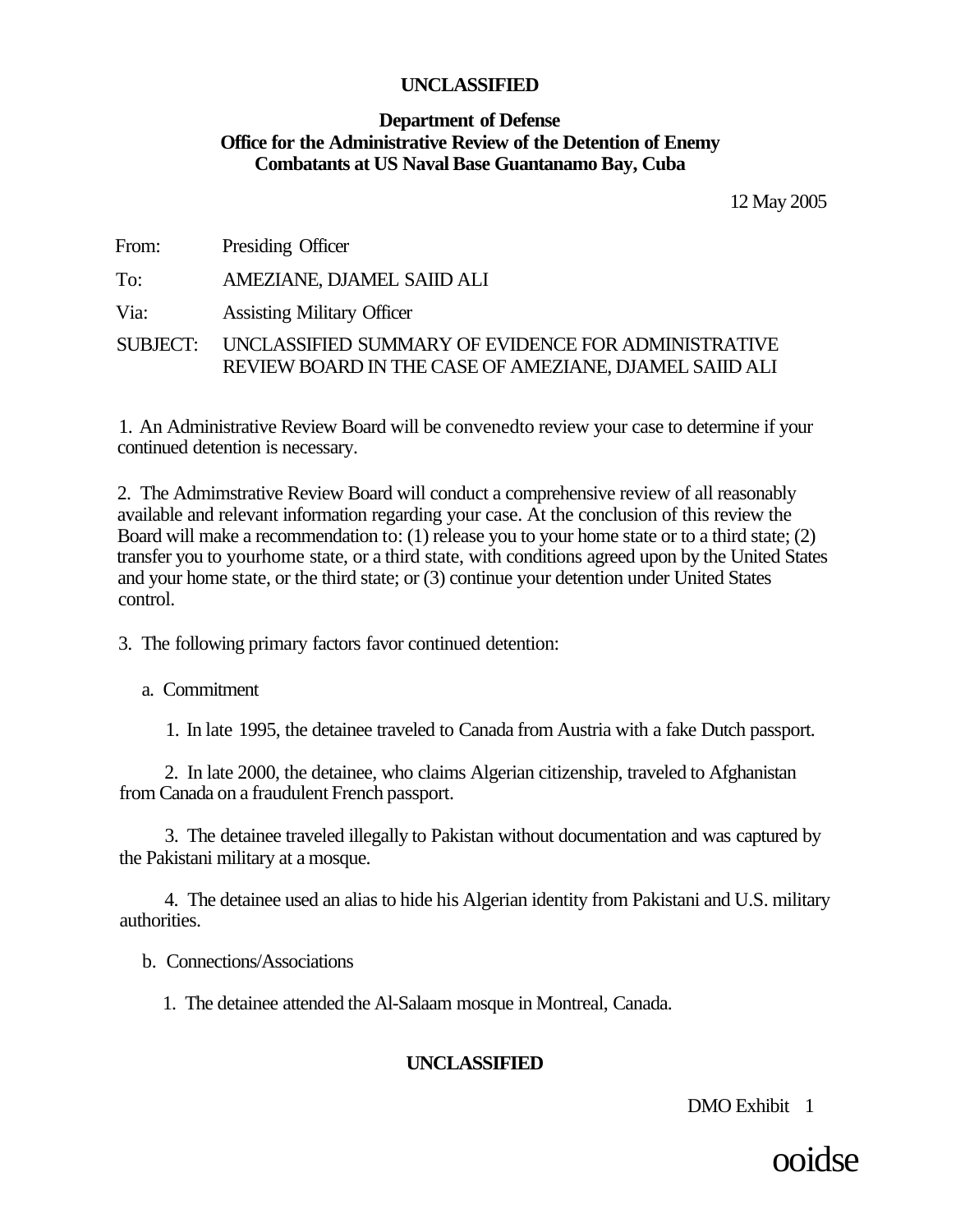### SUBJECT: UNCLASSIFIED SUMMARY OF EVIDENCE FOR ADMINISTRATIVE REVIEW BOARD IN THE CASE OF AMEZIANE, DJAMEL SAIID ALI

2. Prior to his departure from Canada, the detainee received 1,200 to 1,500 Canadian dollars from a Tunisian man who had encouraged the detainee to travel to Afghanistan.

3. The detainee was instructed to go to a guesthouse in Kabul upon his arrival in Afghanistan, which the detainee ultimately followed.

4. The detainee noted that a number of the other residents of the guesthouse were Taliban fighters.

5. The guesthouse in Kabul was run by an al Qaida communications specialist.

6. The detainee stayed in a guesthouse in Jalalabad, Afghanistan with a number of Arab men.

7. The detainee traveled with Taliban fighters through the Tora Bora mountains during the U.S. bombing campaign.

### c. Intent

After residing in Canada illegally for five years, the detainee traveled from Canada to England and then to Iran and Afghanistan on a false French passport.

d. Other Relevant Data

The detainee escaped from a bus that was forcibly overtaken by other prisoners with the detainee, but was captured again a short time later by Pakistani authorities.

4. The following primary factors favor release or transfer:

a. While in Afghanistan, the detainee did not receive any military or terrorist training and did not see any fighting.

b. The detainee denied ever having participated in any fighting or terrorist activity and denied he had any intention of participation in such activity if he is released. The detainee denied knowledge of future planned terrorist attacks in the United States and denied knowledge of the locations of terrorist training camps or the identity of individuals affiliated with al Qaida or other terrorist organizations.

c. The detainee stated he left Canada because they would not grant him asylum. He was not even thinking of jihad when he moved to Afghanistan.

d. The detainee decided to flee Afghanistan because the non-Taliban and the opposition were killing Arabs.

e. In the Tora Bora mountains the detainee did not see any type of military training being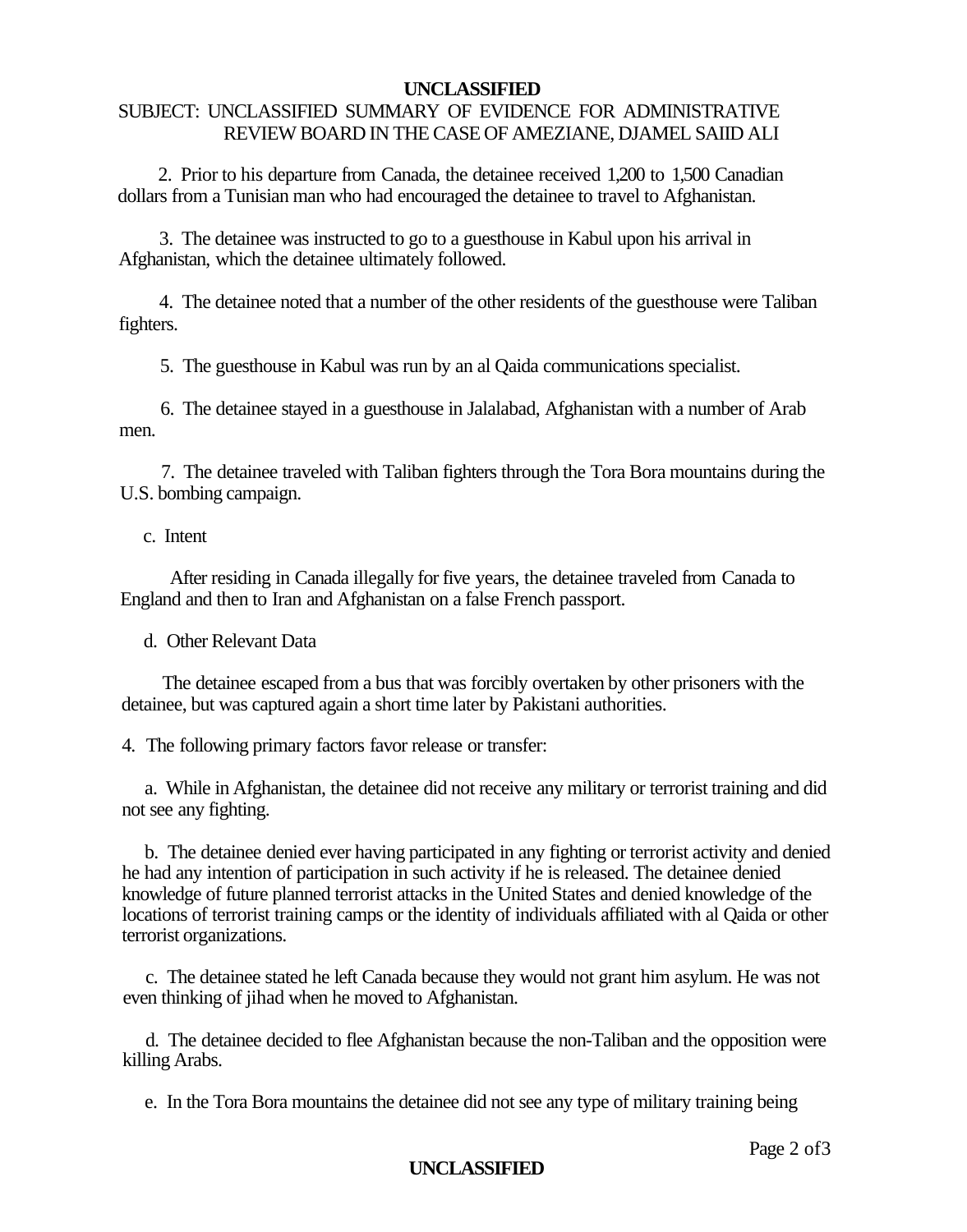### UNCLASSIFIED SUBJECT: UNCLASSIFIED SUMMARY OF EVIDENCE FOR ADMINISTRATIVE REVIEW BOARD IN THE CASE OF AMEZIANE, DJAMEL SAIID ALI

conducted and he was never issued a weapon.

f. The detainee stated, "I am not a member of al Qaida."

g. The detainee denies ever viewing any extremist material or visiting any radical Islamic websites.

5. You will be afforded a meaningful opportunity to be heard and to present information to the Board; this includes an opportunity to be physically present at the proceeding. The Assisting Military Officer (AMO) will assist you in reviewing all relevant and reasonably available unclassified information regarding your case. The AMO is not an advocate for or against continued detention, nor may the AMO form a confidential relationship with you or represent you in any other matter.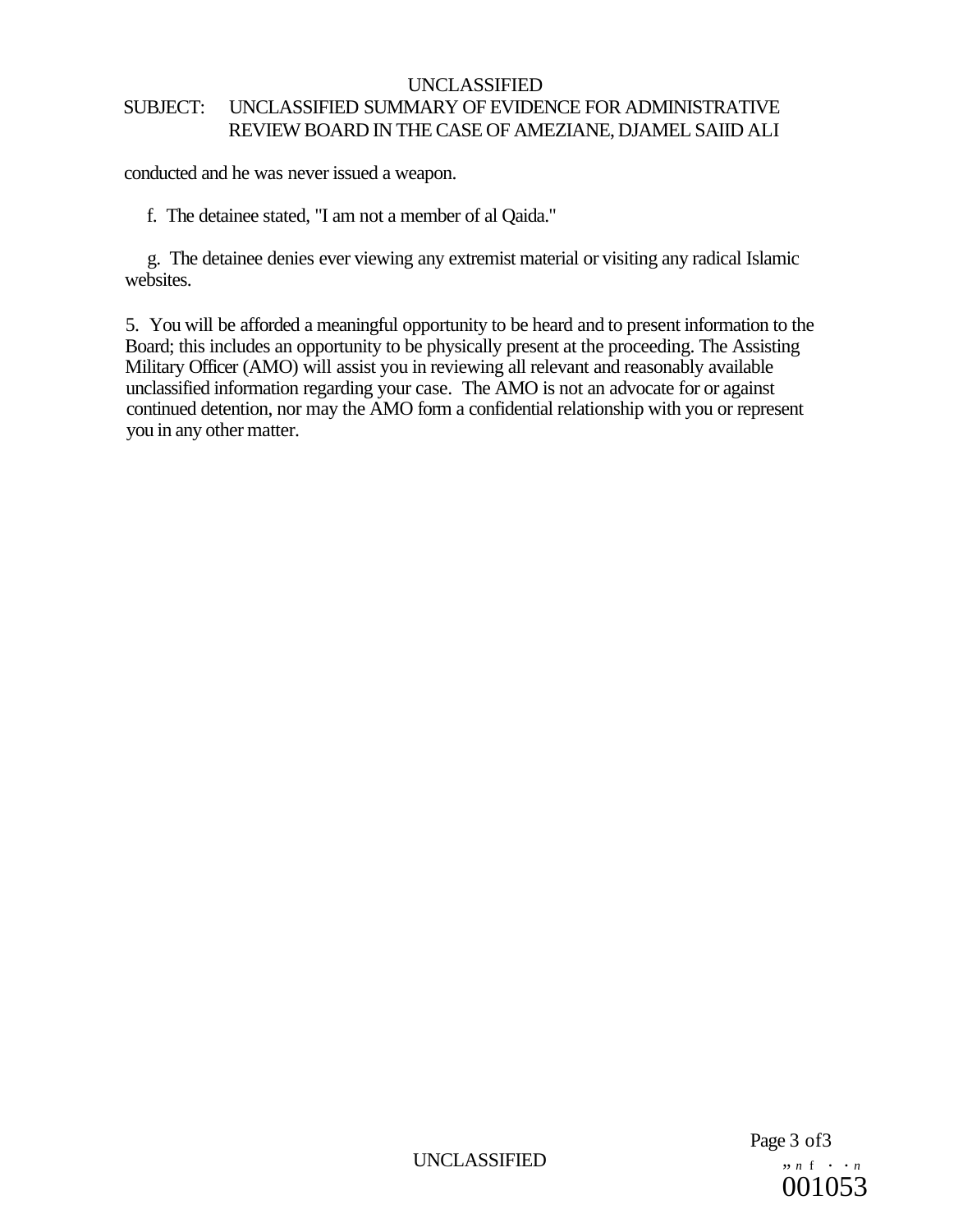### **Department of Defense Office for the Administrative Review of the Detention of Enemy Combatants at US Naval Base Guantanamo Bay, Cuba**

28 Apr 2005

From: Presiding Officer

To: AL QADASI,KHALIDABDJAL//JABBAR MUHAMMAD JUTHMAN Via: Assisting Military Officer SUBJECT: UNCLASSIFIED SUMMARY OF EVIDENCE FOR ADMINISTRATIVE REVIEW BOARD IN THE CASE OF AL QADASI, KHALID ABD JAL // JABBAR MUHAMMAD JUTHMAN

1. An Administrative Review Board will be convened to review your case to determine if your continued detention is necessary.

2. The Administrative Review Board will conduct a comprehensive review of all reasonably available and relevant information regarding your case. At the conclusion of this review the Board will make a recommendation to: (1) release you to your home state or to a third state; (2) transfer you to your home state, or a third state, with conditions agreed upon by the United States and your home state, or the third state; or (3) continue your detention under United States control.

3. The following primary factors favor continued detention:

a. Commitment

1. The detainee is a Yemeni citizen who traveled to Afghanistan via Yemen; Karachi, Pakistan; Qandahar, Afghanistan and finally to Kabul, Afghanistan in July 2001.

2. The detainee traveled to Afghanistan to fight in the Jihad.

3. The detainee was identified as a Mujadeen lighter who came to Tora Bora, Afghanistan.

b. Connections/Associations

1. The detainee stayed in a Taliban guesthouse in Quetta, Pakistan and an Arab guesthouse in Kabul, Afghanistan.

2. The detainee visited the Daftar Taliban in Quetta, Pakistan.

3. The Daftar Taliban is a Taliban office in Quetta. The office provides assistance to

UNCLASSIFIED **DMOExhWLi** 

Page fofj  $\overline{ }$  "  $\overline{ }$ "

001059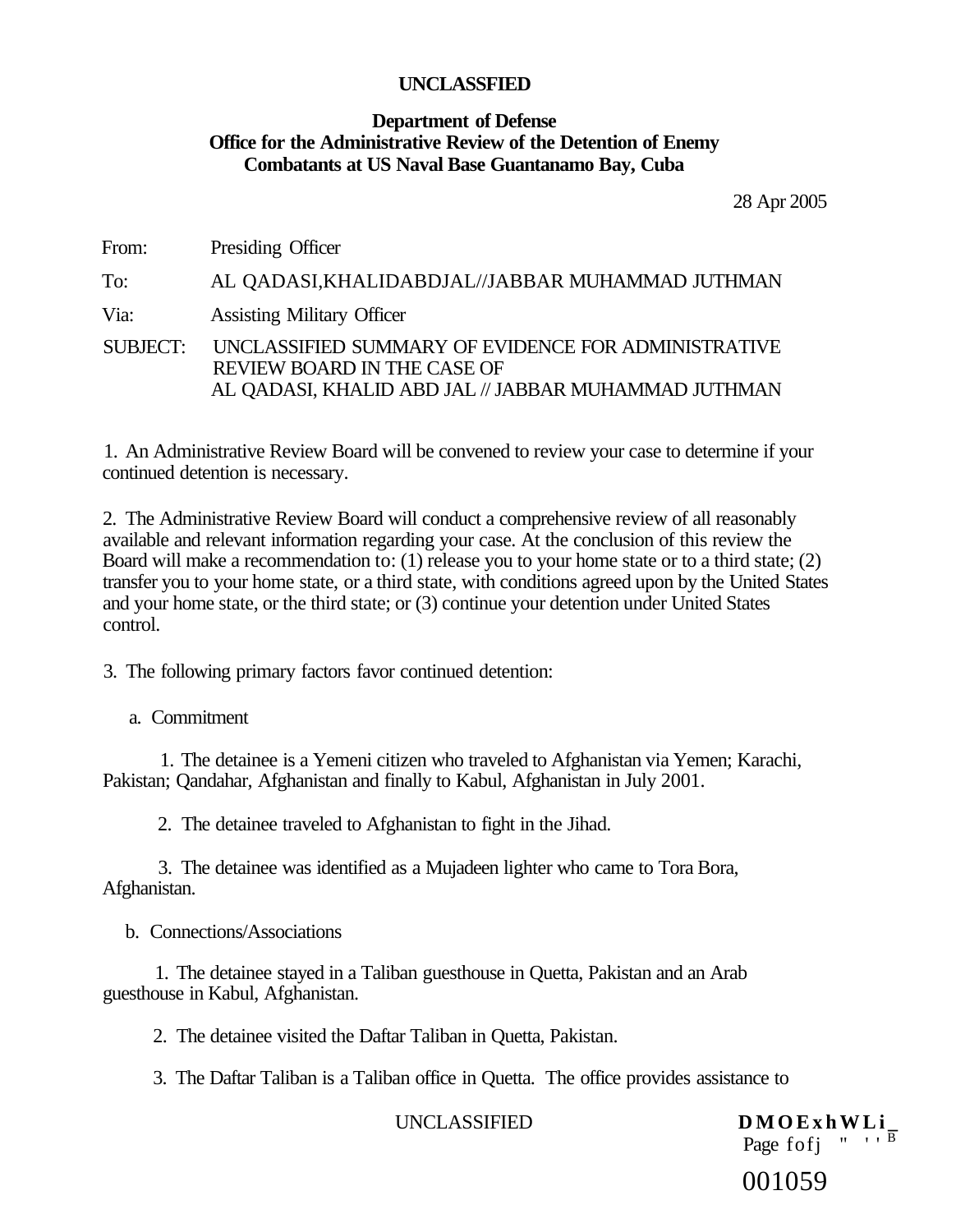### SUBJECT: UNCLASSIFIED SUMMARY OF EVIDENCE FOR ADMINISTRATIVE REVIEW BOARD IN THE CASE OF AL QADASI, KHALID ABD JAL // JABBAR MUHAMMAD JUTHMAN

Arabs crossing the border into Afghanistan by coordinating travel and lodging.

4. The detainee stayed at a guesthouse in Kabul owned by Hamza ((Al-Ghamdi)).

5. Hamza Al-((Ghamdi)) was a member of al Qaida's Guesthouse Subcommittee responsible for the organization and operation of al-Qaida guesthouses inside Afghanistan. Hamza al-((Ghamdi)) was responsible for the Kabul guesthouses handling all matters regarding housing for al-Qaida, including both those who come for training and designated visitors.

6. The detainee was recruited by Juhayna.

7. Johaina was a PT instructor and was responsible for the mess hall at the al Farouq training camp.

8. The detainee was met in Karachi, Pakistan by a Saudi known as Ali ((Mahmud).

9. Ali Mahoud is a possible al Qaida recruiter.

10. The detainee's name was found on a document listing 324 Arabic names, aliases and nationalities recovered from safehouse raids associated with suspected al Qaida in Pakistan.

11. The detainee's name was found on a document listing al Qaida mujahidin and the contents of their "trust" accounts recovered during raids against al Qaida associated safehouses in Pakistan.

c. Other Relevant Data

The detainee and his leaders retreated to the Pakistani border where they surrendered to Pakistani troops.

4. The following primary factors favor release or transfer:

a. The detainee alleges he went to Afghanistan as a tourist for a two-month vacation and went alone for medical reasons.

b. The detainee denied he was a Mujahidin fighter who came to Tora Bora, Afghanistan.

c. The detainee claims he never possessed any weapons in Afghanistan, as he was unable to fight due to his bad back.

d. The detainee stated he did not participate in any fighting in Afghanistan.

e. The detainee stated he was not a member of the al Qaida organization.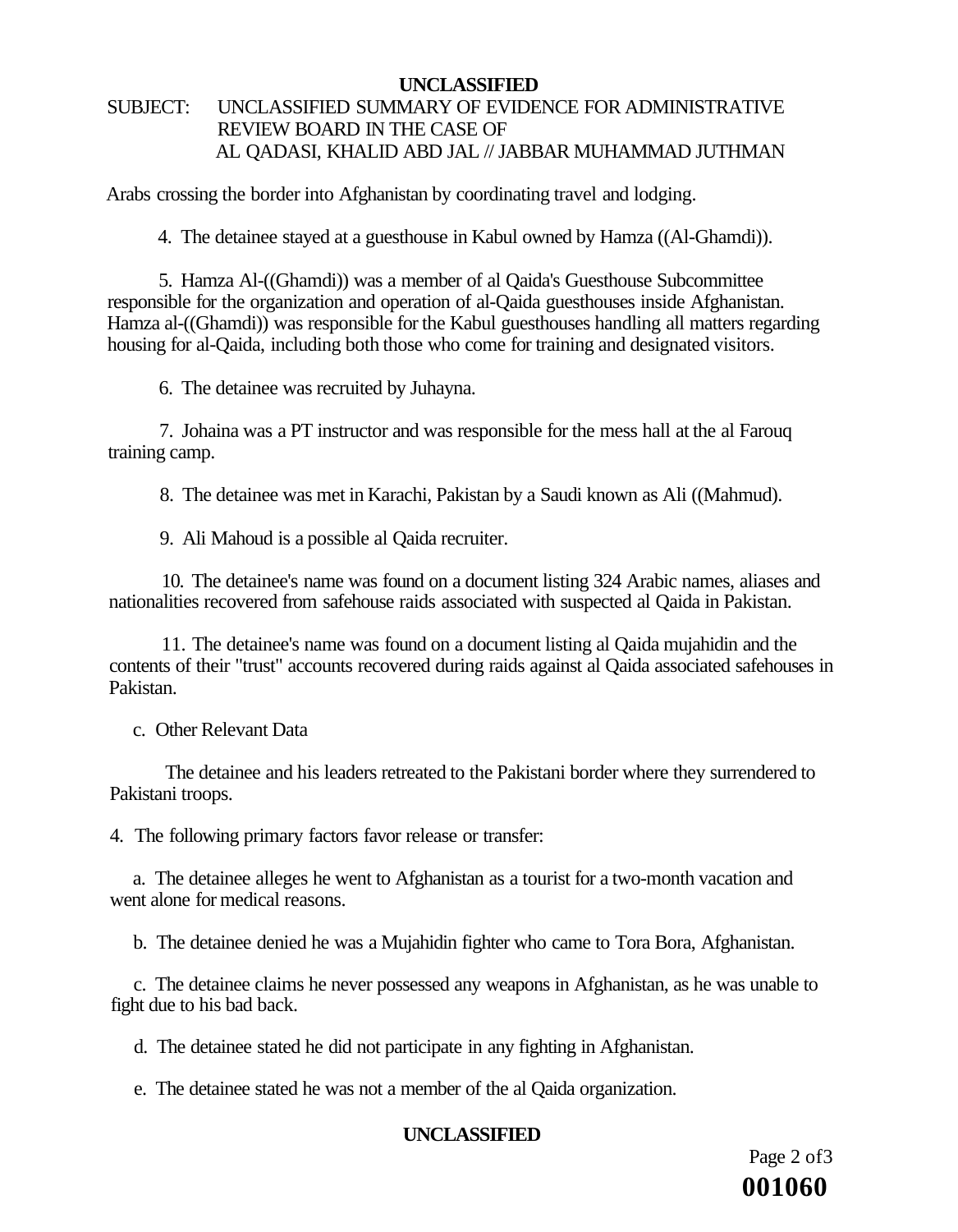### SUBJECT: UNCLASSIFIED SUMMARY OF EVIDENCE FOR ADMINISTRATIVE REVIEW BOARD IN THE CASE OF AL QADASI, KHALID ABD JAL // JABBAR MUHAMMAD JUTHMAN

f. The detainee said he never heard or saw anything related to Usama Bin Laden while at the Hamza ((AL Ghamdi)) Safehouse.

5. You will be afforded a meaningful opportunity to be heard and to present information to the Board; this includes an opportunity to be physically present at the proceeding. The Assisting Military Officer (AMO) will assist you in reviewing all relevant and reasonably available unclassified information regarding your case. The AMO is not an advocate for or against continued detention, nor may the AMO form a confidential relationship with you or represent you in any other matter.

UNCLASSIFIED

Page 3 of3

### **Ofllflfit**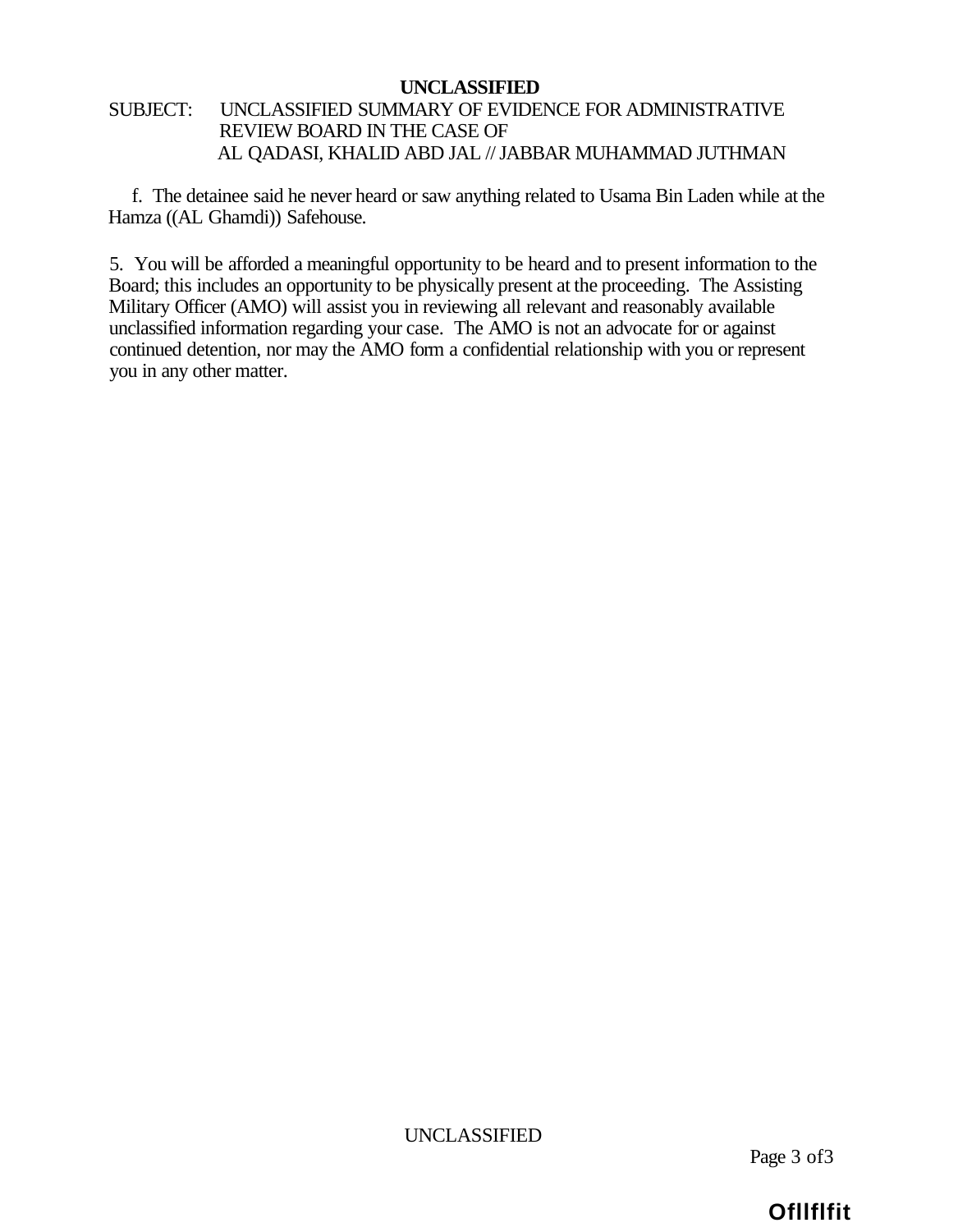### **Department of Defense Office for the Administrative Review of the Detention of Enemy Combatants at US Naval Base Guantanamo Bay, Cuba**

11 May 2005

From: Presiding Officer

To: AL MOUSA, ABDtJL HAKIM ABDUL//RAHMAN ABDUAZIZ Via: Assisting Military Officer SUBJECT: UNCLASSIFIED SUMMARY OF EVIDENCE FOR ADMINISTRATIVE REVIEW BOARD IN THE CASE OF AL MOUSA, ABDUL HAKIM ABDUL // RAHMAN ABDUAZIZ

1. An Administrative Review Board will be convened to review your case to determine if your continued detention is necessary.

2. The Administrative Review Board will conduct a comprehensive review of all reasonably available and relevant information regarding your case. At the conclusion of this review the Board will make a recommendation to: (1) release you to your home state or to a third state; (2) transfer you to your home state or a third state, with conditions agreed upon by the United States and your home state or the third state; or (3) continue your detention under United States control.

3. The following primary factors favor continued detention:

a. Commitment

1. The detainee is a Saudi citizen who traveled to Afghanistan for combat training.

2. The detainee was recruited from Saudi Arabia to come to Afghanistan. The recruiter introduced the detainee to the safehouse system. The detainee spent time at safe houses in Quetta, Kandahar, and Khost.

b. Training

The Detainee received military training for a month at a house in Kandahar, Afghanistan.

c. Connections/Associations

| 1. The detainee was arrested with several al Qaida members including | Redacted<br>urder |
|----------------------------------------------------------------------|-------------------|
| was an integral $(b)$<br>, also known as J                           |                   |

### **UNCLASSIFIED 001062**

DMO Exhibit / Page 1 of2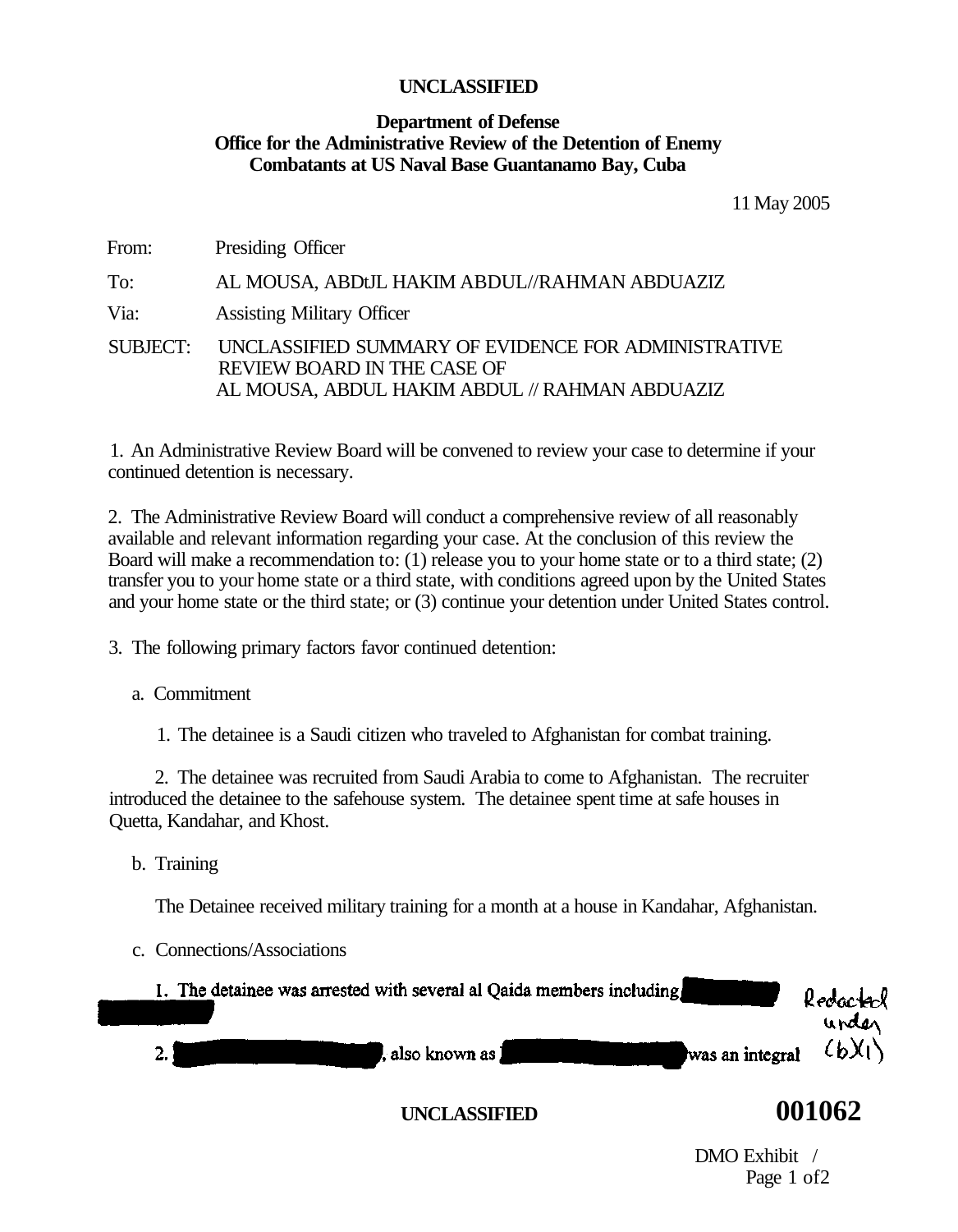### SUBJECT: UNCLASSIFIED SUMMARY OF EVIDENCE FOR ADMINISTRATIVE REVIEW BOARD IN THE CASE OF AL MOUSA, ABDUL HAKIM ABDUL // RAHMAN ABDUAZIZ

part of the al Qaida network responsible for moving Arabs to and from Afghanistan.

3. One of the individuals the detainee was captured with was escorted by a senior al Qaida lieutenant to a meeting where he presented money to Usama Bin Laden. This individual also attended the Farooq training camp.

4. One of the individuals the detainee was captured with attended Camp Farouq and was present at a speech given by Usama Bin Laden at the camp.

5. One of the individuals the detainee was captured with held a high-ranking position in the Taliban.

6. Information strongly suggests that the detainee may be identifiable with senior personnel of al Wafa. Executive Order 13224 designates al Wafa as a global terrorist entity.

d. Other Relevant Data

While in the Khost safehouse, the detainee had four passport stamps forged.

4. The following primary factors favor release or transfer:

a. The detainee denied having any knowledge of the attacks in the United States prior to their execution on September 11th, and also denied knowledge of any rumors or plans of future attacks on the United States or its interests.

b. The detainee provided three reasons for his travel to Afghanistan: he wanted to defend himself against thieves, defend Saudi Arabia, and learn how to shoot a weapon for the purpose of hunting.

c. A foreign government delegation deemed the detainee to be of low intelligence or law enforcement value to the United States, and unlikely to pose a terrorist threat to the United States or its interests.

5. You will be afforded a meaningful opportunity to be heard and to present information to the Board; this includes an opportunity to be physically present at the proceeding. The Assisting Military Officer (AMO) will assist you in reviewing all relevant and reasonably available unclassified information regarding your case. The AMO is not an advocate for or against continued detention, nor may the AMO form a confidential relationship with you or represent iyou in any other matter.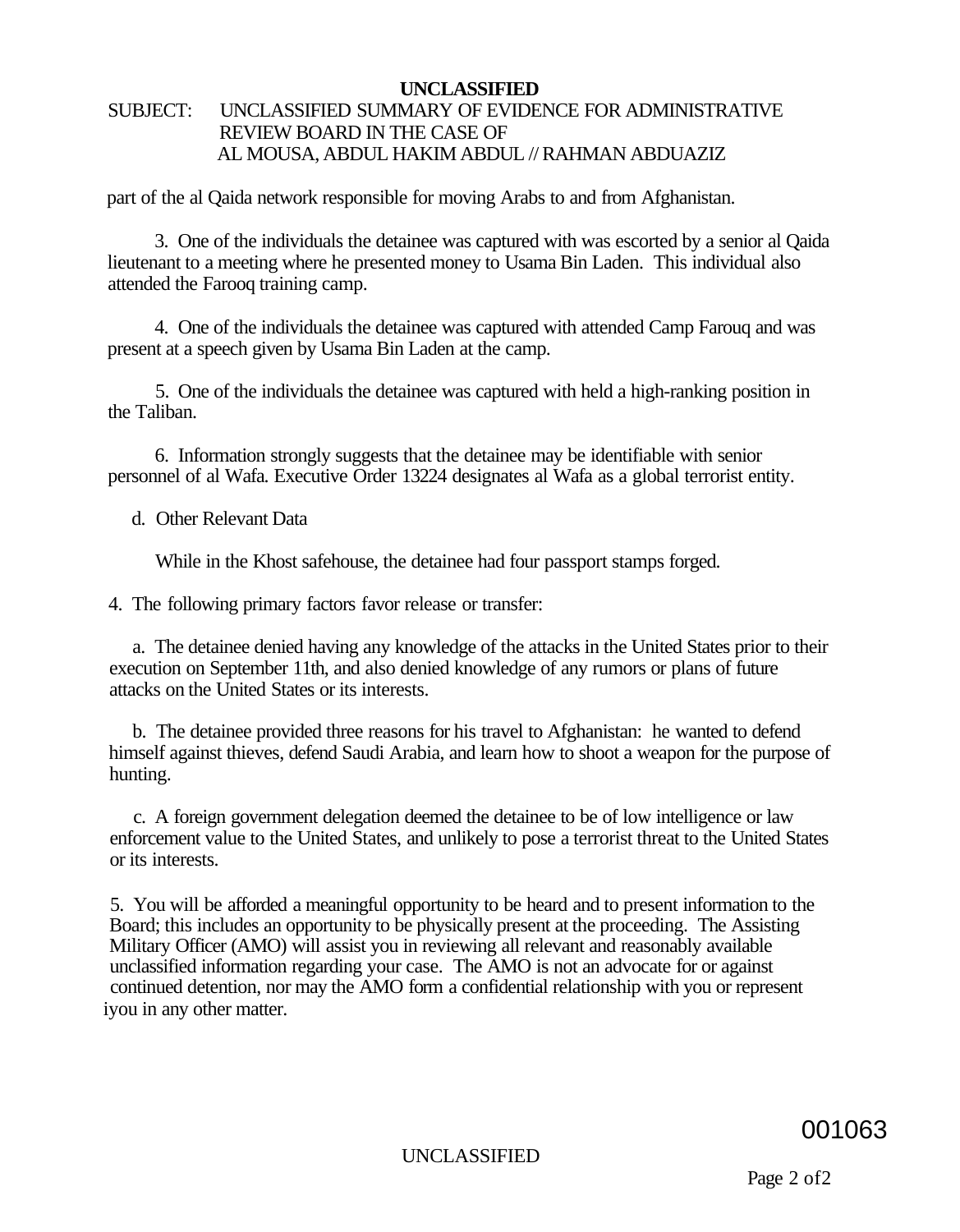### **Department of Defense Office for** the **Administrative Review of the Detention of Enemy Combatants at US Naval Base Guantanamo Bay, Cuba**

28 April 2005

| From: | Presiding Officer                                            |
|-------|--------------------------------------------------------------|
| To:   | RAHMAN, MOHAMMED ABDUL                                       |
| Via:  | <b>Assisting Military Officer</b>                            |
|       | SUBJECT: UNCLASSIFIED SUMMARY OF EVIDENCE FOR ADMINISTRATIVE |
|       | REVIEW BOARD IN THE CASE OF RAHMAN, MOHAMMED ABDUL           |

1. An Administrative Review Board will be convened to review your case to determine if your continued detention is necessary.

2. The Administrative Review Board will conduct a comprehensive review of all reasonably available and relevant information regarding your case. At the conclusion of this review the Board will make a recommendation to: (1) release you to your home state or to a third state; (2) transfer you to your home state, or a third state, with conditions agreed upon by the United States and your home state, or the third state; or (3) continue your detention under United States control.

3. The following primary factors favor continued detention:

a. Commitment

1. The detainee left Italy for Pakistan in 1998.

2. The detainee lived in and traveled back and forth between Pakistan and Afghanistan until his detention in Quetta, Pakistan.

3. The detainee met Pakistanis from the ICI Mosque in Milan who were trying to recruit people to go to Pakistan and Afghanistan.

4. The Islamic Cultural Institute was known as the ICI. This mosque was shut down by Italian authorities for housing the Sami Essid Ben Khemais network, which is the core for the Tunisian Combat Group (TCG) in Italy.

5. The detainee frequented a Tunisian guesthouse while living in Jalalabad, Afghanistan.

6. The Tunisian guesthouse was operated by a Tunisian cell with possible ties to al-Qaida.

7. The detainee stayed at a guesthouse, which is associated with individuals who have trained at al Qaida camps.

### **DMO Exhibit-!**

UNCLASSIFIED

Page 1 of 3 001064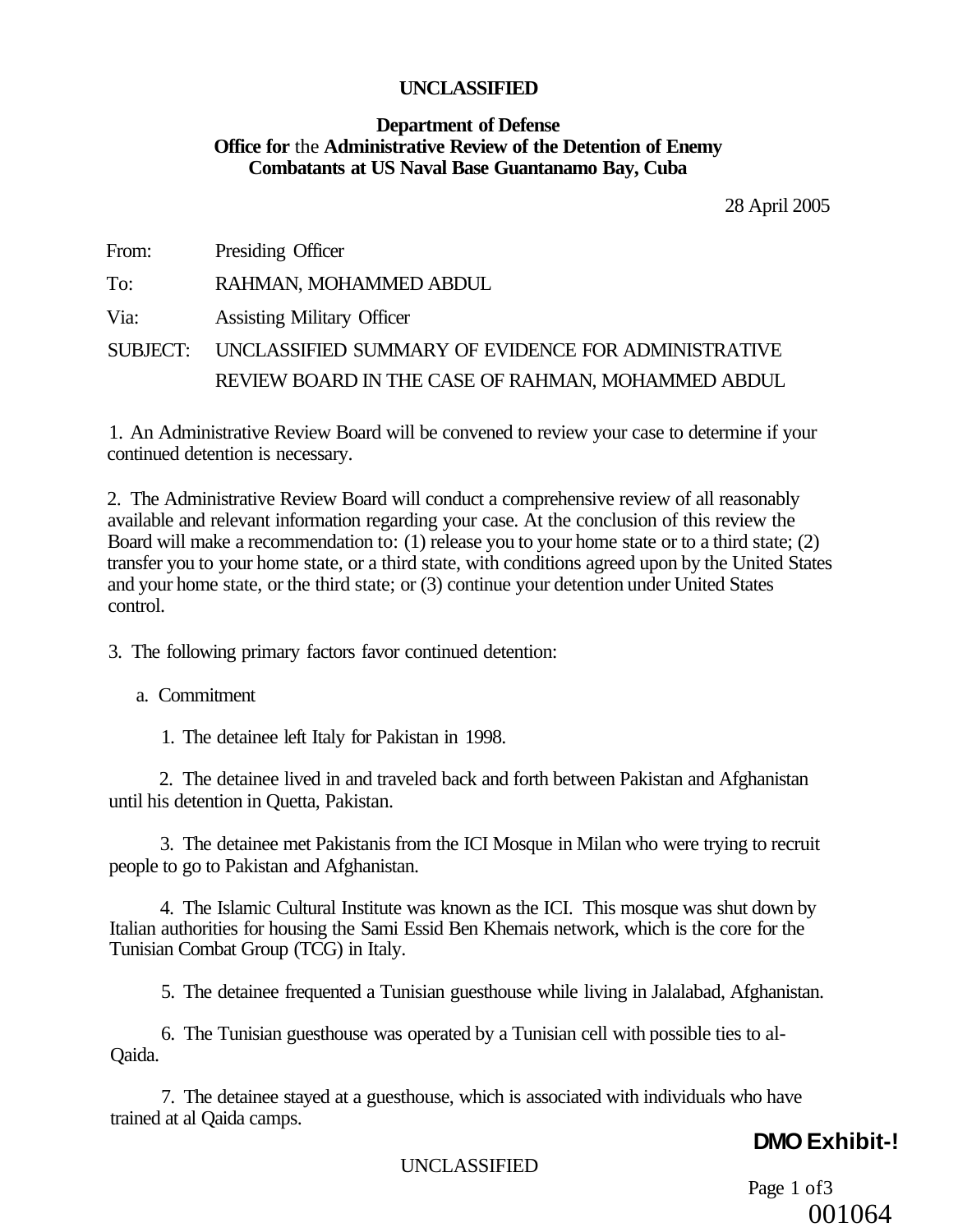### UNCLASSIFIED SUBJECT: UNCLASSIFIED SUMMARY OF EVIDENCE FOR ADMINISTRATIVE REVIEW BOARD IN THE CASE OF RAHMAN, MOHAMMED ABDUL

b. Association

1. The detainee admitted associating with various known terrorists in Jalalabad and Kabul, Afghanistan.

2. The detainee participated in establishing the Tunisian Combatant Group (TCG).

3. The detainee was a member of the Tunisian Combatant Group (TCG) Advisory Council.

4. The Department of Homeland Security lists the Tunisian Combatant Group as a terrorist organization.

c. Intent

- 1. The detainee has admitted to having an illegal passport.
- 2. The detainee has an extensive criminal record with the Italian authorities.
- 3. The detainee admits he has used over 50 aliases between 1988 and 1998.
- 4. The detainee is reportedly a member of the Armed Islamic Group (GIA).
- 5. The Armed Islamic Group (GIA) is a terrorist organization.
- d. Training

1. The detainee was conscripted into the Tunisian military at around the age of 20; and served one year mandatory service in Tunis, Tunisia. The detainee learned to fire a rifle while in the Tunisian military but did not receive any other type of formal military training.

2. The detainee was identified by a senior al Qaida lieutenant as having studied at Khaldan Camp in 1998 or 1999.

3. Khaldan Camp provided training to include but not limited to: basic military training, mortars, explosives, and first aid.

4. The following primary factors favor release or transfer:

a. The detainee says he was not in Pakistan for Jihad and no one he associated with was involved in Jihad.

b. The detainee denied knowing any terrorists in Italy and denied being a terrorist.

c. The detainee states that he went to Afghanistan because the Pakistani government started a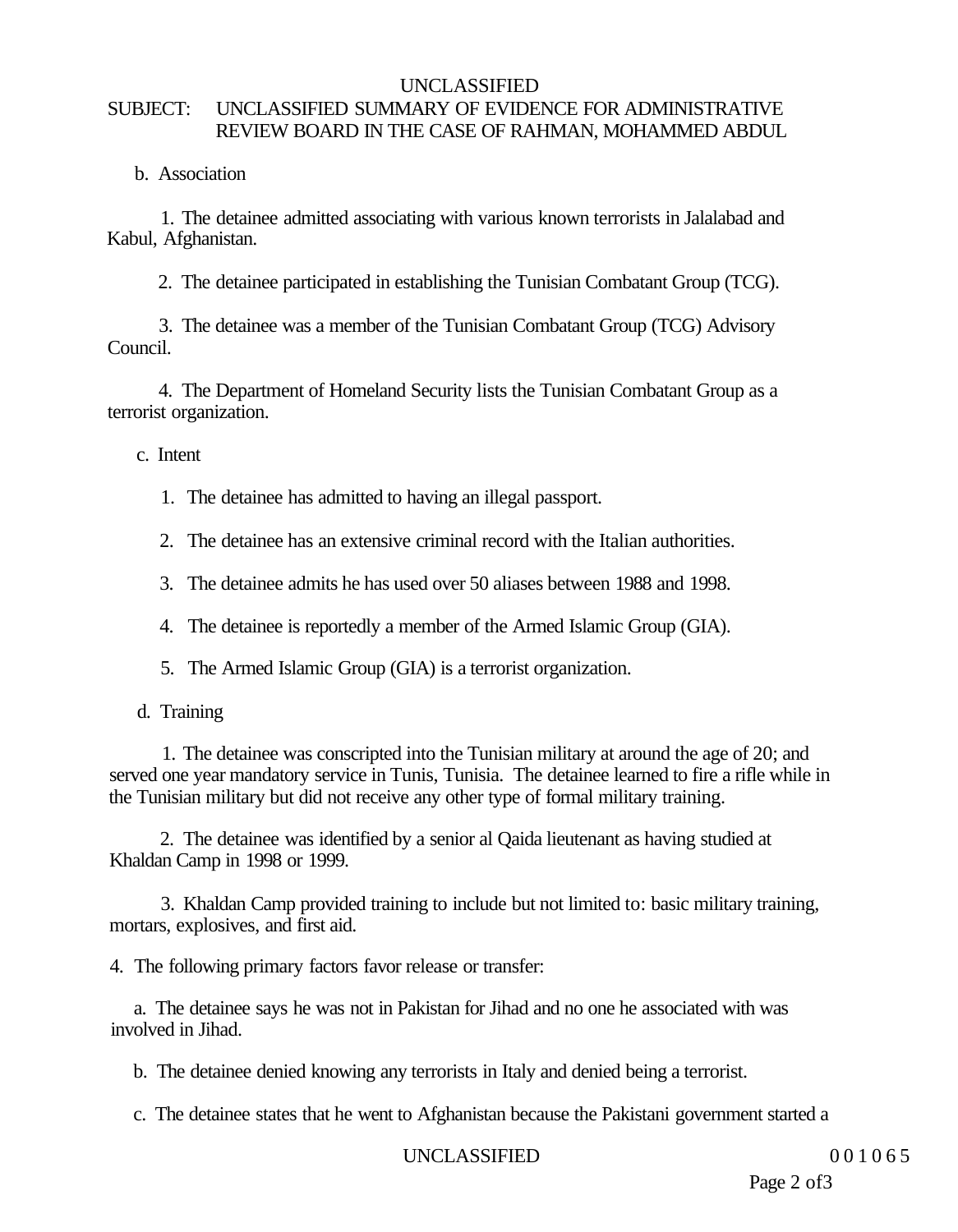### SUBJECT: UNCLASSIFIED SUMMARY OF EVIDENCE FOR ADMINISTRATIVE REVIEW BOARD IN THE CASE OF RAHMAN, MOHAMMED ABDUL campaign against Arabs.

5. You will be afforded a meaningful opportunity to be heard and to present information to the Board; this includes an opportunity to be physically present at the proceeding. The Assisting Military Officer (AMO) will assist you in reviewing all relevant and reasonably available unclassified information regarding your case. The AMO is not an advocate for or against continued detention, nor may the AMO form a confidential relationship with you or represent you in any other matter.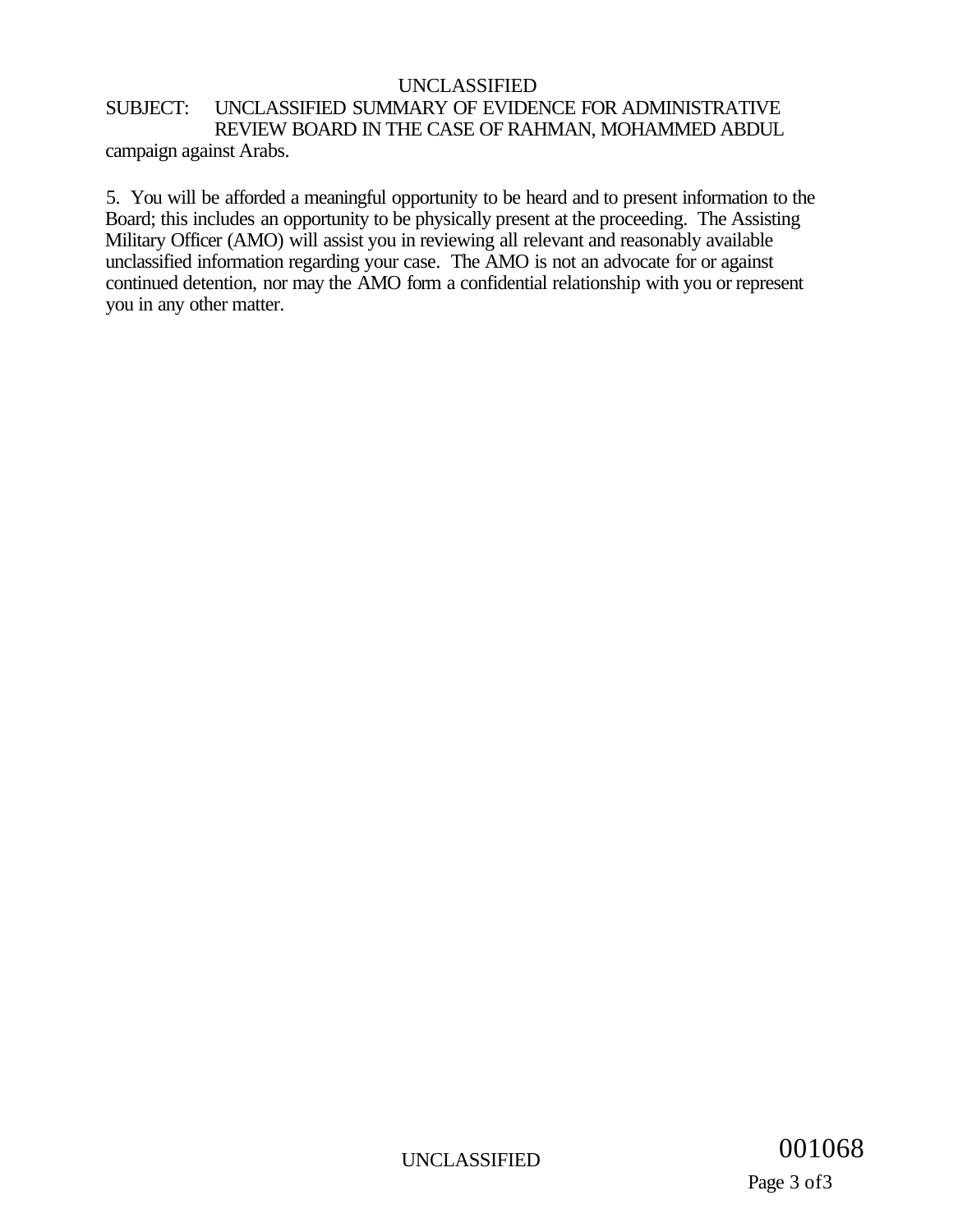### **Department of Defense Office for the Administrative Review of the Detention of Enemy Combatants at US Naval Base Guantanamo Bay, Cuba**

02 May 2005

| From: | Presiding Officer                                                                                                                         |
|-------|-------------------------------------------------------------------------------------------------------------------------------------------|
| To:   | MOOBILL, MUHSIN MUHAMMAD // MUSHEEN                                                                                                       |
| Via:  | <b>Assisting Military Officer</b>                                                                                                         |
|       | SUBJECT: UNCLASSIFIED SUMMARY OF EVIDENCE FOR ADMINISTRATIVE<br><b>REVIEW BOARD IN THE CASE OF</b><br>MOQBILL, MUHSIN MUHAMMAD // MUSHEEN |

1. An Administrative Review Board will be convened to review your case to determine if your continued detention is necessary.

2. The Administrative Review Board will conduct a comprehensive review of all reasonably available and relevant information regarding your case. At the conclusion of this review the Board will make a recommendation to: (1) release you to your home state or to a third state; (2) transfer you to your home state, or a third state, with conditions agreed upon by the United States and your home state, or the third state; or (3) continue your detention under United States control.

3. The following primary factors favor continued detention:

a. Commitment

1. The detainee traveled to Afghanistan to fight with the Taliban in response to a fatwa issued by Sheik Hamoud Aluoqla of Saudi Arabia.

2. Sheikh Hamud (Al-Uqqla) is a Saudi Mufti who issued a fatwa calling for Jihad in Afghanistan, and encouraged people to fight Jihad against the Christians and Jews. Al-Uqqla condoned the 11 September 2001 against the United States and helped raise money for Usama Bin Laden until the sheikh's death in Saudi Arabia in 2001.

3. The detainee was told by Ibrihim Baalawi (Kunya- Abu Khouloud) that this fatwa was issued to get Arabs to fight with the Taliban to form a "True" Muslim state.

4. The detainee was given, by Khouloud, a passport, a Pakistani Visa, a Yemen Air ticket (from Sana to Dubai), and \$50.00 U.S. currency. He also provided the detainee with detailed travel information for his trip Karachi, Pakistan.

5. The detainee traveled to an area of the front line near Bagram, Afghanistan referred to as the Mullah Ibrahiem Center. He remained there for 11-12 months and observed tank and

## **UNCLASSIFIED DMOExhi**



Page 1 of 3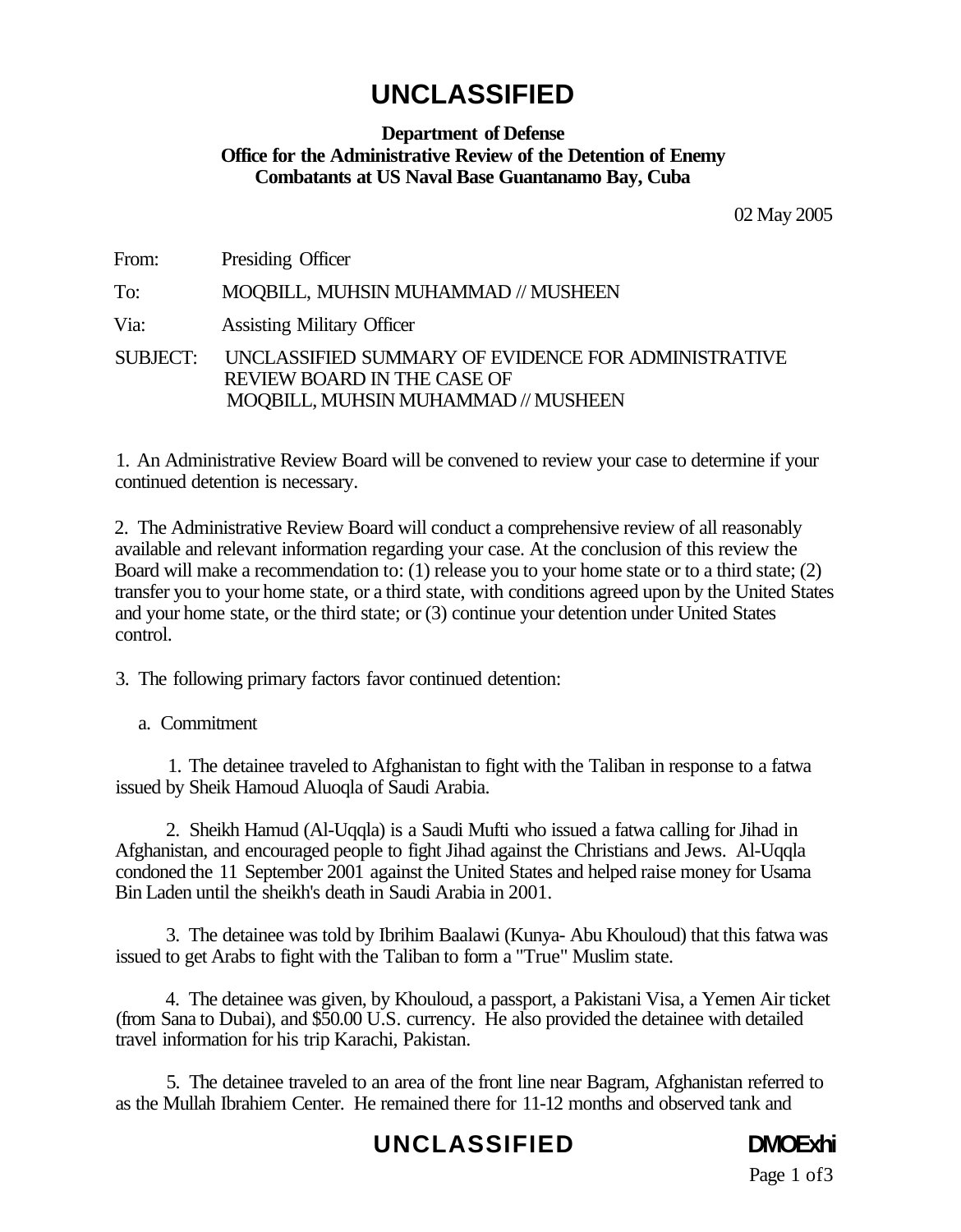### SUBJECT: UNCLASSIFIED SUMMARY OF EVIDENCE FOR ADMINISTRATIVE REVIEW BOARD IN THE CASE OF MOQBILL, MUHSIN MUHAMMAD // MUSHEEN

artillery skirmishes with the Northern Alliance.

6. The detainee maintained a Taliban post in the vicinity of Jalalabad, Afghanistan after 11 September 2001.

b. Training

1. The detainee attended the al Farouq camp for weapons training with the Kalashnikov rifle, PK machine gun, and the rocket propelled grenade (RPG).

2. The detainee was personally trained by the head of the al Farouq camp.

c. Connection/Associations

1. The detainee was associated with Ibrahim Ba'alawi also known as Abu Khalud who also lived in Ta'iz, Yemen and actively recruited individuals to fight with the Taliban in Afghanistan.

2. The detainee stayed in the Taliban Center in Quetta, Pakistan.

d. Intent

The detainee knew his role was a soldier on the lines. At first, he worried about being killed then later "he did not care".

e. Other Relevant Data

The detainee traveled to a small village in the Tora Bora mountains and remained there for twenty-six (26) days before crossing the Afghanistan-Pakistan border to a small village where he surrendered his weapon. The detainee walked to a second Pakistani village where he was taken into custody by Pakistani authorities.

4. The following primary factors favor release or transfer:

a. The detainee was upset that he was misled by Abu Khloud (aka: Ibraheim Ba'alawi) into doing jihad in Afghanistan. The detainee stated he did not know the Taliban were fighting against Americans but did know they were fighting the Northern Alliance. The detainee stated he opposed Usama Bin Laden (UBL) because Usama bin Laden's (UBL) actions were against the Islamic religion. The detainee said he made a mistake by going to Afghanistan and will not make that same mistake. The detainee denied ever being part of al Qaida or ever taking part in any planning against Americans. When released, he will attend a university and study mathematics or physics.

# **UNCLASSIFIED**

Page 2 of 3 001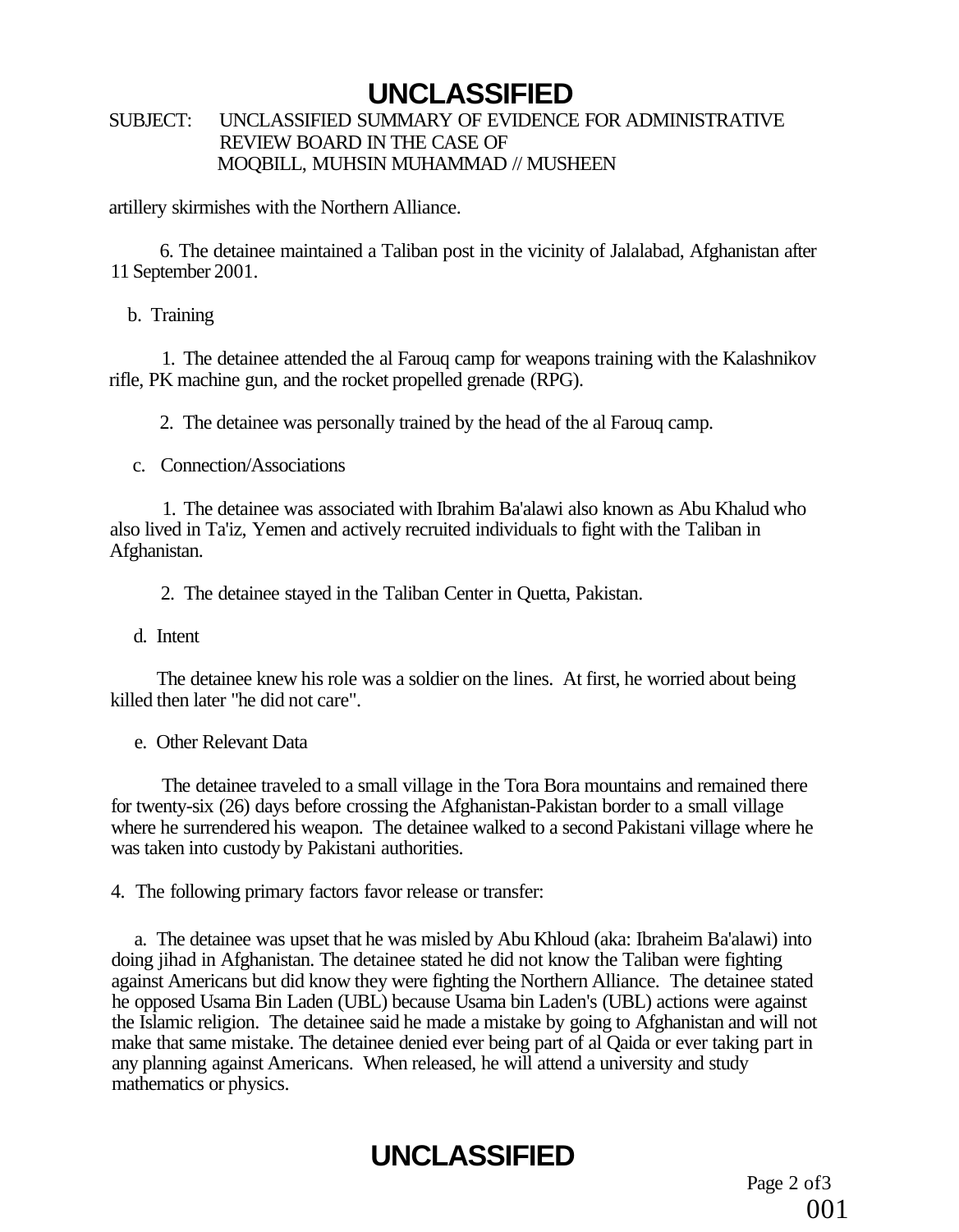### SUBJECT: UNCLASSIFIED SUMMARY OF EVIDENCE FOR ADMINISTRATIVE REVIEW BOARD IN THE CASE OF MOQBILL, MUHSIN MUHAMMAD // MUSHEEN

b. The detainee described al-Qaida and anyone associated with Usama Bin Laden as "criminals" and blames them for his current predicament. He "hated" Afghanistan and curses the day he set foot in Afghanistan. He did not want to discuss anything regarding Afghanistan. The detainee denied any affiliation with al-Qaeda or anyone associated with Usama Bin Laden.

c. The detainee stated he has never been asked to pledge a bayat, or oath. He maintains that his only knowledge of al Qaida is through Al Jazeera television broadcasts. The detainee stated he would be willing to undergo a polygraph examination.

5. You will be afforded a meaningful opportunity to be heard and to present information to the Board; this includes an opportunity to be physically present at the proceeding. The Assisting Military Officer (AMO) will assist you in reviewing all relevant and reasonably available unclassified information regarding your case. The AMO is not an advocate for or against continued detention, nor may the AMO form a confidential relationship with you or represent you in any other matter.

# **UNCLASSIFIED**

Page 3 of3

fim *no*n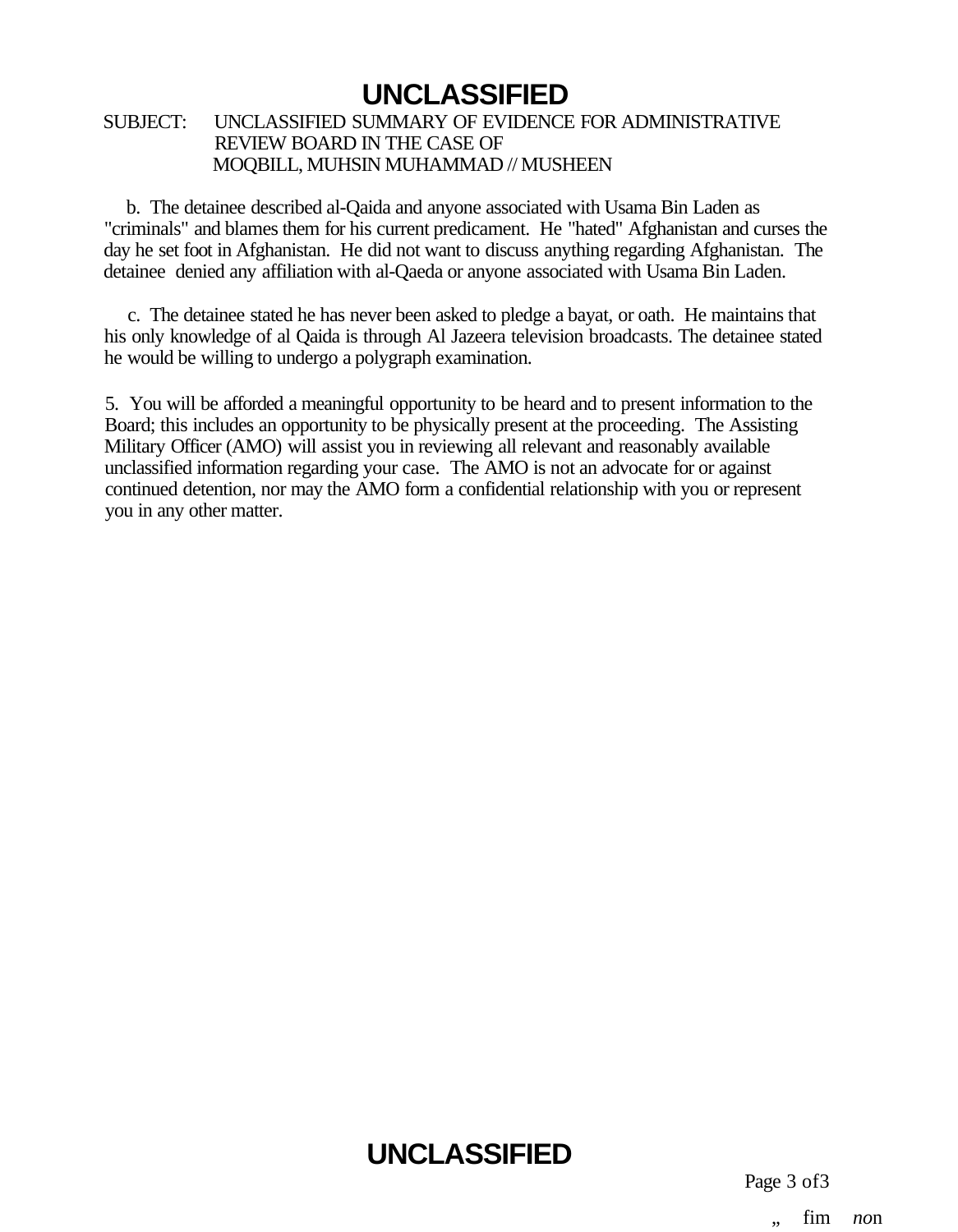### **Department of Defense Office for the Administrative Review of the Detention of Enemy Combatants at US Naval Base Guantanamo Bay, Cuba**

28 April 2005

i

From: Presiding Officer

To: AL SHABLI, ABDULLAH YAHIA // YOUSF

Via: Assisting Military Officer

### SUBJECT: UNCLASSIF IED SUMMARY OF EVIDENCE FOR ADMINISTRATIVE REVIEW BOARD IN THE CASE OF AL SHABLI, ABDULLAH YAHIA // YOUSF

1. An Administrative Review Board will be convened to review your case to determine if your continued detention is necessary.

2. The Administrative Review Board will conduct a comprehensive review of all reasonably available and relevant information regarding your case. At the conclusion of this review the Board will make a recommendation to: (1) release you to your home state or to a third state; (2) transfer you to your home state, or a third state, with conditions agreed upon by the United States and your home state, or the third state; or (3) continue your detention under United States control.

3. The following primary factors favor continued detention:

a. Commitment

1. In August 2001, the detainee flew from San'a Yemen to Iran. He traveled through Iran to Herat, Afghanistan and then on to Qandahar. The detainee was recruited to go to al Farouq training camp by a Mujahedin fighter who had fought in Afghanistan.

2. The recruiter gave the detainee a false Yemeni passport, travel funds, tickets and locations of guesthouses in Afghanistan.

3. The detainee was captured fleeing the Tora Bora Mountains.

b. Training

1. In 2001 the detainee traveled to Afghanistan for Jihad. While in Afghanistan he attended al Farouk training camp where he trained on the Kalashnikov rifle, Siminov rifle, and Rocket-Propelled Grenade.

2. The detainee received weapons training on anti-aircraft machine guns at the Malek Center in Afghanistan.

### **001070**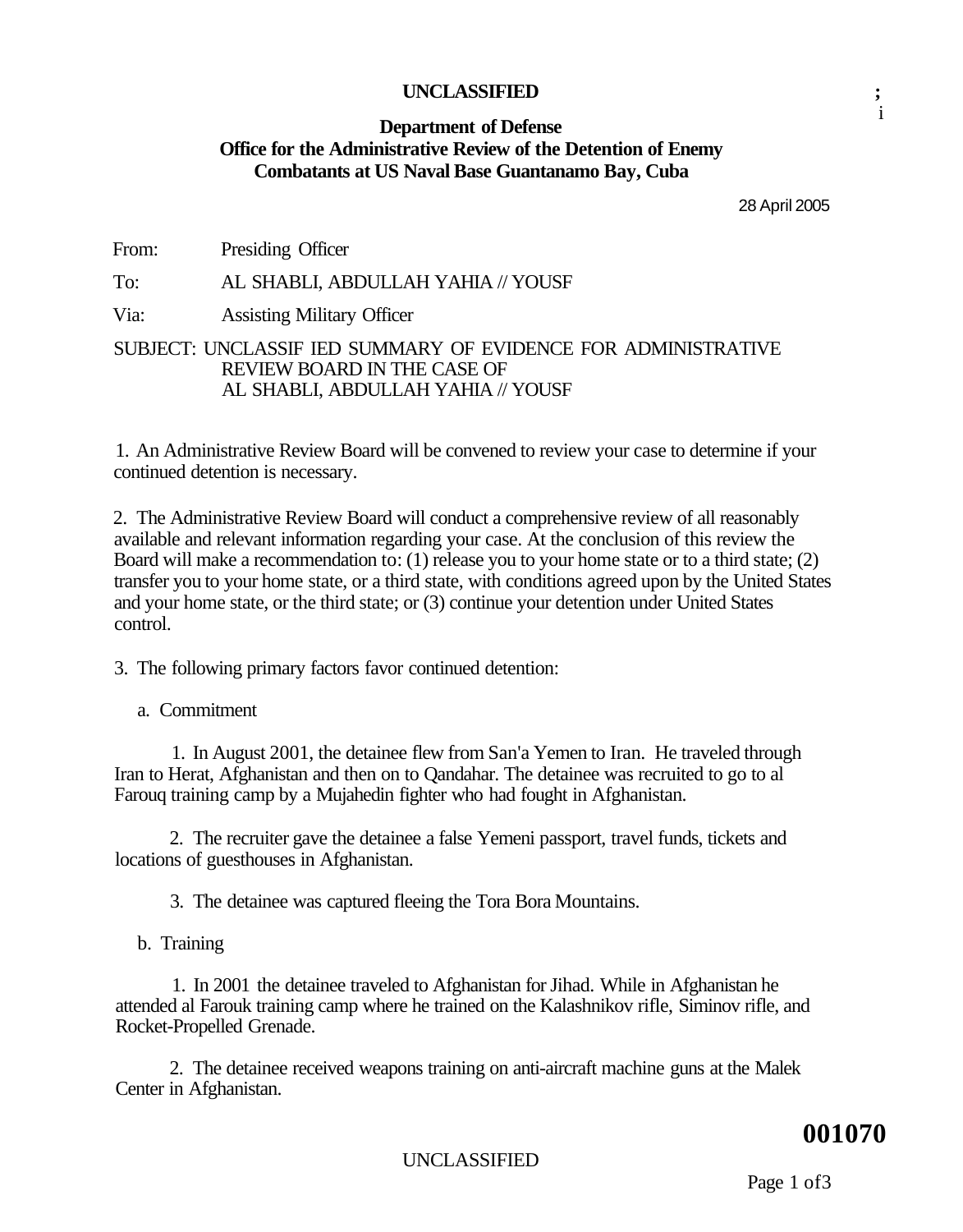### SUBJECT: UNCLASSIFIED SUMMARY OF EVIDENCE FOR ADMINISTRATE REVIEW BOARD IN THE CASE OF AL SHABLI, ABDULLAH YAHIA // YOUSF

3. The Malek Center in Kabul, Afghanistan, logistically supports the Taliban by providing weapons training to foreign fighters, vehicle maintenance, and lodging for soldiers assigned to the frontlines.

c. Connections/Associations

1. The detainee resided at a layover safehouse in Kandahar named Bin Zubair Hani on Haj Habash Street.

2. Abu Zubair (Bin Zubair) was the leader of al Qaida guesthouses in Kandahar named after the martyrs who carried out the USS Cole terrorist attack. Used for new recruits on their way to receive training and veterans cycling out, these guesthouses were located near the Haj Habbash Mosque in Kandahar.

3. The detainee stayed at two different houses in Kabul; the al-Kuaiti House and the Hamza Al-Ghamdi House.

4. Al Ghamdi is one of Usama Bin Laden's most trusted people and reported directly to Usama Bin Laden.

5. The detainee stated he saw Usama Bin Laden passing by in the Tora Bora Mountains.

6. The detainee's name was on a list of al Qaida mujahidin and the contents of their "trust" accounts found in an al Qaida associated safehouse in Pakistan.

d. Intent

The detainee traveled to Afghanistan for jihad and was issued an AK-47 and three full 30 round magazines for combat use by his commander in Jalalabad, Afghanistan.

e. Detainee Conduct

The detainee has been cited on several occasions for harassing the guards and for one hostile act against a guard.

4. The following primary factors favor release or transfer:

a. The detainee stated that he was unaware of any Taliban or al Qaida personnel associated with either the al Farouq Camp or the Malek Center.

b. The detainee denied having any knowledge of the attacks in the U.S. prior to their execution on September 11,2001, and also denied knowledge of any rumors or plans of future attacks on the United States or United States interests.

c. The detainee had no knowledge of how the Taliban or al Qaida forces procured weapons,

001071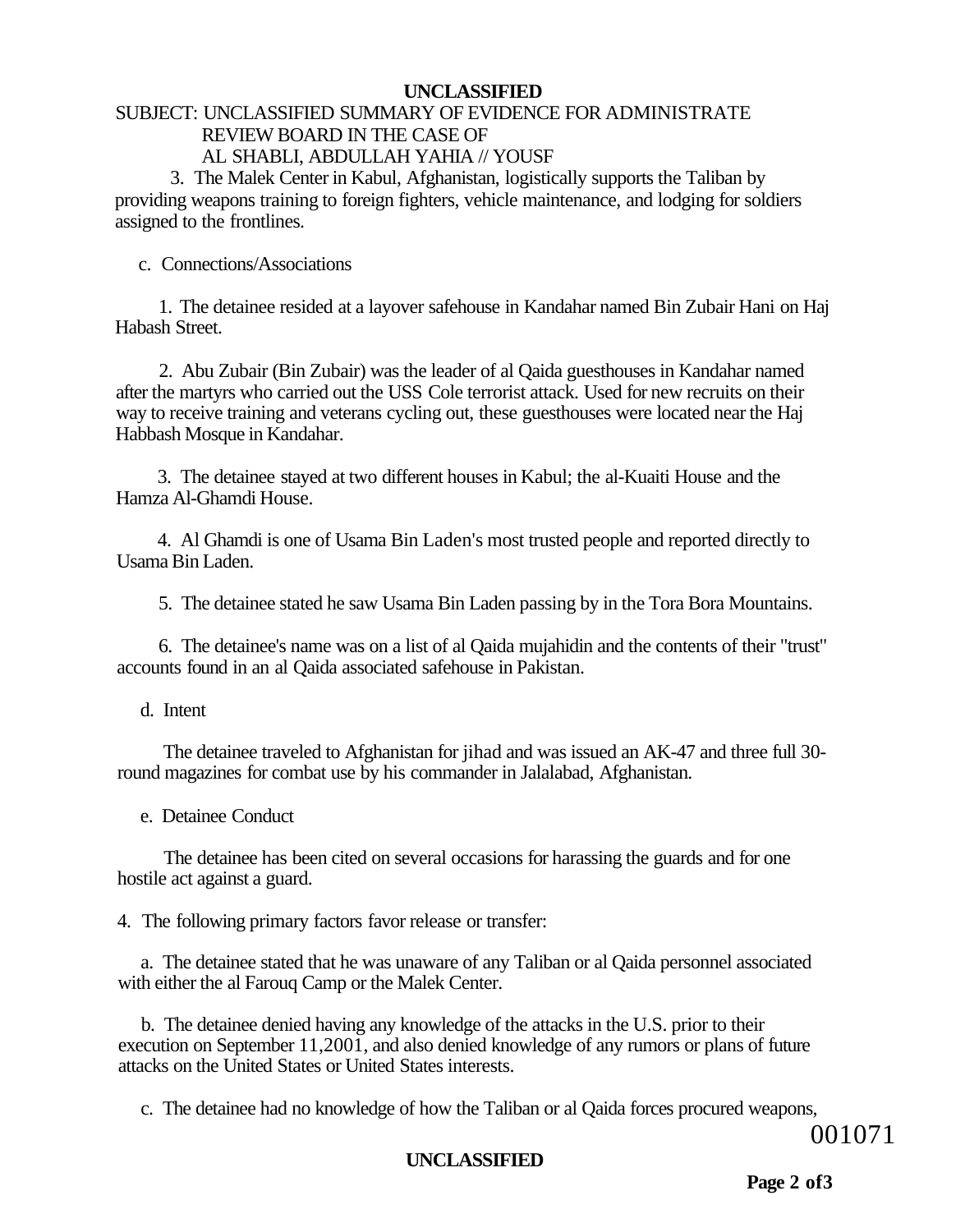### SUBJECT: UNCLASSIFIED SUMMARY OF EVIDENCE FOR ADMINISTRATE REVIEW BOARD IN THE CASE OF AL SHABLI, ABDULLAH YAHIA // YOUSF

nor did he have any information on weapons sales and trafficking.

5. You will be afforded a meaningful opportunity to be heard and to present information to the Board; this includes an opportunity to be physically present at the proceeding. The Assisting Military Officer (AMO) will assist you in reviewing all relevant and reasonably available unclassified information regarding your case. The AMO is not an advocate for or against continued detention, nor may the AMO form a confidential relationship with you or represent you in any other matter.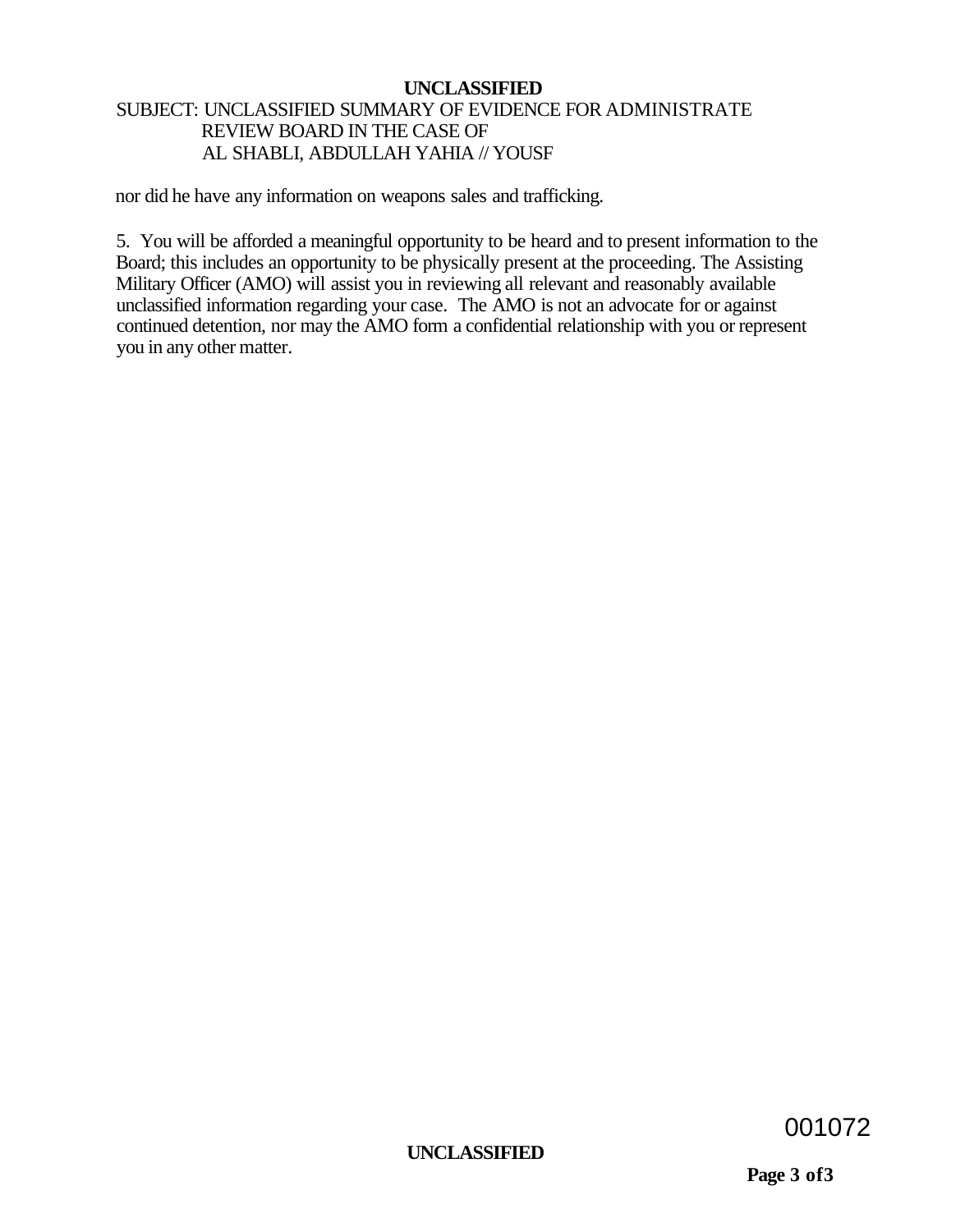### **Department of Defense Office for the Administrative Review of the Detention of Enemy Combatants at US Naval Base Guantanamo Bay, Cuba**

27 April 2005

From: Presiding Officer

To: HAWSAWI, UMRAN BAKR // MUHAMMAD

Via: Assisting Military Officer

SUBJECT: UNCLASSIFIED SUMMARY OF EVIDENCE FOR ADMINISTRATIVE REVIEW BOARD IN THE CASE OF HAWSAWI, UMRAN BAKR // MUHAMMAD

1. An Administrative Review Board will be convened to review your case to determine if your continued detention is necessary.

2. The Administrative Review Board will conduct a comprehensive review of all reasonably available and relevant information regarding your case. At the conclusion of this review the Board will make a recommendation to: (1) release you to your home state or to a third state; (2) transfer you to your home state, or a third state, with conditions agreed upon by the United States and your home state, or the third state; or (3) continue your detention under United States control.

3. The following primary factors favor continued detention:

a. Commitment

1. The detainee admitted knowing that Sheik Amoud Shouib Ouqula in Saudi Arabia had issued a Fatwa for Muslims to go and fight with the Taliban in Afghanistan.

2. Sheikh Hamud ((Al-Uqqla)) is a Saudi Mufti who issued a Fatwa calling for jihad against Christians and Jews. Al-Uqqla condoned the 11 September 2001 attacks against the United States of America.

3. The detainee decided to travel to an Afghani refugee camp sometime in September 2001 after hearing of the war in that area.

4. The detainee was in the camp when the United States bombardment began and he sustained shrapnel injuries.

b. Training

1. The detainee was identified to be in Kabul, Afghanistan training at the al Farouq camp.

### **UNCLASSIFIED DMOExhfcit**

Page 1 of 2

001073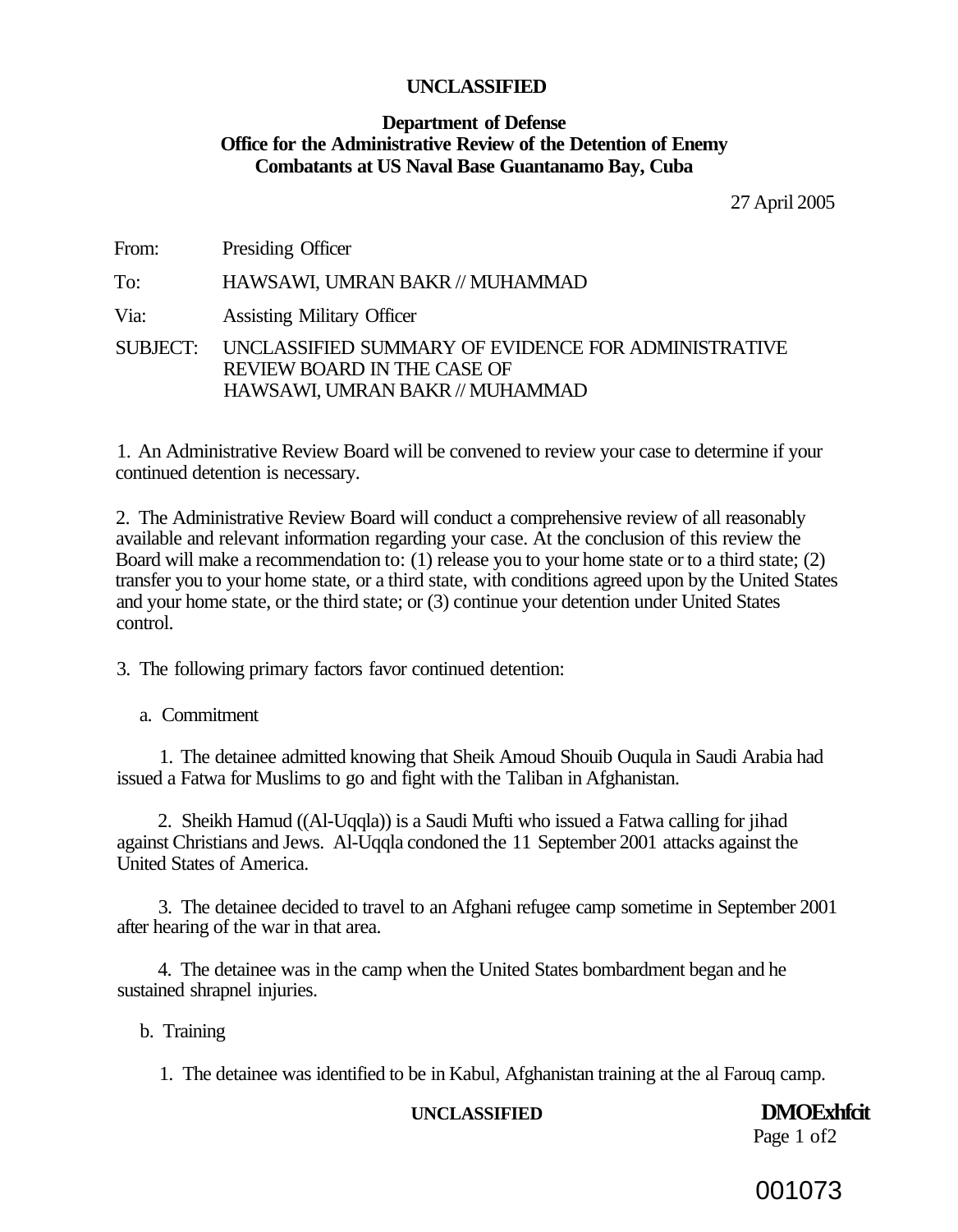### SUBJECT: UNCLASSIFIED SUMMARY OF EVIDENCE FOR ADMINISTRATIVE REVIEW BOARD IN THE CASE OF HA WS A WI, UMRAN B AKR // MUHAMMAD

2. The detainee stated that he went to Afghanistan for the training.

c. Connections/Associations

1. The detainee traveled from Jeddah, Saudi Arabia to Damascus, Syria, then to Tehran, Iran, then to Mashad, Iran before crossing the border into Afghanistan.

2. The detainee attempted to enter Afghanistan legally but he was turned back by Iranian officials. He did eventually sneak across the border, aided by another individual.

3. Prior to being turned over to U.S. Forces, detainee surrendered his passport in Quetta while he was staying at the Saudi Red Crescent Hospital.

4. The detainee's passport had altered stamps which indicates a possible al Qaida connection.

5. A senior al Qaida lieutenant stated that the detainee is a member of al Qaida. The detainee is on the media committee along with Khalid Shaykh Muhammad (KSM).

d. Other Relevant Data

The detainee has committed two assaults which consisted of throwing food, milk, tea, water and body fluids on the MPs. He has also harassed the guards by telling them to die and making threatening gestures at them.

4. The following primary factors favor release or transfer:

a. The detainee said he traveled to Afghanistan to teach the Koran and to fulfill the Koran's religious principles.

b. The detainee denied any knowledge of training camps in Afghanistan or of the al Qaida organization.

5. You will be afforded a meaningful opportunity to be heard and to present information to the Board; this includes an opportunity to be physically present at the proceeding. The Assisting Military Officer (AMO) will assist you in reviewing all relevant and reasonably available unclassified information regarding your case. The AMO is not an advocate for or against continued detention, nor may the AMO form a confidential relationship with you or represent you in any other matter.

UNCLASSIFIED

Page 2 of 2 001074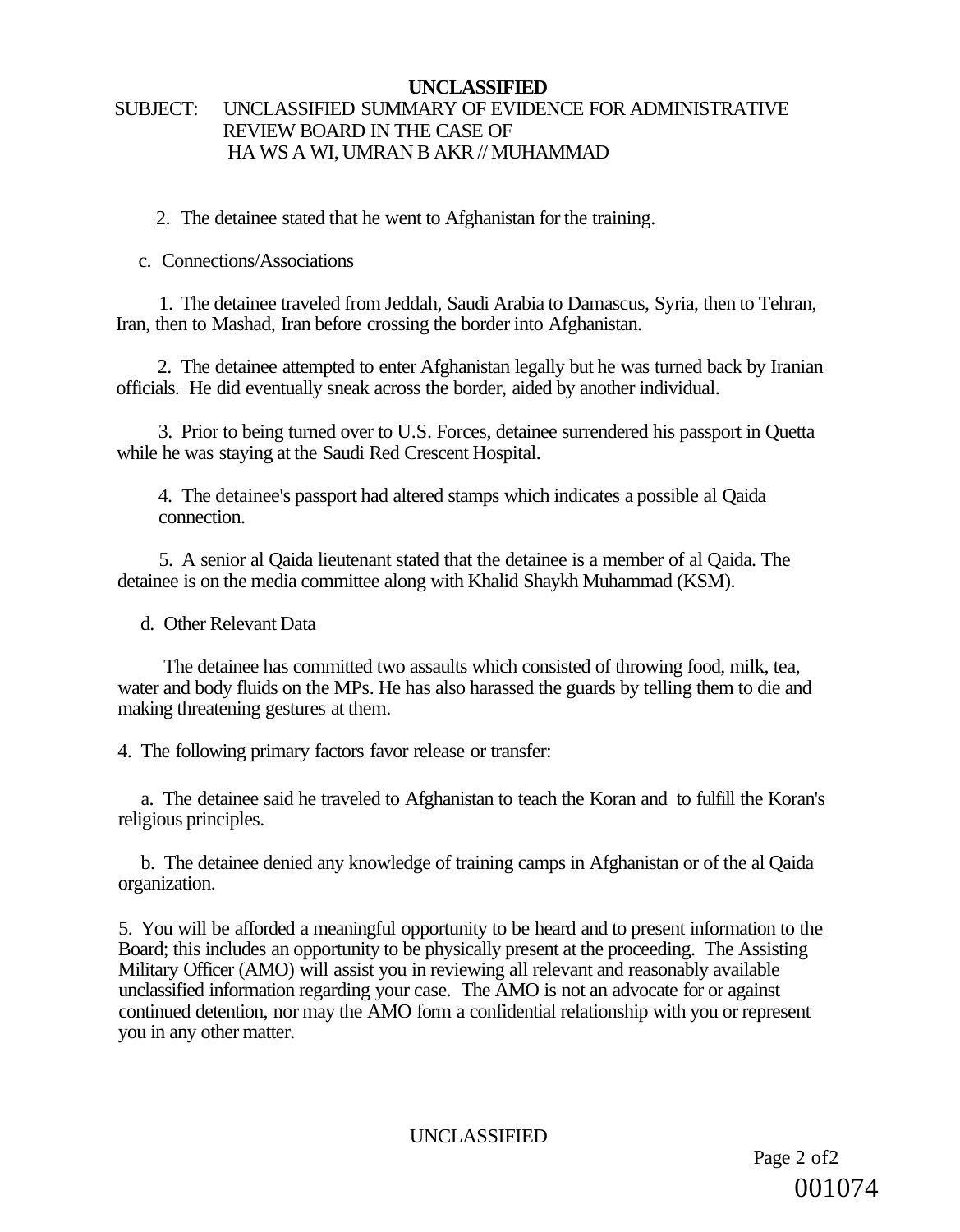### **Department of Defense Office for the Administrative Review of the Detention of Enemy Combatants at US Naval Base Guantanamo Bay, Cuba**

26 Apr 2005

From: Presiding Officer To: AL SHAMYRI, MUSTAFA ABDUL // QAWI ABDUL AZIZ Via: Assisting Military Officer SUBJECT: UNCLASSIFIED SUMMARY OF EVIDENCE FOR ADMINISTRATIVE REVIEW BOARD IN THE CASE OF AL SHAMYRI, MUSTAFA ABDUL //QAWI ABDUL AZIZ

1. An Administrative Review Board will be convened to review your case to determine if your continued detention is necessary.

2. The Administrative Review Board will conduct a comprehensive review of all reasonably available and relevant information regarding your case. At the conclusion of this review the Board will make a recommendation to: (1) release you to your home state or to a third state; (2) transfer you to your home state, or a third state, with conditions agreed upon by the United States and your home state, or the third state; or (3) continue your detention under United States control.

3. The following primary factors favor continued detention:

a. Commitment

1. In January 2001, the detainee decided to travel from Yemen to Afghanistan during Ramadan, following the fatwa of Sheik Hamoud Al Ukla Aqula. He flew from San'aa, Yemen to Karachi, Pakistan after buying a plane ticket with his own money and money from Salam Al Hadrami.

2. Sheik Hamoud al Uqqula is a Saudi Mufti who issued fatwas and encouraged people to fight Jihad against Christians and Jews. Al Uqqula condoned the 11 September 2001 attacks against the United States. In addition, he helped raise money for Usama Bin Laden until his death in Saudi Arabia in 2001.

3. While in the frontlines near Konduz, Afghanistan, the detainee attended a lecture given by Usama Bin Laden.

4. The detainee retreated with his unit from Konduz to Mazar-e-Sharif, where coalition forces captured him approximately 26 November 2001.

b. Training

**UNCLASSIFIED DMO Exhibit 1** 

Page 1 of 3 001075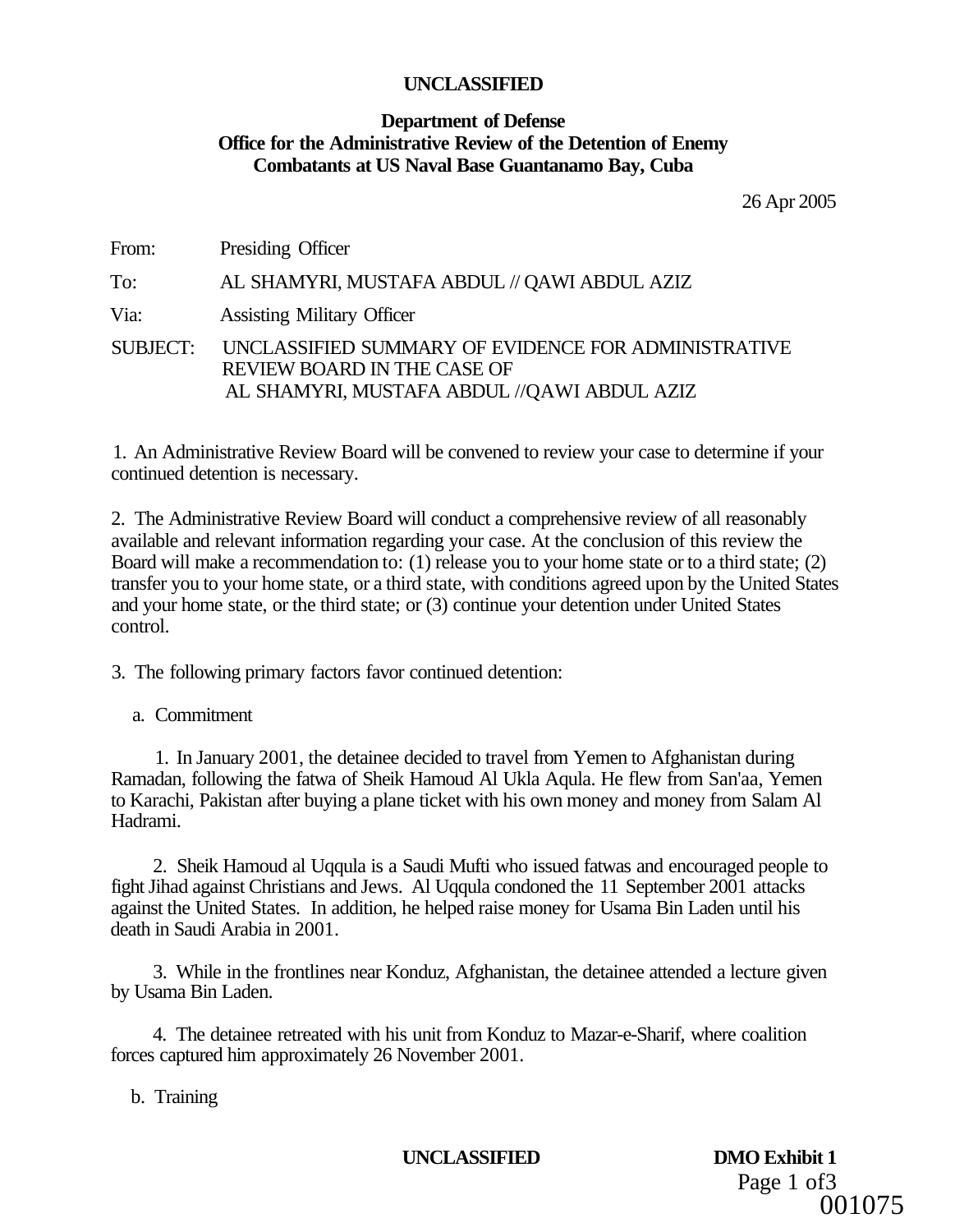### SUBJECT: UNCLASSIFIED SUMMARY OF EVIDENCE FOR ADMINISTRATIVE REVIEW BOARD IN THE CASE OF AL SHAMYRI, MUSTAFA ABDUL // QAWI ABDUL AZIZ

1. A detained al Qaida official identified the detainee as a Yemeni national who participated in the Bosnian Jihad and received specialized training in Kabul, Afghanistan. Furthermore, he stated the detainee was a frequent visitor of an al Qaida guesthouse in Kabul.

2. The detainee received ten days of small arms training at a volunteer camp near Shabour, Yemen. Training was performed on the AK-47, DSHK-38, RPG's and the PK machine gun.

c. Connections/Associations

1. When the detainee arrived in Kandahar he was received by Abdul Salam al Hadrami, his facilitator from Yemen.

2. Abdul Salam al Hadrami was identified as a Yemeni al-Qaida Member, who was believed to be in Afghanistan as of 15 December 2001.

3. The detainee fully admits he was supposed to attend training at al Farouk Camp, but training was not mandated because al Hadrami vouched for detainee's previous training.

d. Intent

1. The detainee served approximately six months in the frontlines at Omar Saif Center.

2. The detainee served approximately six months in the frontlines in the vicinity of Konduz, Afghanistan.

3. The detainee stated that, killing in the name of Jihad is acceptable and that his friends had killed more people than he had.

e. Other Relevant Data

The detainee was part of the Taliban surrender at Konduz, Afghanistan and subsequently was taken to Mazar-e-Sharif for detention but did not witness the uprising.

f. Detainee Conduct

The detainee assaulted the guards by throwing food on the guard force. The detainee was cited for harassing guards, inciting disturbances and several hostile acts.

4. The following primary factors favor release or transfer:

The detainee denied having any knowledge of the attacks in the U.S. prior to their execution on September 11<sup>th</sup>, and also denied knowledge of any rumors or plans of future attacks on the U.S. or U.S. interests. The detainee was queried regarding any knowledge or planning of

001076

### UNCLASSIFIED

Page 2 of3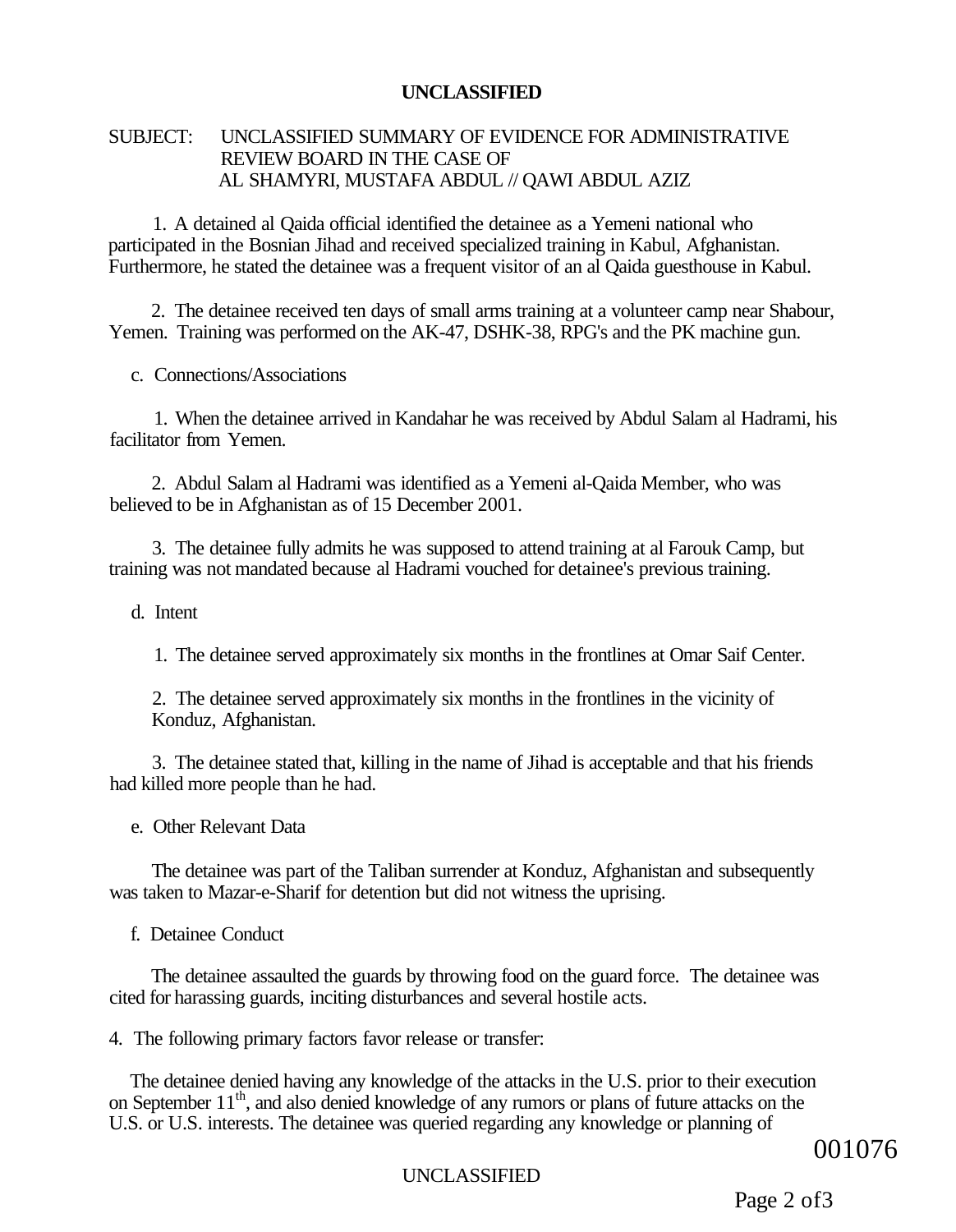### SUBJECT: UNCLASSIFIED SUMMARY OF EVIDENCE FOR ADMINISTRATIVE REVIEW BOARD IN THE CASE OF AL SHAMYRI, MUSTAFA ABDUL // QAWI ABDUL AZIZ

internal uprisings at the Guantanamo detention facility, with negative results.

5. You will be afforded a meaningful opportunity to be heard and to present information to the Board; this includes an opportunity to be physically present at the proceeding. The Assisting Military Officer (AMO) will assist you in reviewing all relevant and reasonably available unclassified information regarding your case. The AMO is not an advocate for or against continued detention, nor may the AMO form a confidential relationship with you or represent you in any other matter.

### UNCLASSIFIED

### **001077**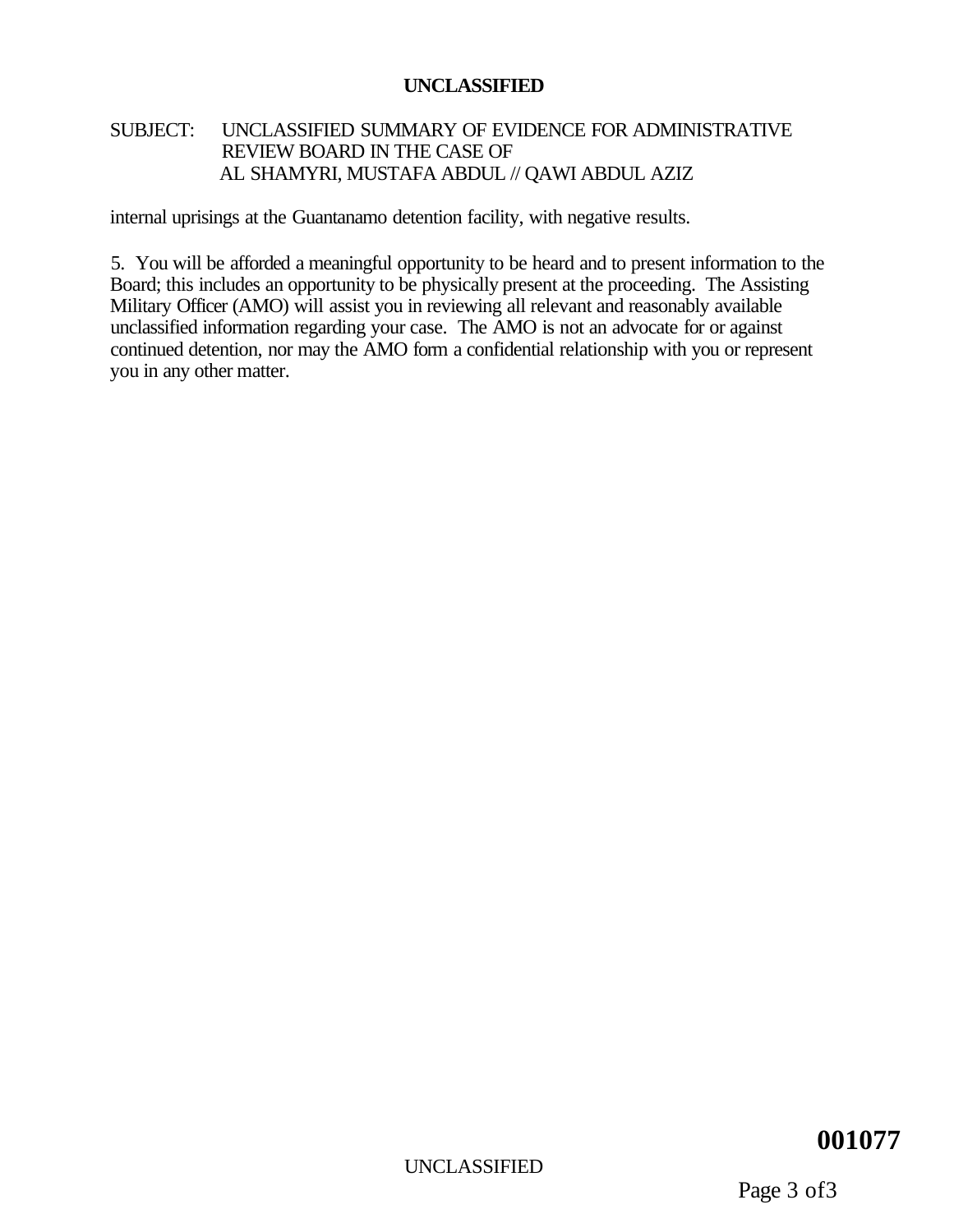### **Department of Defense Office for the Administrative Review of the Detention of Enemy Combatants at US Naval Base Guantanamo Bay, Cuba**

| From:           | Presiding Officer                                   | 27 January 2005 |
|-----------------|-----------------------------------------------------|-----------------|
| To:             | <b>BEN MOUJAN, MUHAMMAD</b>                         |                 |
| Via:            | <b>Assisting Military Officer</b>                   |                 |
| <b>SUBJECT:</b> | UNCLASSIFIED SUMMARY OF EVIDENCE FOR ADMINISTRATIVE |                 |
|                 | REVIEW BOARD IN THE CASE OF                         |                 |
|                 | <b>BEN MOUJAN, MUHAMMAD</b>                         |                 |

1. An Administrative Review Board will be convened to review your case to determine if your continued detention is necessary.

2. The Administrative Review Board will conduct a comprehensive review of all reasonably available and relevant information regarding your case. At the conclusion of this review the Board will make a recommendation to: (1) release you to your home state or to a third state; (2) transfer you to your home state, or a third state, with conditions agreed upon by the United States and your home state, or the third state; or (3) continue your detention under United States control.

3. The following primary factors favor continued detention:

a. Commitment

1. While in Afghanistan, the detainee engaged in Jihad in the Tora Bora region.

b. Training

1. The detainee participated in weapons training in the mountains north of Qandahar, AF, where he learned how to operate and clean an AK-47.

2. The detainee attended training at a terrorist training camp.

c. Connections/Associations

1. The detainee affiliated himself with Muslim fighters in Afghanistan.

2. The detainee admitted he tried to join with other Arab fighters prior to the 00107 8 commencement of the Coalition air raids.

UNCLASSIFIED **DMO Exhibit /** 

ofi^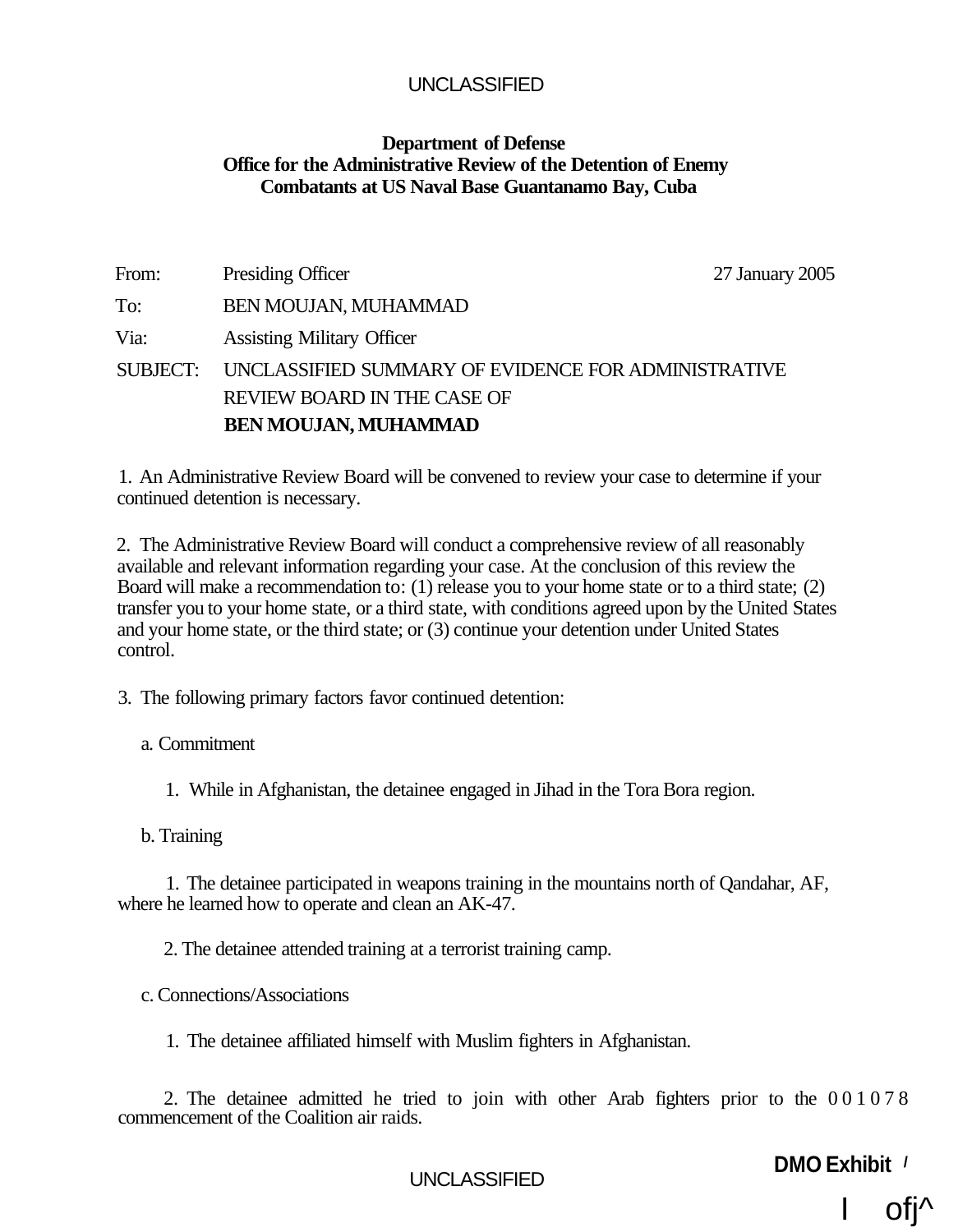### SUBJECT: UNCLASSIFIED SUMMARY OF EVIDENCE FOR ADMINISTRATIVE REVIEW BOARD IN THE CASE OF **BEN MOUJAN, MUHAMMAD**

3. The detainee was captured while attempting to escape to Pakistan with other Arab fighters.

4. The following primary factors favor release or transfer:

a. Exculpatory

1. The detainee did not know of the concept of jihad when he left for Afghanistan.

2. The first time the detainee heard of al Qaida was when he was later imprisoned in Pakistan.

- 3. The detainee has never engaged in combat.
- 4. The detainee stated his training at the mountain camp was for self-protection.

5. You will be afforded a meaningful opportunity to be heard and to present information to the Board; this includes an opportunity to be physically present at the proceeding. The Assisting Military Officer (AMO) will assist you in reviewing all relevant and reasonably available unclassified information regarding your case. The AMO is not an advocate for or against continued detention, nor may the AMO form a confidential relationship with you or represent you in any other matter.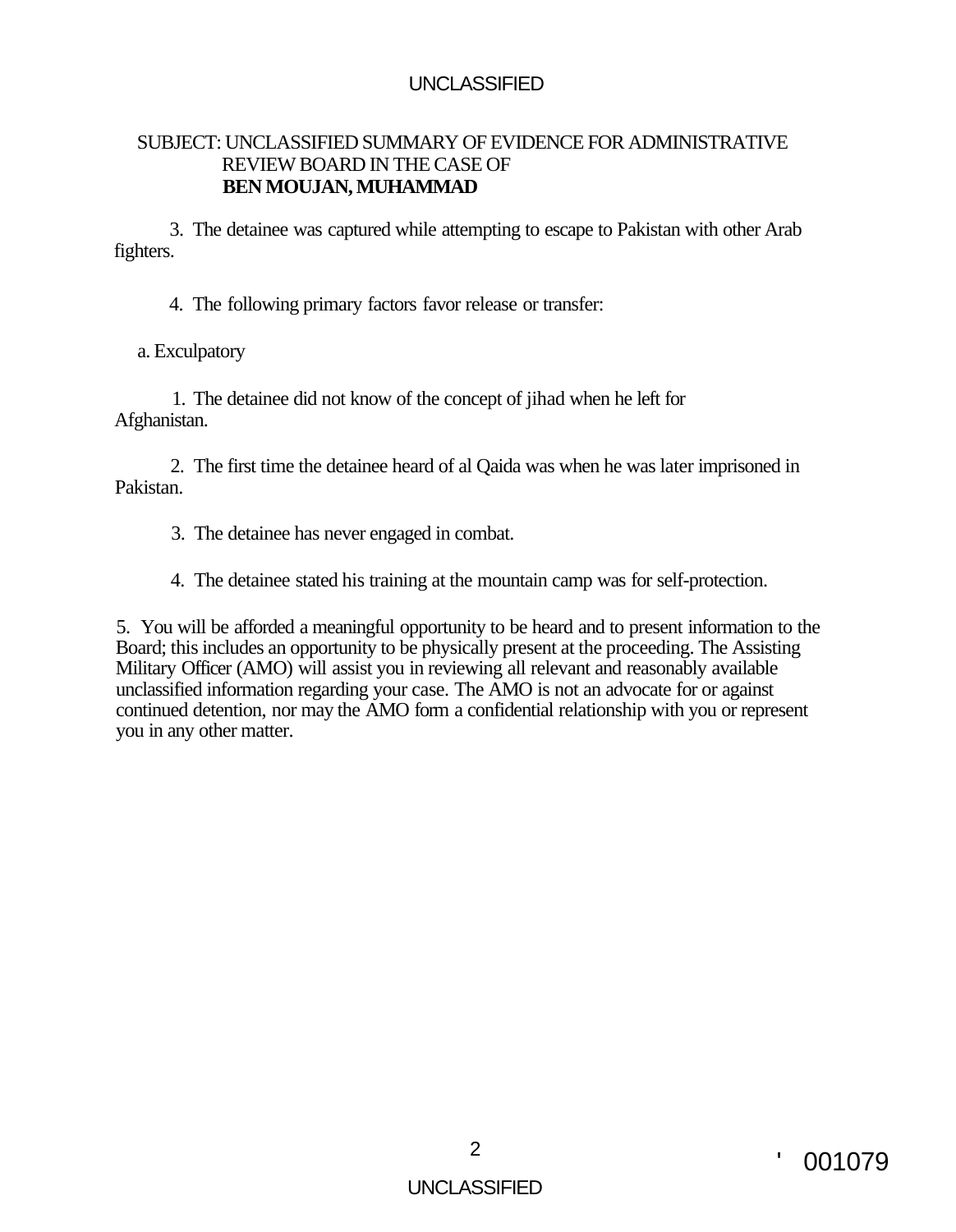### **Department of Defense Office for the Administrative Review of the Detention of Enemy Combatants at US Naval Base Guantanamo Bay, Cuba**

18 May 2005

From: Presiding Officer

To: SALEH NASER, ABDUL RAHMAN // MOHAMED

Via: Assisting Military Officer

SUBJECT: UNCLASSIFIED SUMMARY OF EVIDENCE FOR ADMINISTRATIVE REVIEW BOARD IN THE CASE OF SALEH NASER, ABDUL RAHMAN // MOHAMED

1. An Administrative Review Board will be convened to review your case to determine if your continued detention is necessary.

2. The Administrative Review Board will conduct a comprehensive review of all reasonably available and relevant information regarding your case. At the conclusion of this review the Board will make a recommendation to: (1) release you to your home state or to a third state; (2) transfer you to your home state, or a third state, with conditions agreed upon by the United States and your home state, or the third state; or (3) continue your detention under United States control.

3. The following primary factors favor continued detention:

a. Commitment

1. The detainee decided to go to Afghanistan after hearing and speaking with Sheik Al Zindani.

2. Abd Al MajidZandani was an active supporter of Usama Bin Laden. Zandaniwas involved in raising funds and recruiting volunteers for the Bin Laden organization. Zandani is also a religious and legal expert for Usama Bin Laden.

3. Executive Order 13224 designates Shaykh Abd Al Majid Al Zindani as a person who commits, threatens to commit, or supports terrorism.

4. The detainee arrived in Afghanistan in Jan 2001 from Yemen via Syria and Iran.

b. Training'

**UNCLASSFIED** 

DMO Exhibit / Page 1 of 3

### **\* 001080**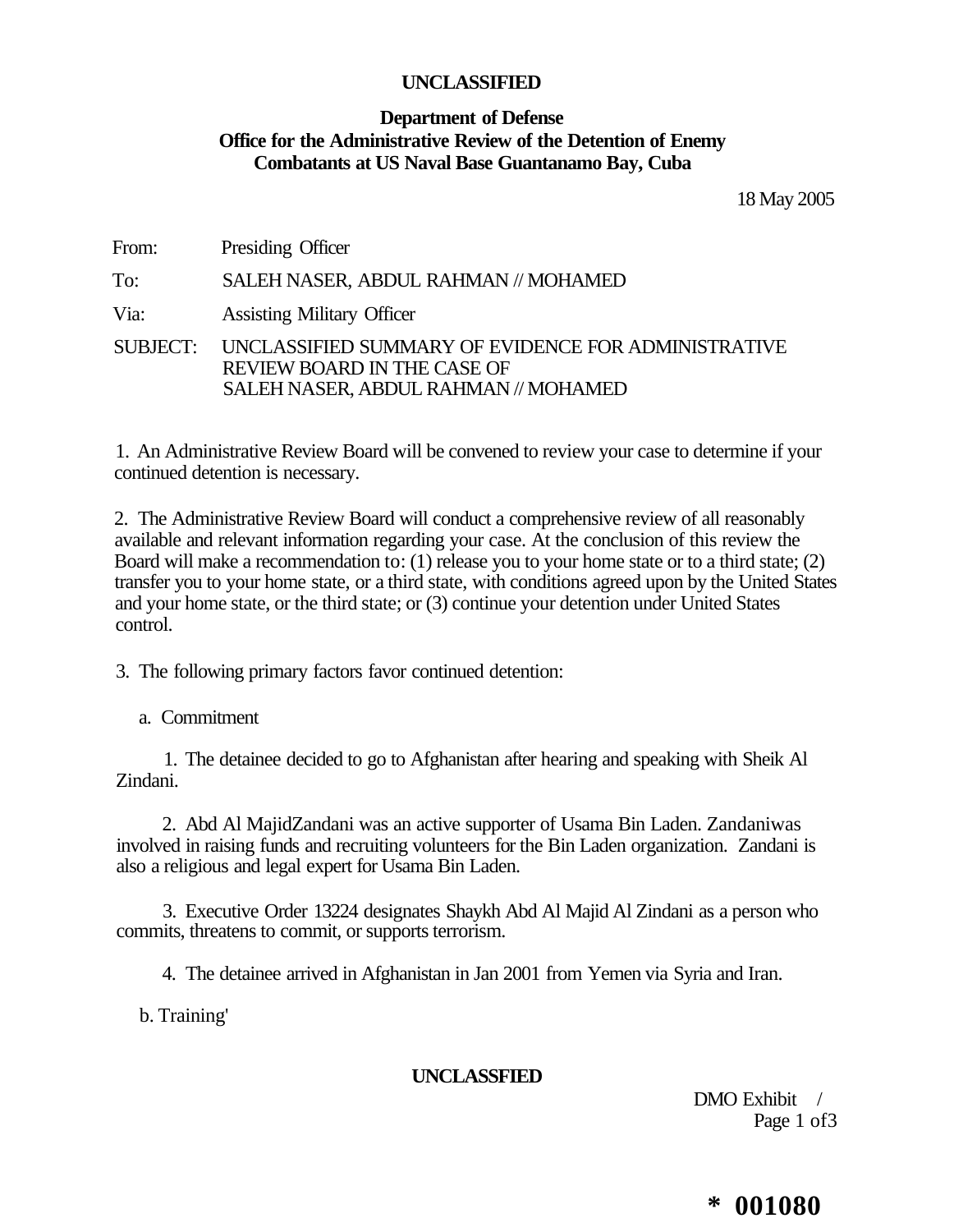### SUBJECT: UNCLASSIFIED SUMMARY OF EVIDENCE FOR ADMINISTRATIVE REVIEW BOARD IN THE CASE OF SALEH NASER, ABDUL RAHMAN // MOHAMED

The detainee received training from Emir Abdul Salam on the Karabak front lines, along with forty other troops.

c. Connections / Associations

1. The detainee's immediate commander was Turab al Najdi.

2. Abu Turab Al Najdi attended the Khaldan training camp in Afghanistan, and worked with the Abu Sayyaf Group in the Philippines.

3. Abdul Salam served as a commander at the front lines for Abdul Hadi Al Iraqi, an al Qaida commander who worked for the Taliban government.

4. An audiocassette tape from Abd Alsalam addressed to Abd Alhadi, contained a greeting from Usama Bin Laden to his commanders, specifically Alhadi and Alsalam. Usama Bin Laden also stated on the tape that there would be a second and third very painful strike against America similar to that witnessed on 11 September 2001.

d. Intent

1. The detainee went to Afghanistan to "fight".

2. The detainee fought against the coalition at the Kabarak line.

3. The detainee spent six months with a fighting unit at Khavjeh Gar.

e. Other Relevant Data

1. The detainee's unit was captured by Dostum's Northern Alliance forces at Mazir-E-Shariff.

2. The detainee has been cited for numerous incidents of failure to comply, guard harassment, assault, and inciting of disturbances during his detention.

4. The following primary factors favor release or transfer:

a. The detainee denied having any knowledge of the attacks in the United States prior to their execution on September 11th, and also denied knowledge of any rumors or plans of future attacks on the United States or its interests.

b. The detainee denies seeing Usama Bin Laden while in Afghanistan. The detainee stated that if he were released, he would return home to the family farm and get married.

UNCLASSIFIED

Page 2 of 3 **• 001081**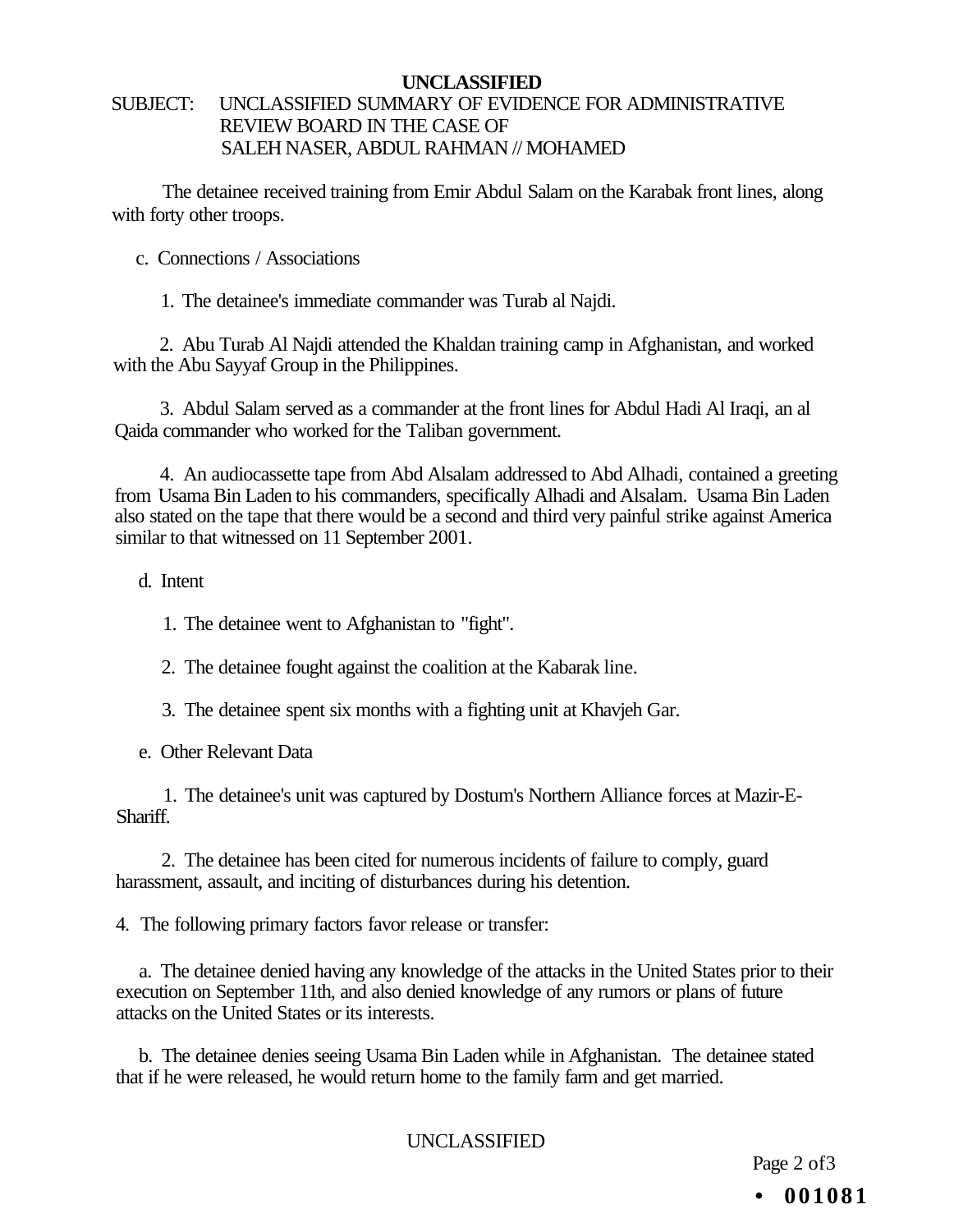#### UNCLASSIFIED SUBJECT: UNCLASSIFIED SUMMARY OF EVIDENCE FOR ADMINISTRATIVE REVIEW BOARD IN THE CASE OF SALEH NASER, ABDUL RAHMAN // MOHAMED

5. You will be afforded a meaningful opportunity to be heard and to present information to the Board; this includes an opportunity to be physically present at the proceeding. The Assisting Military Officer (AMO) will assist you in reviewing all relevant and reasonably available unclassified information regarding your case. The AMO is not an advocate for or against continued detention, nor may the AMO form a confidential relationship with you or represent you in any other matter.

001082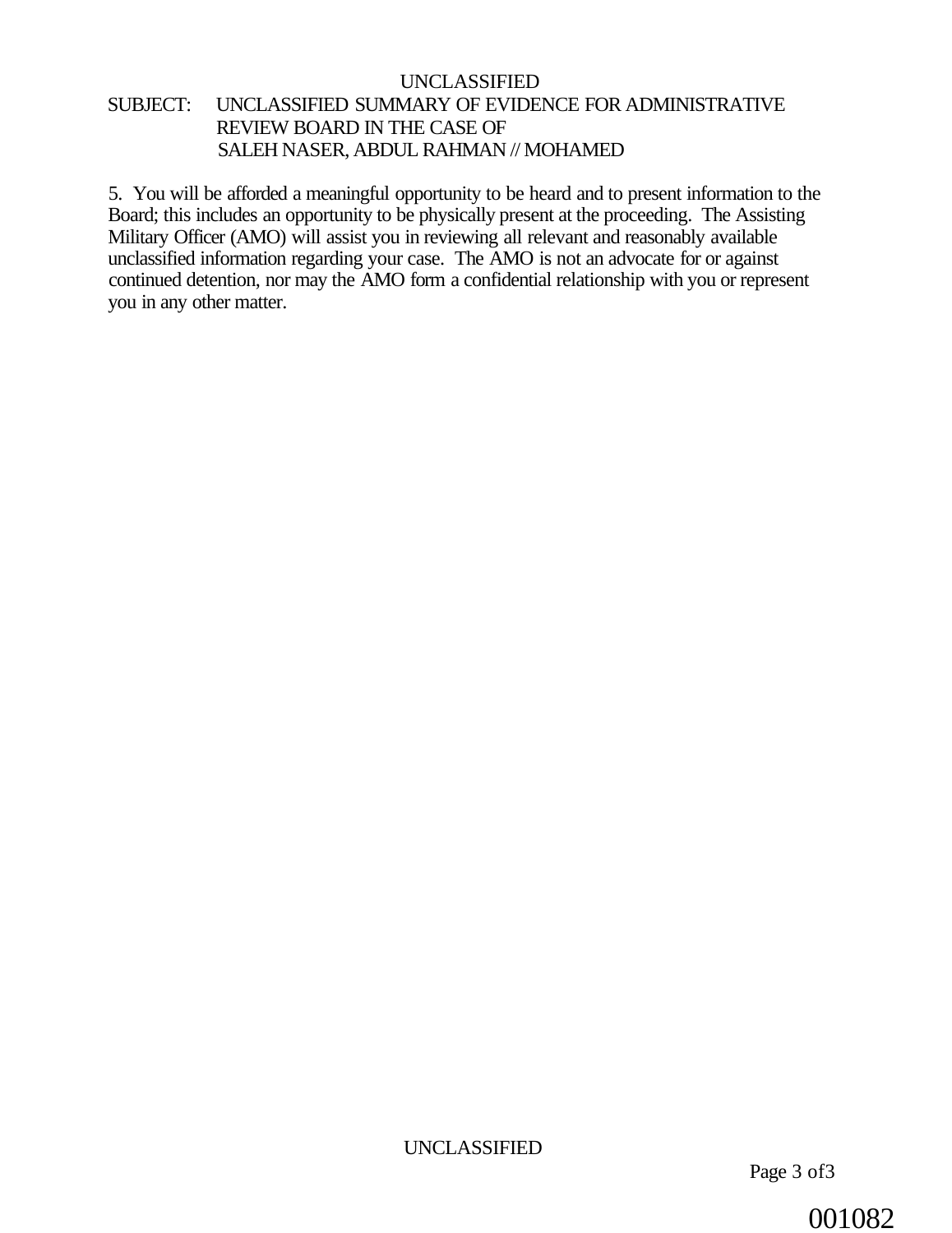#### **Department of Defense Office for the Administrative Review of the Detention of Enemy Combatants at US Naval Base Guantanamo Bay, Cuba**

19 May 2005

From: Presiding Officer

#### To: AL BAHUTH, ZIYAD SALIH // MUHAMMAD

Via: Assisting Military Officer

#### SUBJECT: UNCLASSIFIED SUMMARY OF EVIDENCE FOR ADMINISTRATIVE REVIEW BOARD IN THE CASE OF AL BAHUTH, ZIYAD SALIH // MUHAMMAD

1. An Administrative Review Board will be convened to review your case to determine if your continued detention is necessary.

2. The Administrative Review Board will conduct a comprehensive review of all reasonably available and relevant information regarding your case. At the conclusion of this review the Board will make a recommendation to: (1) release you to your home state or to a third state; (2) transfer you to your home state, or a third state, with conditions agreed upon by the United States and your home state, or the third state; or (3) continue your detention under United States control.

3. The following primary factors favor continued detention:

a. Commitment

1. The detainee traveled from Riyadh, Saudi Arabia to Kabul, Afghanistan with 90,000 Saudi Riyals (~\$24,000 USD) and claimed to do so to help the poor and needy.

2. The detainee took a bus from Riyadh, Saudi Arabia to Damascus, Syria and then traveled by plane to Tehran, Iran from which he took a bus to Meshad, Afghanistan. Detainee then boarded a bus that traveled to Herat, Afghanistan and finally to Kabul, Afghanistan.

b. Training

The detainee spent one and a half months at a Taliban training center located outside Kabul, Afghanistan where he received one week of training with an AK-47 rifle.

c. Connections/Associations

1. The detainee spent his time in Kabul with a known Taliban member.

#### UNCLASSIFIED

DMO Exhibit  $1$ Page 1 of 3

• 001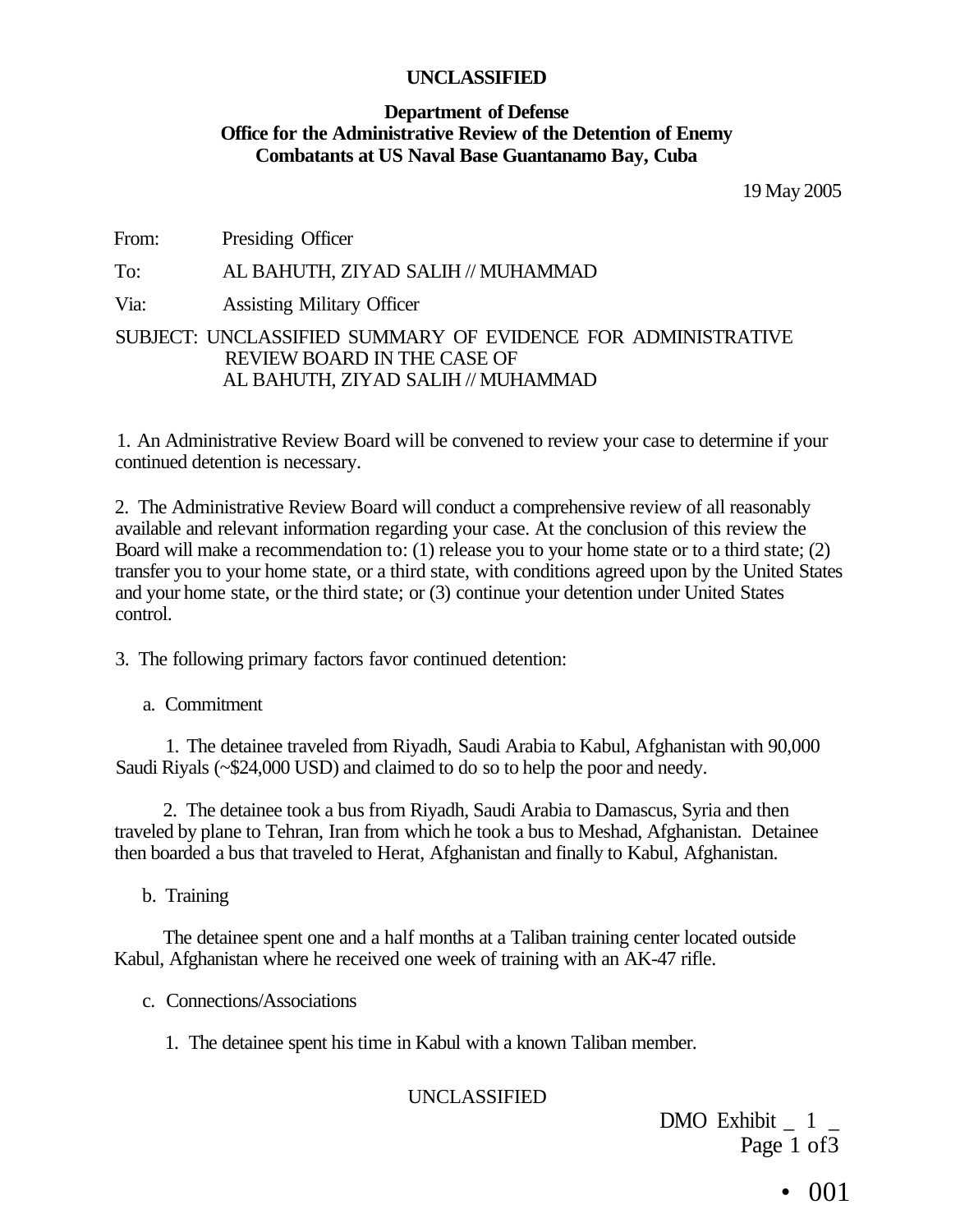#### SUBJECT: UNCLASSIFIED SUMMARY OF EVIDENCE FOR ADMINISTRATIVE REVIEW BOARD IN THE CASE OF AL BAHUTH, ZIYAD SALIH // MUHAMMAD

2. The detainee thinks the Taliban member gave the detainee weapons training in order to get him to join al Qaida.

3. Weapons training was given to the detainee by the Taliban member in an attempt to recruit the detainee for the Taliban.

4. One of the detainee's known aliases was on a list of captured al Qaida members that was discovered on a computer hard drive associated with a senior al Qaida member.

5. The detainee's name was found on a floppy disk recovered from raids of a suspected al Qaida safehouse.

6. The detainee's name appears on a computer file seized during joint raids conducted with the Pakistani Inter-Services Intelligence Directorate (ISID) against al Qaida-associated safehouses in Rawalpindi in March 2003.

7. The detainee's name was found on a computer hard drive seized from members of a suspected al Qaida terrorist cell involved in an attack on U.S Marines on Faylaka Island in October 2002.

8. The detainee's name, nationality and his possession of a Saudi passport was found on a document recovered from the raid of a suspected al Qaida safehouse in Karachi, Pakistan.

9. An al Qaida associate identified the detainee as arriving in Afghanistan in 2000 and fighting in the Omar Sa'if Center north of Kabul.

d. Other Relevant Data

The detainee was captured by the Pakistani government after crossing the border in the Nangahar Province in December of 2001.

4. The following primary factors favor release or transfer:

a. The detainee said he did not join the Taliban, al Qaida, or any relief organization.

b. The detainee said he would not sacrifice anything for Usama Bin Laden, al Qaida, the Taliban, or any relief organization.

c. The detainee said Usama Bin Laden is wrong for the terrorist acts for which he is responsible.

d. The detainee denied having any knowledge of the attacks on the United States prior to their execution on September  $11<sup>th</sup>$ , and also denied knowledge of any rumors or plans of future attacks on the United States or United States interests\*

#### **UNCLASSIFIED**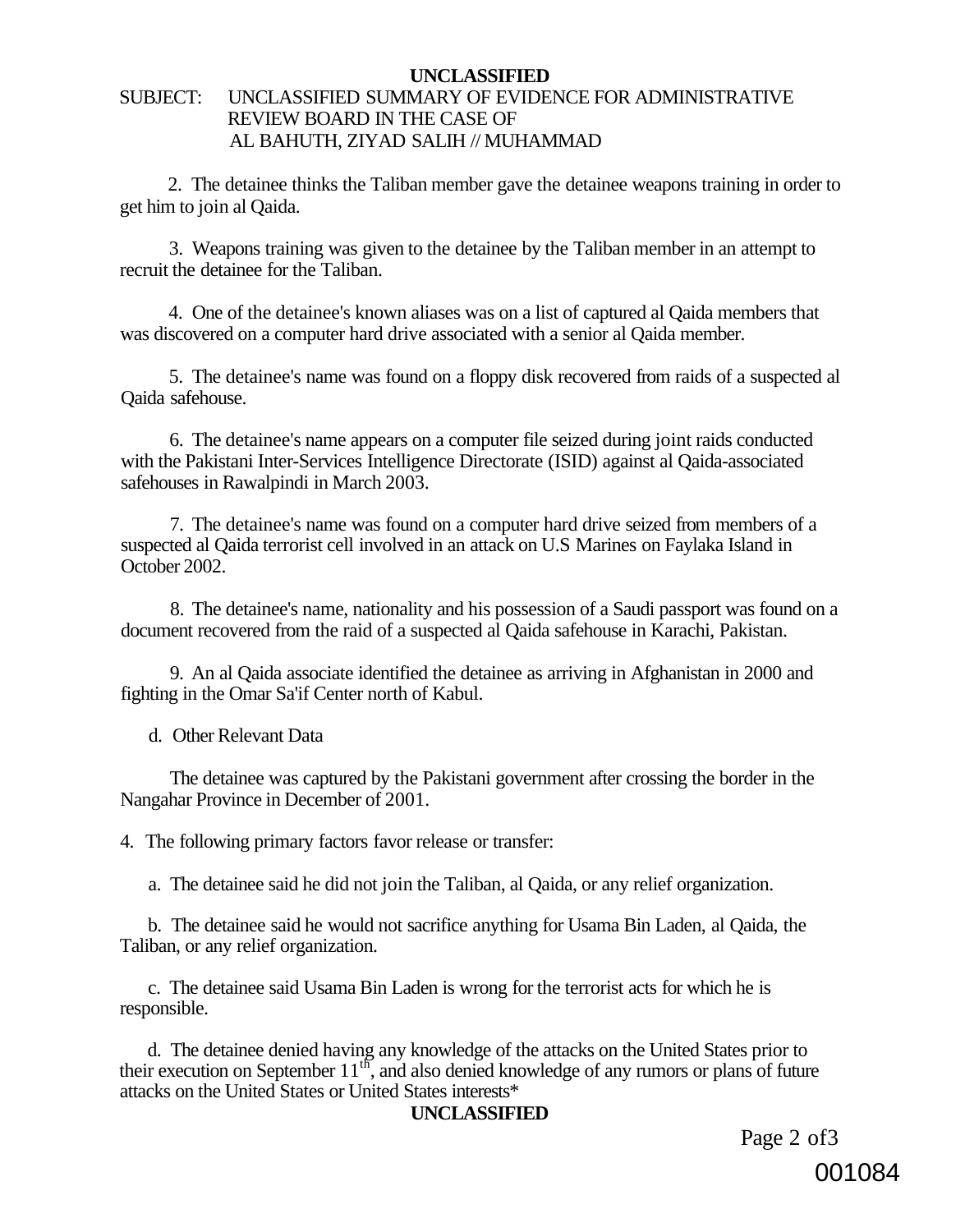#### UNCLASSIFIED SUBJECT: UNCLASSIFIED SUMMARY OF EVIDENCE FOR ADMINISTRATIVE REVIEW BOARD IN THE CASE OF AL BAHUTH, ZIYAD SALIH // MUHAMMAD

5. You will be afforded a meaningful opportunity to be heard and to present information to the Board; this includes an opportunity to be physically present at the proceeding. The Assisting Military Officer (AMO) will assist you in reviewing all relevant and reasonably available unclassified information regarding your case. The AMO is not an advocate for or against continued detention, nor may the AMO form a confidential relationship with you or represent you in any other matter.

UNCLASSIFIED

Page 3 of3

001085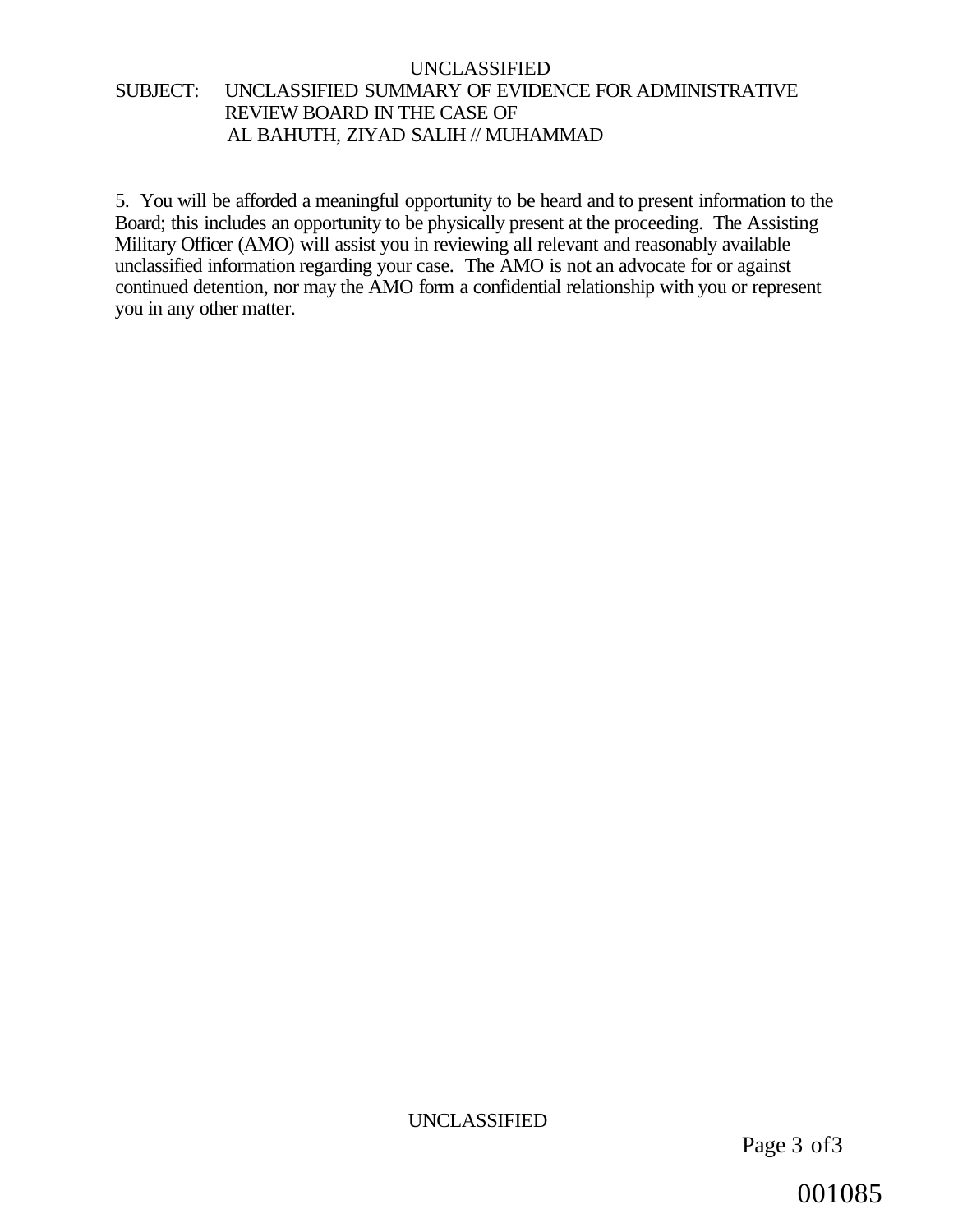#### **Department of Defense Office for the Administrative Review of the Detention of Enemy Combatants at US Naval Base Guantanamo Bay, Cuba**

02 May 2005

From: Presiding Officer

To: AL BIDNA, SA AD IBRAHAM SA AD

Via: Assisting Military Officer

SUBJECT: UNCLASSIFIED SUMMARY OF EVIDENCE FOR ADMINISTRATIVE REVIEW BOARD IN THE CASE OF AL BIDNA, SA AD IBRAHAM SA AD

1. An Administrative Review Board will be convened to review your case to determine if your continued detention is necessary.

2. The Administrative Review Board will conduct a comprehensive review of all reasonably available and relevant information regarding your case. At the conclusion of this review the Board will make a recommendation to: (1) release you to your home state or to a third state; (2) transfer you to your home state, or a third state, with conditions agreed upon by the United States and your home state, or the third state; or (3) continue your detention under United States control.

3. The following primary factors favor continued detention:

a. Commitment

1. The detainee traveled from Saudi Arabia to Iran via Syria during the summer of 2001.

2. Pakistani officials arrested the detainee late November or early December 2001.

3. The detainee's confinement history includes several incidents of failure to comply, hostile acts and guard harassment.

b. Connections / Associations

1. The detainee associated with a Saudi providing relief to a refugee organization.

2. The same Saudi facilitated the detainee's illegal entry into Pakistan.

3. The Saudi is a known operative for al Wafa.

4. Executive Order 13224, which blocks property and prohibits transactions with persons who commit, threaten to commit, or support terrorism, designates al Wafa as a global terrorist entity.

### UNCLASSIFIED **DMO** Exhib



Page 1 of2 001086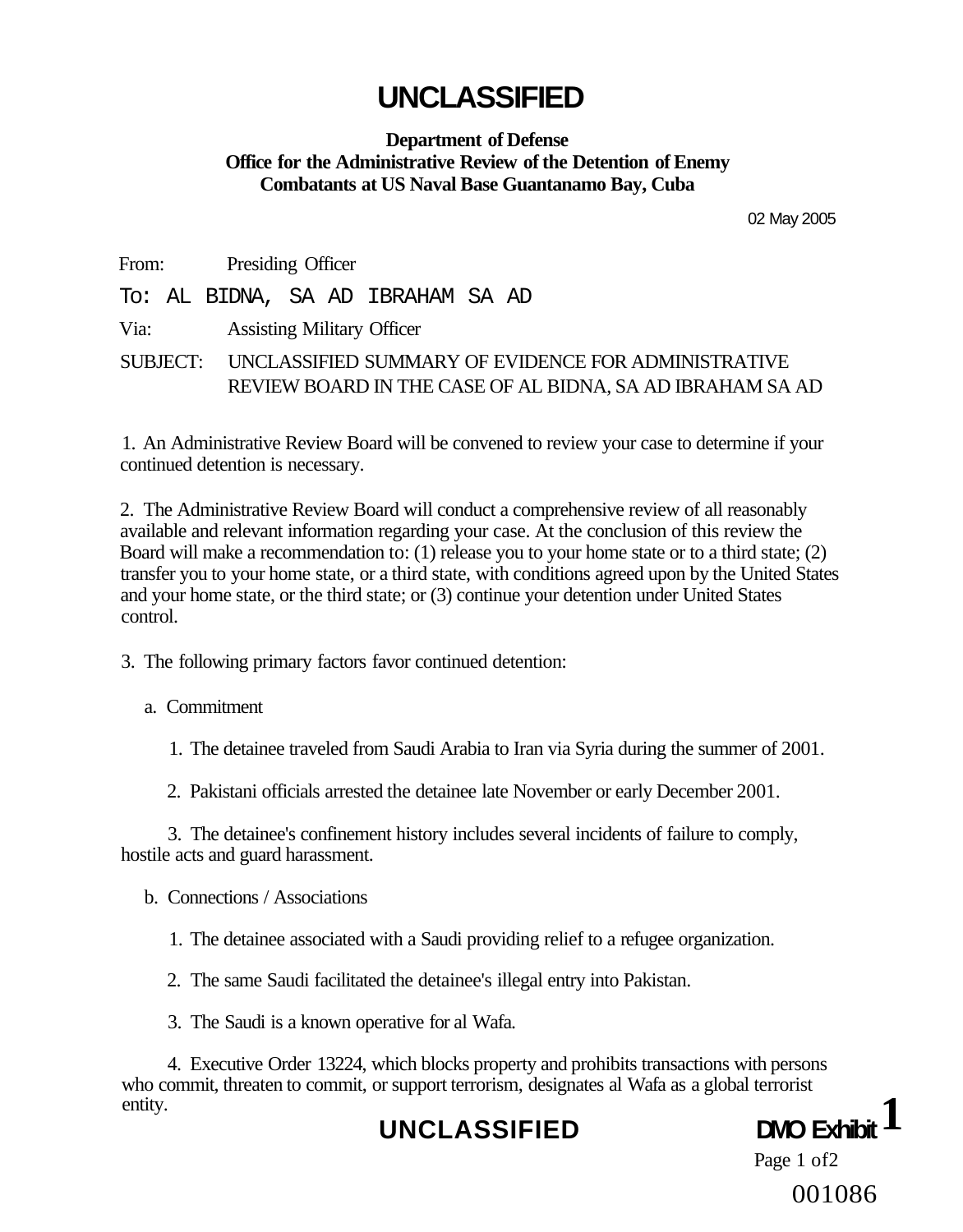#### SUBJECT: UNCLASSIFIED SUMMARY OF EVIDENCE FOR ADMINISTRATIVE REVIEW BOARD IN THE CASE OF AL BEDNA, SA AD BRAHAM SA AD

c. Intent

The detainee admitted to being a terrorist.

4. The following primary factors favor release or transfer:

a. During the interview where the detainee admitted to being a terrorist, he was frustrated, extremely mad and being sarcastic. During this interview he threw his hands up and said, "All right, you got me, I'm a terrorist".

b. The detainee denied having any knowledge of the attacks in the United States prior to their execution on September 11th, and also denied knowledge of any rumors or plans of future attacks on the United States or its interests.

c. Representatives of a foreign goverment believe that the detainee has low intelligence or law enforcement value to the United States and is unlikely to pose a terrorist threat to the United States or its interests.

5. You will be afforded a meaningful opportunity to be heard and to present information to the Board; this includes an opportunity to be physically present at the proceeding. The Assisting Military Officer (AMO) will assist you in reviewing all relevant and reasonably available unclassified information regarding your case. The AMO is not an advocate for or against continued detention, nor may the AMO form a confidential relationship with you or represent you in any other matter.

# **UNCLASSIFIED**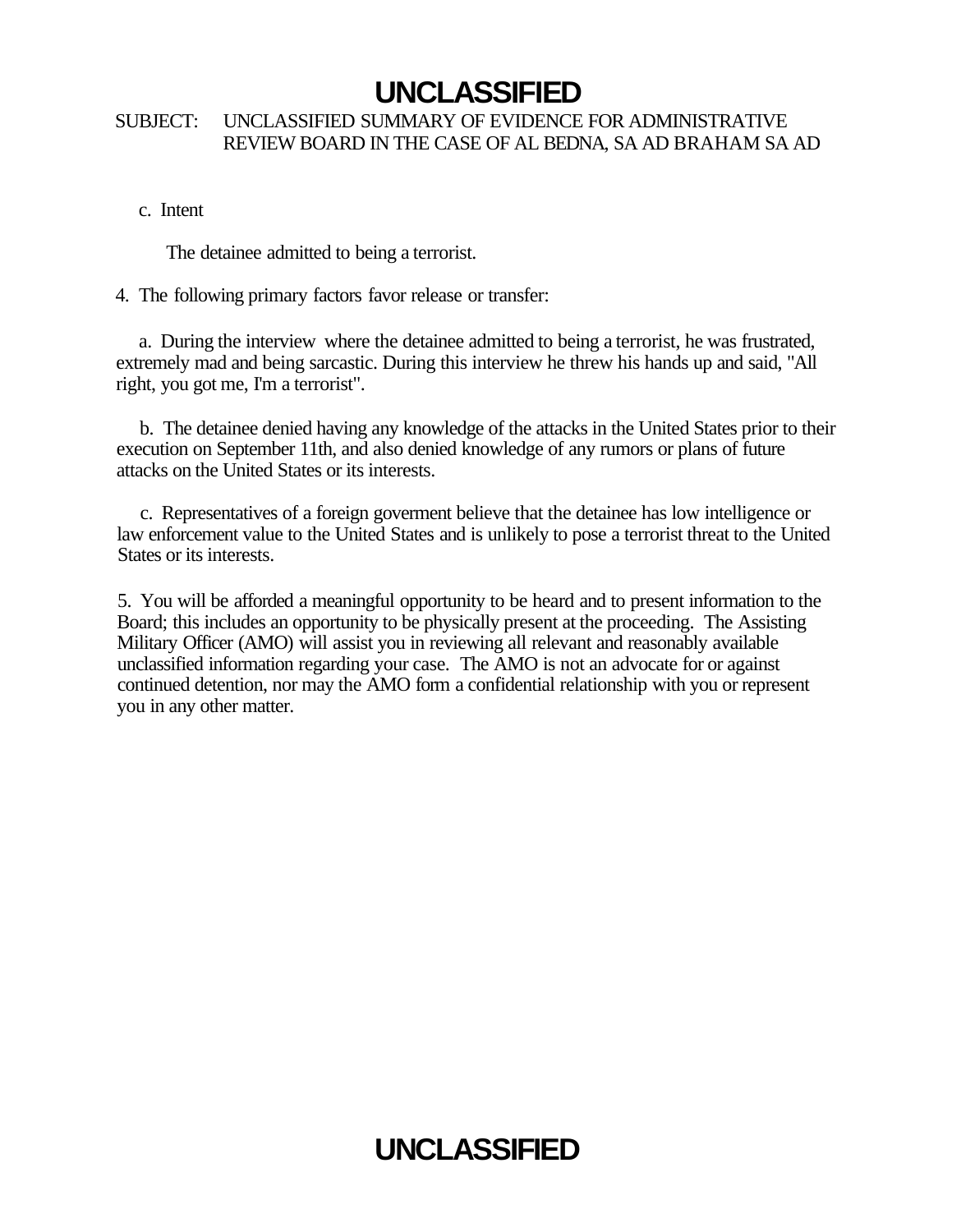#### **Department of Defense Office for the Administrative Review of the Detention of Enemy Combatants at US Naval Base Guantanamo Bay, Cuba**

03 May 2005

| From: | Presiding Officer                                            |
|-------|--------------------------------------------------------------|
| To:   | <b>KERIMBAKIEV, ABDULRAHIM</b>                               |
| Via:  | <b>Assisting Military Officer</b>                            |
|       | SUBJECT: UNCLASSIFIED SUMMARY OF EVIDENCE FOR ADMINISTRATIVE |
|       | REVIEW BOARD IN THE CASE OF KERIMBAKIEV, ABDULRAHIM          |
|       |                                                              |

1. An Administrative Review Board will be convened to review your case to determine if your continued detention is necessary.

2. The Administrative Review Board will conduct a comprehensive review of all reasonably available and relevant information regarding your case. At the conclusion of this review the Board will make a recommendation to: (1) release you to your home state or to a third state; (2) transfer you to your home state, or a third state, with conditions agreed upon by the United States and your home state, or the third state; or (3) continue your detention under United States control.

3. The following primary factors favor continued detention:

a. Commitment

1. The detainee traveled to Kabul, Afghanistan from Kazakhstan in September 2000.

2. Detainee's travel route took him through Karachi, Islamabad and Peshawar, Pakistan and through Kandahar, Afghanistan.

3. The detainee was recruited by the Taliban in Kazakhstan.

4. The detainee was captured in December 2001 at his house in Kabul, Afghanistan.

b. Connections/Associations

1. The detainee has family ties to known terrorists in Pakistan.

2. One of detainee's "family ties" is a member of a terrorist group responsible for attacks in Uzbekistan.

3. The detainee is a member of the Eastern Turkestan Islamic Party/Movement  $(ETIP/ETIM).$  00 1

**UNCLASSIFIED DMO Exhibit** 

Page 1 **of**2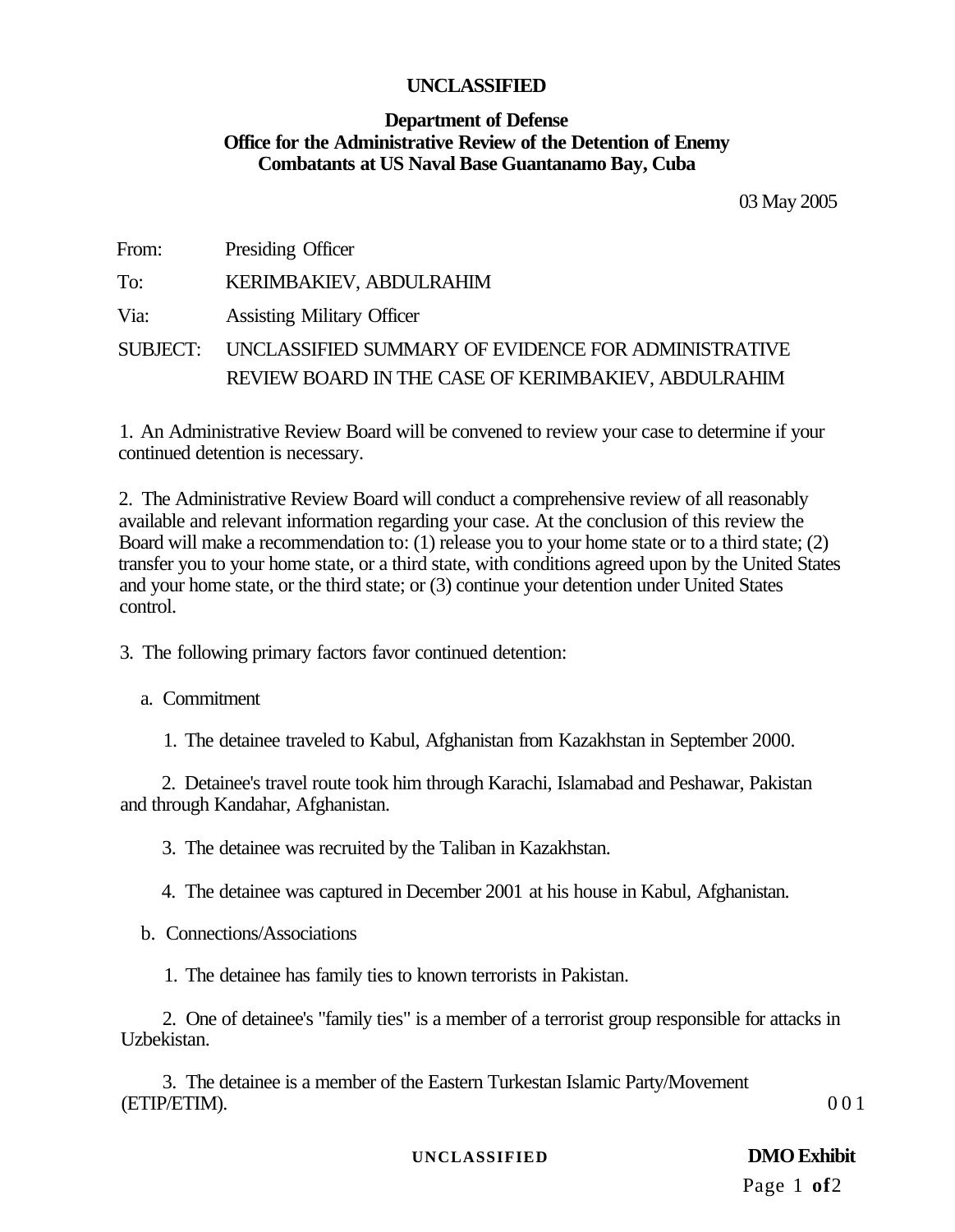#### UNCLASSIFIED SUBJECT: UNCLASSIFIED SUMMARY OF EVIDENCE FOR ADMINISTRATIVE REVIEW BOARD IN THE CASE OF KERIMBAKIEV, ABDULRAHIM

4. The detainee and his family were financially supported by the Taliban and resided in Taliban provided housing. In October 2001, the detainee departed Kabul, Afghanistan to work as a cook at a Taliban Military Camp.

5. The detainee and the individuals he traveled with, chose a cover story for their recruitment in Kazakhstan.

c. Other Relevant Data

Anti-Taliban Forces in Kabul, Afghanistan captured the detainee and seven other al Qaida members; there were also 3 anti-aircraft missiles confiscated at the time.

4. The following primary factors favor release or transfer:

The detainee denied having any terrorist affiliation or information about terrorist activities directed or planned against the United States. He further denied knowing about anyone possibly having such information.

5. You will be afforded a meaningful opportunity to be heard and to present information to the Board; this includes an opportunity to be physically present at the proceeding. The Assisting Military Officer (AMO) will assist you in reviewing all relevant and reasonably available unclassified information regarding your case. The AMO is not an advocate for or against continued detention, nor may the AMO form a confidential relationship with you or represent you in any other matter.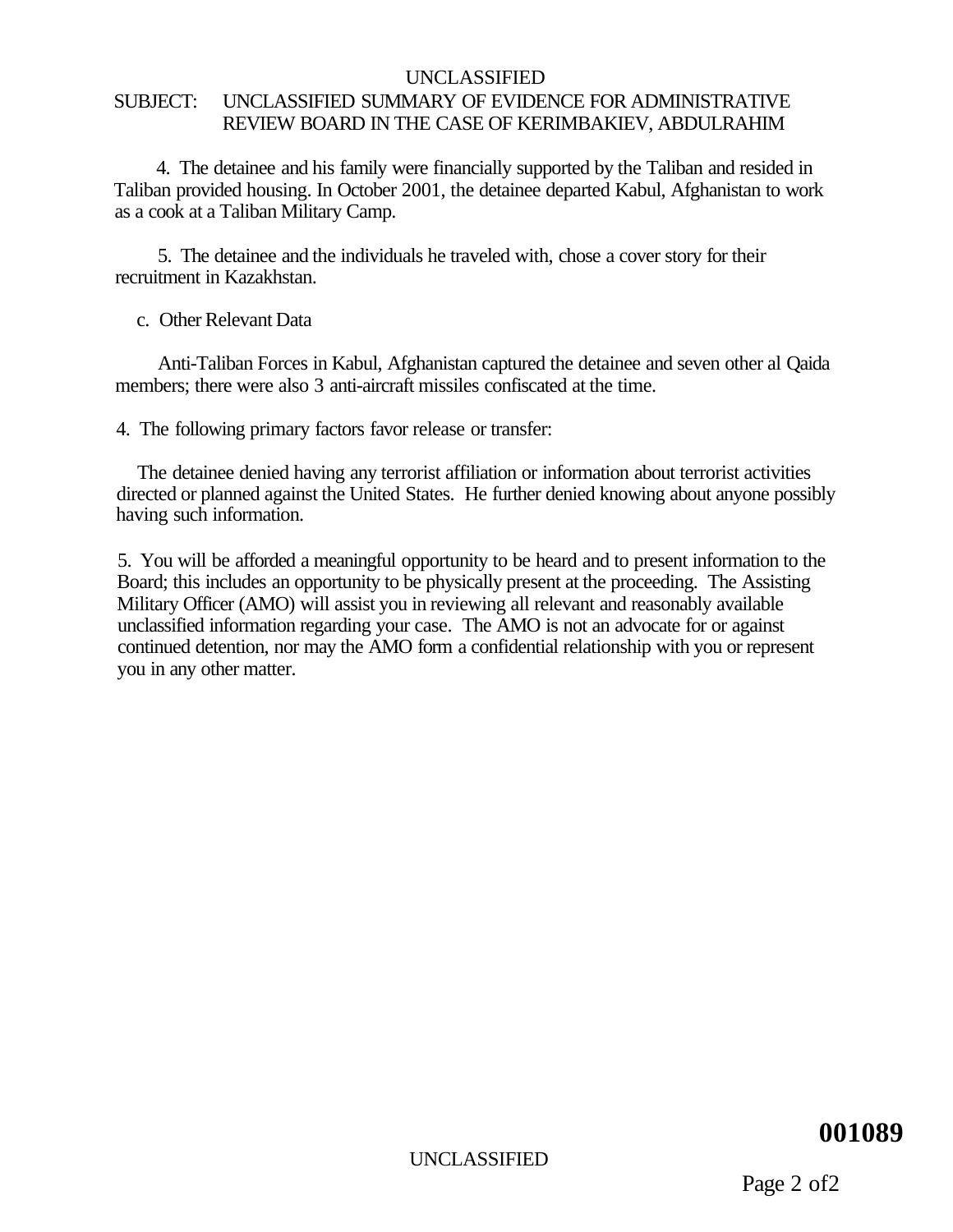#### **Department of Defense Office for the Administrative Review of the Detention of Enemy Combatants at US Naval Base Guantanamo Bay, Cuba**

02 May 2005

From: Presiding Officer

To: LAGHA, LUFTI BIN SWEI

Via: Assisting Military Officer

#### SUBJECT: UNCLASSIFIED SUMMARY OF EVIDENCE FOR ADMINISTRATIVE REVIEW BOARD IN THE CASE OF LAGHA, LUFTI BIN SWEI

1. An Administrative Review Board will be convened to review your case to determine if your continued detention is necessary.

2. The Administrative Review Board will conduct a comprehensive review of all reasonably available and relevant information regarding your case. At the conclusion of this review the Board will make a recommendation to: (1) release you to your home state or to a third state; (2) transfer you to your home state, or a third state, with conditions agreed upon by the United States and your home state, or the third state; or (3) continue your detention under United States control.

3. The following primary factors favor continued detention:

a. Commitment

1. The detainee stole a boat to enter Italy illegally with an Egyptian and another Tunisian.

2. After arriving in Italy, the detainee used a false identification card.

3. The detainee traveled from Italy to Afghanistan via Iran arriving in April 2001 after being inspired to perform jihad.

4. The detainee paid cash for his tickets to Afghanistan and took \$2,500 U.S. currency with him.

5. The detainee was recruited at a mosque in Italy. The recruiter provided him a travel route and a Tunisian contact in Jalalabad, Afghanistan.

6. The Tunisian contact ran a training camp near Lake Duruanta prior to 2001. The contact owned a house which was co-located with the former training camp.

7. The Tunisian contact took care of the detainee's accommodations for six months. During this time, the detainee became acquainted with two other Tunisian nationals.

### **DMO Exhibit**

#### UNCLASSIFIED

Page 1 of 3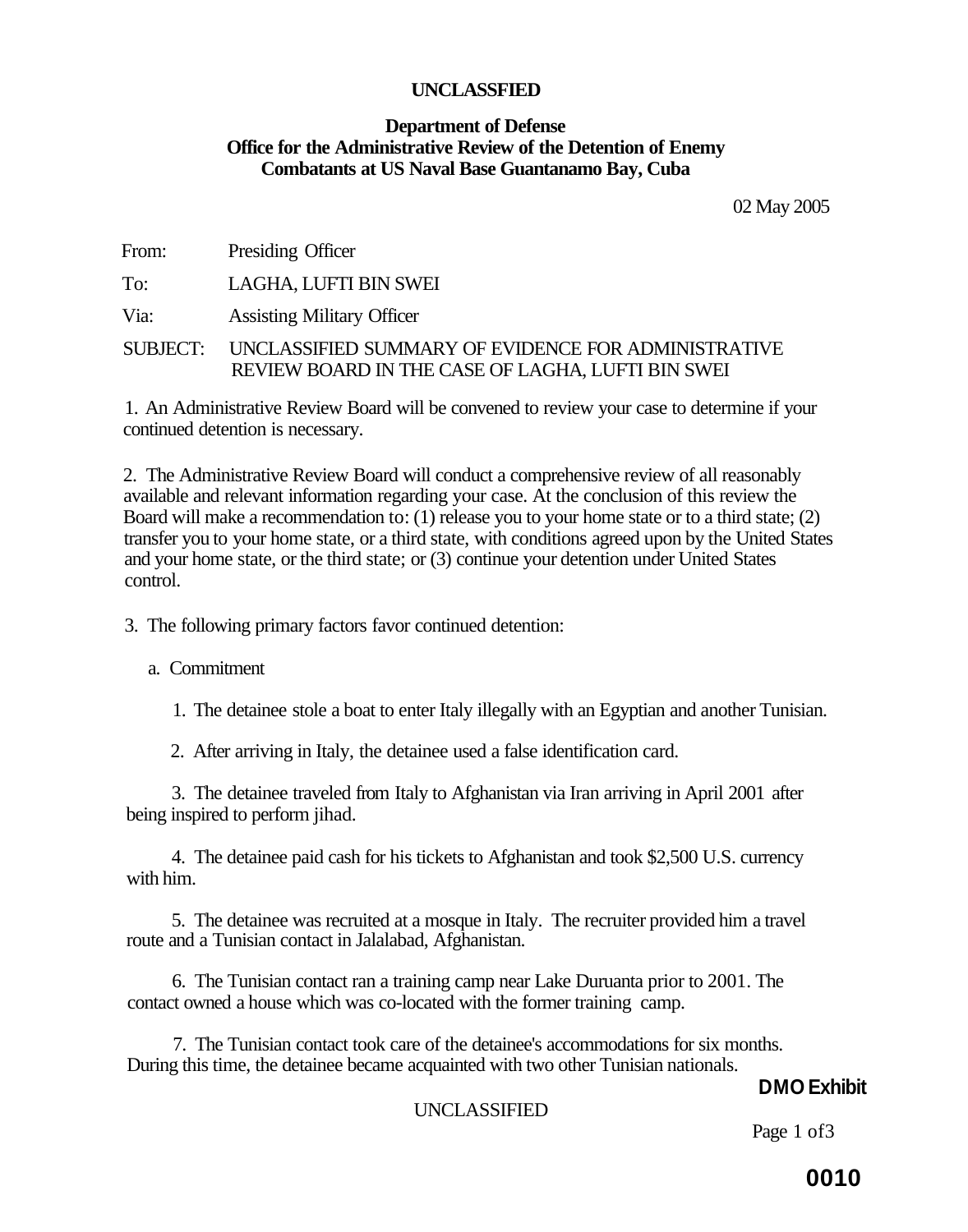#### SUBJECT: UNCLASSIFIED SUMMARY OF EVIDENCE FOR ADMINISTRATIVE REVIEW BOARD IN THE CASE OF LAGHA, LUFTI BIN SWEI

8. One of these Tunisians is a reported member of the terrorist group GIA (Armed Islamic Group).

9. The other had an extremist group which operated in Darunta and was connected to a known terrorist group, Hezb-e-Islami Gulbuddin.

10. The Armed Islamic Group (GIA) and Hizb-I Islami Gulbuddin are designated terrorist organizations. Hizb-I Islami Gulbuddin ran terrorist training camps in Afghanistan. They have staged attacks in an attempt to force U.S. troops to withdraw from Afghanistan.

#### b. Training

1. The detainee was trained to use an automatic Austrian rifle in the Tunisian Military.

2. The detainee was sent by the head of a terrorist network for military training in Afghanistan. He traveled with a companion to Afghanistan in early 2001.

3. This companion is a member of a terrorist network and a convicted terrorist.

4. The detainee received training at a paramilitary training camp.

c. Connection/Associations

1. The detainee associated with several Tunisians at a cultural center in Northern Italy and frequented elements of the Jama'at al Tablighi.

2. Jama'at al Tablighi, a Pakistan based Islamic missionary organization, is being used as a cover to mask travel and activities of terrorists including members of al Qaida.

3. Among those who frequented the cultural center was at least one individual that belonged to a terrorist network that ensures financial support to terrorist groups while also actively recruiting for Usama Bin Laden sponsored training camps in Afghanistan.

4 The detainee was hired by an individual who ran a Cultural Center in Milan.

5 The institute and the individual who ran the institute are linked to various Islamic extremist groups.

6. The detainee knew an alleged al Qaida member in Europe who frequented a mosque in Milan.

7. The detainee saw members of the Taliban while in Afghanistan.

001091

d. Intent

UNCLASSIFIED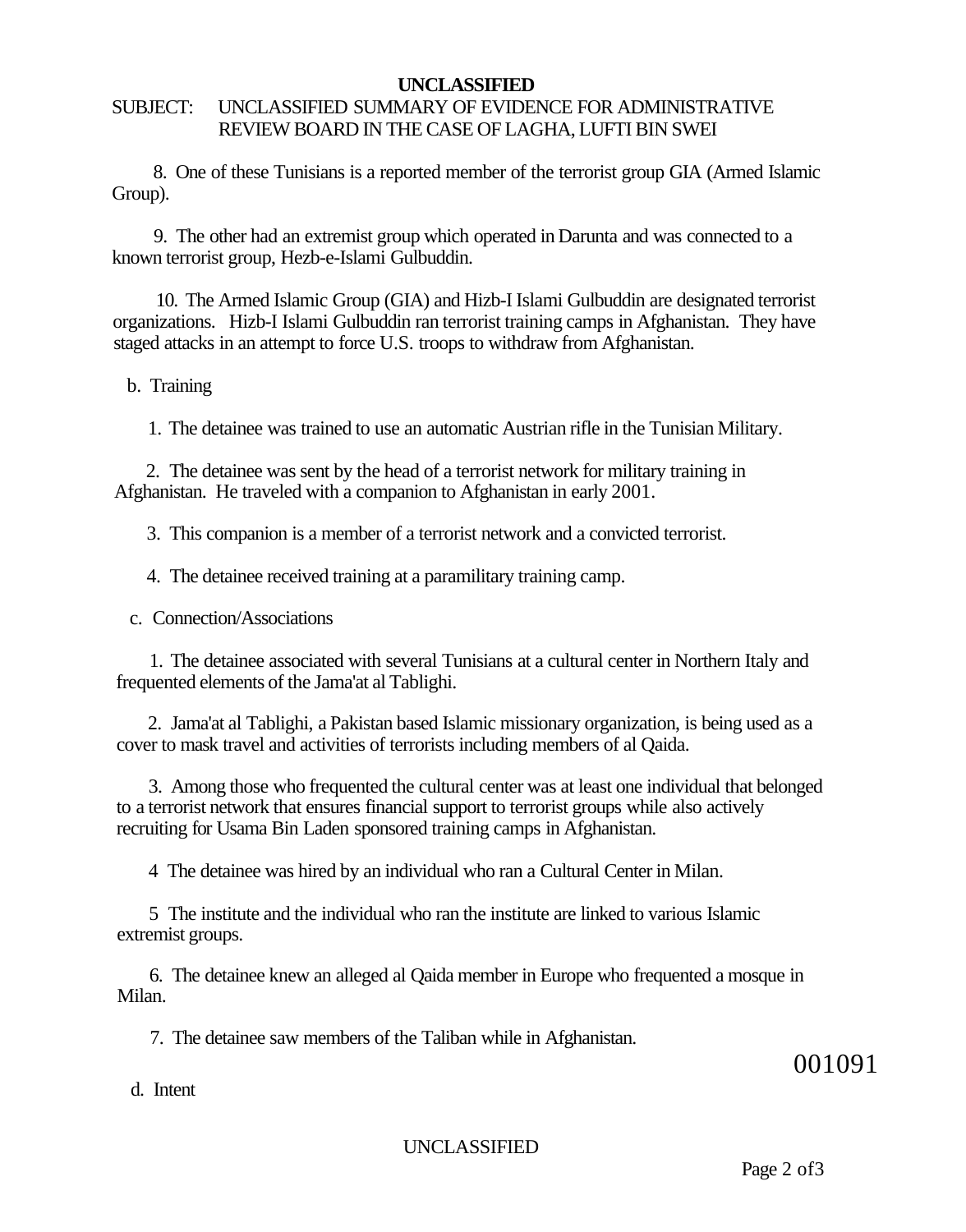#### *1TNC1***. ASWI If I It'Tl SUBJECT: UNCLASSIFIED SUMMARY OF REVIEW BOARD IN THE CASE O EVJDENCEEQR^DMJMSJEAIIVE 0FHiiliHsslHHV**

**After his arrest, the detainee told others that he was coming from the mountains of Tora Bora.** 

**4. The Mowing primary factors favor release or transfer:** 

**a. Detainee stated that he went to Afghanistan as a tourist** 

**b. During his stay in Afghanistan, the detainee said that he spent his time fishing and recreating, and remained in Jalalabad the entire time. Once the war started he left Afghanistan.** 

**c. Detainee stated that he is a Sunni but he does not practice any particular belief system in Islam. He does not follow any particular person. He thinks al Qaida's belief system is strange and that they are not good.** 

**d. Detainee stated that he doesn't have anything against the United States and he has no affiliation or knowledge of Usama bin Laden.** 

**e. Detainee claimed he never was a fighter, never took up arms against the Americans or anyone else, and never trained in a camp in Afghanistan.** 

**5. You will be afforded a meaningful opportunity to be heard and to present information to the Board; this includes an opportunity to be physically ptresent at the proceeding. The Assisting Military Officer (AMO) will assist you in reviewing all relevant and reasonably available unclassified information regarding your case. Tfce AMO is not an advocate for or against continued detention, nor may the AMO form a confidential relationship with you or represent you in any other matter.** 

**UNCLASSIFIED** 

**Page 3 of 3** 

oio^a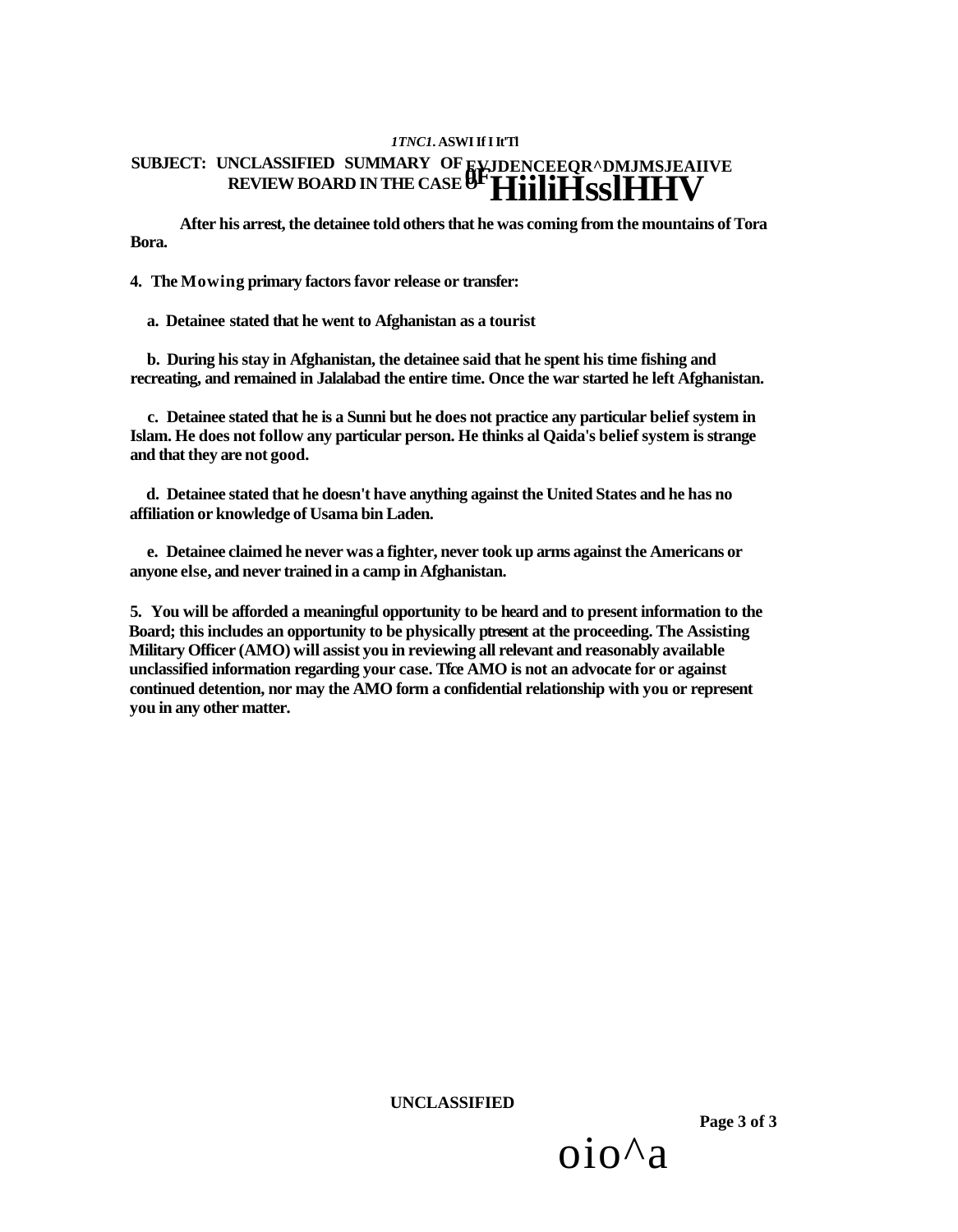#### **Department of Defense Office for the Administrative Review of the Detention of Enemy Combatants at US Naval Base Guantanamo Bay, Cuba**

22 April 2005

| From: | Presiding Officer                                                                                                                    |
|-------|--------------------------------------------------------------------------------------------------------------------------------------|
| To:   | <b>OURGY, ABDUL BIN MOHAMMED BIN // ABESS</b>                                                                                        |
| Via:  | <b>Assisting Military Officer</b>                                                                                                    |
|       | SUBJECT: UNCLASSFIED SUMMARY OF EVIDENCE FOR ADMINISTRATIVE<br>REVIEW BOARD IN THE CASE OF<br>OURGY, ABDUL BIN MOHAMMED BIN // ABESS |

1. An Administrative Review Board will be convened to review your case to determine if your continued detention is necessary.

2. The Administrative Review Board will conduct a comprehensive review of all reasonably available and relevant information regarding your case. At the conclusion of this review the Board will make a recommendation to: (1) release you to your home state or to a third state; (2) transfer you to your home state, or a third state, with conditions agreed upon by the United States and your home state, or the third state; or (3) continue your detention under United States control.

3. The following primary factors favor continued detention:

a. Commitment

1. The detainee left Tunisia due to the fact that he was a Muslim extremist.

2. While living in Milan, Italy, the detainee lived with Abu Abdullah. They watched videos of the jihad in Bosnia and exchanged propaganda materials.

3. Abu Abdullah, a Tunisian, provided the detainee money and a ticket and told the detainee to go to Afghanistan.

b. Training

1. The detainee is a Tunisian national who traveled to Italy, then to Afghanistan where he received training at the Durunta military camp.

2. Durunta is an al Qaida military training camp.

3. The detainee spent twenty-eight days at the camp where he participated in Kalashnikov bistol. rocket propelled grenade (RPG), and grenade training. rifle, pistol, rocket propelled grenade (RPG), and grenade training.

> Page 1 of 3 UNCLASSIFIED

**DMOExh&ti**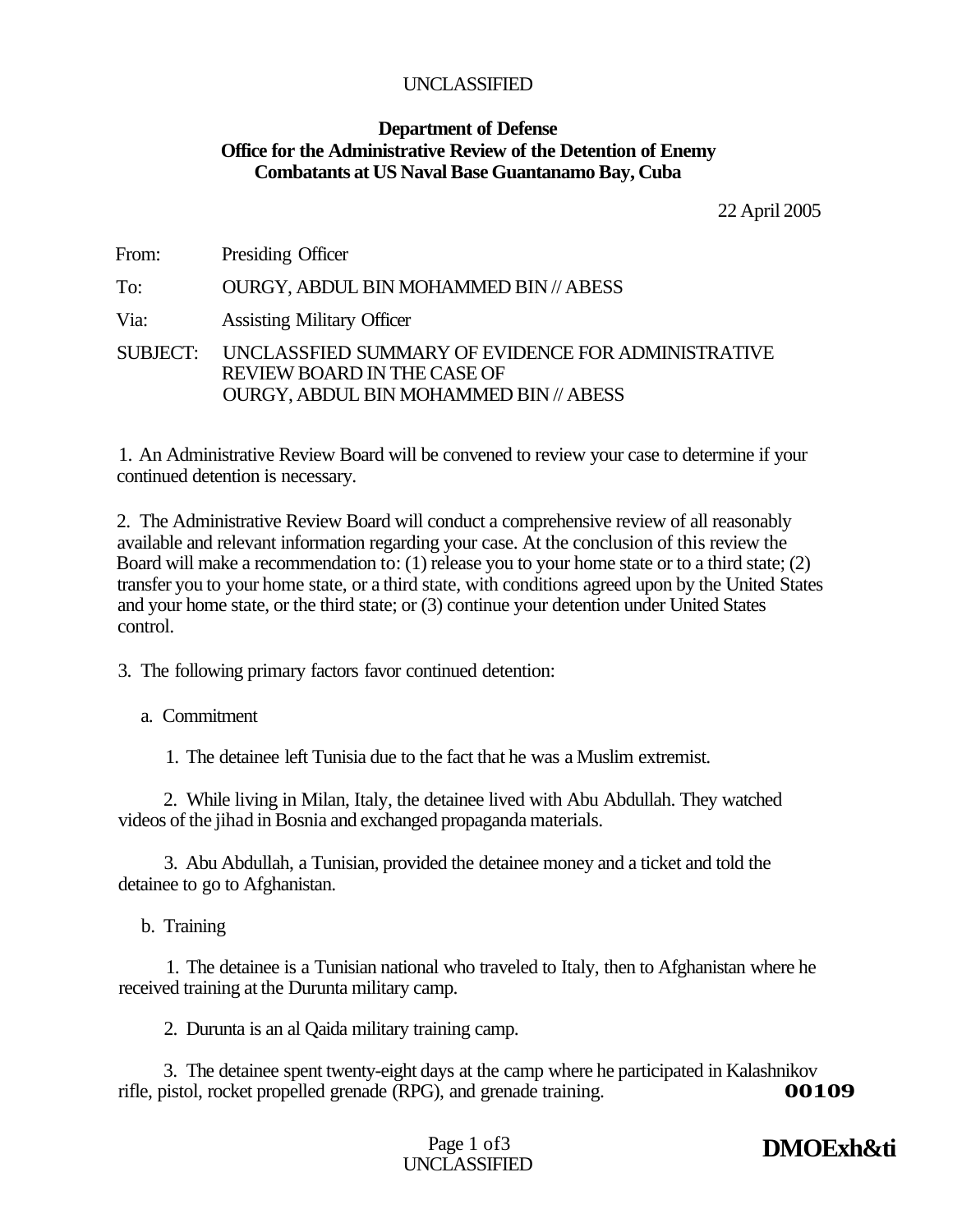#### SUBJECT: UNCLASSIFIED SUMMARY OF EVIDENCE FOR ADMINISTRATIVE REVIEW BOARD IN THE CASE OF OURGY, ABDUL BIN MOHAMMED BIN // ABESS

#### c. Connections/Associations

1. The detainee spent time with a man associated with an organization whose objective is to overthrow a foreign government and create a purely Islamic state.

2. The detainee may have supported a terrorist plot using poisoned gas.

3. The detainee was responsible for the finances of the Tunisian Combatant Group.

4. The Department of Homeland Security's Terrorist Organization Reference Guide lists the Tunisian Combatant Group as seeking to establish an Islamic regime in Tunisia and targets United States and Western interests. The group is associated with al Qaida.

5. Abu Abdullah arranged the detainee's travel and instructed him to meet a man named Saif at the Islamabad Airport. Saif took the detainee to a house in Peshawar, where the detainee lived for about one month with former Hezb-e-Islami Gulbuddin (HIG) fighters.

6. After attending Durunta Camp, Saif took the detainee back to a house in Pakistan, where two Libyans advised the detainee not to go back to Italy.

7. The two Libyans had been part of a Libyan Fighting Group operating against the Russians in Afghanistan.

8. A senior al Qaida lieutenant said, the detainee may have traveled with the Emir of the Tunisian Group, Abu Dujana al Tunisi, to Tora Bora.

9. The detainee identified the location of Nejim al-Jihad, an al Qaida housing compound owned by Usama Bin Laden.

d. Intent

1. The detainee fought with al Qaida in the mountains of Tora Bora.

2. The detainee was identified as Adel Al Tunesi, an explosives trainer for al Qaida.

e. Other Relevant Data

The detainee has assaulted the guards by spitting and throwing food on them on seven occasions. He has threatened to hit and kick the guards and participated in a block riot.

4. The following primary factors favor release or transfer:

00109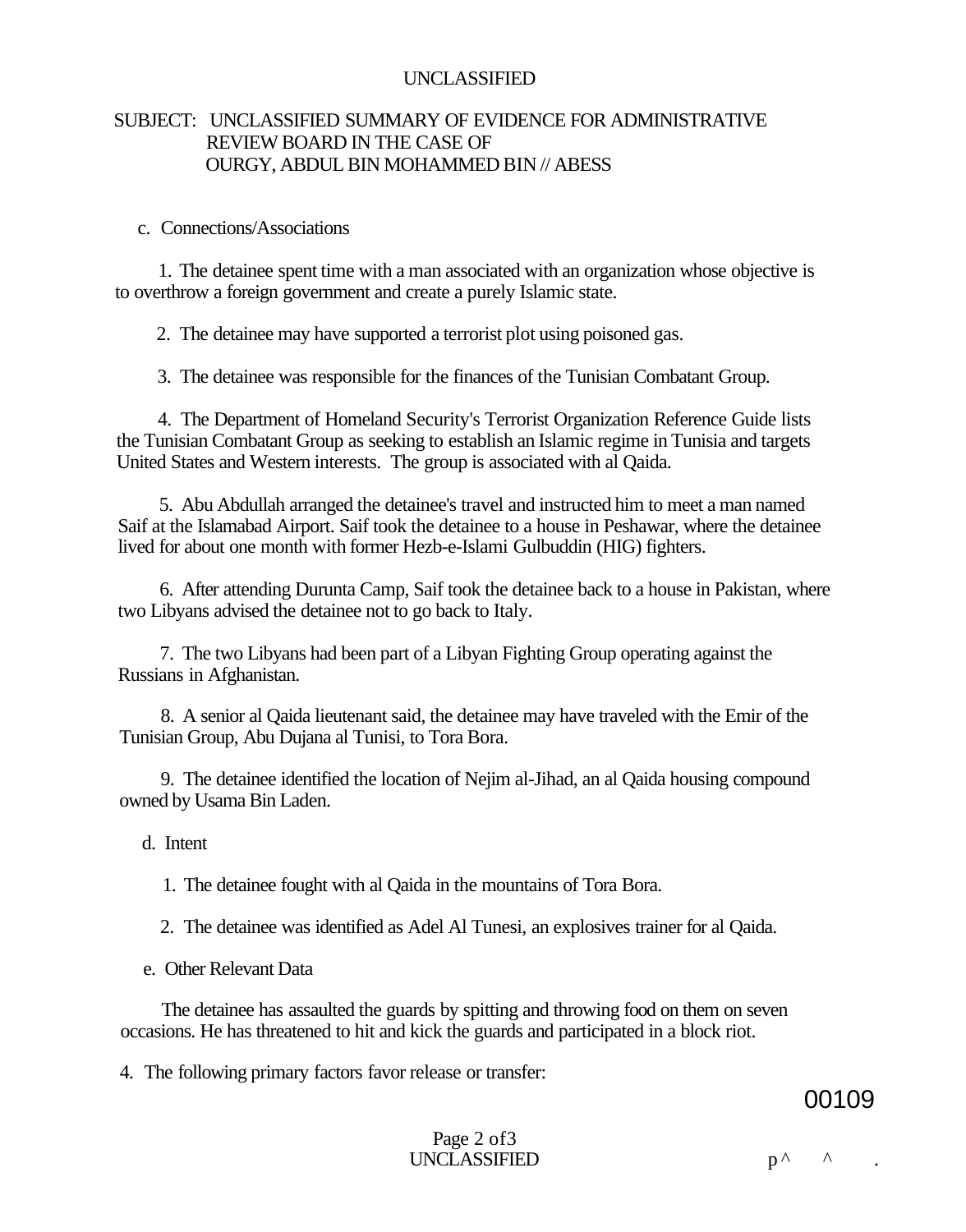#### SUBJECT: UNCLASSIFIED SUMMARY OF EVIDENCE FOR ADMINISTRATIVE REVIEW BOARD IN THE CASE OF OURGY, ABDUL BIN MOHAMMED BIN // ABESS

a. Detainee claims to have no involvement in the assassination of Commander Massoud, of the Northern Alliance.

b. Detainee claims he traveled to Afghanistan so that he could receive military training for the Bosnian or Chechnyan jihad.

c. Detainee claims that he did not attend a meeting between the Tunisian Combat Group and Usama Bin Laden and had never heard of the Tunisian Combat Group.

d. Detainee denies that he trained at the Khalden training camp.

5. You will be afforded a meaningful opportunity to be heard and to present information to the Board; this includes an opportunity to be physically present at the proceeding. The Assisting Military Officer (AMO) will assist you in reviewing all relevant and reasonably available unclassified information regarding your case. The AMO is not an advocate for or against continued detention, nor may the AMO form a confidential relationship with you or represent you in any other matter.

### • 001095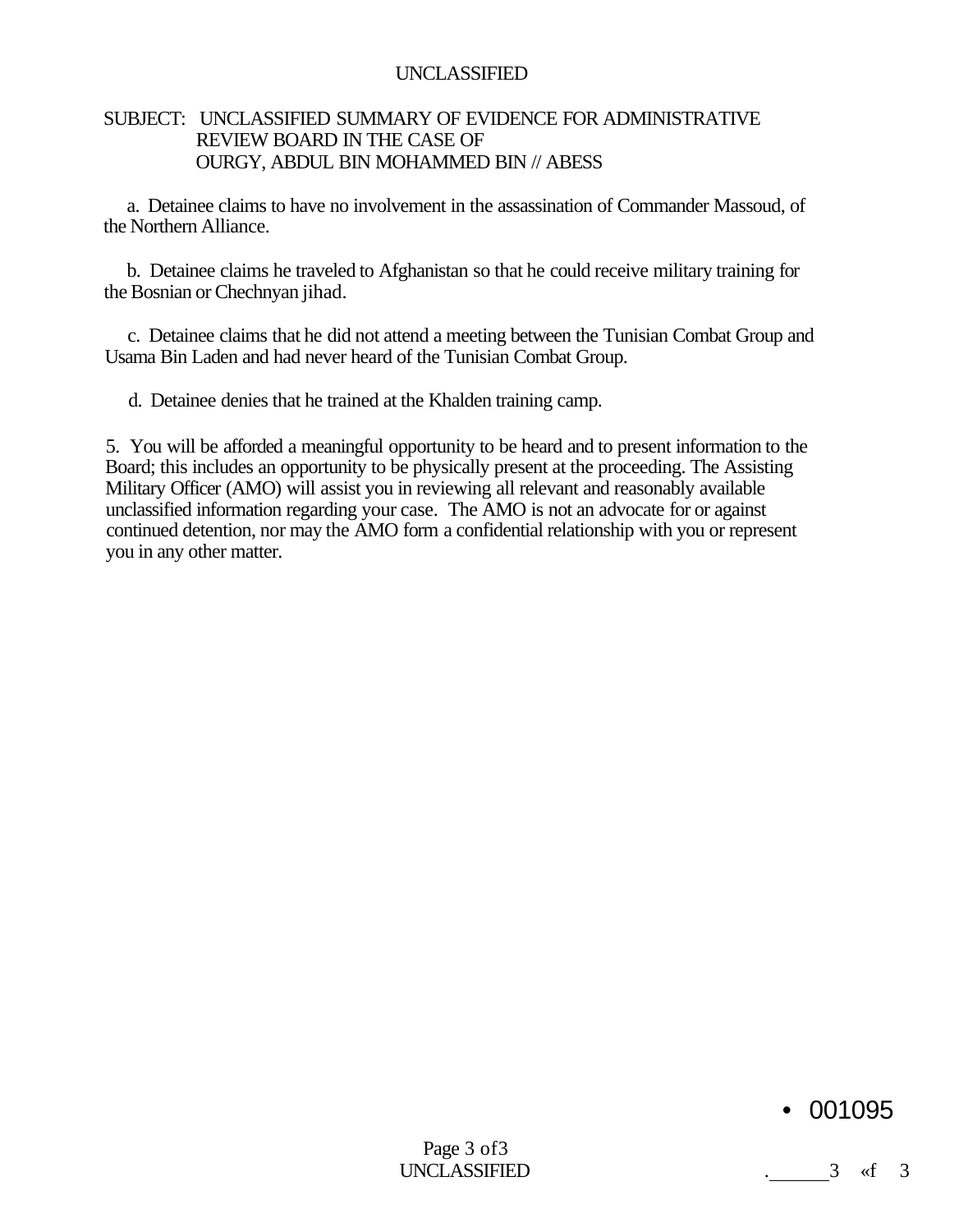#### **Department of Defense Office for the Administrative Review of the Detention of Enemy Combatants at US Naval Base Guantanamo Bay, Cuba**

4 May 2005

| From: | Presiding Officer                                                                                                      |
|-------|------------------------------------------------------------------------------------------------------------------------|
| To:   | AL YAZIDI, RIDAH BIN SALEH                                                                                             |
| Via:  | <b>Assisting Military Officer</b>                                                                                      |
|       | SUBJECT: UNCLASSIFIED SUMMARY OF EVIDENCE FOR ADMINISTRATIVE<br>REVIEW BOARD IN THE CASE OF AL YAZIDI, RIDAH BIN SALEH |

1. An Administrative Review Board will be convened to review your case to determine if your continued detention is necessary.

2. The Administrative Review Board will conduct a comprehensive review of all reasonably available and relevant information regarding your case. At the conclusion of this review the Board will make a recommendation to: (1) release you to your home state or to a third state; (2) transfer you to your home state, or a third state, with conditions agreed upon by the United States and your home state, or the third state; or (3) continue your detention under United States control.

3. The following primary factors favor continued detention:

a. Commitment

1. The detainee attended the Islamic Cultural Institute in Milan. One of the leaders of the mosque was Sheikh Anwar Sha'ban who spoke frequently of the Jihad ongoing in Bosnia. Sheikh Anwar Sha'ban was subsequently killed in the fighting in Jihad in Bosnia.

2. The Italian Islamic Cultural Institute, referred to as ICI, was shut down by Italian authorities for housing the Sami Essid Ben Khemais network, which is the core for the Tunisian Combat Group in Italy.

3. The detainee decided to join the Jihad in Afghanistan in 1996. He was influenced in his decision by Sheikh Soubeihi, an Egyptian, who spoke at the Mosque in Milan and Sheikh Sihnan Al Ouda Abdullah Azzan. Once he made this decision, the detainee began saving money and intensifying his religious studies.

4. Abudallah Azzan stated that individuals should follow Usama bin Laden by imitating his devotion to Islamic Jihad, both physically and financially.

5. The detainee was identified by Italian authorities as a member of the Armed Islamic

#### **UNCLASSIFIED DMO Exhibit**

Page 1 of4

### 001096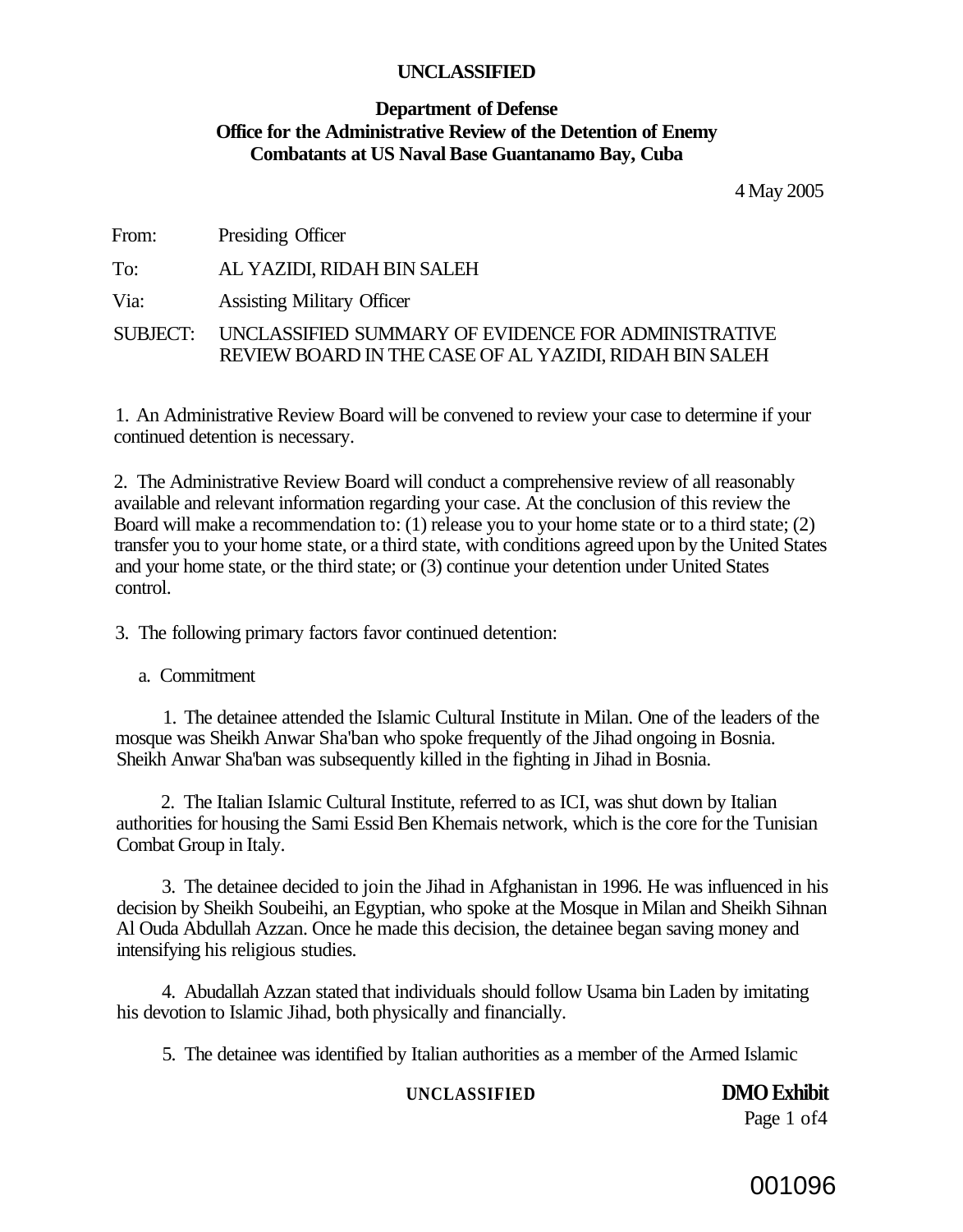#### SUBJECT: UNCLASSIFIED SUMMARY OF EVIDENCE FOR ADMINISTRATIVE REVIEW BOARD IN THE CASE OF AL YAZIDI, RIDAH BIN SALEH

Group (GIA). The U.S. Department of Homeland Security's Terrorist Organization Reference Guide identifies the GIA as a terrorist organization.

6. The detainee said he was provided with a letter of introduction for admission to the Khalden Training Camp. The detainee traveled to Afghanistan using a forged passport. The detainee traveled to Khost, Afghanistan via Switzerland, Islamabad, Pakistan and Jalalabad, Afghanistan.

7. The detainee fought on the front lines in Karabel, Khwaja Ghar and Bagram, Afghanistan from March 2001 to November 2001.

8. The detainee admitted to fighting against U.S. and Northern Alliance forces.

b. Training

1. The detainee spent nine months at the Khalden military training camp, from May 1999 to February 2000, undergoing extensive training to include rocket-propelled grenade launchers, Kalishnikov rifle, machine guns, pistols, explosives, mountain and urban warfare.

2. The detainee received additional explosives training in Jalalabad, Afghanistan which involved the manufacture of explosives using fertilizer and ammonium.

c. Connection/Associations

1. The detainee was recruited by Moussa at the ICI Mosque in Milan, Italy. Moussa also recruited the first Emir of the Tunisian Combat Group (TCG) to go to Afghanistan.

2. The detainee received explosives training from Abu Khabab, an Egyptian.

3. Abu Khabab is an Egyptian-born al Qaida explosives trainer who instructed jihadists on improvised explosive devices in Jalalabad, Afghanistan in 2000.

4. The detainee stayed at the Tunisian house in Jalalabad, Afghanistan.

5. A Tunisian terrorist cell, with possible ties to al Qaida, operated a Tunisian guesthouse in Jalalabad, Afghanistan.

6. The detainee stayed at an al Qaida guesthouse in Khandahar, Afghanistan during the Spring of 2000 for approximately two weeks.

7. The detainee was captured by Pakistani authorities along with thirty other Arabs, a number of them suspected of being bodyguards for Usama Bin Laden.

d. Intent

### UNCLASSIFIED

Page 2 of4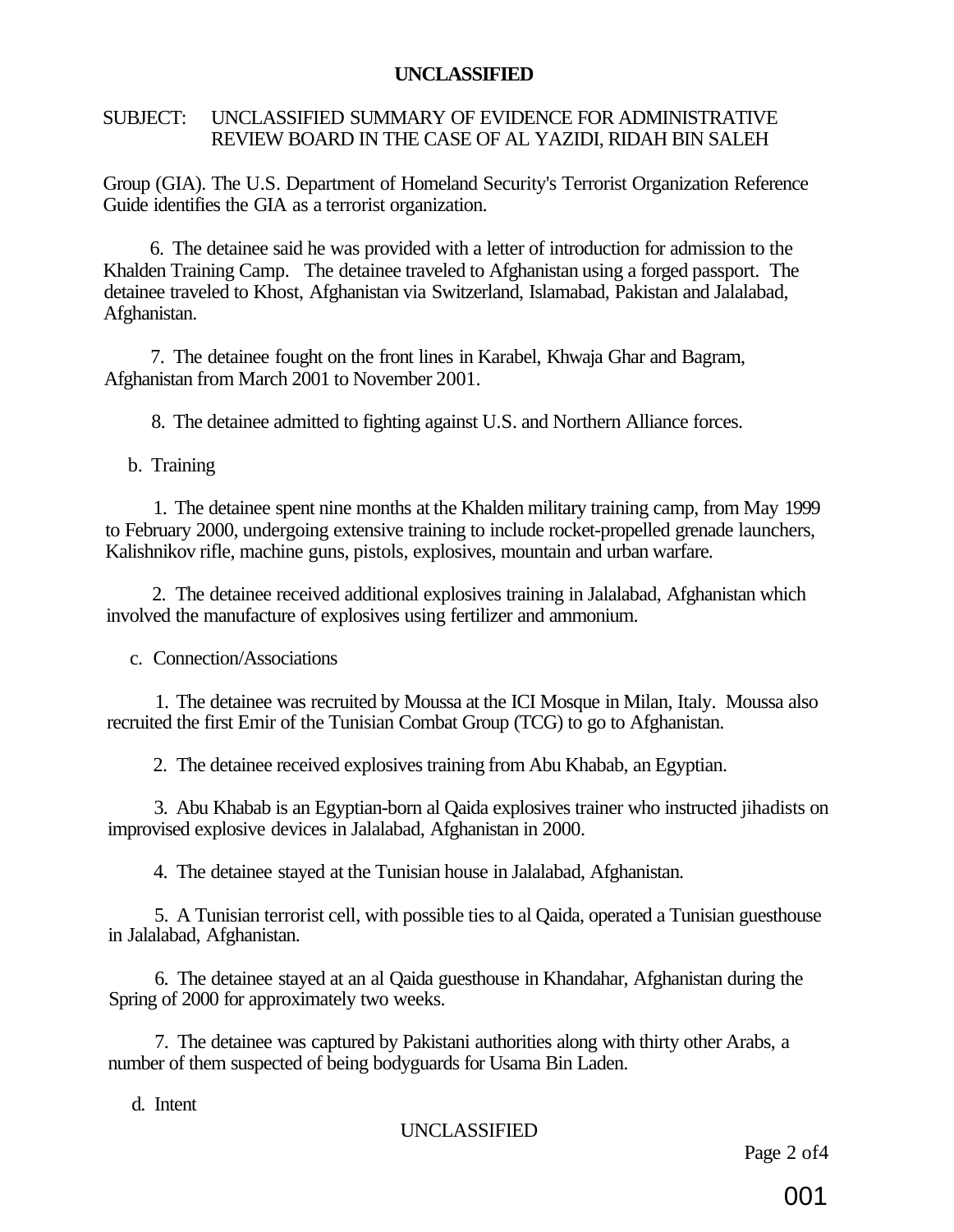#### SUBJECT: UNCLASSIFIED SUMMARY OF EVIDENCE FOR ADMINISTRATIVE REVIEW BOARD IN THE CASE OF AL YAZIDI, RIDAH BIN SALEH

a. The detainee denied charges by foreign government authorities. The detainee stated he was not a member of GIA and he did not know anything about any terrorist activity associated with the 1998 World Cup Soccer tournament.

b. The detainee denies receiving any counter-interrogation training while at Khaldan Training Camp or the other camp he attended.

5. You will be afforded a meaningful opportunity to be heard and to present information to the Board; this includes an opportunity to be physically present at the proceeding. The Assisting Military Officer (AMO) will assist you in reviewing all relevant and reasonably available unclassified information regarding your case. The AMO is not an advocate for or against continued detention, nor may the AMO form a confidential relationship with you or represent you in any other matter.

001099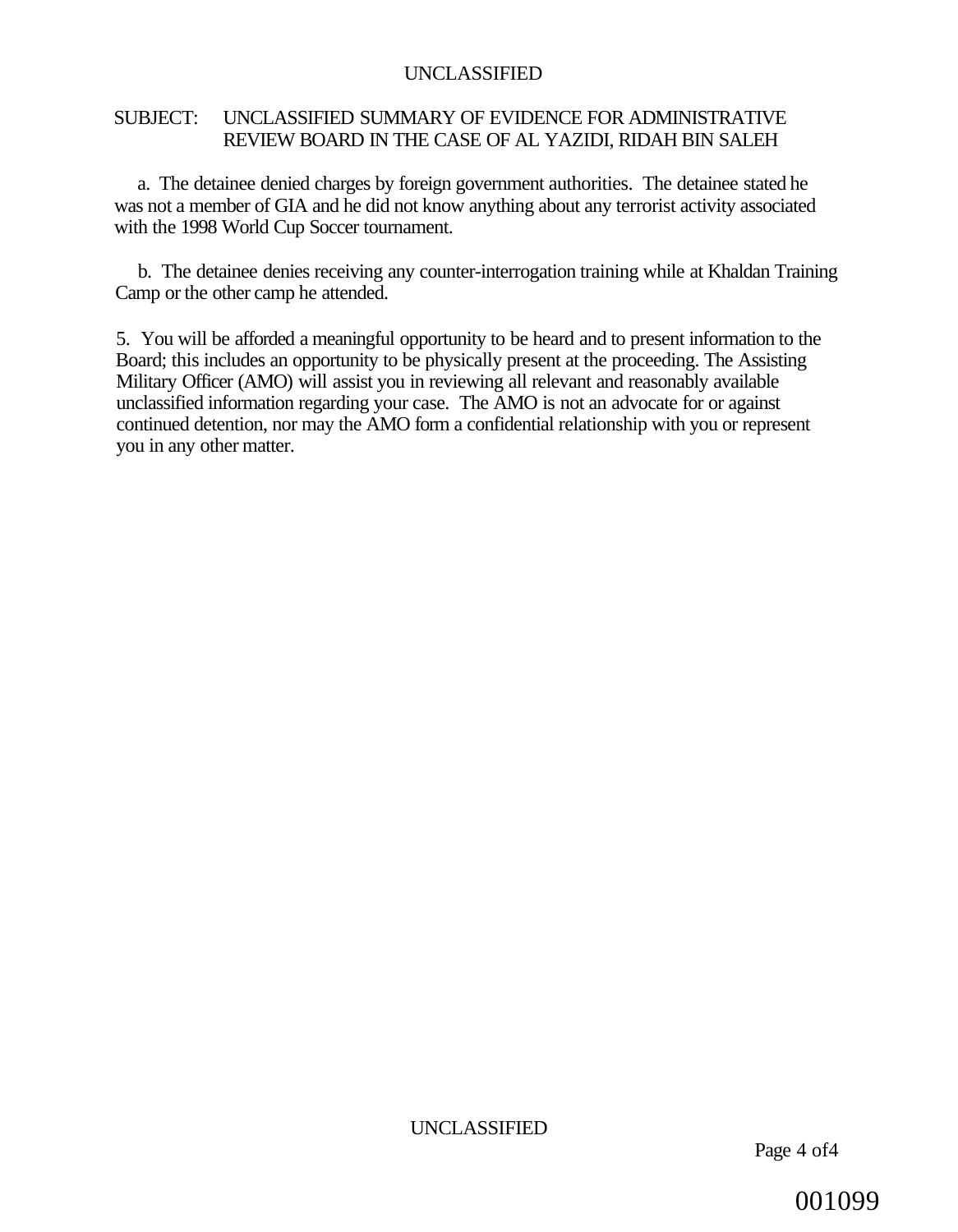#### **Department of Defense Office for the Administrative Review of the Detention of Enemy Combatants at US Naval Base Guantanamo Bay, Cuba**

02 May 2005

| From: | Presiding Officer |
|-------|-------------------|
|-------|-------------------|

To: RUHANI, GHOLAM

Via: Assisting Military Officer

SUBJECT: UNCLASSIFIED SUMMARY OF EVIDENCE FOR ADMINISTRATIVE REVIEW BOARD IN THE CASE OF RUHANI, GHOLAM

1. An Administrative Review Board will be convened to review your case to determine if your continued detention is necessary.

2. The Administrative Review Board will conduct a comprehensive review of all reasonably available and relevant information regarding your case. At the conclusion of this review the Board will make a recommendation to: (1) release you to your home state or to a third state; (2) transfer you to your home state, or a third state, with conditions agreed upon by the United States and your home state, or the third state; or (3) continue your detention under United States control.

3. The following primary factors favor continued detention:

a. Commitment

1. Detainee admitted being a member of the Taliban. A supervisor of Taliban Civilian Intelligence recruited the detainee into the Taliban.

2. Detainee served as the driver for a Taliban Intelligence Service member and performed clerical work for the Intelligence Service in Kabul, AF, from 1999 or 2000 until his capture by U.S. forces in December of 2001. The detainee was required to carry a pistol in this job.

3. Detainee was captured with a senior Taliban intelligence member, Abdul Haq Wasiq, by U.S. forces on 9 December 2001. The detainee was in possession of 7.62MM rounds when captured.

4. During confinement the detainee has made death threats to guards.

b. Connections / Associations

1. For years the detainee worked for the Taliban in the Operations Department of the Ministry of Intelligence in Kabul. The detainee supervised several associates.

## **UNCLASSIFIED DMOExhibft**

Page 1 of2

**001200**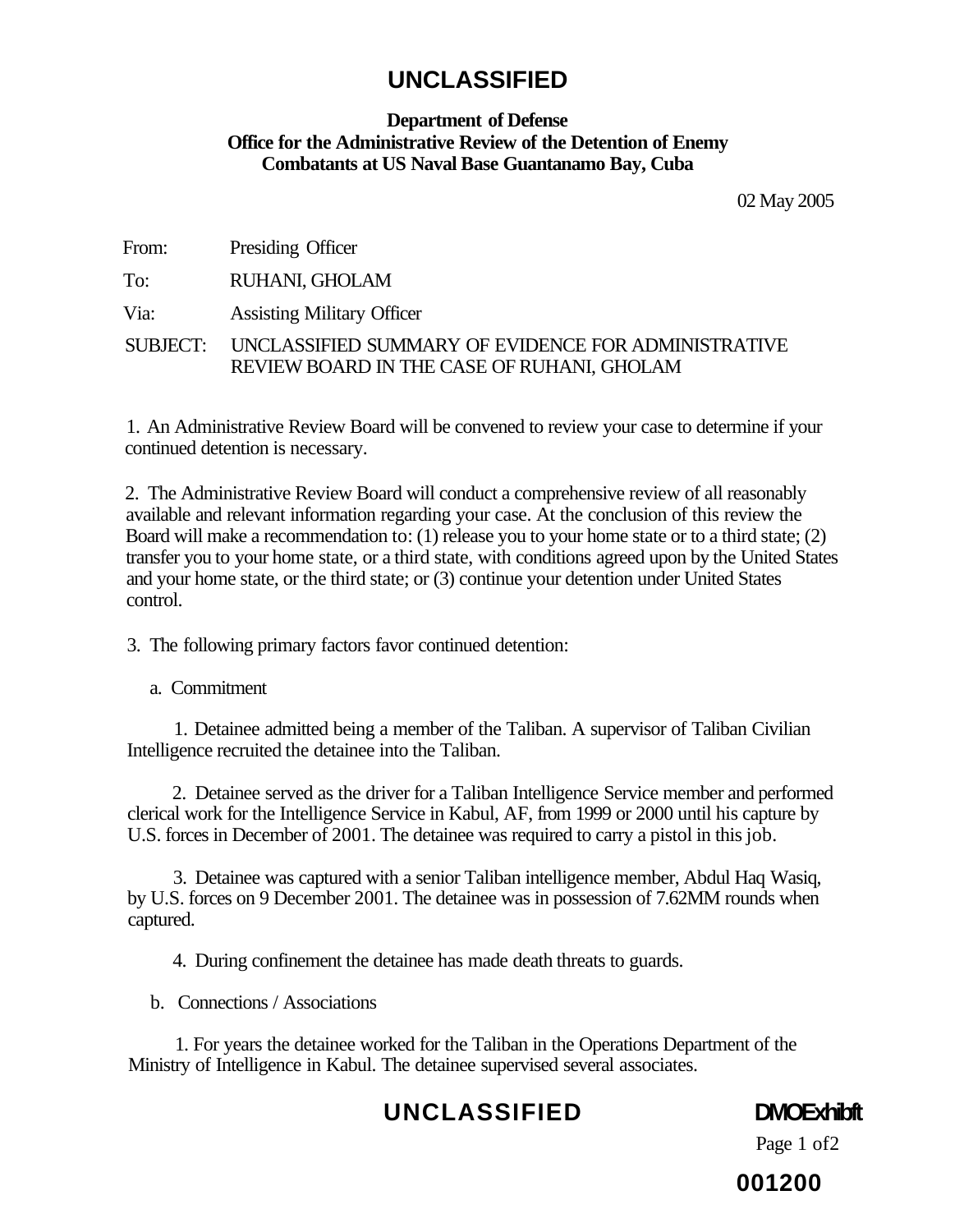#### SUBJECT: UNCLASSIFIED SUMMARY OF EVIDENCE FOR ADMINISTRATIVE REVIEW BOARD IN THE CASE OF RUHANI, GHOLAM

2. The detainee and his 13-14 associates were members of a quasi-police organization affiliated with Taliban Internal Affairs. The detainee and others in the unit were armed.

3. The detainee's sister is married to a Taliban Intelligence Officer.

4. The Taliban Chief of Intelligence led a group of 600 to 700 armed Taliban fighters in an Afghan province.

5. The detainee couriered a letter between the Taliban Chief of Intelligence and a Taliban military commander.

6. The Taliban military commander is associated with Hizb-I Islami Gulbuddin (KG). The U.S. Department of Homeland Security, Terrorist Organization Reference Guide, states that HIG has long established ties with Usama Bin Laden and has staged attacks in attempts to force United States troop withdrawal from Afghanistan.

#### c. Intent

After the fall of Kabul the detainee and his associates fled the city in a pick-up truck armed with two RPG-7's, twenty AK-47's and two PK machine guns.

4. The following primary factors favor release or transfer:

a. The detainee claims his involvement with the Taliban should not be viewed as synonymous to the Taliban's ideology. The detainee claims he joined the Taliban because it was a matter of political and survival necessity.

b. The detainee denied having knowledge of the attacks in the United States prior to their execution on September 11th and also denied knowledge of any rumors or plans of future attacks on the United States or its interests.

5. You will be afforded a meaningful opportunity to be heard and to present information to the Board; this includes an opportunity to be physically present at the proceeding. The Assisting Military Officer (AMO) will assist you in reviewing all relevant and reasonably available unclassified information regarding your case. The AMO is not an advocate for or against continued detention, nor may the AMO form a confidential relationship with you or represent you in any other matter.

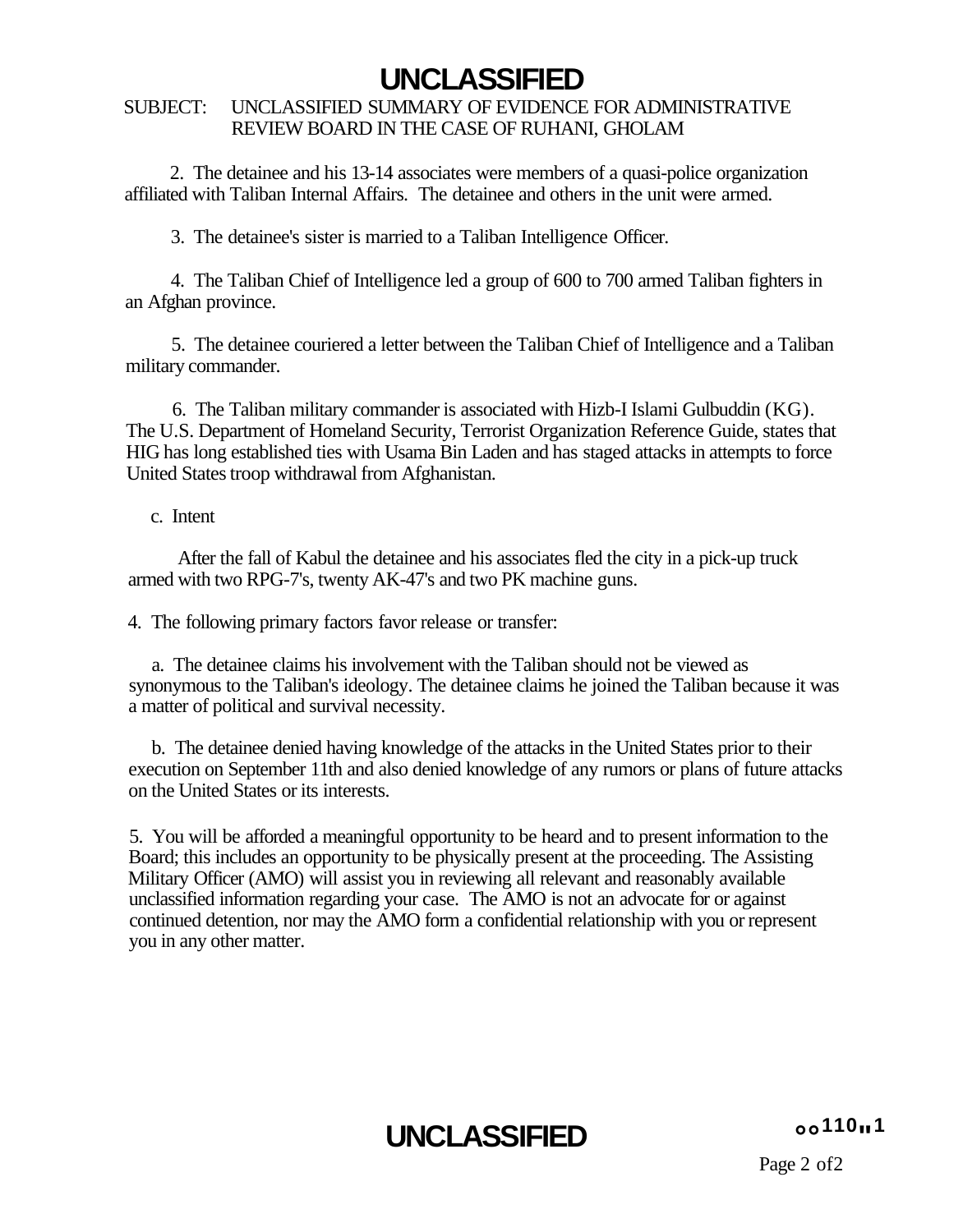#### **Department of Defense Office for the Administrative Review of the Detention of Enemy Combatants at US Naval Base Guantanamo Bay, Cuba**

19 Apr 2005

| From: | Presiding Officer |
|-------|-------------------|
|       |                   |

To: YACOUB, MOHAMMED

Via: Assisting Military Officer

SUBJECT: UNCLASSIFIED SUMMARY OF EVIDENCE FOR ADMINISTRATIVE REVIEW BOARD IN THE CASE OF YACOUB, MOHAMMED

1. An Administrative Review Board will be convened to review your case to determine if your continued detention is necessary.

2. The Administrative Review Board will conduct a comprehensive review of all reasonably available and relevant information regarding your case. At the conclusion of this review the Board will make a recommendation to: (1) release you to your home state or to a third state; (2) transfer you to your home state, or a third state, with conditions agreed upon by the United States and your home state, or the third state; or (3) continue your detention under United States control.

3. The following primary factors favor continued detention:

a. Commitment

The detainee heard that a Jihad had begun against the Northern Alliance and traveled back to Kandahar, Afghanistan, to join the Taliban.

b. Training

The detainee received Taliban training at a compound and learned how to use an AK-47.

c. Intent

1. The detainee fought against the Northern Alliance. During the fighting the detainee was shot in the in the left arm. Following medical treatment for the wound, the detainee returned to a Taliban-controlled compound.

2. The detainee was a guide for foreign fighters at a Taliban house in Kabul, Afghanistan.

d. Connections/Associations

1. The detainee was sponsored into a missionary group (Tablighi) when he was in

## **UNCLASSIFIED** DMOExfoibiiL-1

Page-lt>f3~.-<br>notion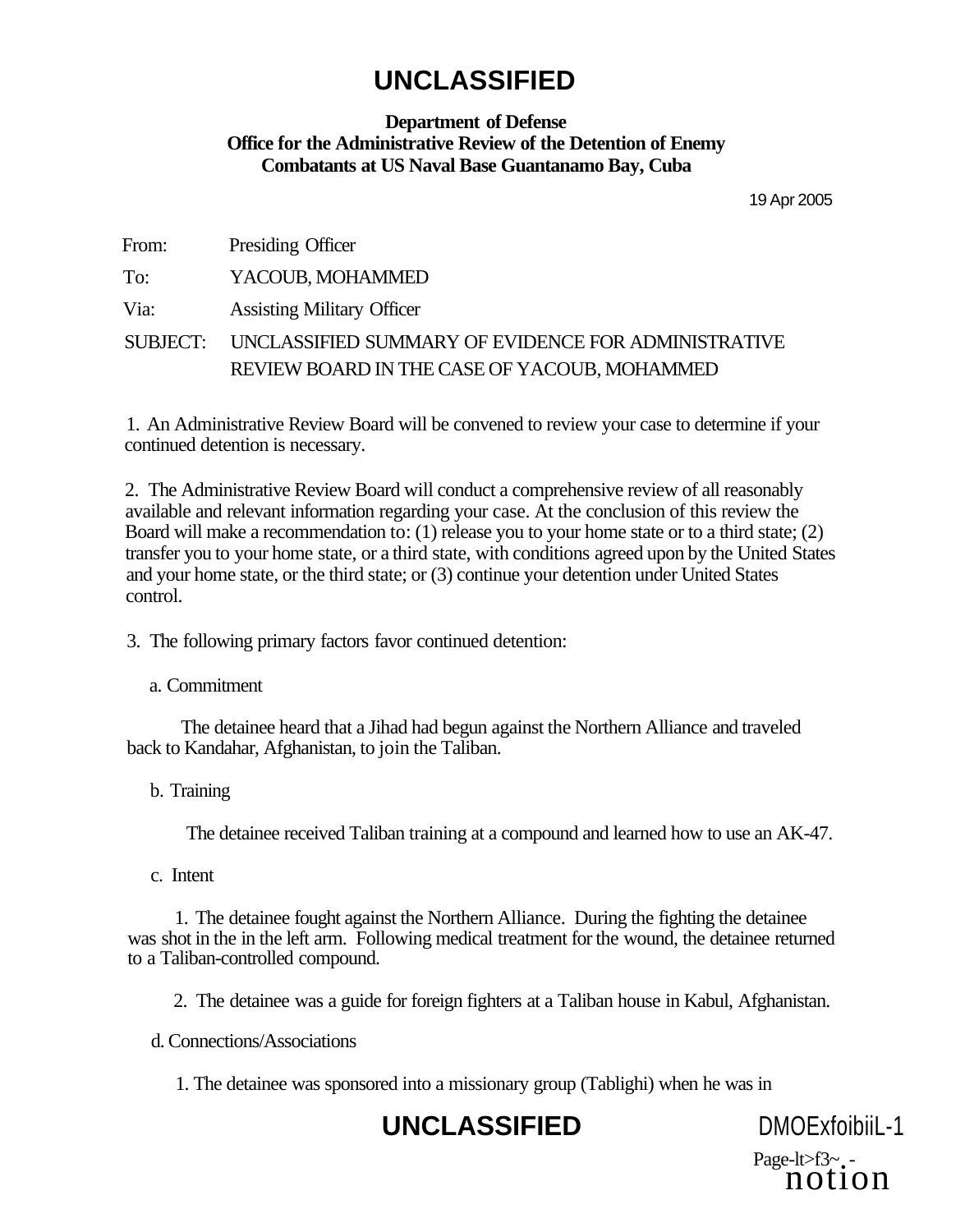#### SUBJECT: UNCLASSIFIED SUMMARY OF EVIDENCE FOR ADMINISTRATIVE REVIEW BOARD IN THE CASE OF YACOUB, MOHAMMED

Pakistan.

2. Jama'at Al Tablighi, a Pakistan based Islamic missionary organization is being used as a cover to mask travel and activities of terrorists including members of al Qaida.

3. The detainee admitted his connection to Mullah Satar, a forward commander for the Taliban against the Northern Alliance.

4. Mullah Satar is one of three Taliban Commanders responsible for the murder of the International Committee of the Red Cross (ICRC) employee on 27 March 2003.

5. The detainee worked for Mullah Abdul Rahman, a Taliban supporter, who possessed mortars, rocket propelled grenades, launchers, and ammunition. Mullah Rahman may have been involved in the rocket attacks against United States forces in the Khowst province.

6. Mullah Abdul Rahman is responsible for recruiting Pakistanis for various attacks against the transitional Islamic state of Afghanistan (TISA) and United States Forces in Afghanistan. Rahman recruited these individuals to support Taliban and al Qaida activities in Afghanistan.

7. The detainee admitted he worked for the Taliban and was the head of security in the Baghlan Province. The detainee was in charge of guarding a house which served as a stopping point for Taliban troops to rest and eat before going to the front lines.

e. Other Relevant Data

1. The detainee was arrested during the month of December, 2001, by the Northern Alliance and imprisoned at Sheber-ghan prison.

2. It was estimated that there were approximately 1300 to 1500 possible al Qaida and Taliban linked detainees in the prison in or near Sheberghan, Afghanistan. Many of the prisoners have stated that, if released, they would directly return to fighting against United States and coalition forces in Afghanistan.

3. The detainee has been cited for harassing guards by pointing to pictures of what appeared to be planes and buildings on his bunk. The detainee would gesture for the Military Police to look at the planes and then the detainee would use his hands to represent the plane crashing into a building. The detainee would then smile and look at the guard. Additionally, the detainee has been cited for spitting on two prison block guards.

4. The detainee received two million Afghani from Mullah Akhund Berader for his leg which had been blown off by a mortar that landed in his compound.

5. Mullah Akhund Berader was the Taliban Corps Commander in Kabul, Afghanistan.

# **UNCLASSIFIED 001103**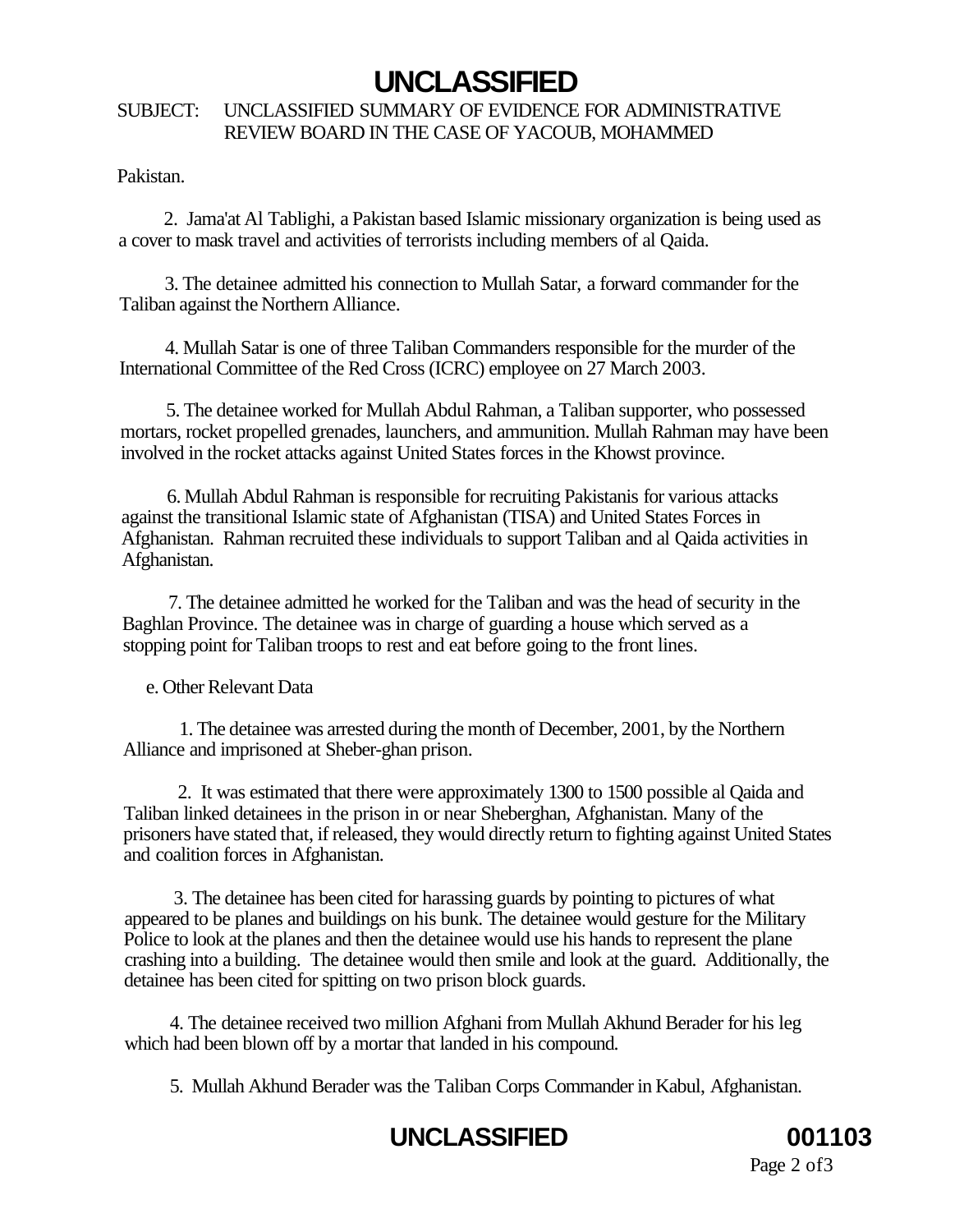#### SUBJECT: UNCLASSIFIED SUMMARY OF EVIDENCE FOR ADMINISTRATIVE REVIEW BOARD IN THE CASE OF YACOUB, MOHAMMED

6. The detainee said he received approximately four million Afghani from Mullah Satar for compensation for his lost leg.

4. The following primary factors favor release or transfer:

a. The detainee denied being the Commander of Intelligence and Police for the Baghlan Province, Afghanistan. He stated he never held a high position for the Taliban and he was just a foot soldier.

b. The detainee said he joined the Taliban in retaliation to his family. He said he had some family problems and did not want to live anymore and felt he could die by joining the Taliban. The detainee said this was the only reason he joined the Taliban and that he had no intentions on fighting against the U.S.

c. The detainee related if he were to return to Afghanistan, he would like the opportunity to work with the American government to help rebuild his community.

5. You will be afforded a meaningful opportunity to be heard and to present information to the Board; this includes an opportunity to be physically present at the proceeding. The Assisting Military Officer (AMO) will assist you in reviewing all relevant and reasonably available unclassified information regarding your case. The AMO is not an advocate for or against continued detention, nor may the AMO form a confidential relationship with you or represent you in any other matter.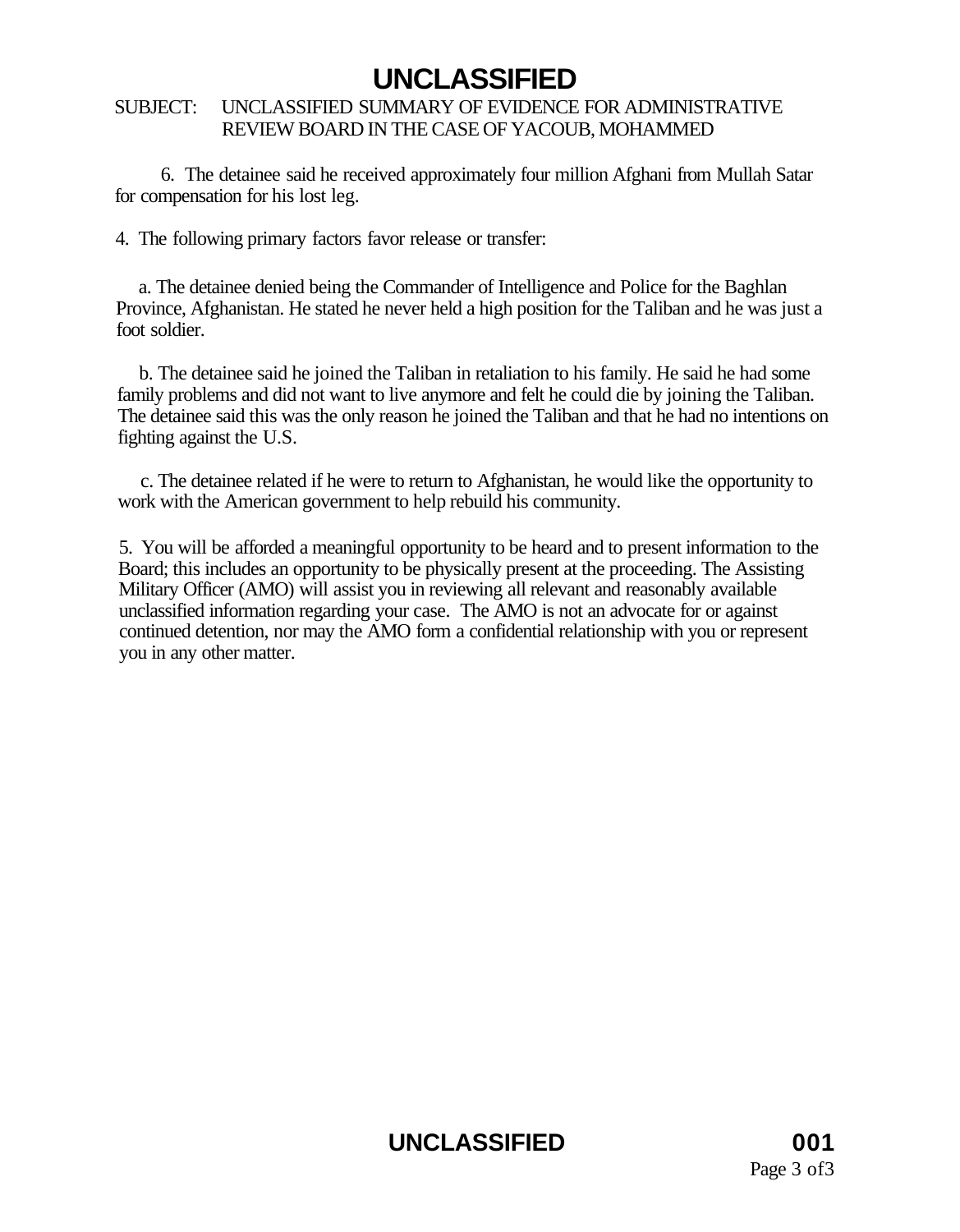#### **Department of Defense Office for the Administrative Review of the Detention of Enemy Combatants at US Naval Base Guantanamo Bay, Cuba**

21 April 2005

From: Presiding Officer

To: WAHAB, ABDUL

Via: Assisting Military Officer

SUBJECT: UNCLASSIFIED SUMMARY OF EVIDENCE FOR ADMINISTRATIVE REVIEW BOARD IN THE CASE OF WAHAB, ABDUL

1. An Administrative Review Board will be convened to review your case to determine if your continued detention is necessary.

2. The Administrative Review Board will conduct a comprehensive review of all reasonably available and relevant information regarding your case. At the conclusion of this review the Board will make a recommendation to: (1) release you to your home state or to a third state; (2) transfer you to your home state, or a third state, with conditions agreed upon by the United States and your home state, or the third state; or (3) continue your detention under United States control.

3. The following primary factors favor continued detention:

a. Commitment

During his confinement, the detainee has committed a hostile act, an assault and has had one incident of failure to comply.

b. Connections / Associations

1. The detainee was captured 10 February 2003 at a checkpoint north of Lejay, Baghran District, Helmand Province, Afghanistan based on suspicion that he was one of a number of men who had just engaged United States Forces.

2. The detainee appeared to cache weapons prior to capture, as did all of the men he was captured with.

3. Two individuals who were captured during a sweep of the Lejay ambush area admitted to participating in the ambush against United States Forces.

4. The detainee was captured with an individual who operated an intelligence collection network in support of a former Taliban Chief of Intelligence.

### **DMO Exhibit**

UNCLASSIFIED

Page 1 of2 001105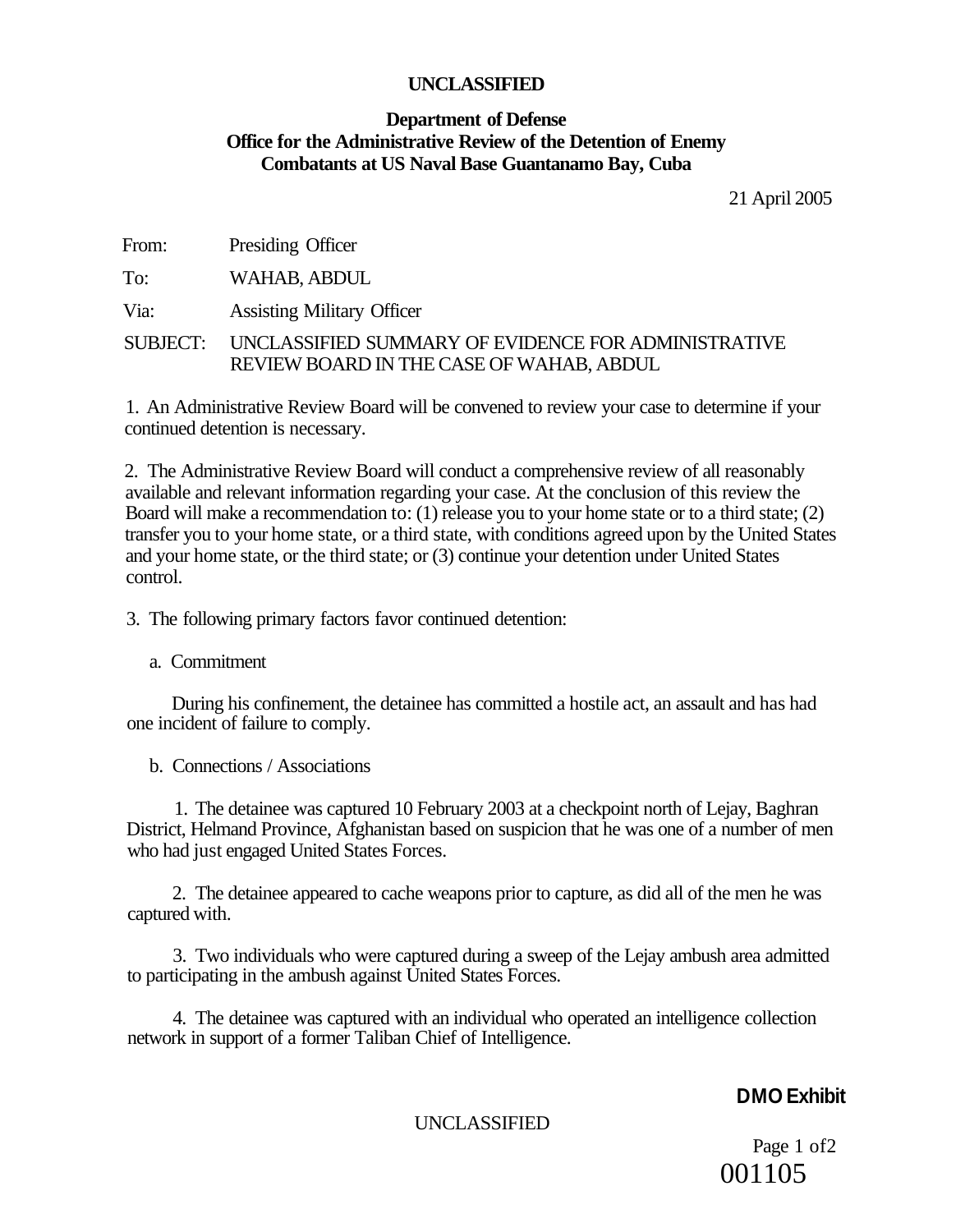#### SUBJECT: UNCLASSIFIED SUMMARY OF EVIDENCE FOR ADMINISTRATIVE REVIEW BOARD IN THE CASE OF WAHAB, ABDUL

5. The detainee was captured with a Taliban Commander who attended a meeting of senior Taliban officials to discuss military operations against the Afghan Interim Administration.

6. The detainee was captured with an individual who was scheduled to meet with other Taliban leaders to discuss the upcoming jihad against the coalition and the Afghanistan Transitional Authority.

7. An individual has repeatedly tasked the detainee with transporting money from his village to Baghran.

8. The individual is a Taliban sub-commander.

9. The detainee's brother fought for Jamaat-I-Islami in the Jihad.

10. Jamaat-E-Islami is a political party in Pakistan made up of Islamic extremists. The party's leader has a relationship with Usama Bin Laden.

c. Intent

The detainee stated he used "klash-n-krors" (sic) against U.S. personnel.

4. The following primary factors favor release or transfer:

a. The detainee claims not to know any of the other men who were in his taxi when he was captured.

b. The detainee stated that none of the people in the taxi either possessed or disposed of weapons.

c. The detainee denies that he was a member of the Taliban and insists he was nothing more than a farmer.

5. You will be afforded a meaningful opportunity to be heard and to present information to the Board; this includes an opportunity to be physically present at the proceeding. The Assisting Military Officer (AMO) will assist you in reviewing all relevant and reasonably available unclassified information regarding your case. The AMO is not an advocate for or against continued detention, nor may the AMO form a confidential relationship with you or represent you in any other matter.

**001106** 

UNCLASSIFIED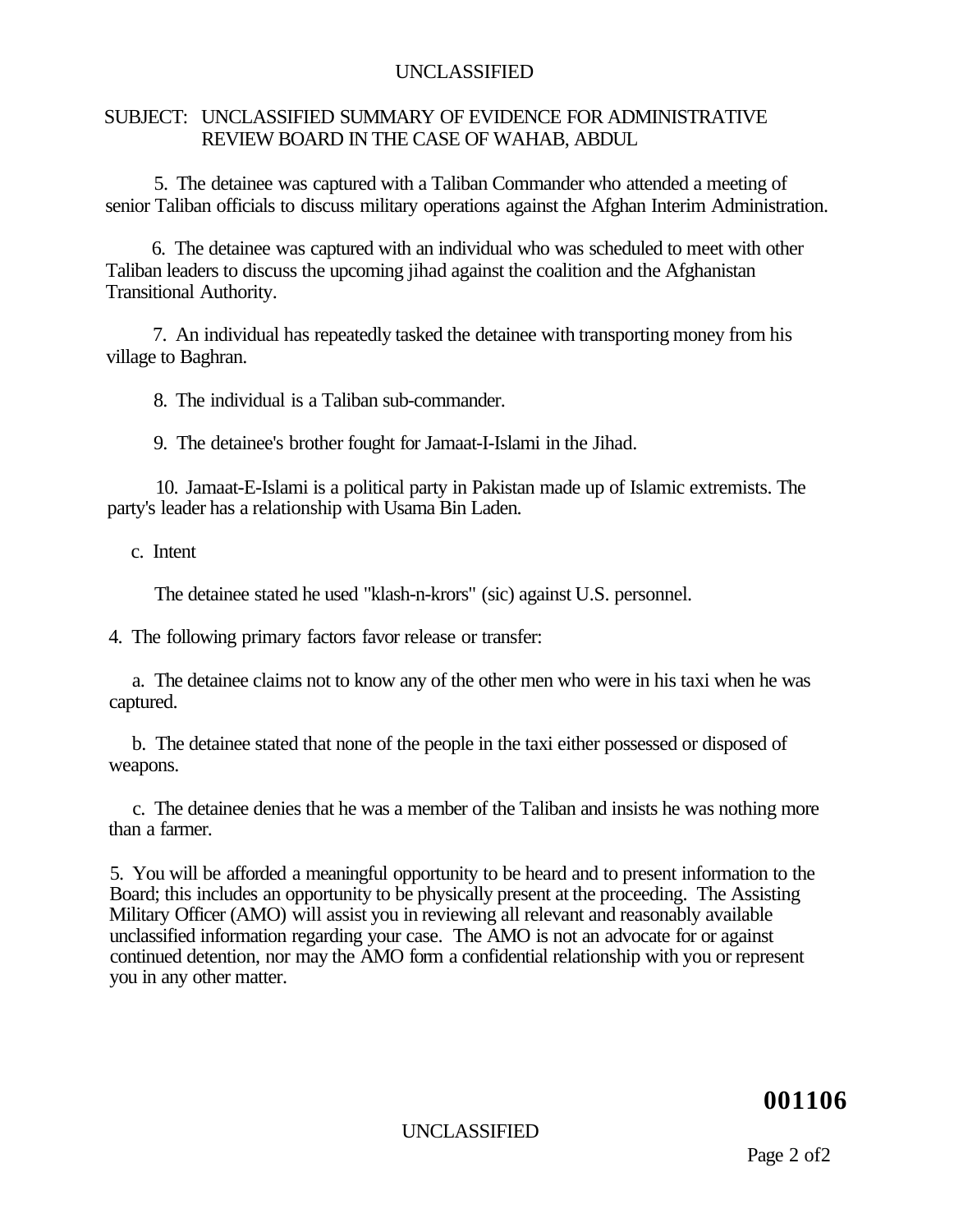#### **Department of Defense Office fo^ the Administrative Review of the Detention of Enemy Combatants at US Naval Base Guantanamo Bay, Cuba**

02 May 2005

From: . Presiding Officer

To: AL SALEH, ABDUL

Via: Assisting Military Officer

SUBJECT: UNCLASSIFIED SUMMARY OF EVIDENCE FOR ADMINISTRATIVE REVIEW BOARD IN THE CASE OF AL SALEH, ABDUL

1. An Administrative Review Board will be convened to review your case to determine if your continued detention is necessary.

2. The Administrative Review Board will conduct a comprehensive review of all reasonably available and relevant information regarding your case. At the conclusion of this review the Board will make a recommendation to: (1) release you to your home state or to a third state; (2) transfer you to your home state, or a third state, with conditions agreed upon by the United States and your home state, or the third state; or (3) continue your detention under United States control.

3. The following primary factors favor continued detention:

a. Commitment

1. The detainee states that he answered a fatwa telling young men to go to Afghanistan and fight with the Taliban.

2. The detainee traveled from Yemen to a Taliban office in Quetta, Pakistan and then to the School for the Jihad in Kandahar, Afghanistan.

3. The detainee admitted that he was a fighter with the Taliban and not a guard as he initially stated.

4. The detainee fought on the frontline at Khogajar against the Northern Alliance.

b. Training

1. The detainee stated he did not receive any military training in Afghanistan, since he had received approximately six months weapons training while in the Yemeni military.

2. According to the detainee, weapons training with the Yemeni National Police was limited to firing six rounds on a Kalishnikov. fl fl 1 1 ft 7

**HMO Exhibit**<br>with the example of the example of  $\frac{1}{2}$  and  $\frac{1}{2}$  and  $\frac{1}{2}$  and  $\frac{1}{2}$  and  $\frac{1}{2}$  and  $\frac{1}{2}$  and  $\frac{1}{2}$  and  $\frac{1}{2}$  and  $\frac{1}{2}$  and  $\frac{1}{2}$  and  $\frac{1}{2}$  and  $\frac{1}{2}$  and  $\frac{1$ 

Page 1 of 3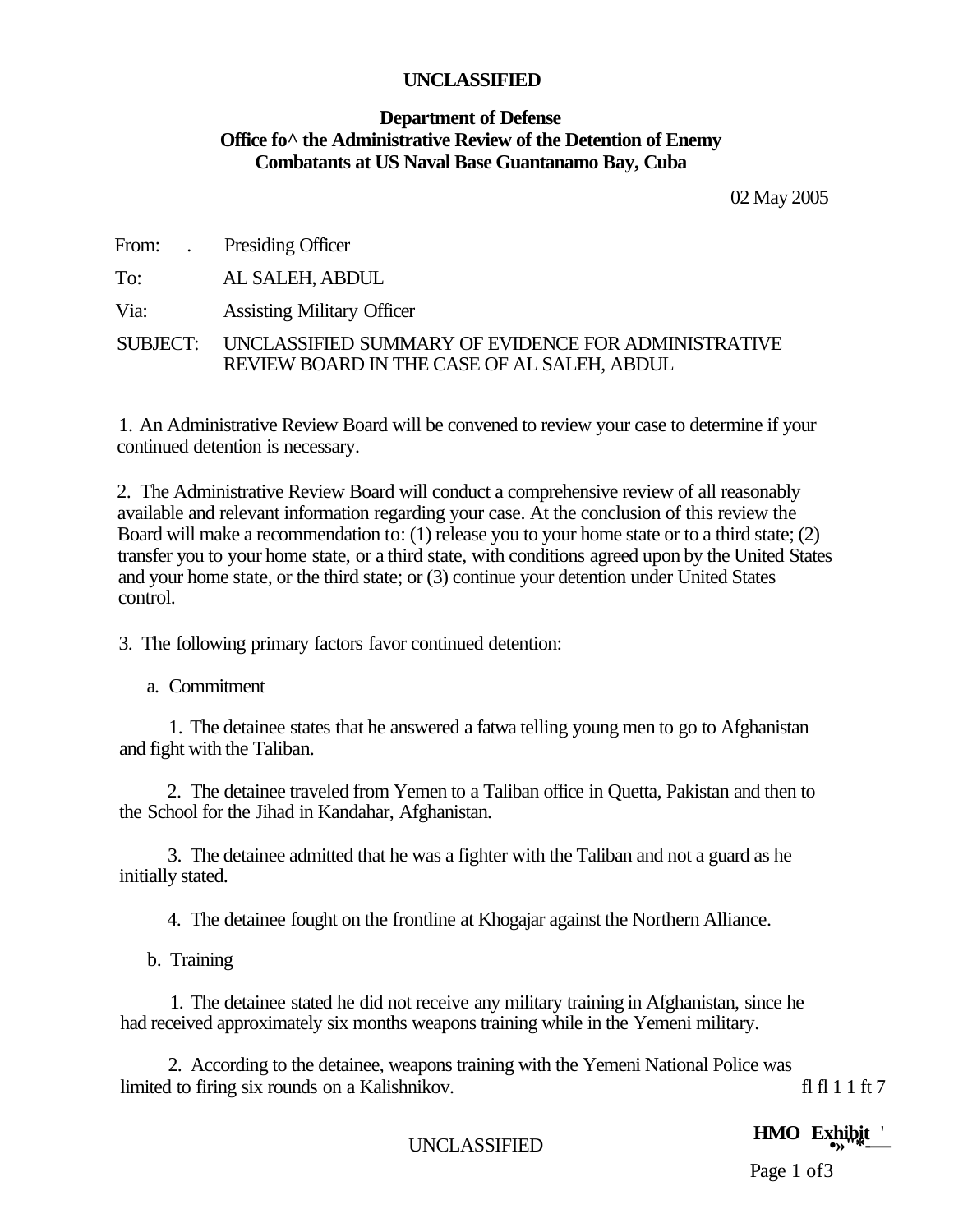### SUBJECT: UNCLASSIFIED SUMMARY OF EVIDENCE FOR ADMINISTRATIVE REVIEW BOARD IN THE CASE OF AL SALEH, ABDUL

3. The detainee received training at a well known al Qaida training camp.

c. Connections

1. One of the detainee's known aliases was on a list of captured documents recovered from suspected al Qaida safehouse raids.

2. The detainee was assigned to unit that reported to Abdel Salaam Al Hadramy.

3. Abd Al-Salaam Al-(Hadrami) was in charge of the Arab fighters who served on the defensive line and was the second in command for all Arab fighters who served in the defensive positions north of Kabul, Afghanistan.

4. Abd Al-Salaam Al-(Hadrami) is a Yemeni al Qaida member.

d. Intent

1. The detainee was in northern Afghanistan, at Tejek, fighting with the Taliban against the Northern Alliance.

2. The detainee stated that the men he fought with were issued Kalishnikov rifles, rocketpropelled grenades (RPG's), PK machine guns and hand grenades.

e. Other Relevant Data

1. The detainee surrendered at Mazir-e-Sharif and was taken to Qalai Janghi Prison.

2. The detainee was present and wounded during the Qalai Janghi prison riot at Mazir-e-Sharif.

3. The detainee was eventually arrested by United States forces at the Qalai Janghi Castle.

4. The following primary factors favor release or transfer:

a. The detainee denied knowing any al Qaida and said he never fought against any Americans.

b. The detainee feels that the Taliban cheated him because he was fighting the Northern Alliance which was not a cause that he believed in therefore, it was not really a jihad for him.

c. If released, the detainee plans to go back to Yemen and get married. He will disregard anyone who suggests that he fight jihad. He feels that it was a stupid idea to follow the fatwa.

5. You will be afforded a meaningful opportunity to be heard and to present information to the Board; this includes an opportunity to be physically present at the proceeding. The Assisting

### UNCLASSIFIED *®®1*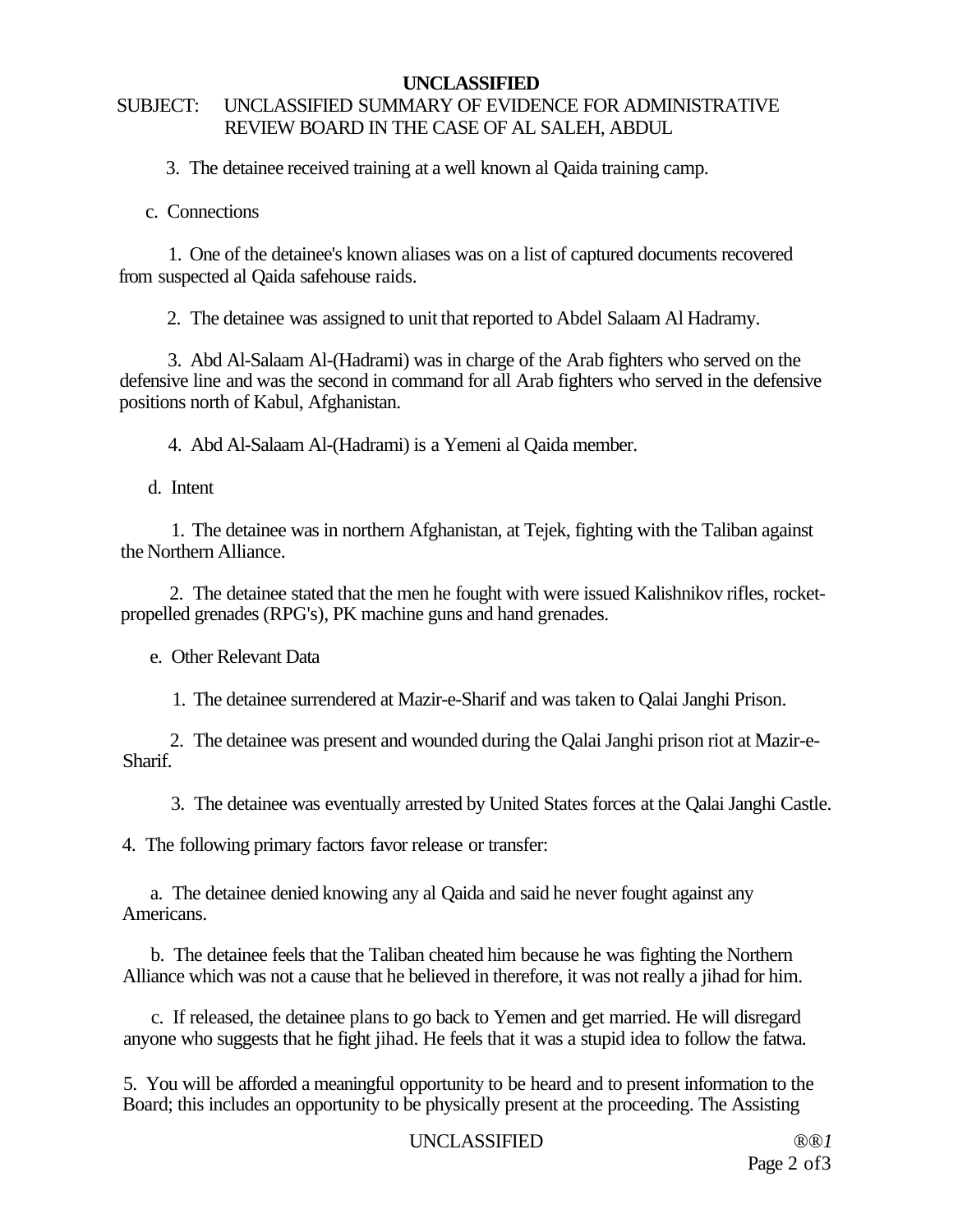### SUBJECT: UNCLASSIFIED SUMMARY OF EVIDENCE FOR ADMINISTRATIVE REVIEW BOARD IN THE CASE OF AL SALEH, ABDUL

Military Officer (AMO) will assist you in reviewing all relevant and reasonably available unclassified information regarding your case. The AMO is not an advocate for or against continued detention, nor may the AMO form a confidential relationship with you or represent you in any other matter.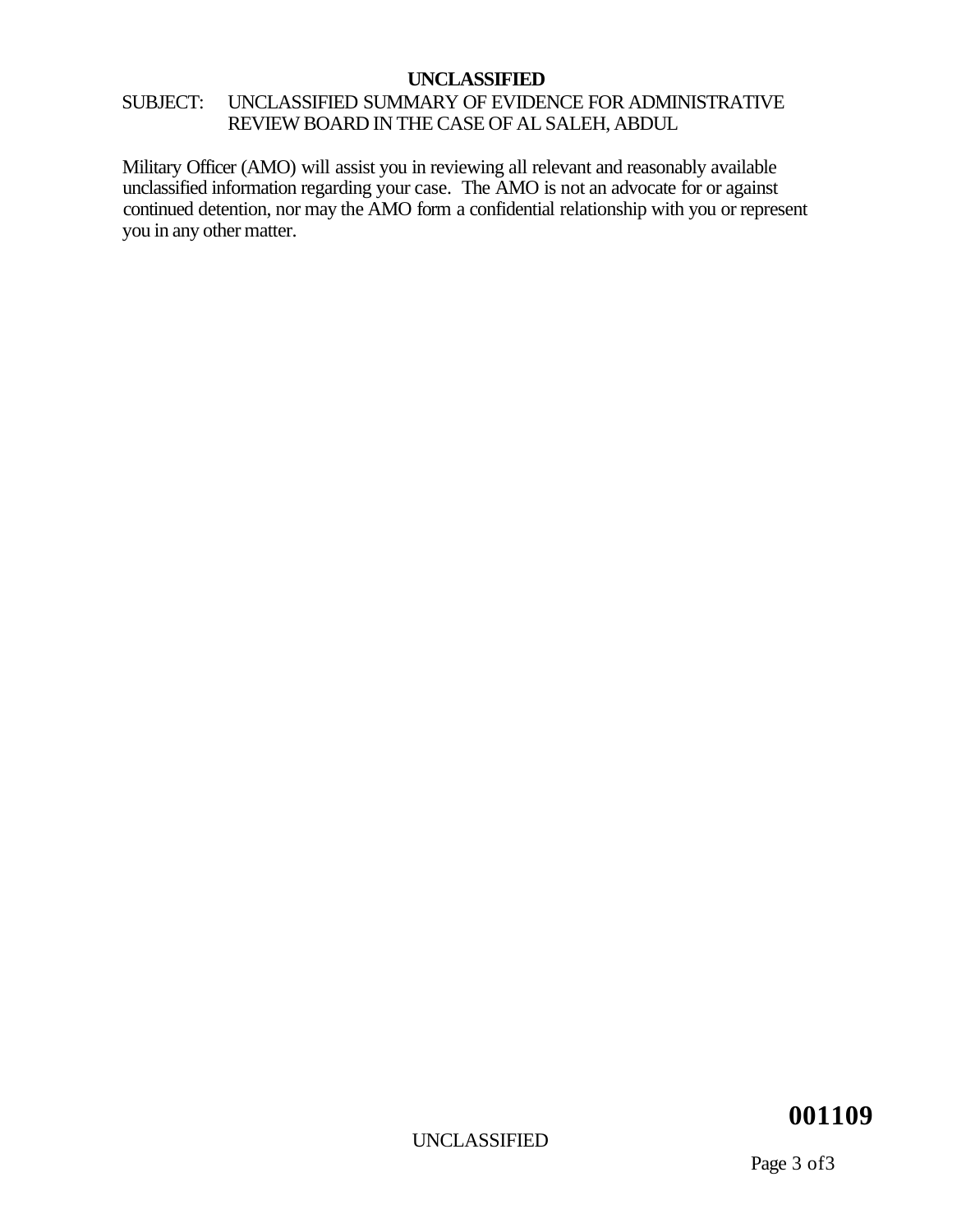#### **Department of Defense Office for the Administrative Review of the Detention of Enemy Combatants at US Naval Base Guantanamo Bay, Cuba**

26 April 2005

| From: | Presiding Officer                                                                                         |
|-------|-----------------------------------------------------------------------------------------------------------|
| To:   | LNU, AZMULLAH                                                                                             |
| Via:  | <b>Assisting Military Officer</b>                                                                         |
|       | SUBJECT: UNCLASSIFIED SUMMARY OF EVIDENCE FOR ADMINISTRATIVE<br>REVIEW BOARD IN THE CASE OF LNU, AZMULLAH |

1. An Administrative Review Board will be convened to review your case to determine if your continued detention is necessary.

2. The Administrative Review Board will conduct a comprehensive review of all reasonably available and relevant information regarding your case. At the conclusion of this review the Board will make a recommendation to: (1) release you to your home state or to a third state; (2) transfer you to your home state, or a third state, with conditions agreed upon by the United States and your home state, or the third state; or (3) continue your detention under United States control.

3. The following primary factors favor continued detention:

a. Commitment

1. In March 2003, the detainee was involved in a foiled reconnaissance mission, coordinated by an al Qaida Southern Afghanistan Regional commander, who is also known as a facilitator.

2. The detainee was a Madrassa student in Afghanistan for most of his life, including the timeframe during the Taliban rule.

3. The detainee was at the Lakan Madrassa located in Lakan, Khowst Province, Afghanistan.

4. Several anti-coalition members have been identified as having been students of the Laken/Dari Madrassa.

b. Training

The detainee's mother stated that he attended a training camp in Pakistan. Although, the detainee denied this, he did admit to loving his mother more than the men who trained him.

c. Connections/Associations • 001110

| <b>0.W</b> |              |  | $\mathbf{v}$ $\mathbf{v}$ $\mathbf{v}$ $\mathbf{v}$ |  |
|------------|--------------|--|-----------------------------------------------------|--|
|            | Page         |  |                                                     |  |
|            | UNCLASSIFIED |  | DMOExhibiL L                                        |  |
|            |              |  | Raps ' of 3-                                        |  |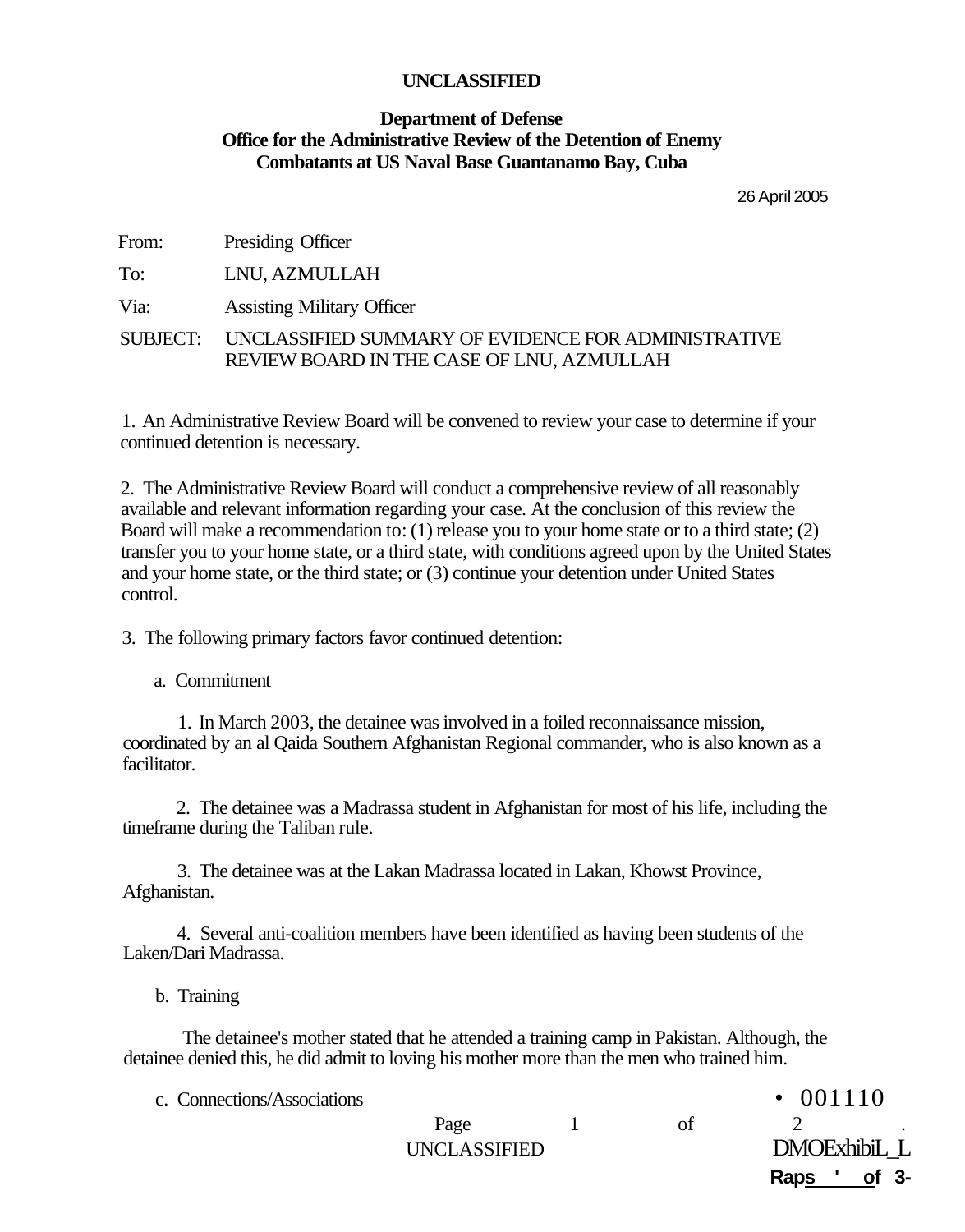#### UNCLASSIFIED SUBJECT: UNCLASSIFIED SUMMARY OF EVIDENCE FOR ADMINISTRATIVE REVIEW BOARD IN THE CASE OF LNU, AZIMULLAH

1. The detainee was part of a group that included an individual from the Nazamia Madrassa and a known al Qaida member. Reportedly, the Nazamia Madrassa has been used by al Qaida, Taliban and Hizb-I Islam Gulbuddin (HIG) personnel for training. The detainee, along with the other members of the group, were ordered by a known al Qaida facilitator to go to a burial ground, where Muslims go to pray near an operating base in Khost Province, Afghanistan, in order to film the base and surrounding areas.

2. The detainee acted as a guide for a group that had weapons, surveillance equipment (cameras and binoculars) and radios.

3. One of the individuals the detainee was with as part of the group, used a video camera to take pictures of checkpoints and the airport.

4. Hizb-I Islami Gulbuddin has long established ties with Bin Ladin.

5. The detainee was arrested for aiding personnel in operations against the Salerno Fire Base.

6. The detainee was captured, after the group that he was traveling with was engaged in a gunfight with the Afghan Militia Force (AMF).

d. Other Relevant Data

1*1* The detainee was deceptive and combative in his answers, while trying to claim that he was being totally honest and cooperative.

2. The detainee changed portions of his story, especially in relation to his capture.

4. The following primary factors favor release or transfer:

a. The detainee stated he has never had any military service and was never taught to use the Kalishnikov.

b. The detainee denies ever swearing Bia-at to any person or organization. He denies having ever been involved in any Jihad. In addition, the detainee stated he does not know of any Fatwah's that have ever been issued by any Eman (Religious Leader).

5. You will be afforded a meaningful opportunity to be heard and to present information to the Board; this includes an opportunity to be physically present at the proceeding. The Assisting Military Officer (AMO) will assist you in reviewing all relevant and reasonably available unclassified information regarding your case. The AMO is not an advocate for or against continued detention, nor may the AMO form a confidential relationship with you or represent you in any other matter.

## • *ooiui*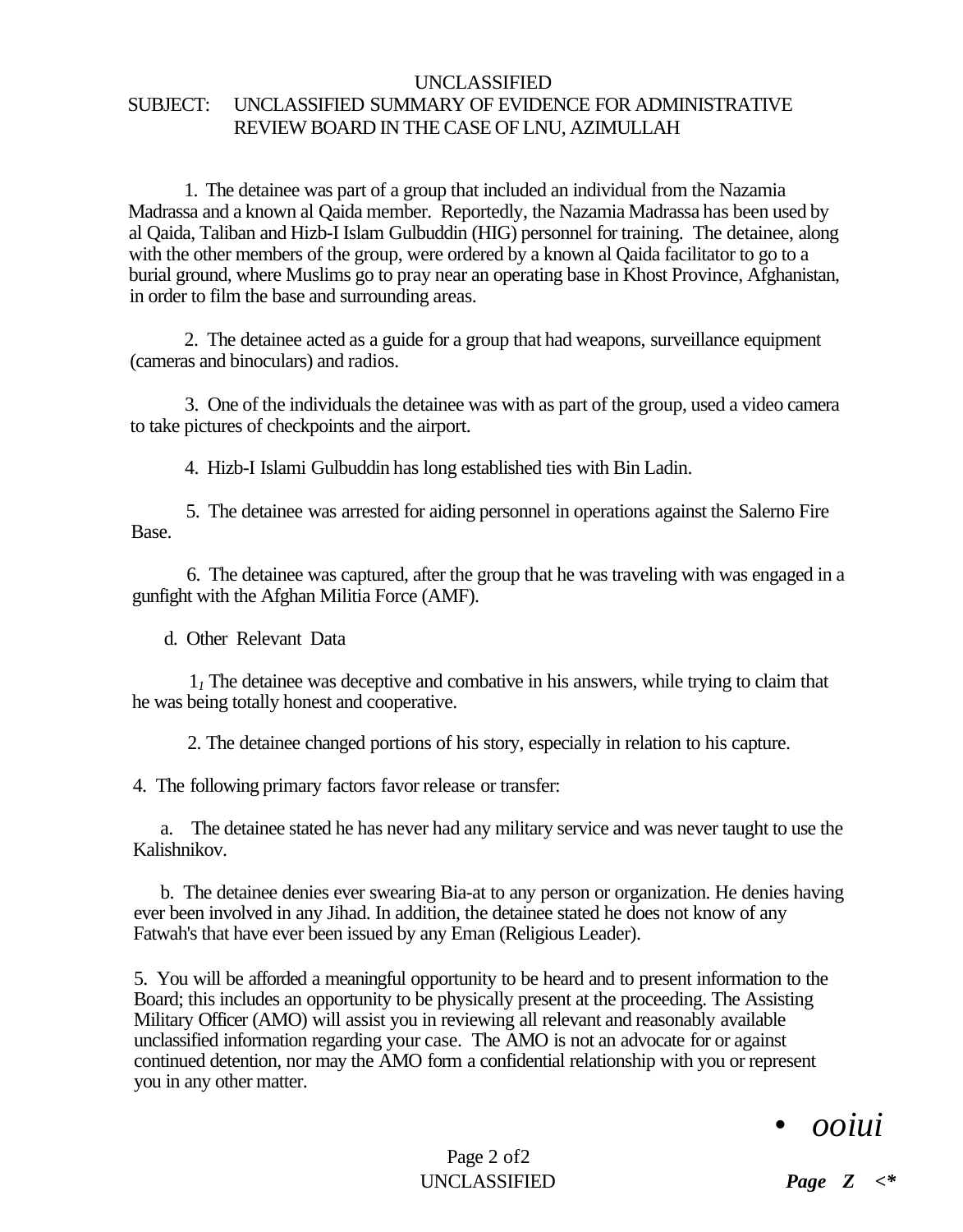#### Department of Defense j **Office for the Administrative Review of the Detention of 1 Combatants at US Naval Base Guantanamo Bay,** Cii

04 March 2005

From: Presiding Officer

#### To: AL HARBI, TARIQ SHALLAH HASAN // AL ALAWI

Via: Assisting Military Officer

SUBJECT: UNCLASSIFIED SUMMARY OF EVIDENCE FOR ADMINISTRATIVE REVIEW BOARD IN THE CASE OF AL HARBI, TARIQ SHALLAH HASAN // AL ALAWI

1. An Administrative Review Board will be convened to review your case to determine if your continued detention is necessary.

2. The Administrative Review Board will conduct a comprehensive review of all reasonably available and relevant information regarding your case. At the conclusion of this review the Board will make a recommendation to: (1) release you to your home state or to a third state; (2) transfer you to your home state, or a third state, with conditions agreed upon by the United States and your home state, or the third state; or (3) continue your detention under United States control.

3. The following primary factors favor continued detention:

a. Commitment

1. Through the internet, the detainee read about a fatwa issued by Sheik Hamood al Okla. The fatwa stated every Muslim should go to Afghanistan (AF) to fight the Northern Alliance troops. The detainee decided to go to Afghanistan in order to obey the fatwa.

2. Sheik Hamud al Uqqla is a Saudi Mufti who issued fatwas, including a fatwa calling for jihad in Afghanistan, and encouraged people to fight Jihad against Christians and Jews. Al Uqqla condoned the 11 Sep 01 attacks against the United States. In addition, he helped raise money for Usama Bin Laden until his death in Saudi Arabia in 2001.

3. In June 2001, the detainee voluntarily traveled from Saudi Arabia to Afghanistan for the purpose of fighting the Northern Alliance.

b. Training

1. The detainee was captured with a Casio F-91W watch. This model has been used in bombings that have been linked to al Qaida and radical Islamic terrorist improvised explosive devices. 001112

UNCLASSIFIED **DMOExhfcH**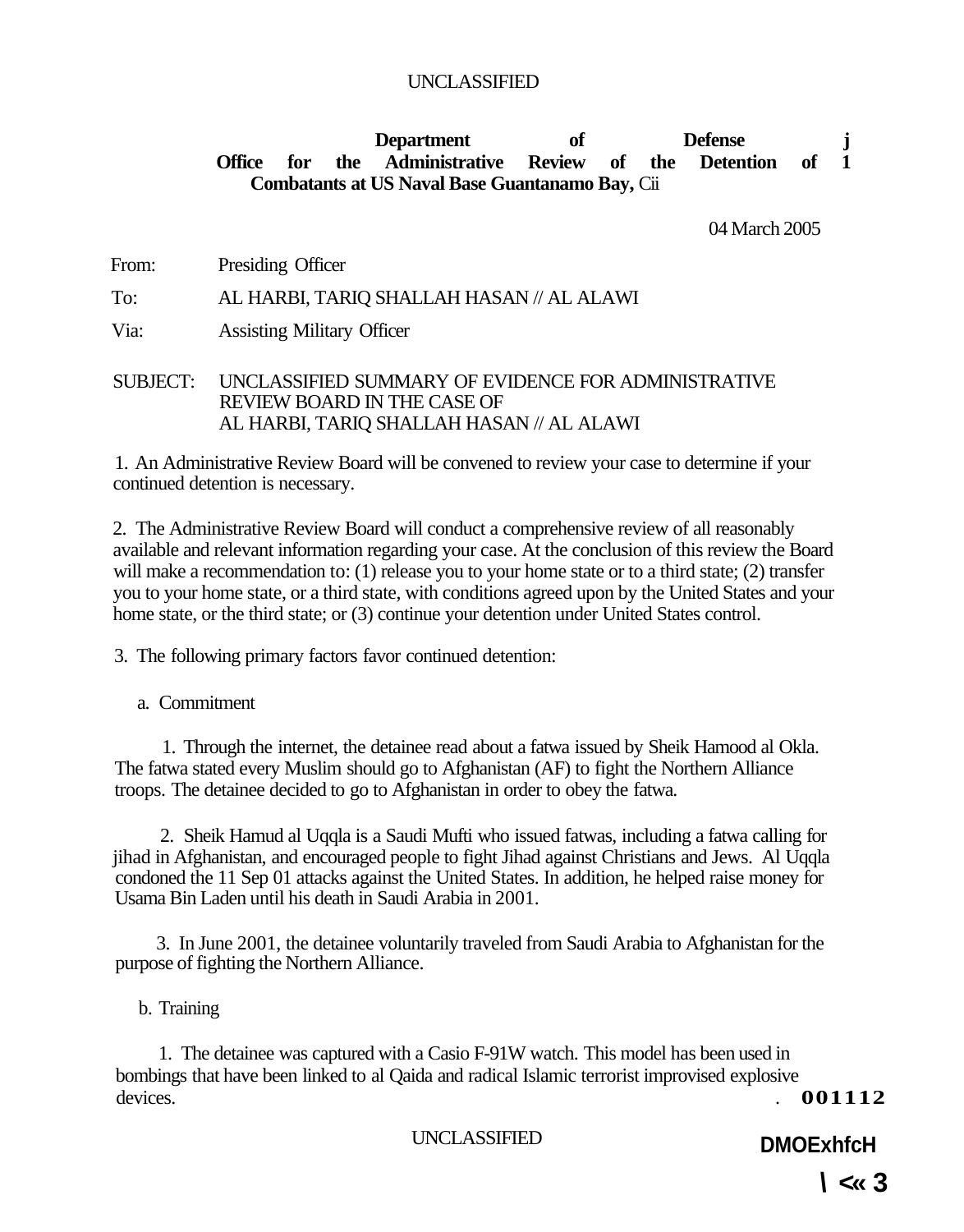#### SUBJECT: UNCLASSIFIED SUMMARY OF EVIDENCE FOR ADMINISTRATIVE REVIEW BOARD IN THE CASE OF AL HARBI, TARIQ SHALLAH HASAN // AL ALAWI

2. After arriving in Afghanistan, the detainee trained at the al Farouq training camp.

3. At the al Farouq training camp, he received training on the Kalashnikov rifle and pistols.

c. Connections/Associations

1. Detainee name was on a list of names of captured Mujahidin found on a hard drive associated with a senior al Qaida member. The hard drive was seized on 1 March 2003 in Pakistan.

2. Detainee's name was found on a file recovered from a computer server hard drive seized in a suspected Al Qaida safehouse in Pakistan. His name was part of a list of Arabs incarcerated in Pakistan. The data was recorded sometime between 31 March 2001 and 22 January 2002.

3. The detainee's name was found on a document retrieved in Afghanistan in March 2002. The document listed the names of Al Qaida martyrs, those missing in action, those imprisoned, and those who had escaped to Pakistan.

4. In Quetta, Pakistan, detainee met some Taliban on the street who led the detainee to a guesthouse in Qandahar, where he stayed for a week of questioning and was then sent to the "Faruk camp" for training.

d. Other Relevant Data

1. The detainee was apprehended by Pakistani police when he attempted to cross the Pakistani border. He was then transferred to U.S. custody.

4. The following primary factors favor release or transfer:

a. The detainee ended his training at al Farouq early because he disagreed with the training.

b. The detainee denied having any knowledge of the attacks in the U.S prior to their execution on September 11th, and also denied knowledge of any rumors or plans of future attacks on the U.S. or U.S. interests.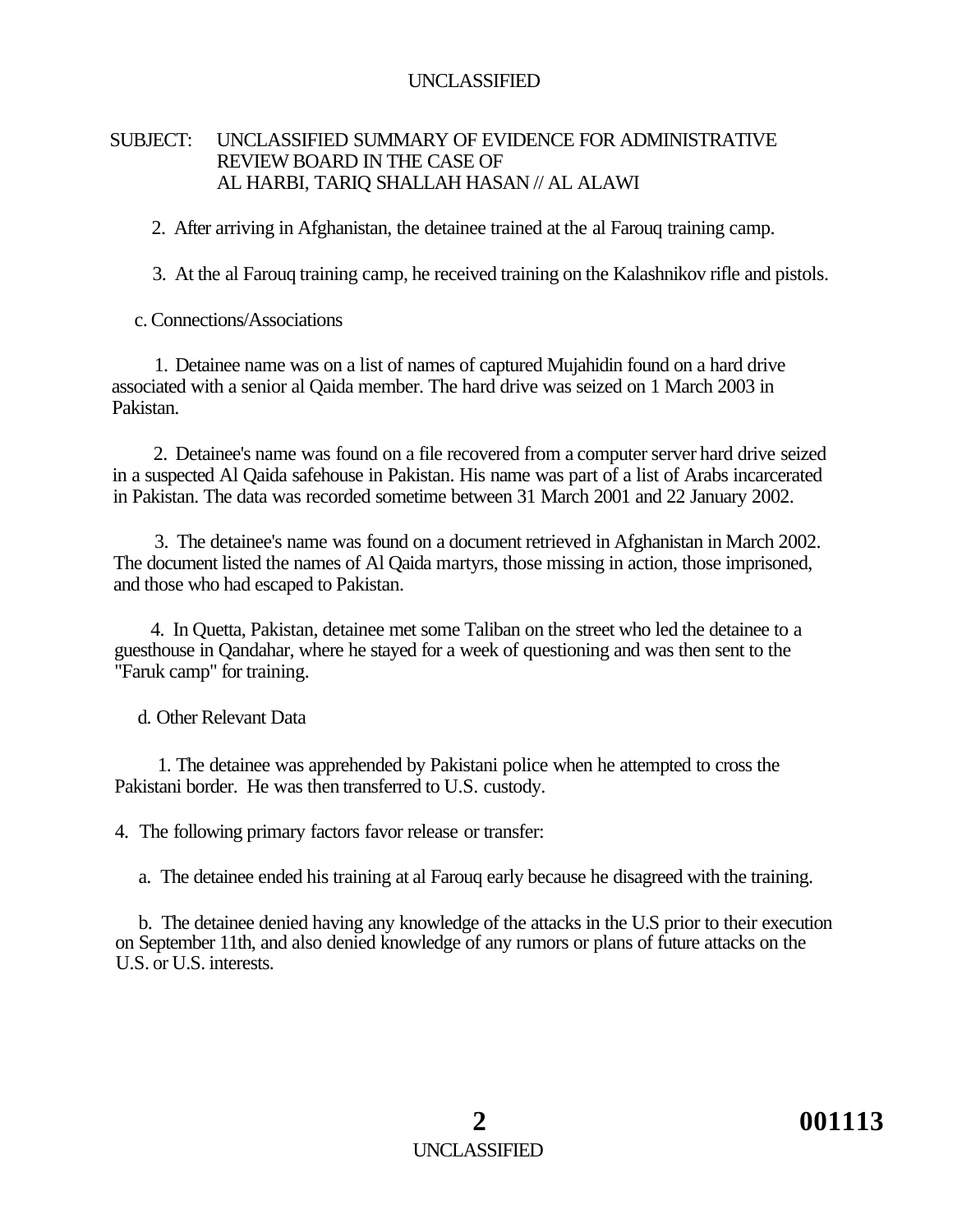#### SUBJECT: UNCLASSIFIED SUMMARY OF EVIDENCE FOR ADMINISTRATIVE REVIEW BOARD IN THE CASE OF AL HARBI, TARIQ SHALLAH HASAN // AL ALAWI

5. You will be afforded a meaningful opportunity to be heard and to present information to the Board; this includes an opportunity to be physically present at the proceeding. The Assisting Military Officer (AMO) will assist you in reviewing all relevant and reasonably available unclassified information regarding your case. The AMO is not an advocate for or against continued detention, nor may the AMO form a confidential relationship with you or represent you in any other matter.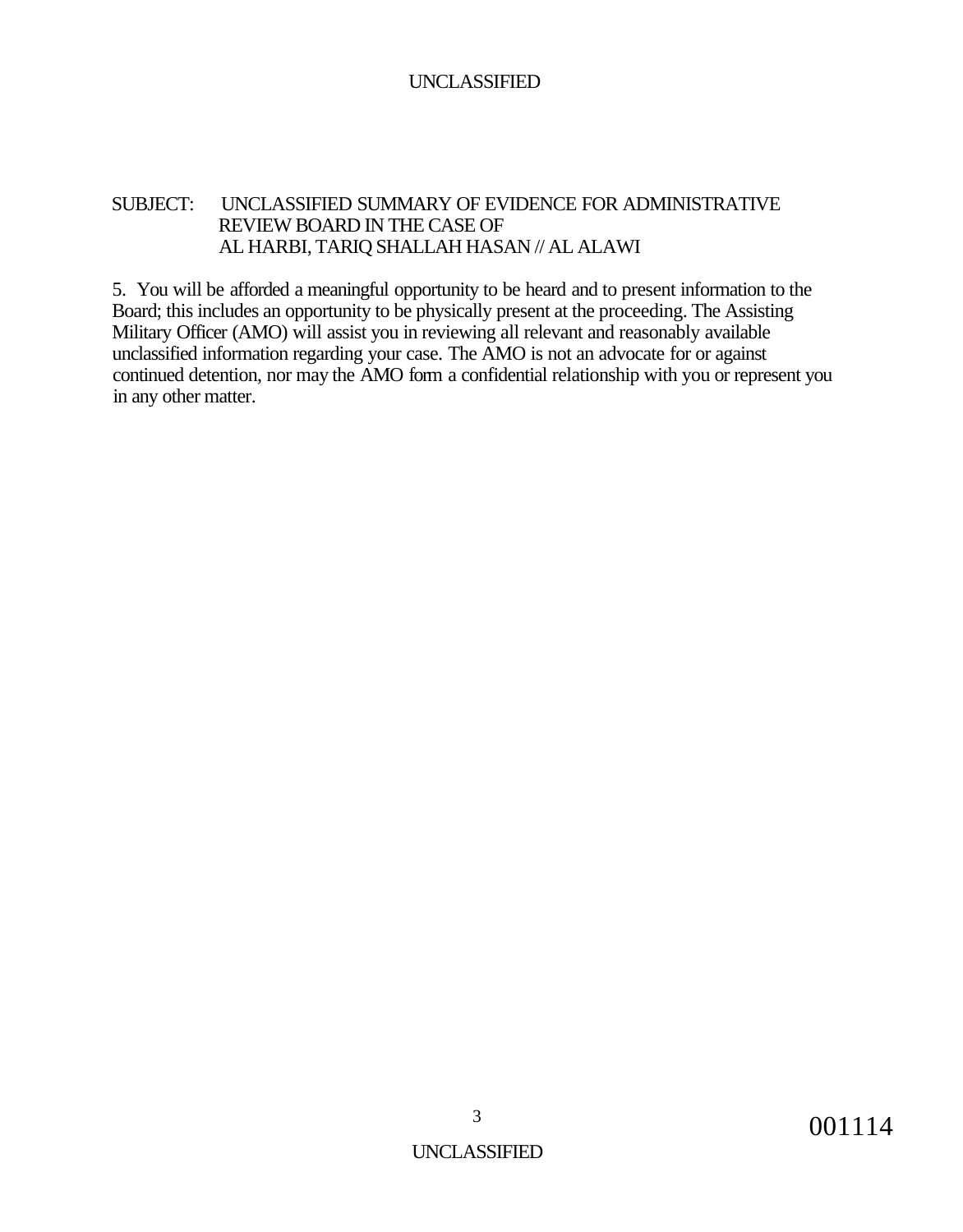#### **Department of Defense Office for the Administrative Review of the Detention of Enemy Combatants at US Naval Base Guantanamo Bay, Cuba**

6 April 2005

| From: | Presiding Officer                                                                                                           |
|-------|-----------------------------------------------------------------------------------------------------------------------------|
| To:   | AL UMARI, MUSA ALI SAID AL SAID                                                                                             |
| Via:  | <b>Assisting Military Officer</b>                                                                                           |
|       | SUBJECT: UNCLASSIFIED SUMMARY OF EVIDENCE FOR ADMINISTRATIVE<br>REVIEW BOARD IN THE CASE OF AL UMARI, MUSA ALI SAID AL SAID |

1. An Administrative Review Board will be convened to review your case to determine if your continued detention is necessary.

2. The Administrative Review Board will conduct a comprehensive review of all reasonably available and relevant information regarding your case. At the conclusion of this review the Board will make a recommendation to: (1) release you to your home state or to a third state; (2) transfer you to your home state, or a third state, with conditions agreed upon by the United States and your home state, or the third state; or (3) continue your detention under United States control.

3. The following primary factors favor continued detention:

a. Commitment

1. The detainee saw papers with fatwas issued by Sheiks on bulletin boards around the city and in the mosques. The fatwas called for Saudi Arabian citizens to travel to Afghanistan and help the Taliban.

2. A man who had fought with the Taliban in Afghanistan told detainee about fighting on the front and information about how to get to Afghanistan.

3. That man provided detainee approximately 8,000 Riyals to take to Afghanistan. In addition, the detainee took approximately 4,000 Riyals of his own money.

b. Training

1. The detainee went with Mohammed Abdul Razzaq to a Taliban center called Umar al Saif, located on the outskirts of Kabul.

2. Abdul Razzaq ((Mohammed)), a Saudi Arabian national living in Pakistan, facilitated travel through Pakistan to Afghanistan.

### **• 001115**

| Page         | of |  | <b>DMO</b> Exhibit |  |  |
|--------------|----|--|--------------------|--|--|
| UNCLASSIFIED |    |  |                    |  |  |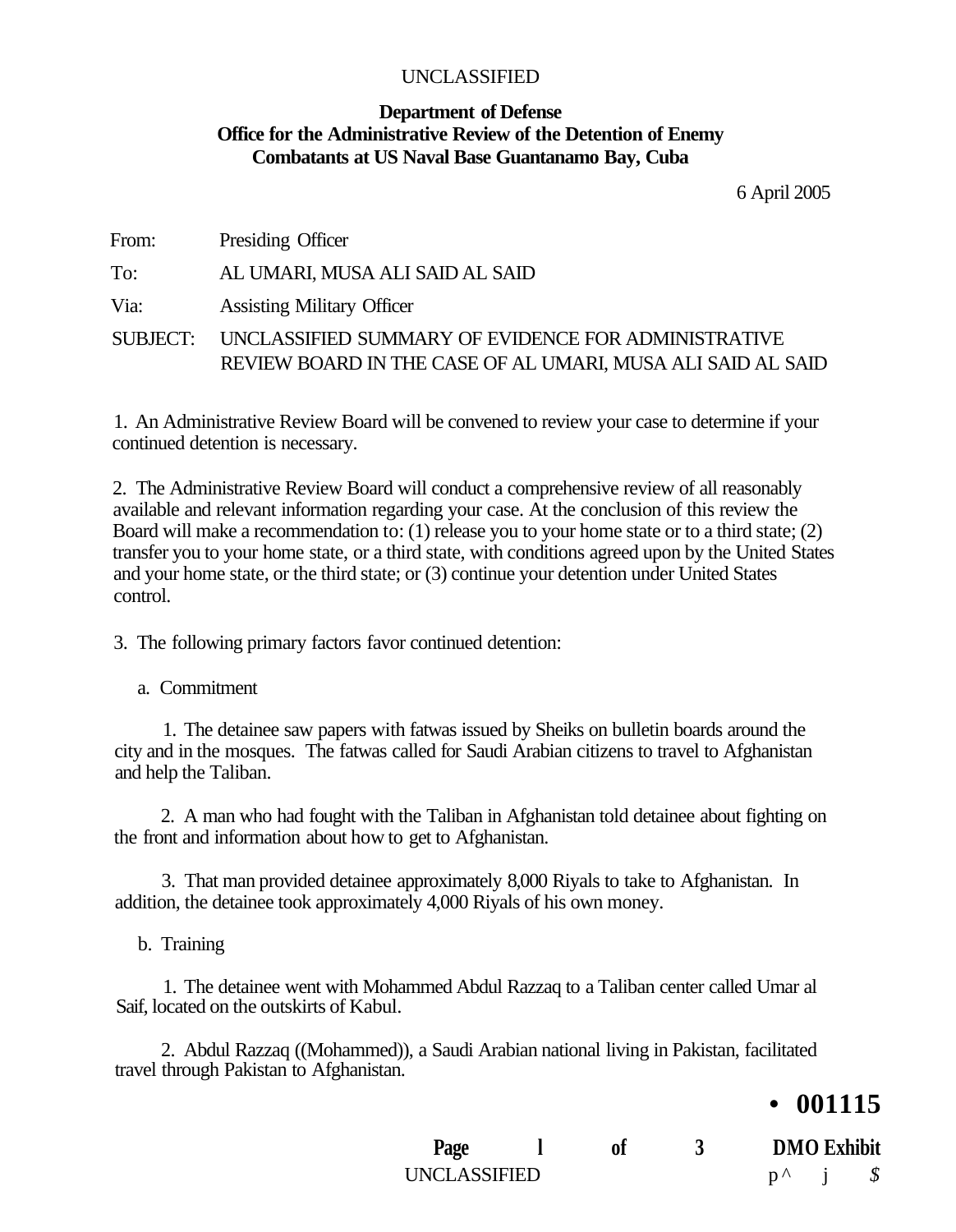#### SUBJECT: UNCLASSIFIED SUMMARY OF EVIDENCE FOR ADMINISTRATIVE REVIEW BOARD IN THE CASE OF AL UMARI, MUSA ALI SAID AL SAID

3. ' Imar al Saifjwas identified as reserve camp. Activities at this camp included small arms traimng, medical care and guard duty.

c. Connection/Association

1. The detainee stayed at a Taliban house a few minutes from the Pakistan/Afghanistan border with five Afghans. One of the Afghans, Mohammed Abdul Razzaq, told the detainee that if he wanted to meet up with other Arabs, the detainee could either go to Kandahar or Kabul. The detainee had heard about the Kabul front, so he decided to go there.

2. The detainee stayed at a Taliban house in a small village outside of Kabul.

3. The detainee spent about two weeks at the Umar al Saif Center, then was moved to a supply center called Said. He spent about a month and a half, loading trucks and supplies.

4. One of detainee's known aliases was on a list of captured al Qaida members that was discovered on a computer hard drive associated with suspected al Qaida.

5. One of detainee's aliases was in another hard drive believed to belong to members of the suspected al Qaida cell involved with the October 2002 attack, on US Marines in Faylaka Island.

6. Detainee's name was recovered on a hard drive belonging to a senior al Qaida operational planner, Khalid Sheik Mohammed.

d. Intent

1. During the detainee's travel from Qatar to Afghanistan, he told another passenger that he was going to Afghanistan to fight with the Taliban.

2. Detainee states that he traveled to Afghanistan at the end of March 2001, was issued a Kalishnikov rifle, and was assigned to a position called Suhail about 700m from the frontlines.

3. While at the Suhail center, detainee dug trenches and laid barbed wire.

4. The detainee fought on the Bagram frontline.

5. The detainee retreated to Jalalabad with other Taliban fighters. They traveled through the mountains for about 20 days and eventually came to the Pakistan border where they turned in their weapons.

4. The following primary factors favor release or transfer:

Page2of3 OOlllB

UNCLASSIFIED ft«\*\_2\_j0l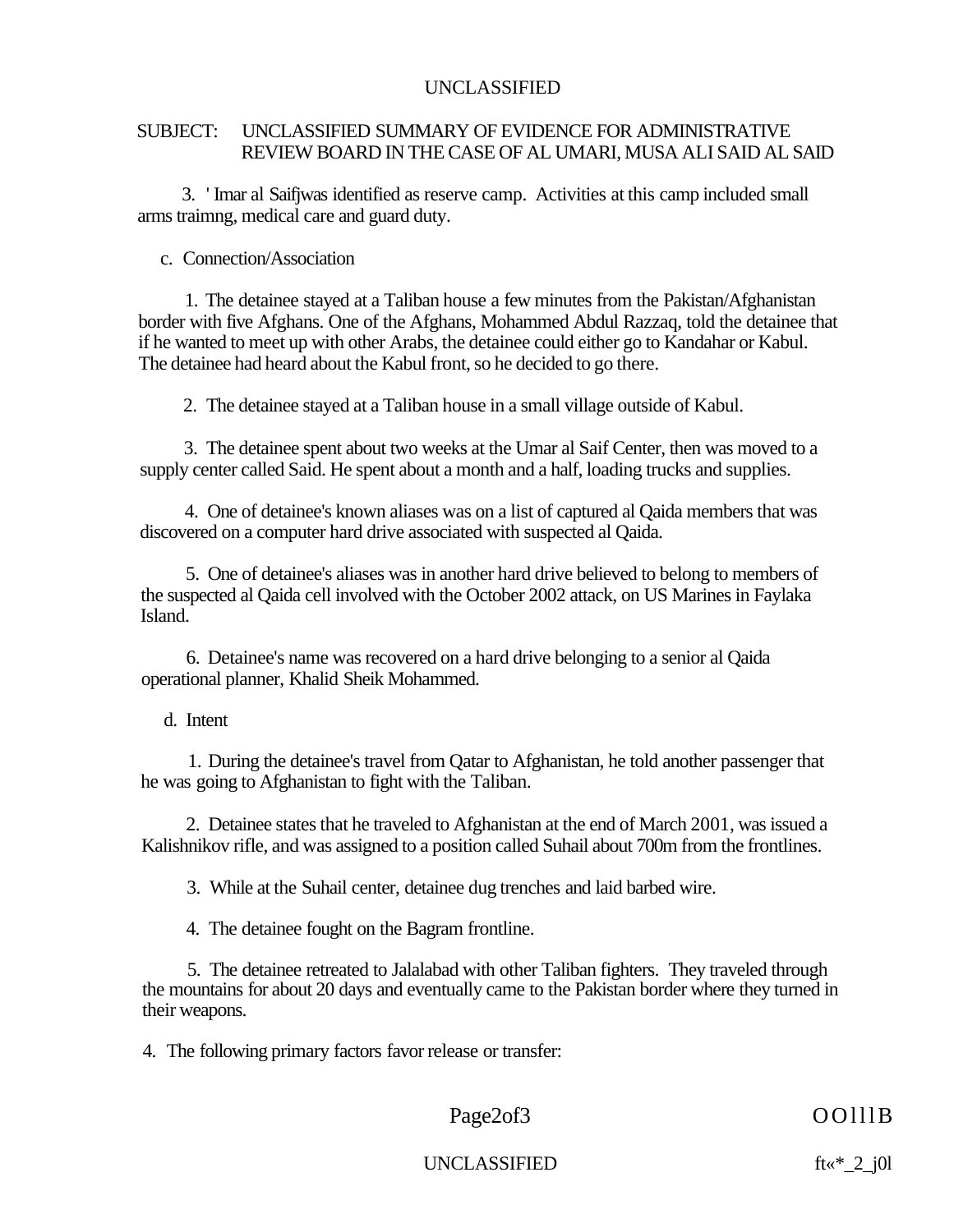#### SUBJECT: UNCLASSIFIED SUMMARY OF EVIDENCE FOR ADMINISTRATIVE REVIEW BOARD IN THE CASE OF AL UMARI, MUSA ALI SAID AL SAID

a. The detainee stated that while in Afghanistan, he never participated in any military actions or affiliations of any type with the Taliban. He knows no one who is or has claimed to be with al Qaida, nor has anyone ever asked him to join the Taliban or al Qaida.

b. The detainee stated that his only activities, while he was in Afghanistan, were to visit local mosques and teach the Koran.

c. The detainee had initially provided the story that he fought with the Taliban. He did this because Pakistani authorities informed him, that if he told the truth about performing missionary work with the Jamaat Tabligh, the Saudi Delegation would not help him.

d. The detainee is willing to return to Saudi Arabia and forget about the bad times he had while confined. He would try not to have bad feelings against the United States.

5. You will be afforded a meaningful opportunity to be heard and to present information to the Board; this includes an opportunity to be physically present at the proceeding. The Assisting Military Officer (AMO) will assist you in reviewing all relevant and reasonably available unclassified information regarding your case. The AMO is not an advocate for or against continued detention, nor may the AMO form a confidential relationship with you or represent you in any other matter.

| Page         | of a |                          | " 007777 |  |
|--------------|------|--------------------------|----------|--|
| UNCLASSIFIED |      | $0^* \rightarrow 3$ of 3 |          |  |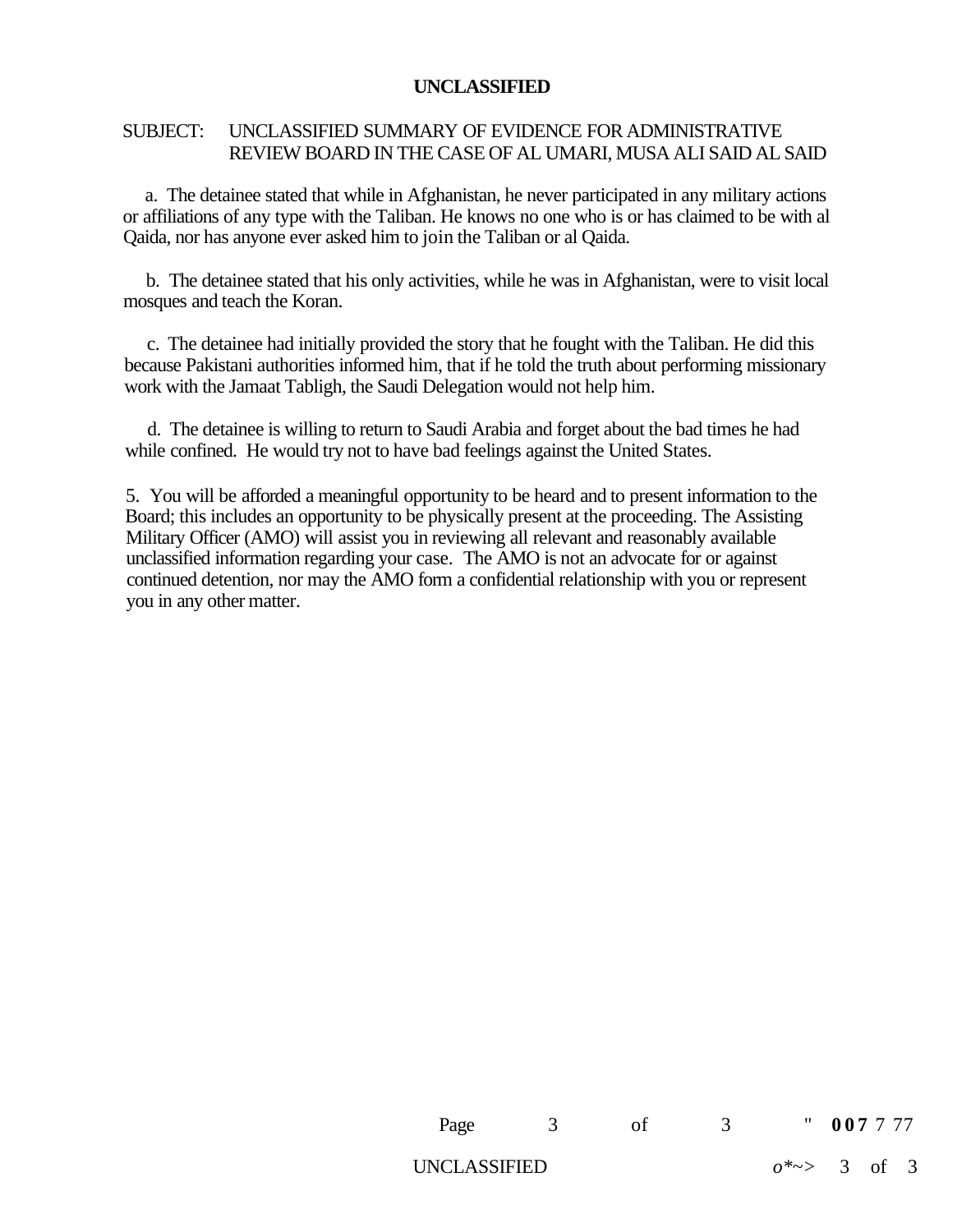#### **Department of Defense Office for the Administrative Review of the Detention of Enemy Combatants at US Naval Base Guantanamo Bay, Cuba**

7 April 2005

From: Presiding Officer To: SULAYMAN, ABDUL RAHMAN ABDUL // ABU GHIYTH Via: Assisting Military Officer SUBJECT: UNCLASSIFIED SUMMARY OF EVIDENCE FOR ADMINISTRATIVE REVIEW BOARD IN THE CASE OF SULAYMAN, ABDUL RAHMAN ABDUL // ABU GHIYTH

1. An Administrative Review Board will be convened to review your case to determine if your continued detention is necessary.

2. The Administrative Review Board will conduct a comprehensive review of all reasonably available and relevant information regarding your case. At the conclusion of this review the Board will make a recommendation to: (1) release you to your home state or to a third state; (2) transfer you to your home state, or a third state, with conditions agreed upon by the United States and your home state, or the third state; or (3) continue your detention under United States control.

3. The following primary factors favor continued detention:

#### a. Commitment

1. The detainee was recruited by Abu Khalud to travel from Yemen to Afghanistan via Karachi and Quetta, Pakistan in March 2001. Khalud arranged for the detainees travel and provided him with 100 United States dollars. Khalud also mentioned the Jihad in Afghanistan, particularly, the fight against Masood.

2. Ibrahim ((Balaalawi)), aka Abu Khulud, was a facilitator in Taiz, Yemen. Abu Khulud migrated to Afghanistan with his family in 1997. Abu Khulud swore bayat to Usamma Bin Laden and returned to Yemen in 2000 and was jailed for suspected involvement in the USS Cole bombing. Abu Khulud returned to Afghanistan circa April 2001 and swore bayat to Usamma Bin Laden a second time. Abu Khulud also attended Khalden camp and was in charge of the Kandahar guesthouse.

3. While in Quetta, Pakistan, the detainee went to the Dfter house, which his recruiter identified as a Taliban house.

4. The detainee traveled to Kabul where he stayed in the house of Hamza al Qaiti.

- 001118

Page 1 of 3

**DMO Exhibit / UNCLASSIFIED** 

i of A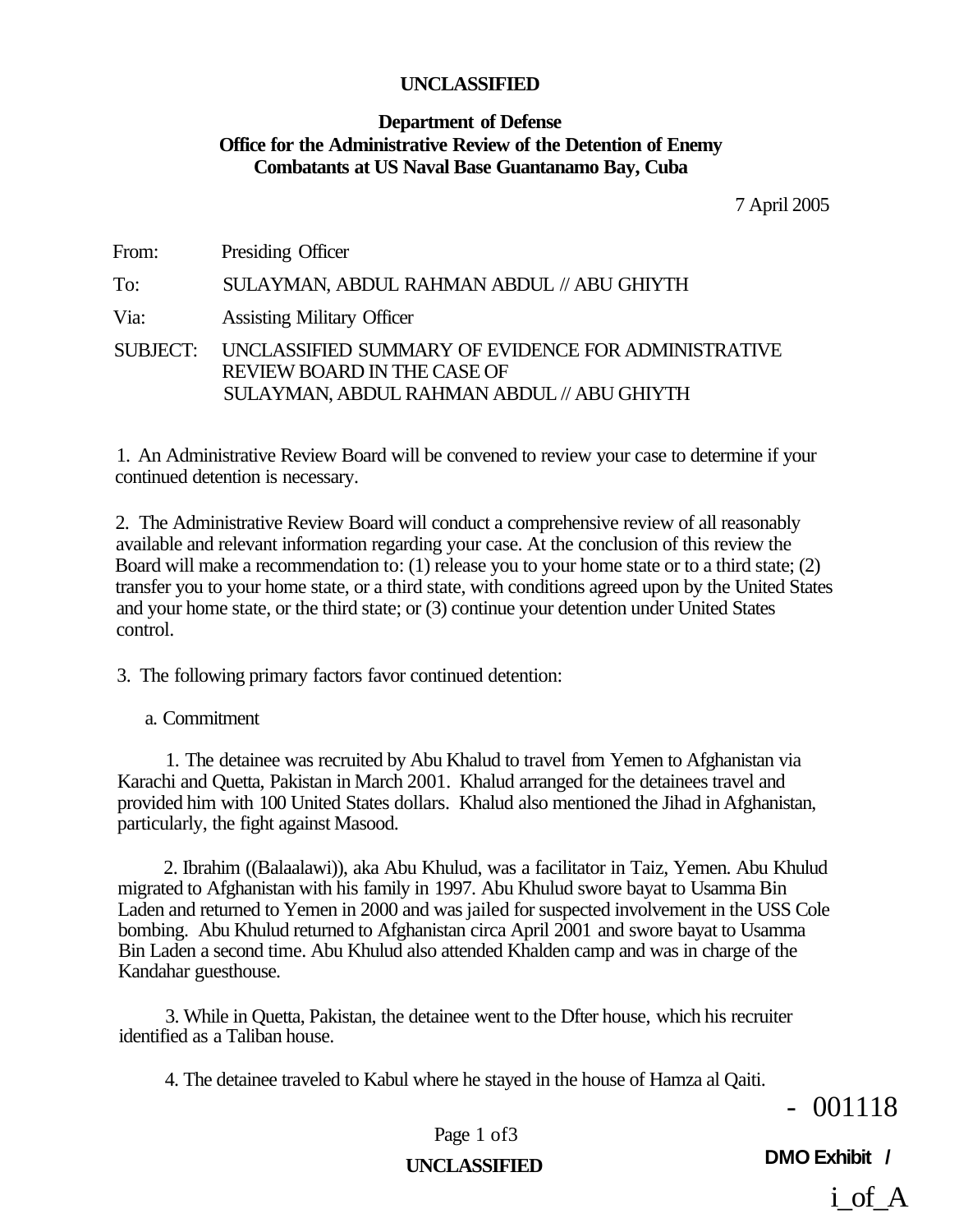#### SUBJECT: UNCLASSIFIED SUMMARY OF EVIDENCE FOR ADMINISTRATIVE REVIEW BOARD IN THE CASE OF SULAYMAN, ABDUL RAHMAN ABDUL // ABU GHIYTH

5. The Hamza Qaiti guesthouse was owned and operated by al Qaida.

6. After the United States began bombing operations in Afghanistan, the detainee traveled to "waiting points" which were staging areas behind the front lines where final preparations were made prior to going to battle.

b. Training

1. The detainee became familiar with the Kalishnykovs in Yemen where he did some target practice.

2. The detainee was reportedly trained on the PK machine gun and the 82 mm mortar.

c. Connections/Associations

1. The detainee was identified from a 2000 video of Tarnak Farms, as a trainer in 82mm and 120 mm mortars. This individual also recalls seeing the detainee at the Bagram front, Afghanistan in May-June 2001.

2. A senior al Qaida lieutenant stated that the detainee looked familiar to him, but he was unable to recall identifying information.

3. The detainee was identified as a Taliban prison guard who used torture techniques on inmates under his control.

4. The detainee's name and alias appear on a list of al Qaida members that was discovered on a computer hard drive seized during raids on al Qaida safe houses in Pakistan.

5. The detainee's alias (Muhsin al Ta'zi) was found on a document associated with the London based Islamic Observation Center, which listed 76 individuals who were fighting with the Taliban against the Northern Alliance.

6. The Islamic Observation Center located in London, England is headed by a well-known Sunni extremist, who propagandizes widely for extremist and terrorist organizations.

7. The detainee was identified as an al Qaida spokesman and was part of Usama Bin Laden's entourage in January 2002 during the escape from Tora Bora.

#### d. Intent

1. The detainee was on the front lines fighting in Afghanistan during the bombing campaign.

Page 2 of 3

**001119** 

#### **UNCLASSIFIED** ,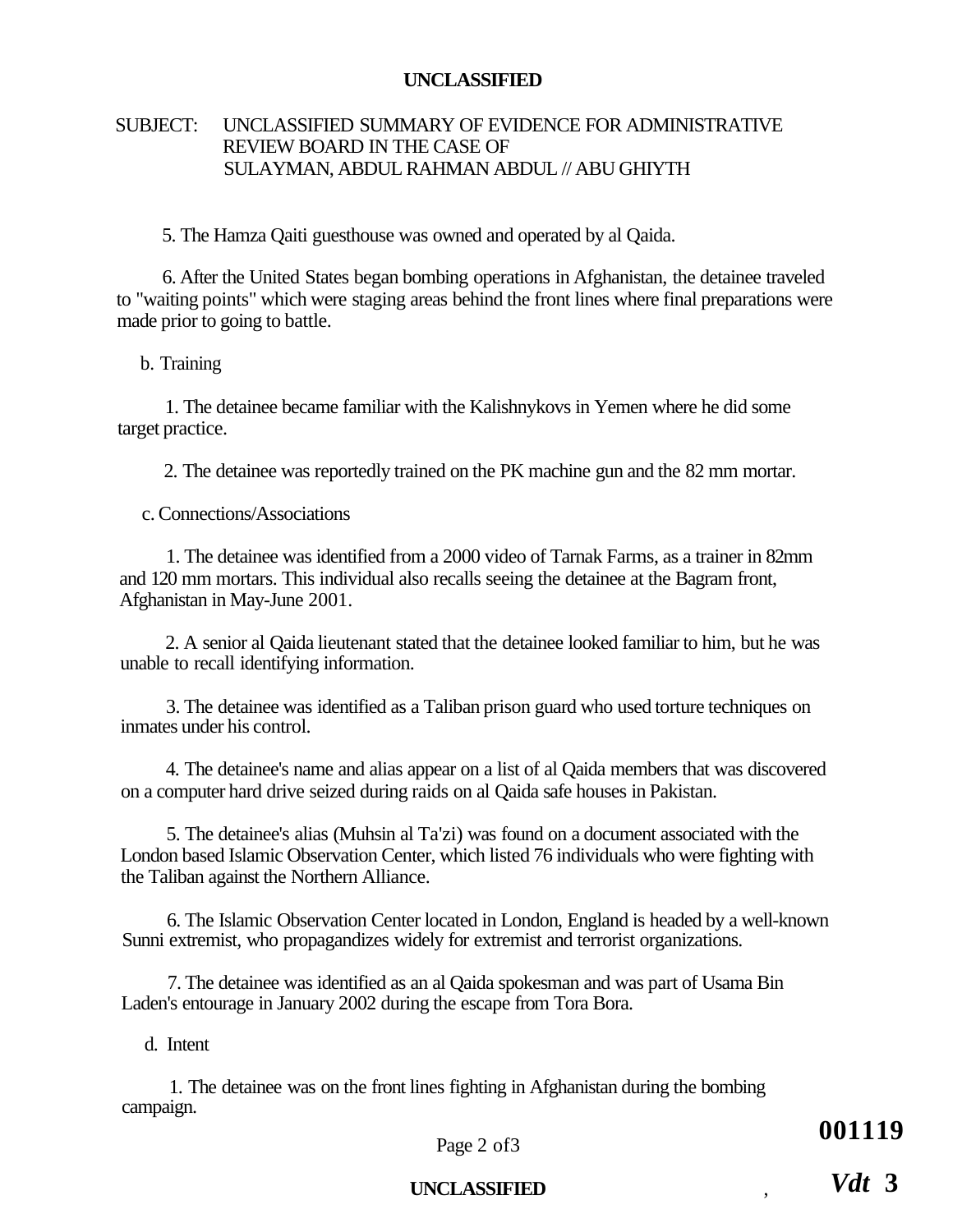#### SUBJECT: UNCLASSIFIED SUMMARY OF EVIDENCE FOR ADMINISTRATIVE REVIEW BOARD IN THE CASE OF SULAYMAN, ABDUL RAHMAN ABDUL // ABU GHIYTH

2. The detainee was captured with a model F-91W Casio watch.

3. The Casio watch (model F-91 W) has been used in bombings that have been linked to al Qaida and radical Islamic terrorist improvised explosive devices.

4. The detainee stated to the guards that he knows Kung Fu and that he is a Taliban soldier.

e. Other Relevant Data

When the detainee turned himself over to the Pakistanis, he did not have his passport.

4. The following primary factors favor release or transfer:

a. The detainee stated he did not go to Afghanistan to fight with the Taliban. His purpose was to find a wife and get a house.

b. The detainee denied any association with Usama Bin Laden, al Qaida, the Taliban or the terrorist attacks of September 11,2001.

c. If released from U.S. custody, the detainee stated he would like to go back to Yemen, secure some type of employment, and start a family.

5. You will be afforded a meaningful opportunity to be heard and to present information to the Board; this includes an opportunity to be physically present at the proceeding. The Assisting Military Officer (AMO) will assist you in reviewing all relevant and reasonably available unclassified information regarding your case. The AMO is not an advocate for or against continued detention, nor may the AMO form a confidential relationship with you or represent you in any other matter.

# **• 001120**

Page 3 of3

 $UNCLASSmED$  to  $\alpha$ <sup>3^</sup>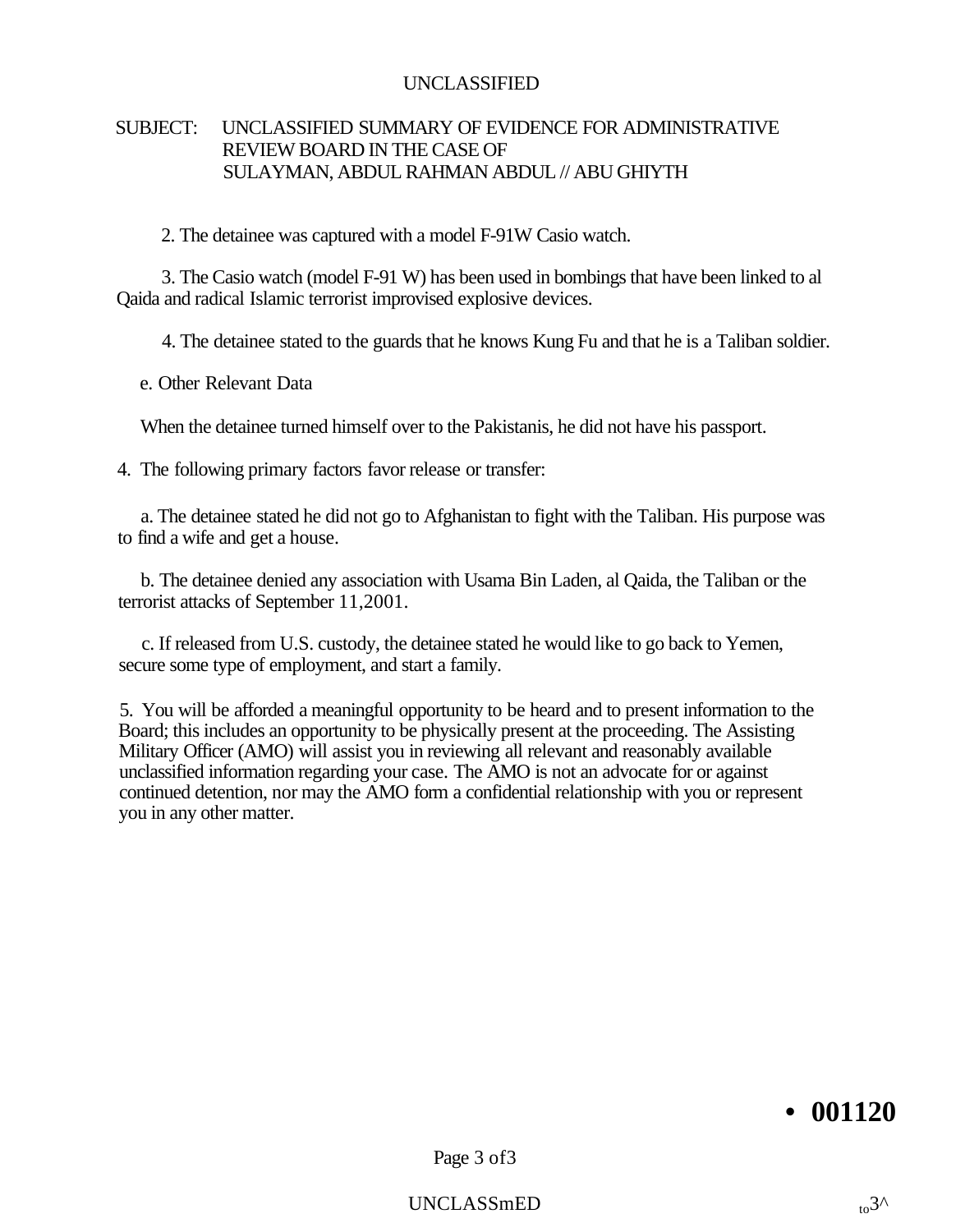#### **Department of Defense Office for the Administrative Review of the Detention of Enemy Combatants at US Naval Base Guantanamo Bay, Cuba**

07 March 2005

From: Presiding Officer To: AL S AMIRI, BADER AL BAKRI Via: Assisting Military Officer

SUBJECT: UNCLASSIFIED SUMMARY OF EVIDENCE FOR ADMINISTRATIVE REVIEW BOARD IN THE CASE OF AL SAMIRI, BADER AL BAKRI

1. An Administrative Review Board will be convened to review your case to determine if your continued detention is necessary.

2. The Administrative Review Board will conduct a comprehensive review of all reasonably available and relevant information regarding your case. At the conclusion of this review the Board will make a recommendation to: (1) release you to your home state or to a third state; (2) transfer you to your home state, or a third state, with conditions agreed upon by the United States and your home state, or the third state; or (3) continue your detention under United States control.

3. The following primary factors favor continued detention:

#### a. Commitment

1. The detainee is a Saudi Arabian citizen who traveled to Afghanistan via Lahore, Pakistan; Muthhafer Abad, Pakistan and finally to Afghanistan.

2. The detainee traveled to Muthhafer Abad, Pakistan for weapons training.

3. The detainee went to Afghanistan in the middle of 2001 to fight in the war.

4. The detainee was on the front lines and fired his Kalashnikov rifle.

5. The detainee stated that he fired his weapon as he retreated from the airport in Bagram, Afghanistan.

6. The detainee fled Bagram with other Taliban forces, to an unidentified location near Jalalabad, where they dug trenches and waited.

# **DMO Exhibit**

Page 1 of4

UNCLASSIFIED

*001121*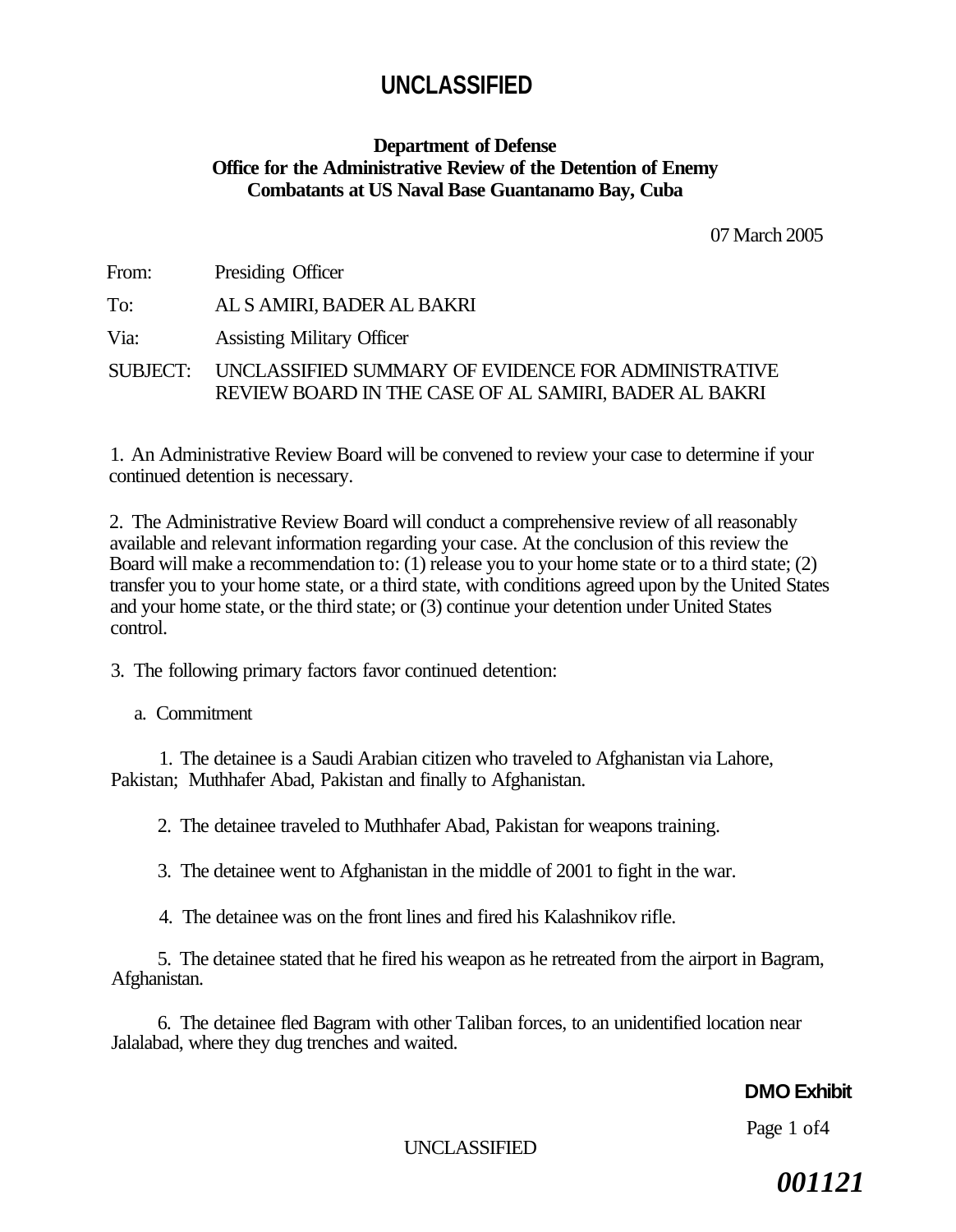#### SUBJECT: UNCLASSIFIED SUMMARY OF EVIDENCE FOR ADI REVIEW BOARD IN THE CASE OF AL SAMIRI, BAD

7. The detainee stated shrapnel hit him during a United States bombing raid while fighting on the front line against the Northern Alliance.

#### b. Training

1. The detainee attended the Lashkar E Tayyiba training camp in Afghanistan and received training on the Kalashnikov rifle.

2. The Lashkar E Tayyiba (LT) ("Army of the Righteous") is listed in the U.S. Department of Homeland Security Terrorist Organization Reference Guide as a terrorist organization.

3. The detainee's training at the camp consisted of mountain hiking, weapons assembly/disassembly, and weapons firing.

4. Weapons training was accomplished on a pistol, a Kalashnikov rifle, and a German-made G-3 rifle.

c. Connections/Associations

1. The detainee's name was found on a list of al Qaida mujahidin and the contents of their "trust" accounts found on files recovered from various computer media seized during raids against al Qaida associated safe houses in Pakistan.

2. Specifically, the detainee's name was found on a listing of 324 Arabic names recovered from safe house raids in Karachi, Pakistan.

3. The detainee's name was on a list of 78 associates incarcerated in Pakistan. The list was found on a computer server hard drive recovered in a suspected al Qaeda safe house.

d. Intent

1. The detainee stated he would follow any sort of religious decree stating that an attack on the United States was needed for the sake of Islam.

2. The detainee stated it is the duty of true Muslims to defend Islam against infidels, calling (his interviewers) infidels, and stating that everyone must either become a Muslim, pay a

**UNCLASSIFIED**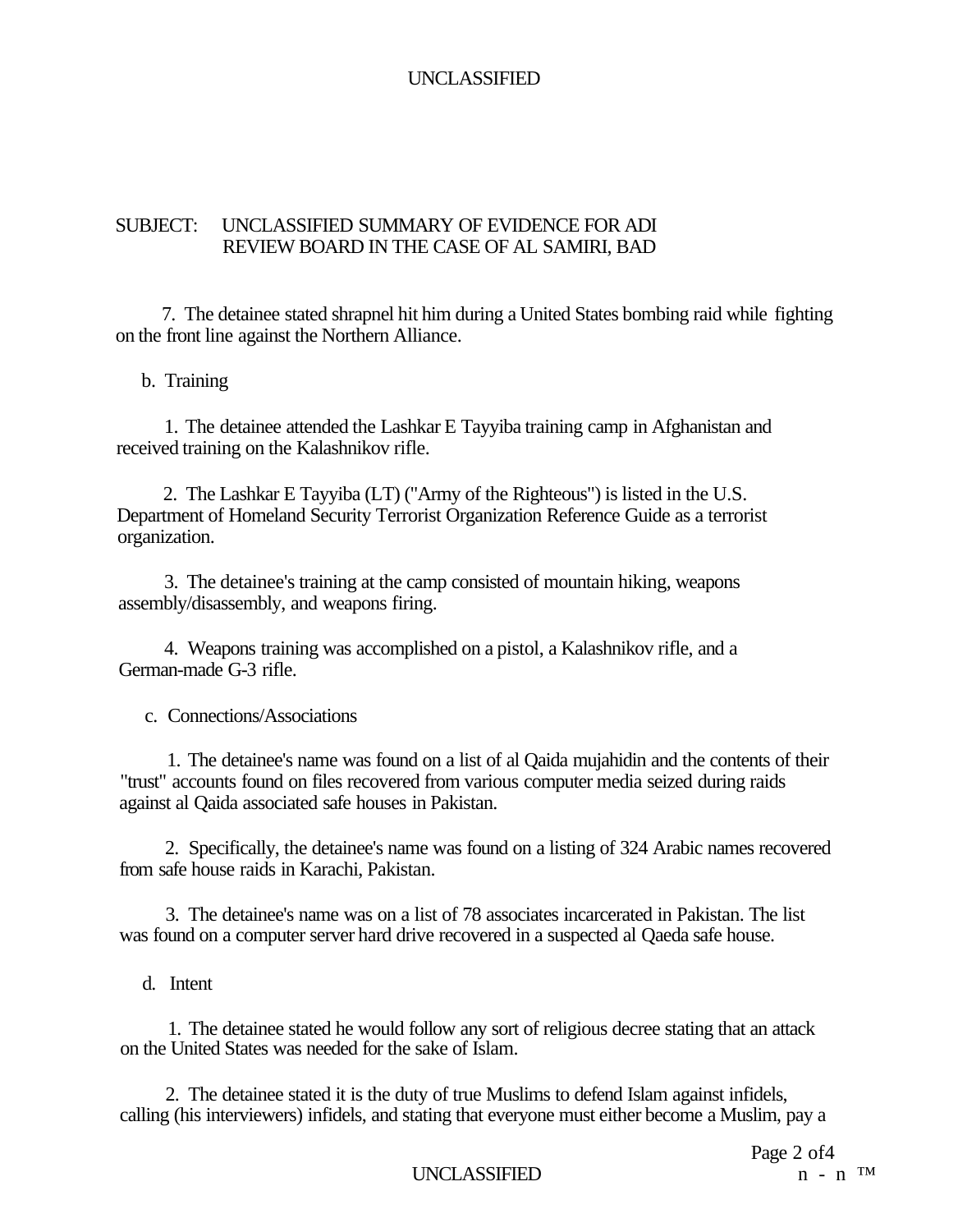fee for not converting, or be put to death.

#### SUBJECT: UNCLASSIFIED SUMMARY OF EVIDENCE FOR ADMINISTRATIVE REVIEW BOARD IN THE CASE OF AL SAMIRI, BADER AL BAKRI

3. The detainee stated that he would buy weapons to fight anyone who would have alliances with the United States.

4. When asked about the attacks on 9/11, the detainee replied, "some time terrorist people have to die."

e. Other relevant data

The detainee threatened to kill a guard's family, told multiple guards he would kill them, spit on the guards, threw urine on a guard, and threatened to throw feces on the guards.

4. The following primary factors favor release or transfer:

a. The detainee claimed to have traveled to Afghanistan in order to live under true Islamic Law.

b. The detainee traveled to Afghanistan to visit and sightsee and just happened to be asked to help the Taliban.

c. Detainee traveled to Afghanistan for the sole purpose of sightseeing. He was taken to the front line because he was told it was a great spot to sightsee due to the fighting that was occurring. The detainee claimed he did not know who was fighting or the cause of the fighting.

d. The detainee traveled to Pakistan to purchase hashish at low prices. The hashish was for his own consumption and for resale in Saudi Arabia.

e. The detainee stated he knew LT was a pro-Islamic organization which conducted fundraising and other charitable programs. He had no knowledge that they conducted any military activities.

f. The detainee claimed he never picked up a weapon during the two months he spent on the front lines.

g. The detainee denied being a member of al Qaida.

h. The detainee denied having any prior knowledge of the 11 Sep attacks on the United States, or knowledge of plans for future attacks on the United States.

Page 3 of4

UNCLASSIFIED

**• 001123**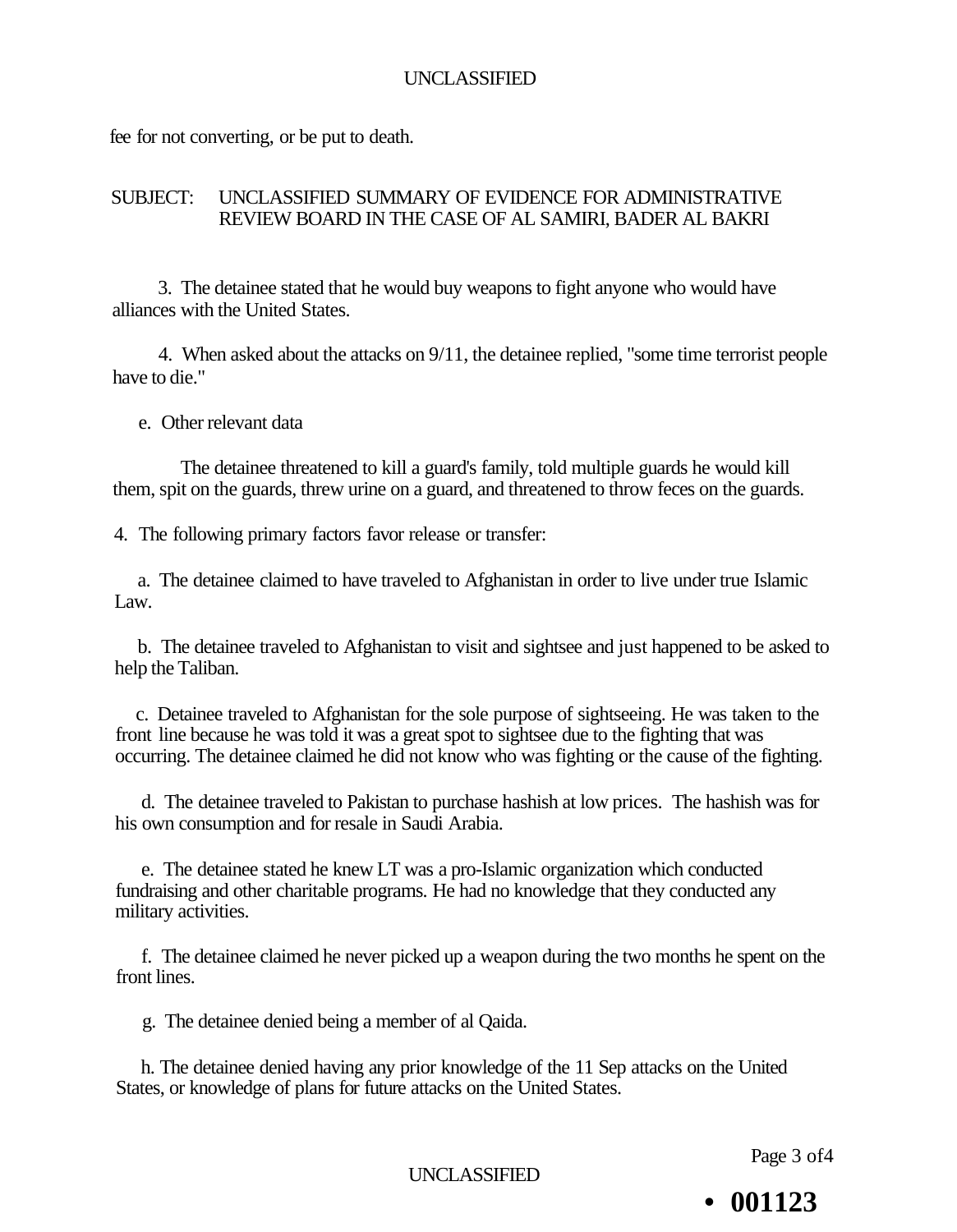#### SUBJECT: UNCLASSIFIED SUMMARY OF EVIDENCE FOR ADMINISTRATIVE REVIEW BOARD IN THE CASE OF AL SAMIRL BADER AL BAKRI

i. The detainee stated that he would not participate in an attack on the United States because he did not want to be in jail.

j. The detainee stated that he has nothing against the United States and he would not participate even if the Saudi government issued a fatwa. He also would not participate if an NGO issued a fatwa because he does not feel negatively about the United States.

5. You will be afforded a meaningful opportunity to be heard and to present information to the Board; this includes an opportunity to be physically present at the proceeding. The Assisting Military Officer (AMO) will assist you in reviewing all relevant and reasonably available unclassified information regarding your case. The AMO is not an advocate for or against continued detention, nor may the AMO form a confidential relationship with you or represent you in any other matter.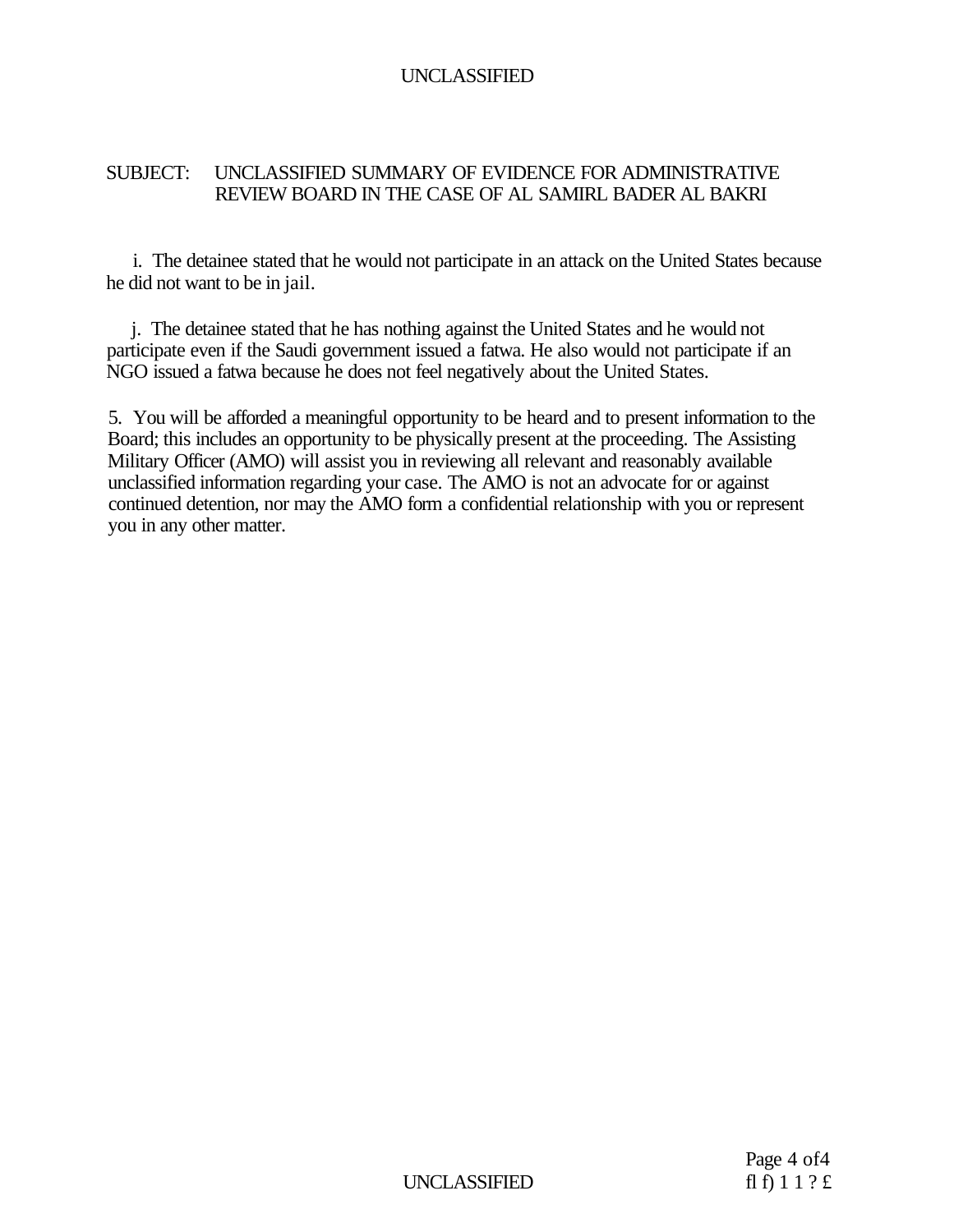#### **Department of Defense Office for the Administrative Review of the Detention of Enemy Combatants at US Naval Base Guantanamo Bay, Cuba**

19 April 2005

| From:    | Presiding Officer                                                                                               |
|----------|-----------------------------------------------------------------------------------------------------------------|
| To:      | AL ASADI, MOHAMMED AHMED ALI                                                                                    |
| Via:     | <b>Assisting Military Officer</b>                                                                               |
| SUBJECT: | UNCLASSIFIED SUMMARY OF EVIDENCE FOR ADMINISTRATIVE<br>REVIEW BOARD IN THE CASE OF AL ASADI, MOHAMMED AHMED ALI |

1. An Administrative Review Board will be convened to review your case to determine if your continued detention is necessary.

2. The Administrative Review Board will conduct a comprehensive review of all reasonably available and relevant information regarding your case. At the conclusion of this review the Board will make a recommendation to: (1) release you to your home state or to a third state; (2) transfer you to your home state, or a third state, with conditions agreed upon by the United States and your home state, or the third state; or (3) continue your detention under United States control.

- 3. The following primary factors favor continued detention:
	- a. Commitment
		- 1. The detainee traveled to Afghanistan in March 2001 to fight the Jihad.
		- 2. The detainee was a guard at the "AMR" Center for the Taliban.

3. There were six rooms at the AMR Center House. One of the rooms was used exclusively for weapons storage.

4. The detainee was in Afghanistan during the U.S. bombing campaign.

5. For about a month and a half, the detainee fought with a group, consisting mostly of Pakistanis, that was associated with the Taliban.

- b. Connection/Associations
	- 1. The detainee stayed at Taliban safe houses.
	- 2. The detainee's travel to Afghanistan was arranged by the Taliban.
	- 3. While at the Taliban embassy in Pakistan the detainee told Taliban officials that he was

UNCLASSIFIED

001125 Page 1 of 2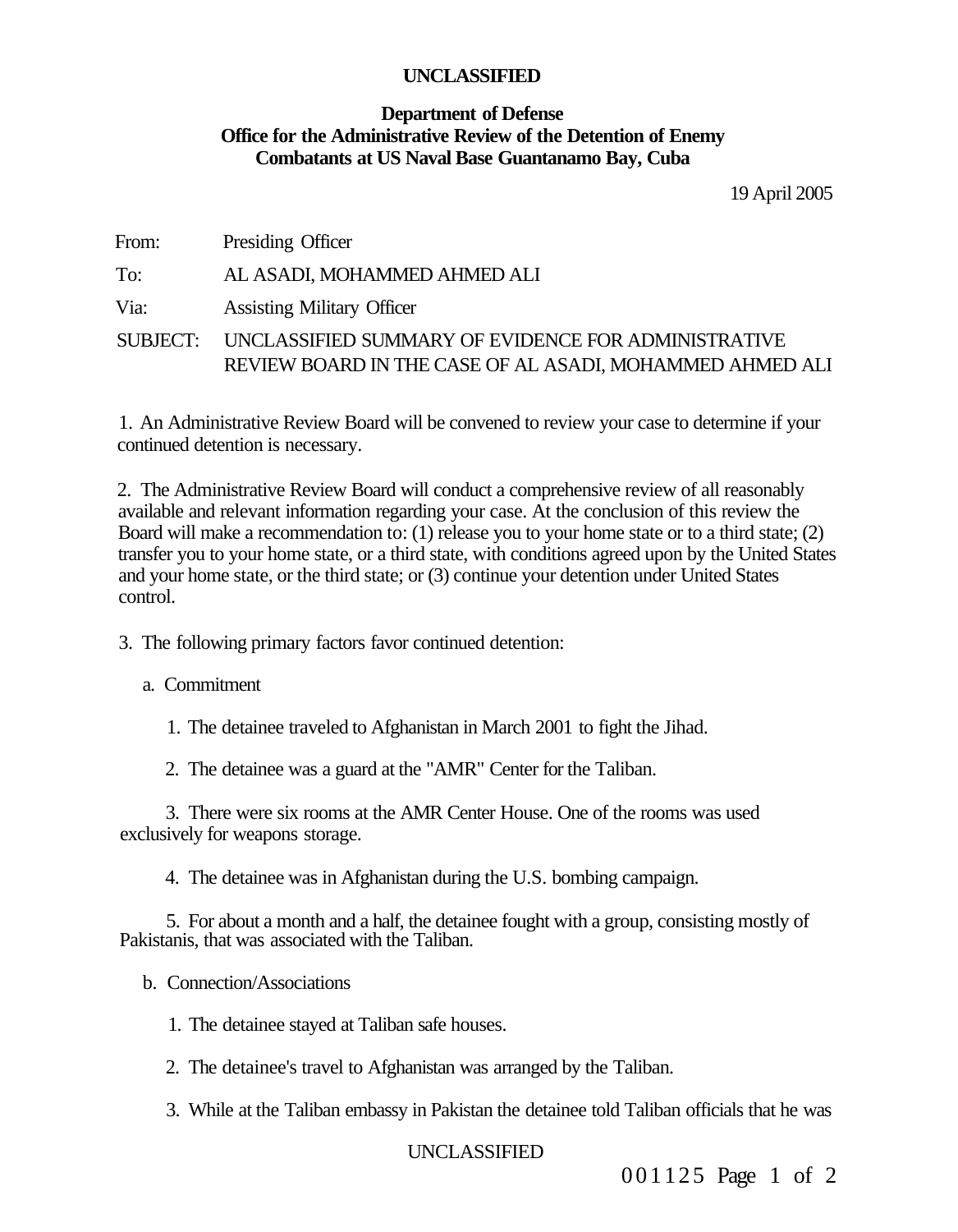#### SUBJECT: UNCLASSIFIED SUMMARY OF EVIDENCE FOR ADMINISTRATIVE

# REVIEW BOARD IN THE CASE OF AL ASADI, MOHAMMED AHMED ALI

there for the Iihad.

4. The detainee's immediate supervisor worked for Salam.

5. Salam was one of the leaders at the Kabul front during the fighting with the Northern Alliance. Salam was also in charge of mine clearing operations.

c. Intent

The detainee was issued a Kalashnikov at the "AMR" center.

d. Other Relevant Data

1. The detainee, along with a large group of Arabs who had fled Afghanistan, was arrested by the police in Pakistan.

2. The detainee admits he had handled weapons and was experienced with a Kalashnikov.

3. During capture, the detainee had in his possession a Casio F-91W Watch.

4. The Casio F-91 W has been used in bombings that have been linked to al Qaida and radical Islamic terrorist improvised explosive devices.

4. The following primary factor favor release or transfer:

The detainee denied being a member of al Qaida. The detainee claimed not to know that the Taliban were fighting against the Northern Alliance/Americans. The detainee also claimed not to know what a Taliban was prior to his capture.

5. You will be afforded a meaningful opportunity to be heard and to present information to the Board; this includes an opportunity to be physically present at the proceeding. The Assisting Military Officer (AMO) will assist you in reviewing all relevant and reasonably available unclassified information regarding your case. The AMO is not an advocate for or against continued detention, nor may the AMO form a confidential relationship with you or represent you in any other matter.

**UNCLASSIFIED 00112 6**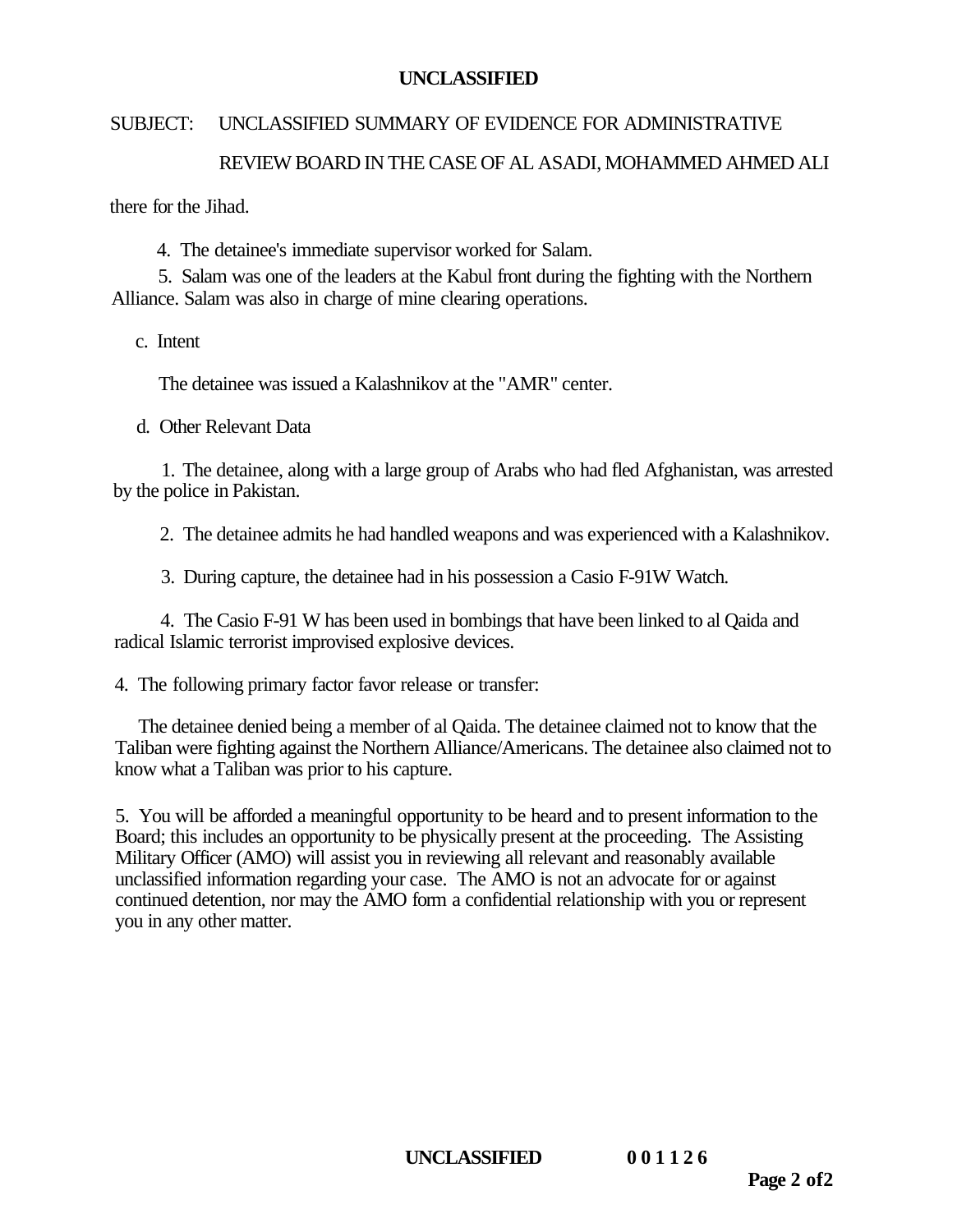#### **Department of Defense Office for the Administrative Review of the Detention of Enemy Combatants at US Naval Base Guantanamo Bay, Cuba**

18 April 2005

From: Presiding Officer To: ALHANASHI, MOHAMMAD AHMED// ABDULLAH SALEH Via: Assisting Military Officer SUBJECT: UNCLASSIFIED SUMMARY OF EVIDENCE FOR ADMINISTRATIVE REVIEW BOARD IN THE CASE OF AL HANASHI, MOHAMMAD AHMED // ABDULLAH SALEH

1. An Administrative Review Board will be convened to review your case to determine if your continued detention is necessary.

2. The Administrative Review Board will conduct a comprehensive review of all reasonably available and relevant information regarding your case. At the conclusion of this review the Board will make a recommendation to: (1) release you to your home state or to a third state; (2) transfer you to your home state, or a third state, with conditions agreed upon by the United States and your home state, or the third state; or (3) continue your detention under United States control.

3. The following primary factors favor continued detention:

a. Commitment

1. The detainee traveled from Yemen to Afghanistan in March or April 2001. He traveled to Afghanistan (AF) from Yemen via air to Dubai, United Arab Emirates (TC) and Karachi, Pakistan (PK); bus to Quetta, PK and Kandahar, AF, then taxi to Kabul, AF.

2. The detainee did not have money to obtain a passport. Sa'ed paid for the detainee's passport, airline tickets and obtained the visas.

3. Sa'ed facilitated travel from Yemen to Afghanistan and subsequently served as a front line commander in the front lines north of Kabul. Sa'ed held a position subordinate to Abdel Hadi Al-Iraqi.

4. The detainee stayed at both Taliban and Jama Tablique guesthouses while en route to Kabul, Afghanistan.

5. Jama'at Al Tablighi is a Pakistan-based Islamic missionary organization used as a cover to mask travel and activities of terrorists, including members of al Qaida.

# **DMO Exhibit I**

UNCLASSIFIED

**001127 Pagelof 3**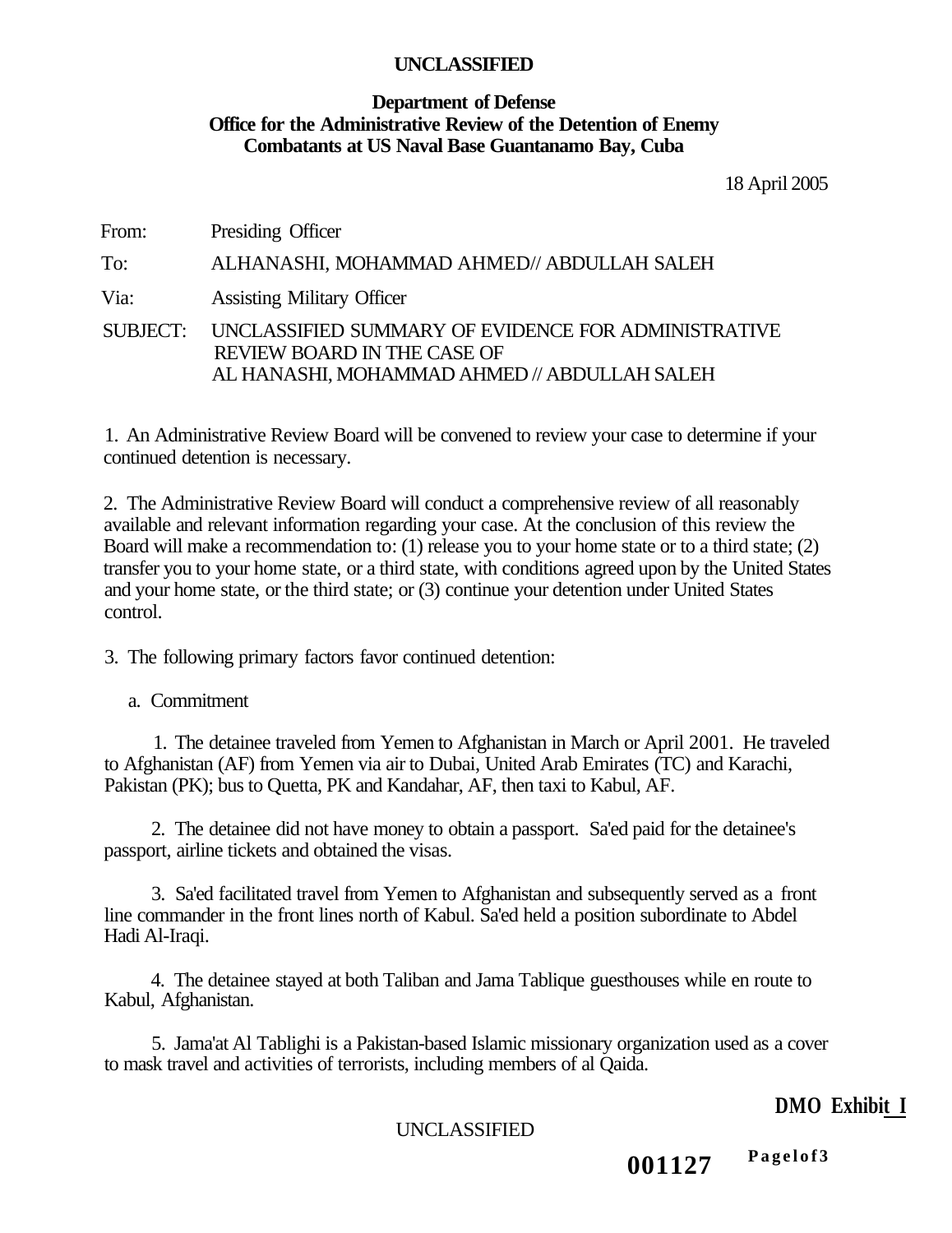#### UNCLASSIFIED SUBJECT: UNCLASSIFIED SUMMARY OF EVIDENCE FOR ADMINISTRATIVE REVIEW BOARD IN THE CASE OF AL HANASHI, MOHAMMAD AHMED // ABDULLAH SALEH

6. The detainee joined the Taliban while in Afghanistan.

7. The detainee fought on the front lines against the Northern Alliance.

b. Training

1. Ghailani identified the detainee as being present at the al-Faruq Training Camp in Afghanistan where he underwent basic training in 1998 to 1999 before moving on to the front lines in Kabul, Afghanistan.

2. Ghailani is a Tanzanian al-Qaida operative who has been indicted in the 1998 U.S. embassy bombings in Kenya and Tanzania.

c. Connection/Associations

1. The detainee was associated with a high level al Qaida commander, Abdul Hadi Al-Iraqi.

2. (('Abd Al-Hadi Al-Iraqi)) was a veteran Afghan fighter who was the head of the Kabul, Afghanistan guesthouse named Khan Ghulam Bashah and who later took charge of the Northern front in Kabul in 2000.

3. The detainee fought under the leadership of Abdul Salam.

4. Abdul Salaam was one of the leaders at the Kabul front during the fighting with the Northern Alliance. He was also in charge of mine clearing operations.

5. Detainee's name was found on a document listing 324 Arabic names, aliases and nationalities recovered from a safe house associated with suspected al-Qaida in Karachi, Pakistan.

6. Usama Bin Laden spoke to the detainee's group while they were in Tora Bora.

d. Other Relevant Data

1. The detainee was captured at Mazar-e-Sharif.

2. The detainee was captured with 400 U.S. dollars. Mu'Amar Sa'ed Dayan, aka Jabir, gave the detainee his wallet before he died. Inside the wallet was Dayan's last will and 400 U.S. dollars.

4. The following primary factors favor release or transfer:

# UNCLASSIFIED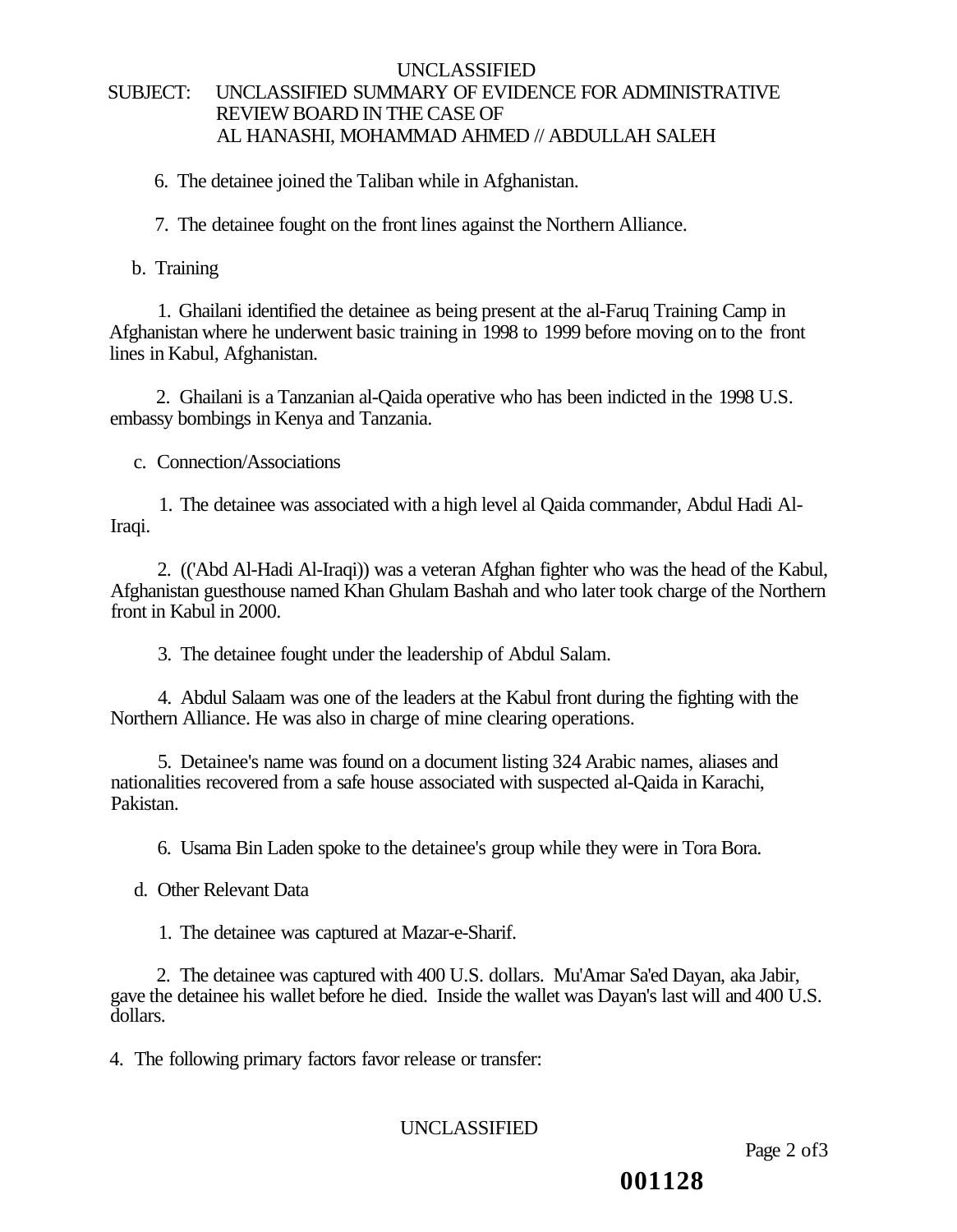# SUBJECT: UNCLASSIFIED SUMMARY OF EVIDENCE FOR ADMINISTRATIVE REVIEW BOARD IN THE CASE OF AL HANASHI, MOHAMMAD AHMED // ABDULLAH SALEH

a. The detainee readily admits to having fought for the Taliban, but noted that it was never his intention or desire to fight against the U.S.

b. The detainee affirmed he had never seen Usama Bin Laden and that he had never been to Tora Bora as previously stated.

c. The detainee advised he was not trained on weapons in Afghanistan as he already knew how to operate a Kalishnakov (AK-47) and how to handle hand grenades when he lived in Yemen.

d. The detainee considers himself devout, but added that he is not a religious fanatic.

e. The detainee denies any involvement with al Qaida.

5. You will be afforded a meaningful opportunity to be heard and to present information to the Board; this includes an opportunity to be physically present at the proceeding. The Assisting Military Officer (AMO) will assist you in reviewing all relevant and reasonably available unclassified information regarding your case. The AMO is not an advocate for or against continued detention, nor may the AMO form a confidential relationship with you or represent you in any other matter.

UNCLASSIFIED

001129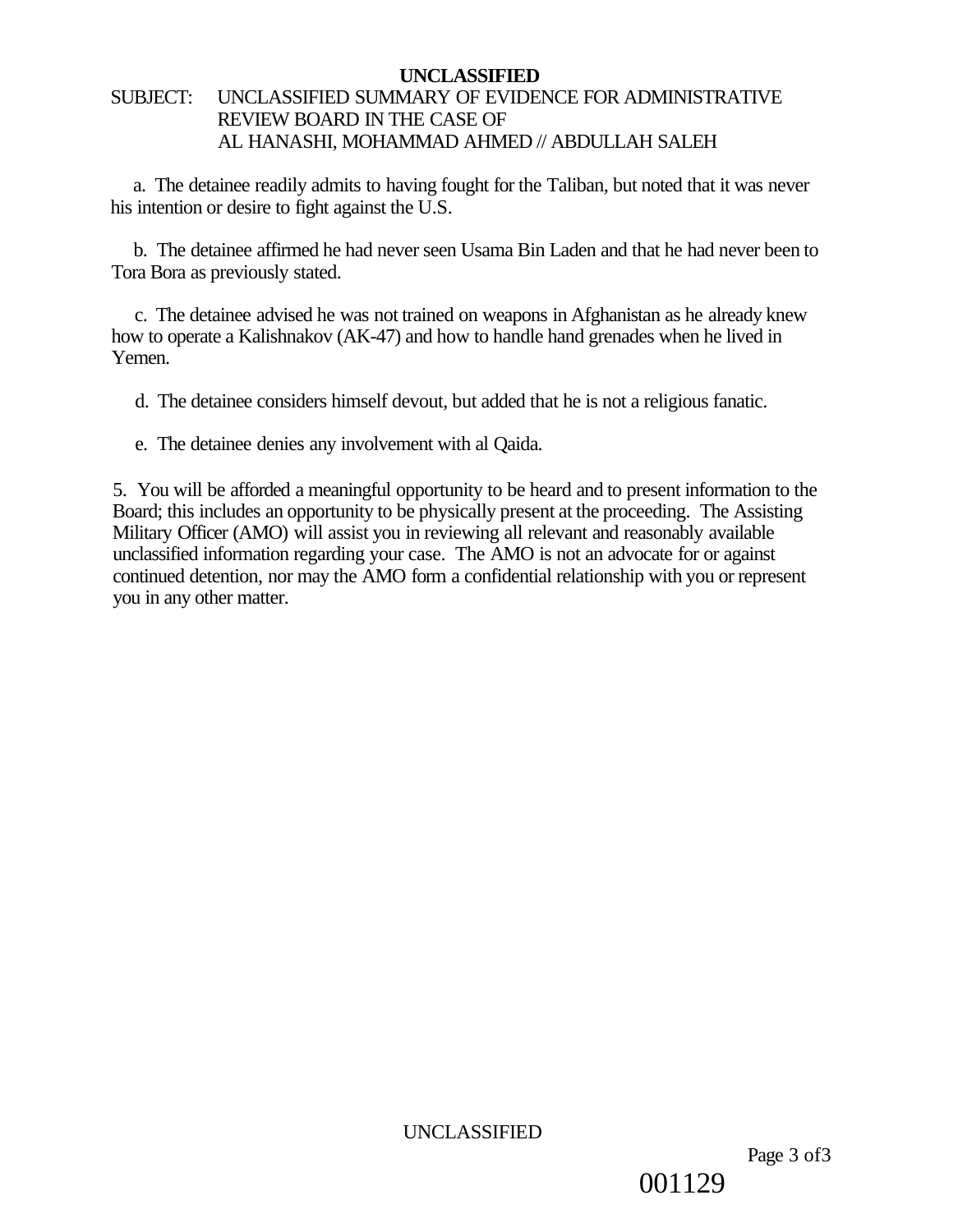#### **Department of Defense Office for the Administrative Review of the Detention of Enem Combatants at US Naval Base Guantanamo Bay, Cuba**

| From: | Presiding Officer                  |
|-------|------------------------------------|
| To:   | AL RABDESH, YUSEF ABDULLAH //SALEH |

Via: Assisting Military Officer

#### SUBJECT: UNCLASSIFIED SUMMARY OF EVIDENCE FOR ADMINISTRATIVE REVIEW BOARD IN THE CASE OF **AL RABIESH, YUSEF ABDULLAH** // **SALEH**

1. An Administrative Review Board will be convened to review your case to determine if your continued detention is necessary.

2. The Administrative Review Board will conduct a comprehensive review of all reasonably available and relevant information regarding your case. At the conclusion of this review the Board will make a recommendation to: (1) release you to your home state or to a third state; (2) transfer you to your home state, or a third state, with conditions agreed upon by the United States and your home state, or the third state; or (3) continue your detention under United States control.

- 3. The following primary factors favor continued detention:
	- a. Commitment
		- 1. The detainee stated he financed his own trip to Afghanistan.
		- 2. The detainee surrendered to the Northern Alliance at Konduz. 4 *f*

3. The detainee and others were issued arms and told to guard two valleys near the front lines.

b. Training

The detainee received Kalashnikov, PK, and grenade training at a Taliban training camp in Talukan, Afghanistan.

- c. Connection/Associations
	- 1. The detainee is a member of the Taliban.

# **DMOExhlbfUL-**

UNCLASSIFIED 001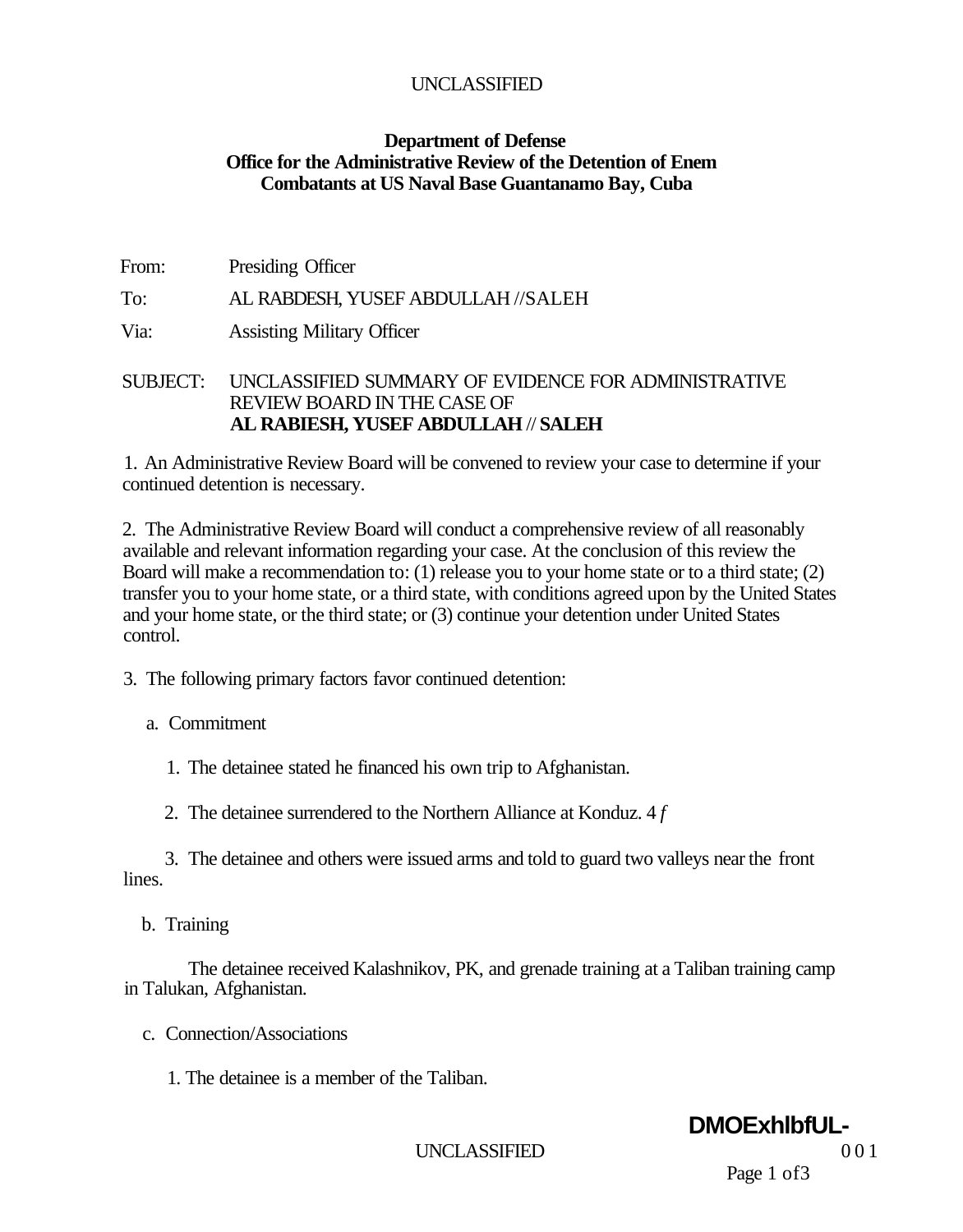#### SUBJECT: UNCLASSIFIED SUMMARY OF EVIDENCE FOR ADMINISTRATIVE REVIEW BOARD IN THE CASE OF **AL RABIESH, YUSEF ABDULLAH // S ALEH**

2. The detainee stayed at multiple Taliban guesthouses while traveling in the cities of Kandahar, Kabul, and Talukan. *<sup>t</sup>u A^* 

3. The detainee knew the Yemeni leader of an element of foreign fighters approximately 100 strong.

4. The detainee's information was found on a document listing 324 Arabic names, aliases and nationalities recovered from safe house raids associated with suspected al Qaida in Karachi, Pakistan.

#### d. Intent

1. Source decided to go to Afghanistan after learning about the conflict on internet sites. He read about fatwas issued by Shiek Ibin (Jibril) and Sheik Hamud al Ukla. Both fatwas called on Saudis to help the Taliban with money or service.

2. Sheikh Hamoud al Uqqla is a Saudi Mufti who issued fatwas, including a fatwa calling for Jihad in Afghanistan, and encouraged people to fight Jihad against Christians and Jews. Al Uqqla condoned the 11 Sep 01 attacks against the United States. In addition, he helped raise money for Usama Bin Laden until his death in Saudi Arabia in 2001.

e. Other Relevant Data

1. Detainee was present during the prison uprising in Mazir-E-Sharif.

2. The detainee's travel route consisted of leaving Riyadh, Saudi Arabia between May and June of 2001, flying to Bahrain, traveling to Dubai, followed by flying to Karachi, Pakistan followed by flights to Quetta, Pakistan then traveled by ground to Kandahar, Afghanistan. From there he traveled to Kabul and then a final flight to Konduz, Afghanistan upon a Taliban aircraft. He then traveled with his brother by taxi to Talukan.

4. The following primary factors favor release or transfer:

a. The detainee denied being a Taliban fighter and stated that he did not participate in military operations against the coalition.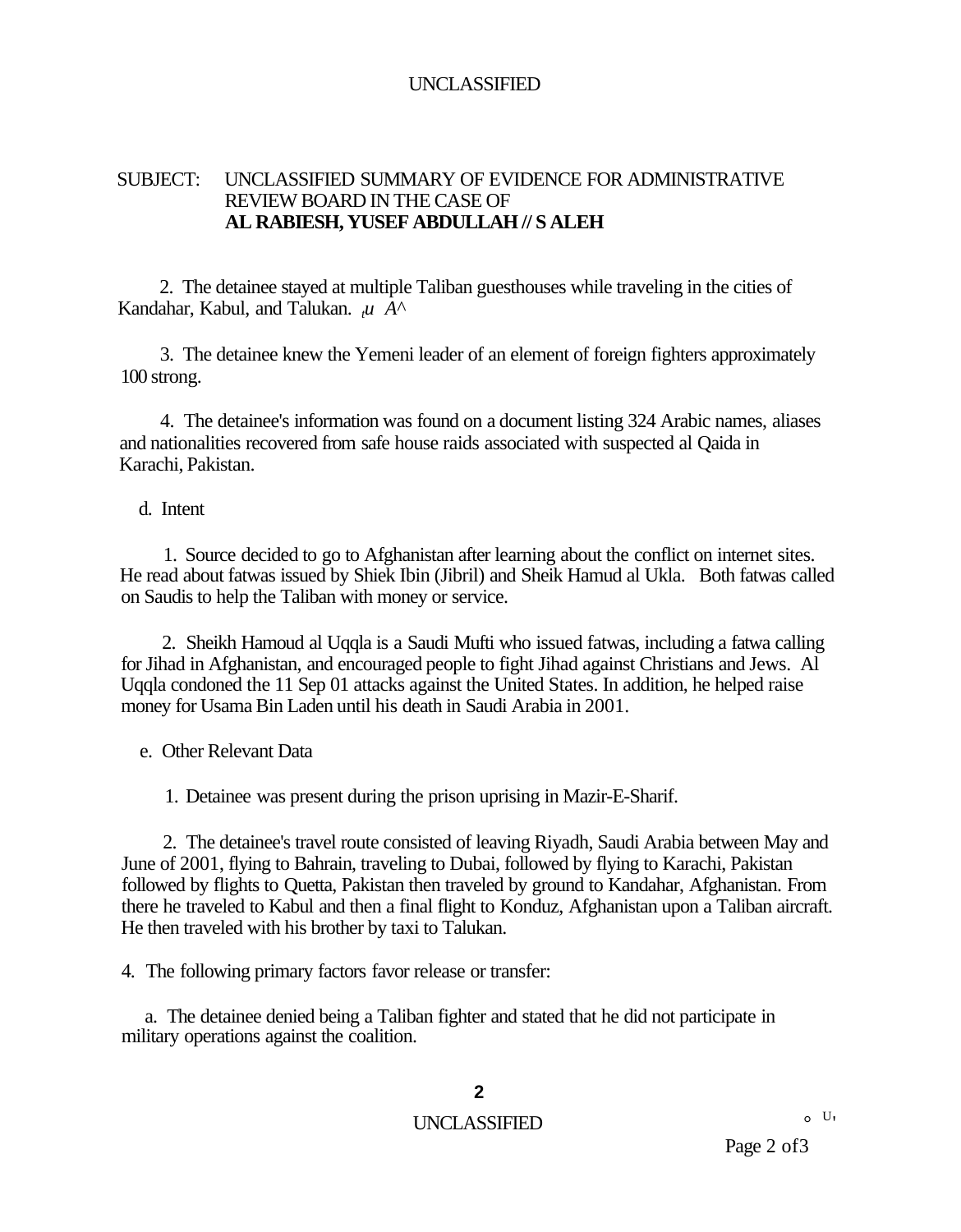## SUBJECT: UNCLASSIFIED SUMMARY OF EVIDENCE FOR ADMINISTRATIVE REVIEW BOARD IN THE CASE OF **AL RABIESH, YUSEF ABDULLAH // SALEH**

b. The detainee reported that the story he originally provided during his detainment in Kandahar, Afghanistan (AF) and in Cuba was fictional, based on bits of information the detainee had heard from his brother's own experiences in Afghanistan. The detainee stated that during his time in Shabragan prison, (AF) he observed other prisoners that were beaten by the Afganis because they were denying any Taliban involvement Detainee did not want to be beaten by them as well, so he provided the minimal information he felt was needed to assure his own safety.

5. You will be afforded a meaningful opportunity to be heard and to present information to the Board; this includes an opportunity to be physically present at the proceeding. The Assisting Military Officer (AMO) will assist you in reviewing all relevant and reasonably available unclassified information regarding your case. The AMO is not an advocate for or against continued detention, nor may the AMO form a confidential relationship with you or represent you in any other matter.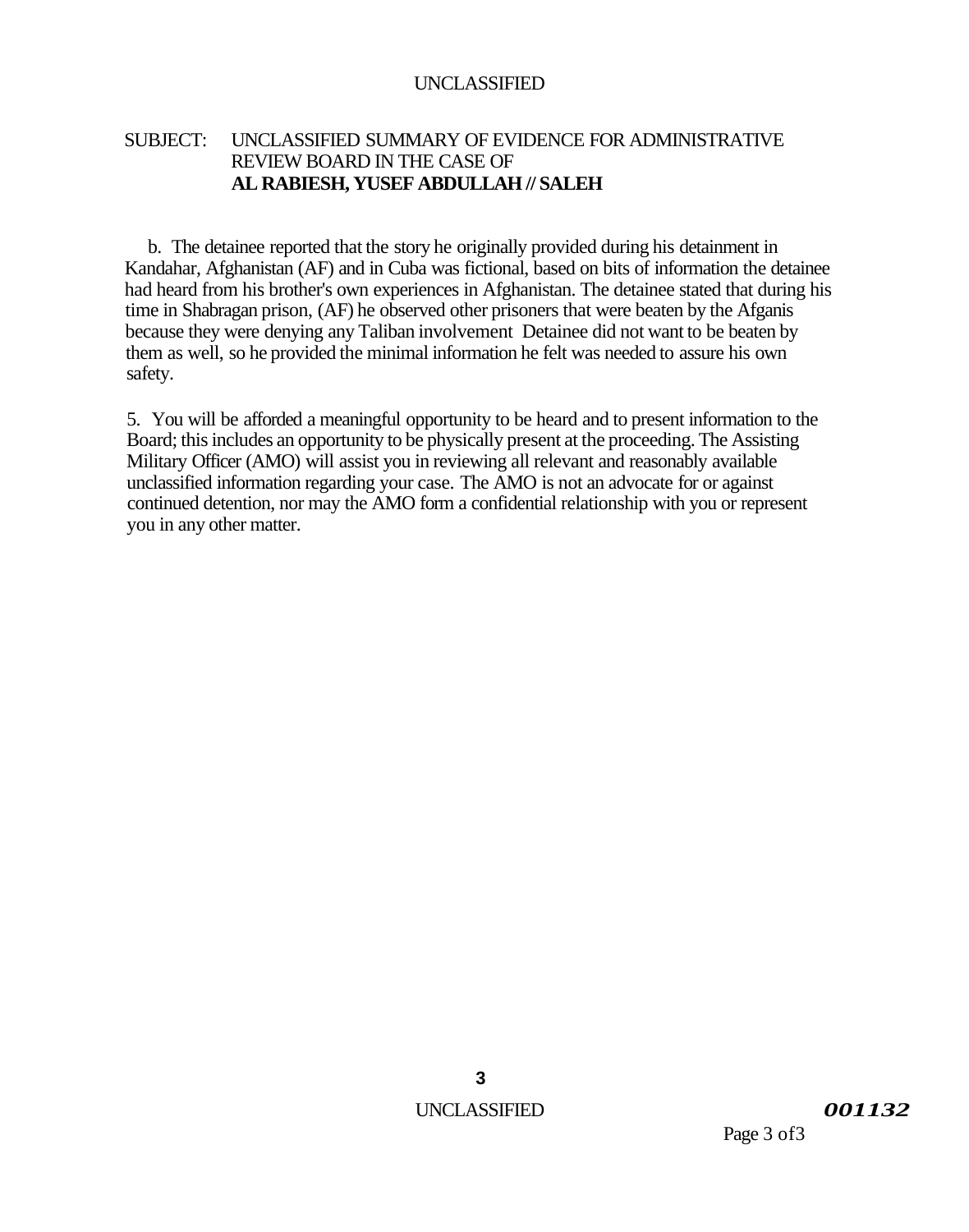#### **Department of Defense Office for the Administrative Review of the Detention of Enemy Combatants at US Naval Base Guantanamo Bay, Cuba**

18 Apr 2005

From: Presiding Officer To: AL KHALIF, HANI SAIID MOHAMMAD Via: Assisting Military Officer SUBJECT: UNCLASSIFIED SUMMARY OF EVIDENCE FOR ADMINISTRATIVE REVIEW BOARD IN THE CASE OF AL KHALIF, HANI SAIID MOHAMMAD

1. An Administrative Review Board will be convened to review your case to determine if your continued detention is necessary.

2. The Administrative Review Board will conduct a comprehensive review of all reasonably available and relevant information regarding your case. At the conclusion of this review the Board will make a recommendation to: (1) release you to your home state or to a third state; (2) transfer you to your home state, or a third state, with conditions agreed upon by the United States and your home state, or the third state; or (3) continue your detention under United States control.

3. The following primary factors favor continued detention:

a. Commitment

1. The detainee, a Saudi Arabian citizen, traveled to Afghanistan in November of 2000 to fight in the jihad. He paid for his own travel with savings from his job at the Ministry of Islamic Affairs.

2. The detainee told the Taliban that he was there to fight in the jihad.

3. The detainee decided on his own that it was his duty as a Muslim to join the jihad in defense of other Muslims.

4. The detainee traveled from Riyadh through Jordan to Damascus, Syria. He then took an Iranian Air Flight from Damascus to Tehran, Iran and then onto Mashed, Iran. He then crossed into Afghanistan from Mashed.

5. This is a travel route for the movement of jihad volunteers from Saudi Arabia to Afghanistan.

b. Training

**• 001133** 

**DMO Exhibit**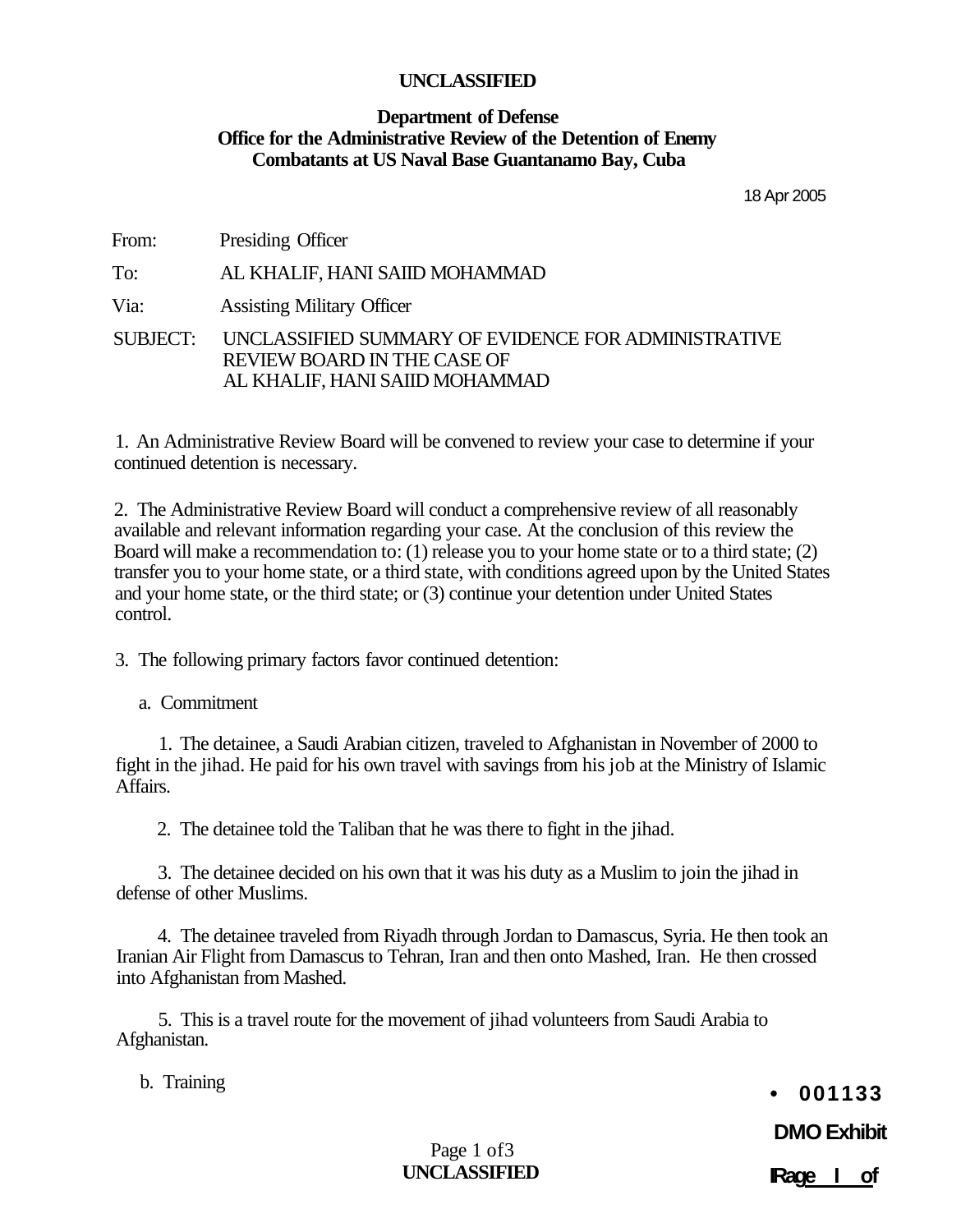#### SUBJECT: UNCLASSIFIED SUMMARY OF EVIDENCE FOR ADMINISTRATIVE REVIEW BOARD IN THE CASE OF AL KHALIF, HANI SAIID MOHAMMAD

1. While in the Saudi Army, the detainee learned to use a 9mm pistol and a Hechler & Koch G-3 assault rifle.

2. The detainee was trained to use the Kalishnikov rifle, the PK machine gun, the 9mm pistol, and rocket-propelled grenades while at the Farouq camp. He also had physical training, learned to read maps, dig trenches, and use camouflage techniques.

3. The detainee trained at al Farouq in the detection, avoidance, disarming, and displacement of various antitank and antipersonnel mines.

4. The detainee trained in the use and maintenance of the 82mm mortar near Konduz, Afghanistan.

c. Associations

1. Detainee seems to know another detainee well.

2. That detainee was the acting Taliban Governor of Mazar-e-Sharif.

3. Upon arrival in Afghanistan, detainee stayed at a guesthouse.

4. The guesthouse was managed by a close personal friend of Mullah Omar.

5. The guesthouse manager sent the detainee to an Arab guesthouse in Kandahar.

6. An al Qaida facilitator knew the detainee as Haydarah Salim Al-Libi.

7. Haydarah Al-Libi was in charge of logistics for the Libyan Islamic Fighting Group in Karachi, Pakistan.

8. The U.S. Department of Homeland Security has designated the Libyan Islamic Fighting Group as a foreign terrorist organization.

d. Intent

1. After finishing training in early 2001, the detainee was sent to the frontlines at Kabul, Afghanistan, and fought there for five or six months.

2. The detainee was then sent north to the frontlines near Konduz, Afghanistan, and fought there for about five months until his capture in late 2001.

3. The detainee was captured in late 2001 by General Dostum's Northern Alliance Forces near Mazir-e-Sharif, after the U.S. bombing campaign of the Konduz region had started.

**- 001134** 

#### Page 2 of 3 **UNCLASSIFIED**  $p^{\wedge}$  a. ^ 3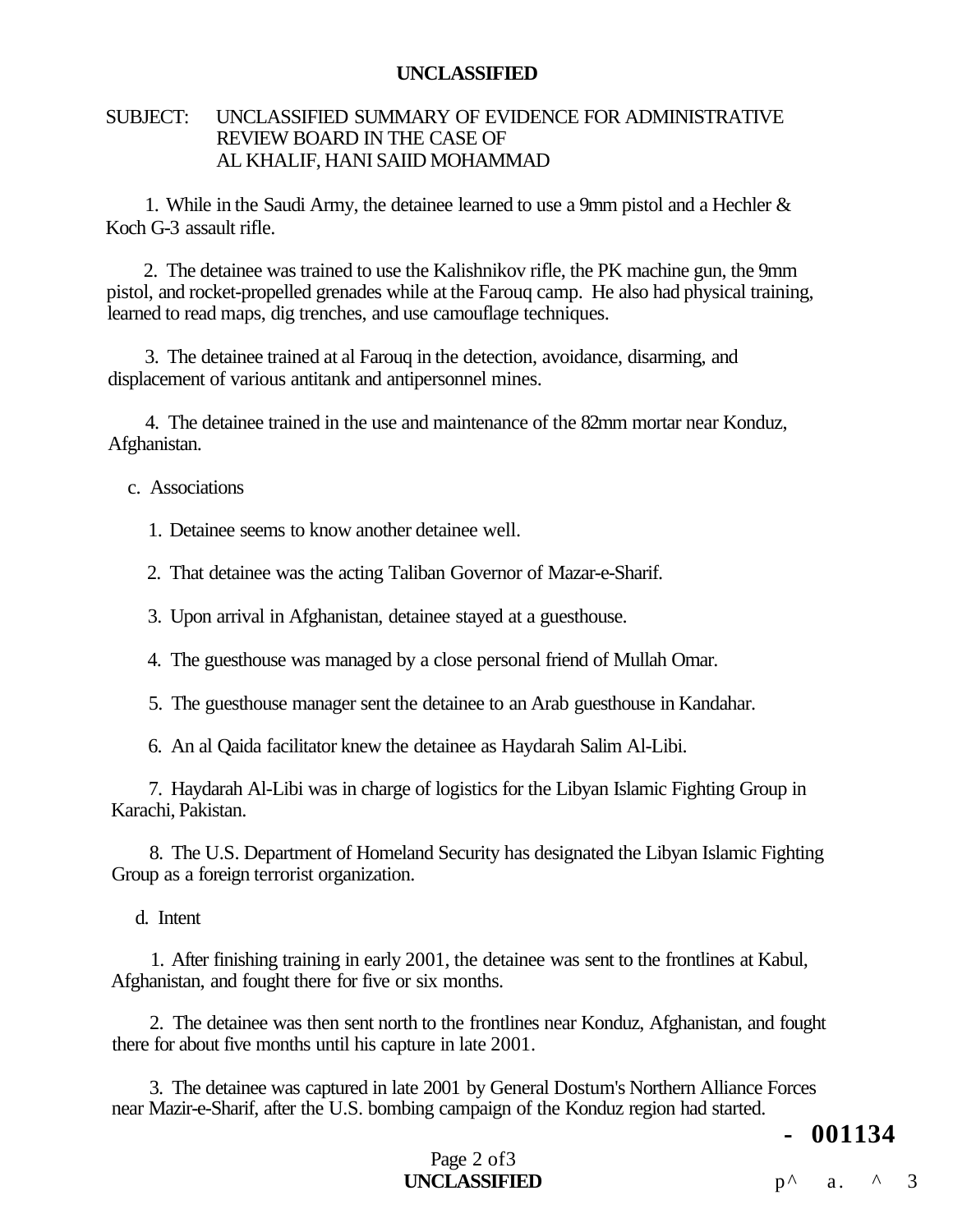#### SUBJECT: UNCLASSIFIED SUMMARY OF EVIDENCE FOR ADMINISTRATIVE REVIEW BOARD IN THE CASE OF AL KHALIF, HANI SAIID MOHAMMAD

4. The detainee stated he would only wage jihad against the United States if the United States was involved in killing Muslims.

4. The following primary factors favor release or transfer:

a. During the Gulf war, the detainee fought side by side with the United States Marines in Saudi Arabia.

b. The detainee said he has never been an enemy of the United States, nor has he supported any efforts against them.

c. The detainee said he left Saudi Arabia to fight the jihad long before Americans were in Afghanistan. If he were released, the detainee would like to get a job, start a family and have a normal life.

d. Detainee denies any affiliation with al Qaida and denies knowing anyone from al Qaida.

5. You will be afforded a meaningful opportunity to be heard and to present information to the Board; this includes an opportunity to be physically present at the proceeding. The Assisting Military Officer (AMO) will assist you in reviewing all relevant and reasonably available unclassified information regarding your case. The AMO is not an advocate for or against continued detention, nor may the AMO form a confidential relationship with you or represent you in any other matter.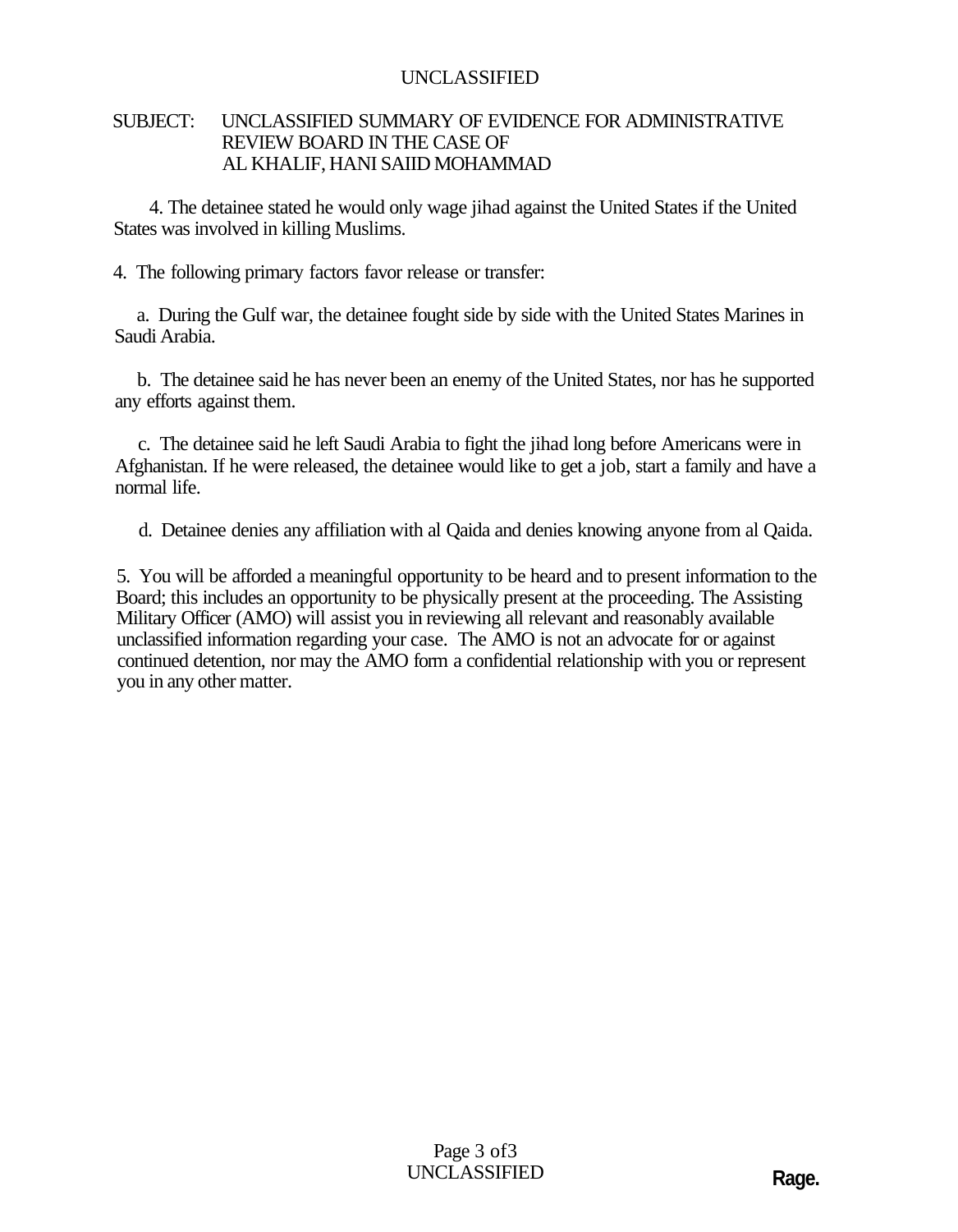#### **Department of Defense Office for the Administrative Review of the Detention of Enemy Combatants at US Naval Base Guantanamo Bay, Cuba**

22 March 2005

From: Presiding Officer

To: SAYAB, MUTIJ SADIZ AHMAD

Via: Assisting Military Officer

#### SUBJECT: UNCLASSIFIED SUMMARY OF EVIDENCE FOR ADMINISTRATIVE REVIEW BOARD IN THE CASE OF SAYAB, MUTIJ SADIZ AHMAD

1. An Administrative Review Board will be convened to review your case to determine if your continued detention is necessary.

2. The Administrative Review Board will conduct a comprehensive review of all reasonably available and relevant information regarding your case. At the conclusion of this review the Board will make a recommendation to: (1) release you to your home state or to a third state; (2) transfer you to your home state, or a third state, with conditions agreed upon by the United States and your home state, or the third state; or (3) continue your detention under United States control.

3. The following primary factors favor continued detention:

a. Training

The detainee admits receiving small arms training on the assembly and disassembly of the AK-47 rifle near Jalalabad, Afghanistan.

b. Connections/Associations

1. In June 2001, the detainee provided an al Qaida facilitator with his Belgian passport and 6,000 French Francs who purchased (the detainee) a plane ticket and Pakistan visa for travel to Islamabad, Pakistan.

2. Detainee's travel to London enroute to Afghanistan was facilitated by an Algerian in Kritay, France.

-The Algerian is connected to, or possibly a member of the al Qaida network.

3. The detainee stayed in an Algerian safehouse in Jalalabad commanded by Jafar.

-Omar Chaabani (aka Ja'far) operated an extremist network which ran a transit center that was activated and financed by Usama Bin Ladin.

UNCLASSIFIED **DMOBMrft**—I

Page 1 of 2

**- 00113R**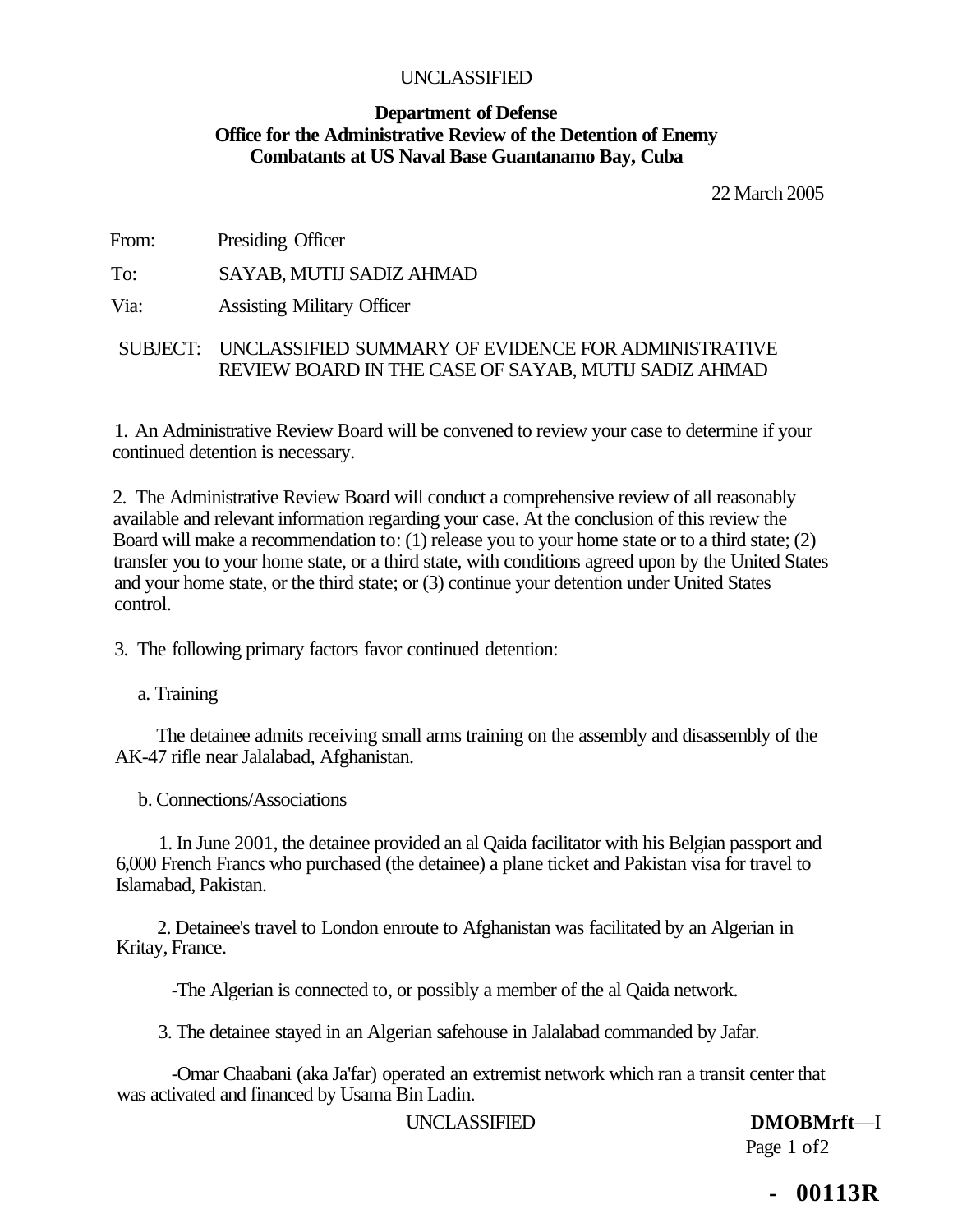# SUBJECT: UNCLASSIFIED SUMMARY OF EVIDENCE FOR ADMINISTRATIVE REVIEW BOARD IN THE CASE OF SAYAB, MUTJJ SADIZ AHMAD

c. Intent

1. The detainee, an Algerian citizen, admitted to traveling from France through London, England; to Pakistan, and to an Algerian safe house in Jalalabad, Afghanistan; and finally to Kabul, Afghanistan a couple of weeks before September 11,2001.

2. The detainee purchased a fraudulent Belgian passport for 2,500 French Francs (approximately \$300 U.S.).

3. The detainee utilized the fraudulent Belgian passport to enter France and England, and enroute to Afghanistan.

d. Other Relevant Data

1. Two weeks after September 11,2001, the detainee fled to Pakistan and was arrested.

2. Without prompting, the detainee knew in detail of the September 11,2001 attacks.

4. The following primary factors favor release or transfer:

a. The detainee stated that at no point during his travels to Afghanistan was he ever approached for the purpose of fighting Jihad.

b. The detainee stated that he was never approached to attend any sort of training camp.

5. You will be afforded a meaningful opportunity to be heard and to present information to the Board; this includes an opportunity to be physically present at the proceeding. The Assisting Military Officer (AMO) will assist you in reviewing all relevant and reasonably available unclassified information regarding your case. The AMO is not an advocate for or against continued detention, nor may the AMO form a confidential relationship with you or represent you in any other matter.

UNCLASSIFIED

Page 2 of2 **. 001137**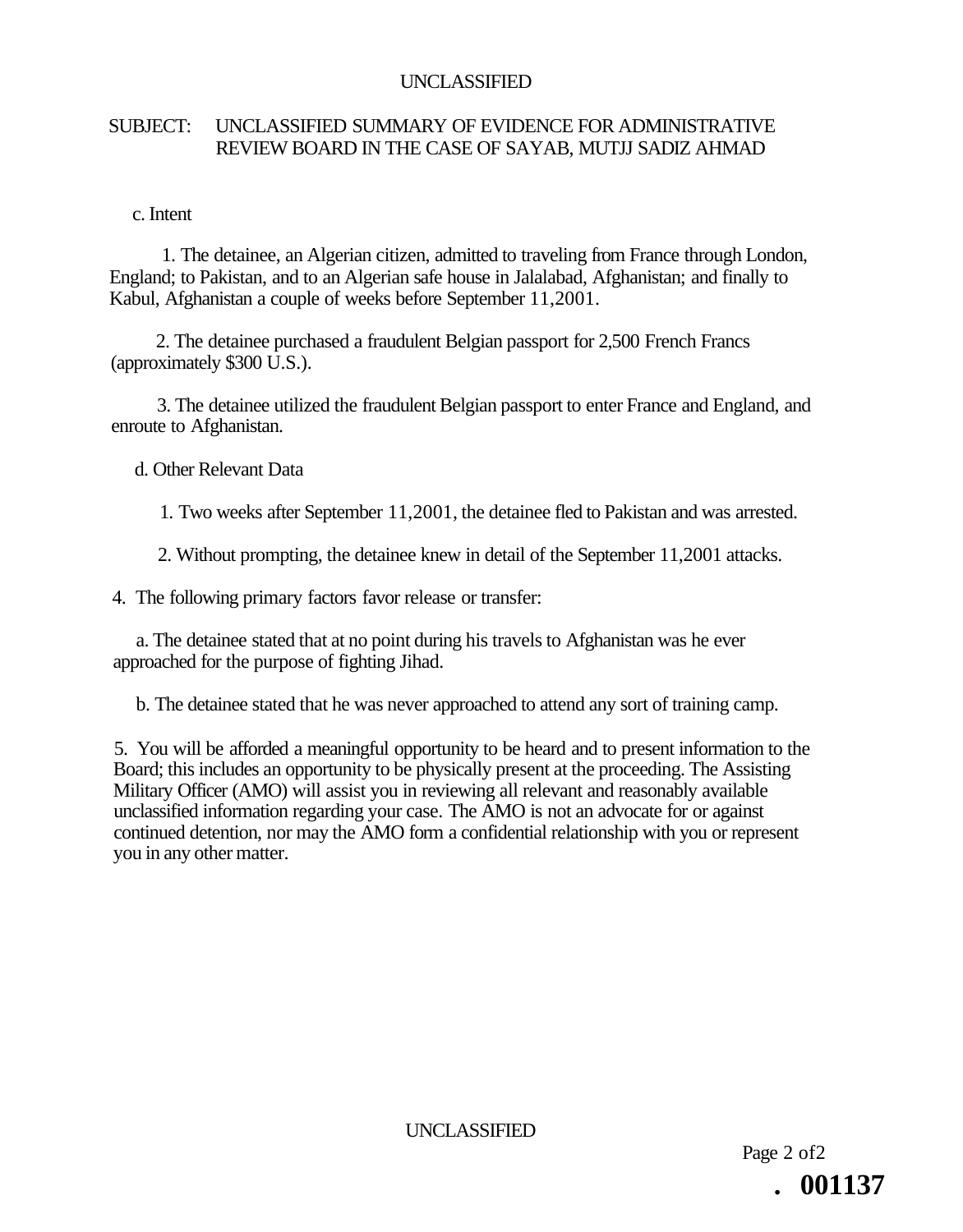#### **Department of Defense Office for the Administrative Review of the Detention of Enemy Combatants at US Naval Base Guantanamo Bay, Cuba**

19 April 2005

From: Presiding Officer

To: AL HATAYBI, ABDUL RAHMAN NASHI // BADI

Via: Assisting Military Officer

SUBJECT: UNCLASSIFIED SUMMARY OF EVIDENCE FOR ADMINISTRATIVE REVIEW BOARD IN THE CASE OF AL HATAYBI, ABDUL RAHMAN NASHI // BADI

1. An Administrative Review Board will be convened to review your case to determine if your continued detention is necessary.

2. The Administrative Review Board will conduct a comprehensive review of all reasonably available and relevant information regarding your case. At the conclusion of this review the Board will make a recommendation to: (1) release you to your home state or to a third state; (2) transfer you to your home state, or a third state, with conditions agreed upon by the United States and your home state, or the third state; or (3) continue your detention under United States control.

3. The following primary factors favor continued detention:

a. Commitment

1. The detainee departed Saudi Arabia sometime after July or August 2001 for Afghanistan via the United Arab Emirates.

2. The detainee's trip to Afghanistan was arranged and paid for by a recruiter for the Taliban and al Qaida.

b. Training

1. The detainee trained at al Qaida's al Farouq paramilitary camp.

2. The detainee received training in the AK-47, Makarov pistol and M-16.

c. Connection/Associations

1. The detainee was identified as a member of al Qaida by a foreign government service.

| 2. The | detainee | $1S$ a | member       | 0t | Jama'at | al | Tablighi.            |  |
|--------|----------|--------|--------------|----|---------|----|----------------------|--|
|        |          |        |              |    |         |    | <b>DMOExfoiWL-L.</b> |  |
|        |          |        | UNCLASSIFD2D |    |         |    |                      |  |

Page 1 of 2 001138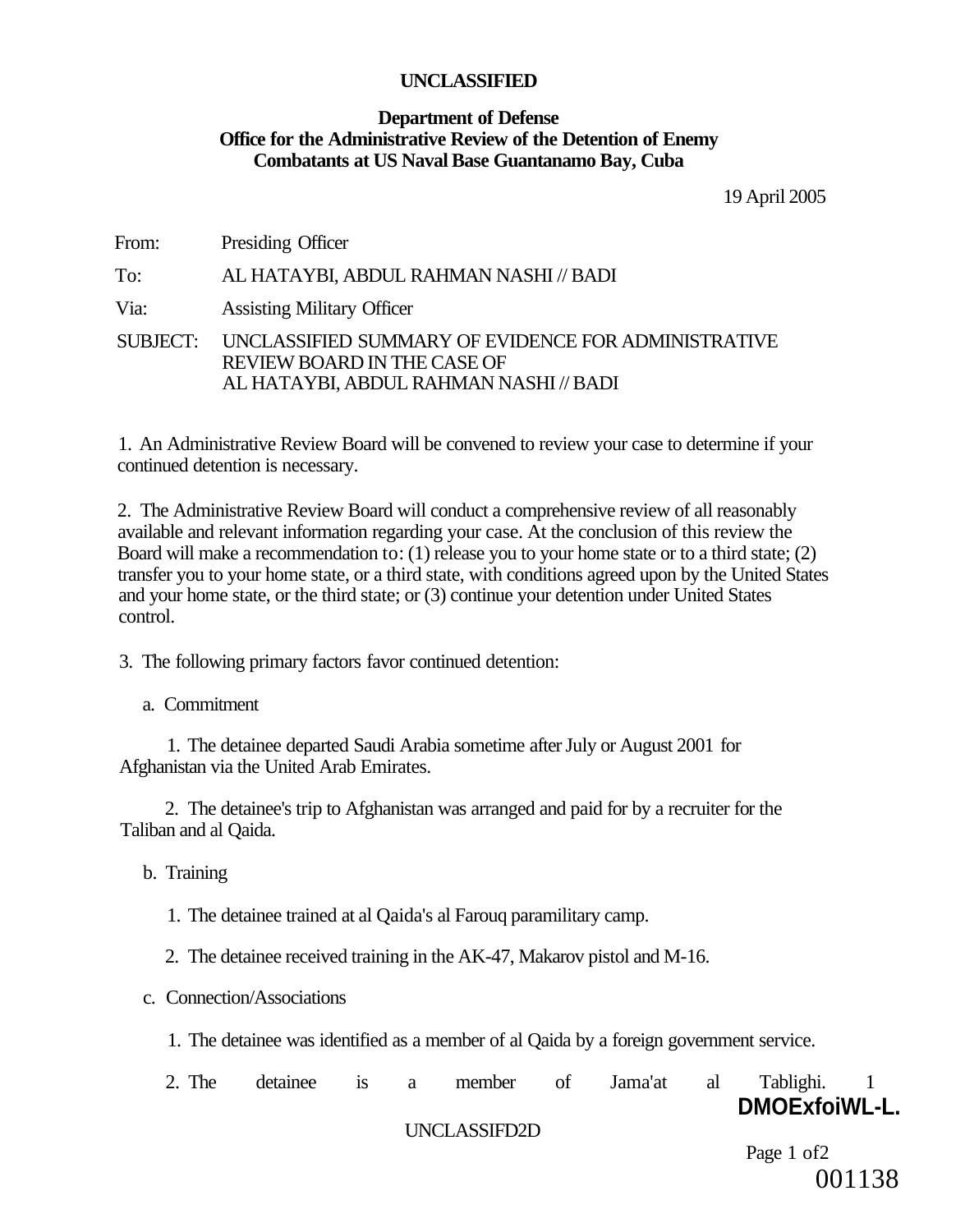#### UNCLASSIFIED SUBJECT: UNCLASSIFIED SUMMARY OF EVIDENCE FOR ADMINISTRATIVEREVIEW BOARD IN THE CASE OF AL HATAYBI, ABDUL RAHMAN NASHI // BADL

3. Jama'at al Tablighi, a Pakistan based Islamic missionary organization, is being used as a cover to mask travel and activities of terrorists including members of al Qaida.

4. The detainee resided at an al Qaida safehouse in Kandahar.

5. One of the detainee's known aliases was on a list of captured al Qaida members that was discovered on a computer hard drive associated with a senior al Qaida member.

6. The detainee's name was found on a computer hard drive recovered in a suspected al Qaida safe house. The list contained personnel incarcerated in Pakistan.

7. The detainee's name was listed on a document that contained information regarding the capture of Taliban and al Qaida fighters who had crossed the Pakistan border after the 11 September 2001 retaliatory attacks by the United States.

8. The detainee's name was found on documentation confiscated from an individual mujahidin who entered Croatia from Bosnia.

4. The following primary factors favor release or transfer:

a. The detainee denied having any knowledge of the attacks in the United States prior to their execution on September 11th, and also denied knowledge of any rumors or plans of future attacks on the United States or its interests.

b. The detainee stated that he traveled to Pakistan for the sole purpose of providing missionary work to those individuals in need of assistance.

5. You will be afforded a meaningful opportunity to be heard and to present information to the Board; this includes an opportunity to be physically present at the proceeding. The Assisting Military Officer (AMO) will assist you in reviewing all relevant and reasonably available unclassified information regarding your case. The AMO is not an advocate for or against continued detention, nor may the AMO form a confidential relationship with you or represent you in any other matter.

UNCLASSIFIED

Page 2 of2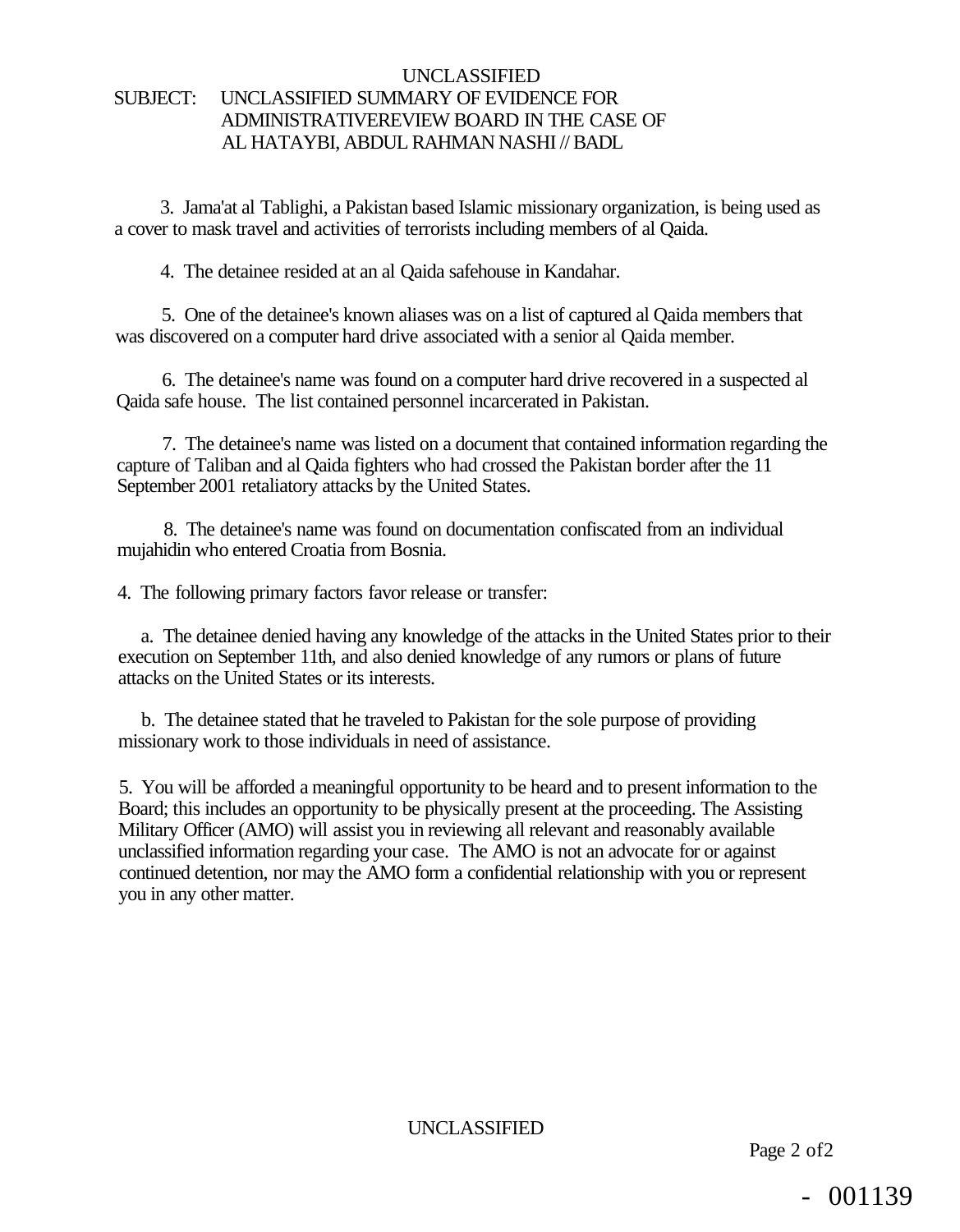#### **Department of Defense Office for the Administrative Review of the Detention of Combatants at US Naval Base Guantanamo Bay, Cu**

From: Presiding Officer To: AL FOUZAN, FAHD MUHAMMED // ABDULLAH Via: Assisting Military Officer SUBJECT: UNCLASSIFIED SUMMARY OF EVIDENCE FOR ADMINISTRATIVE REVIEW BOARD IN THE CASE OF **AL FOUZAN, FAHD MUHAMMED // ABDULLAH** 

1. An Administrative Review Board will be convened to review your case to determine if your continued detention is necessary.

2. The Administrative Review Board will conduct a comprehensive review of all reasonably available and relevant information regarding your case. At the conclusion of this review the Board will make a recommendation to: (1) release you to your home state or to a third state; (2) transfer you to your home state, or a third state, with conditions agreed upon by the United States and your home state, or the third state; or (3) continue your detention under United States control.

- 3. The following primary factors favor continued detention:
	- a. Commitment
		- 1. The detainee traveled to Afghanistan after September 11,2001.

2. The detainee traveled to Afghanistan from Saudi Arabia via: Bahrain; Karachi, Pakistan; Quetta, Pakistan; and into Kandahar, Afghanistan. While in Afghanistan, he traveled to Kabul, Khowst, and Jalalabad.

3. The detainee went to Afghanistan for 10 months in 1999.

b. Training

The detainee was identified as having attended the Abu Nasir military camp in Afghanistan.

- c. Connection/Associations
	- 1. The detainee was identified by a senior al Qaida member.  $\rightarrow$  **001140**

**DMO ExhibitJ\_\_\_** 

**UNCLASSIFIED** 

**P&Q9 i "Of .3**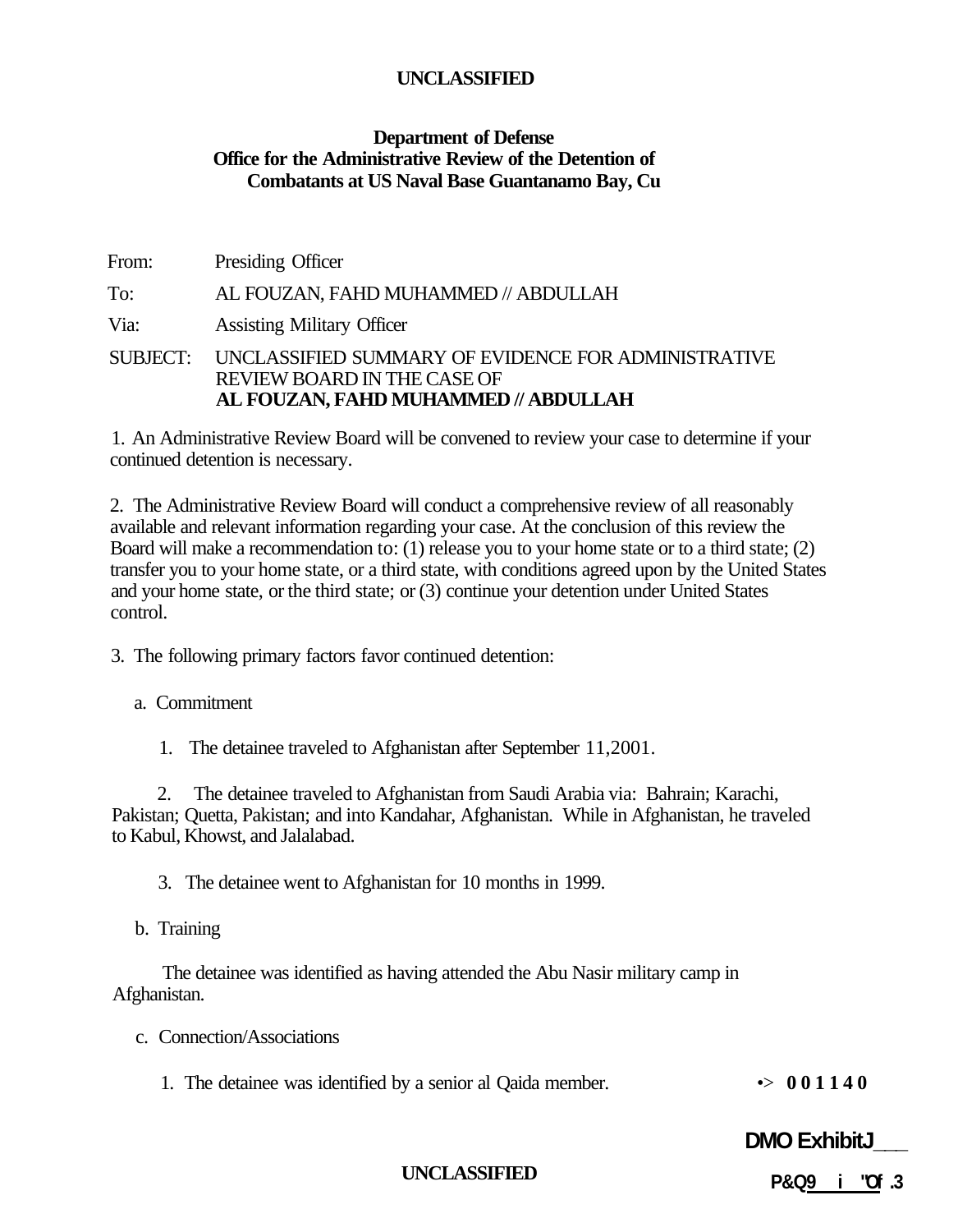#### SUBJECT: UNCLASSIFIED SUMMARY OF EVIDENCE FOR ADMINISTRATIVE REVIEW BOARD IN THE CASE OF **AL FOUZAN, FAHD MUHAMMED // ABDULLAH**

2. The detainee worked for the Al-Harmayn Charitable Institute.

3. Al-Harmayn was added on 11 Mar 02 to the list of organizations identified under Executive Order 13224 blocking property and prohibiting transactions with persons who commit, threaten to commit, or support terrorism.

4. The detainee's name was found on an internet website listing of captured Taliban and al Qaida fighters.

5. The above mentioned website's stated goal was to publish the names to place pressure on the home countries and Pakistan to release the "prisoners."

6. The detainee's name was found on a list recovered during a raid on a suspected safe house in Karachi, Pakistan.

7. One of detainee's known aliases was on a list of captured al Qaida members that was discovered on a computer hard drive associated with a senior al Qaida member.

8. The detainee's name was recovered from a collection of miscellaneous letters and other papers in a suspected al Qaida member's house in Kandahar, Afghanistan.

d. Other Relevant Data

1. The detainee claims that his passport was stolen while in Afghanistan.

2. The detainee was designated by the Saudi Ministry of Interior, General Directorate of Investigations, (Mabahith), as being a high priority target.

4. The following primary factors favor release or transfer:

a. The detainee said if he were released he would go back to Saudi Arabia to continue his laundry business and raise his family.

b. The detainee has stated Usama Bin Laden was a "bad man", but did not know of him until after the September 11 attacks. While he has no feelings for those lost in the twin towers, he felt sad about the loss of lives. He said those types of attacks are not a good reflection on Muslims.

# **<sup>2</sup> - 001141**

# UNCLASSIFIED **PfrQ9 1 of**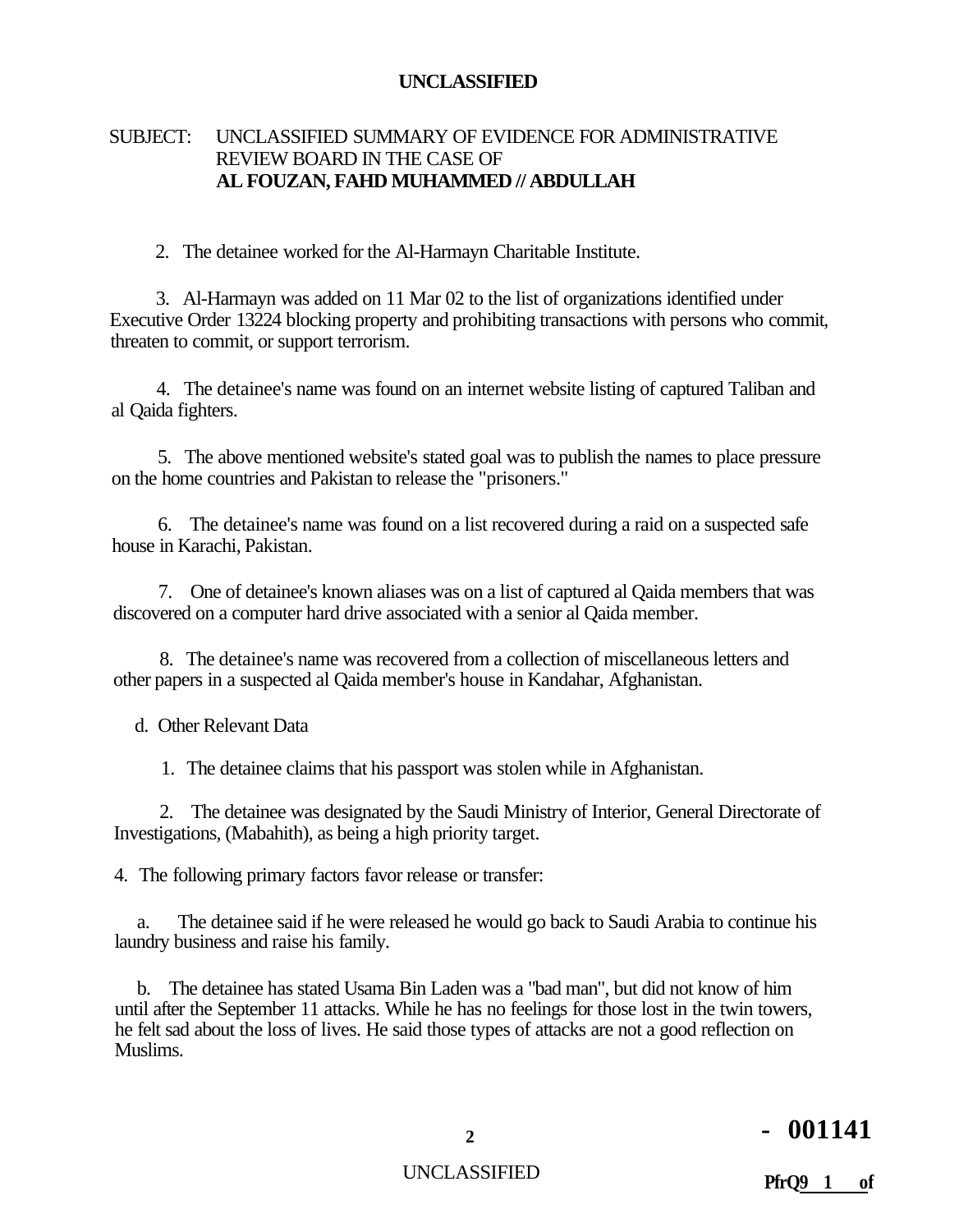#### SUBJECT: UNCLASSIFIED SUMMARY OF EVIDENCE FOR ADMINISTRATIVE REVIEW BOARD IN THE CASE OF **AL FOUZAN, FAHD MUHAMMED // ABDULLAH**

5. You will be afforded a meaningful opportunity to be heard and to present information to the Board; this includes an opportunity to be physically present at the proceeding. The Assisting Military Officer (AMO) will assist you in reviewing all relevant and reasonably available unclassified information regarding your case. The AMO is not an advocate for or against continued detention, nor may the AMO form a confidential relationship with you or represent you in any other matter.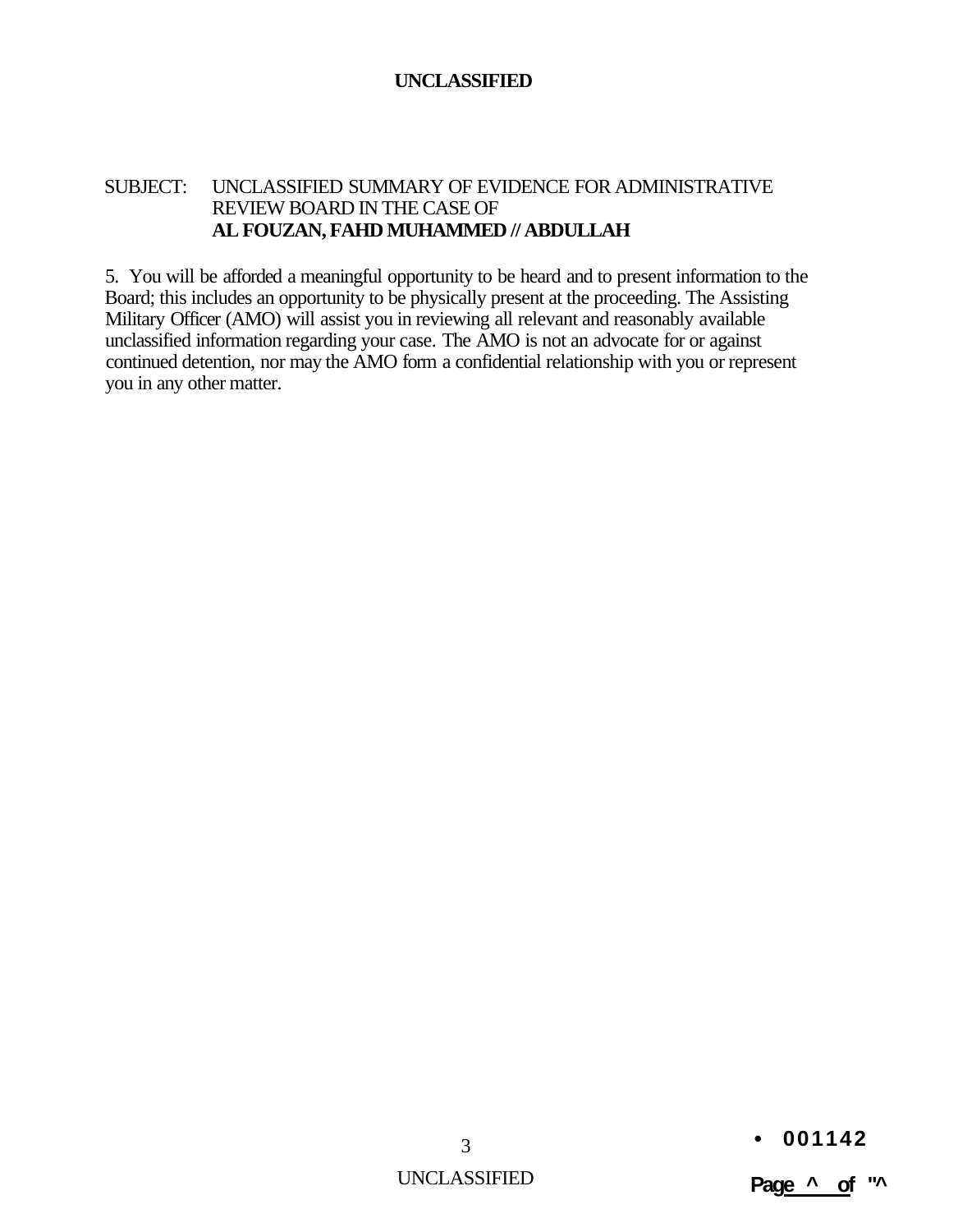#### **Department of Defense Office for the Administrative Review of the Detention of Enemy Combatants at US Naval Base Guantanamo Bay, Cuba**

.30 March 2005

| From: | Presiding Officer                                                                                           |
|-------|-------------------------------------------------------------------------------------------------------------|
| To:   | ZAHIR, MOHOMMAD                                                                                             |
| Via:  | <b>Assisting Military Officer</b>                                                                           |
|       | SUBJECT: UNCLASSIFIED SUMMARY OF EVIDENCE FOR ADMINISTRATIVE<br>REVIEW BOARD IN THE CASE OF ZAHIR, MOHOMMAD |

1. An Administrative Review Board will be convened to review your case to determine if your continued detention is necessary.

2. The Administrative Review Board will conduct a comprehensive review of all reasonably available and relevant information regarding your case. At the conclusion of this review the Board will make a recommendation to: (1) release you to your home state or to **a** third state; (2) transfer you to your home state, or **a** third state, with conditions agreed upon by the United States and your home state, or the third state; or (3) continue your detention under United States control.

3. The following primary factors favor continued detention:

a. Commitment

Detainee confessed to knowing and working with people involved in Taliban/Anti-Coalition Movement activities and offered to lead soldiers directly to weapons/arms caches.

b. Connections/Associations

1. Detainee was captured in July 2003 because of his association with the Taliban. Detainee possessed information associated with weapons caches, arms dealings and Taliban personalities.

2. Detainee admitted he worked for the Director of Intelligence for the Taliban government.

3. Detainee was employed by the Taliban in the Secret Information Office in Ghazni, Afghanistan. Detainee also performed as a servant to the commanders in Ghazni, Afghanistan, until the fall of the Taliban.

4. Detainee was captured in the same raid as another detainee.

#### Page 1 of2 **UNCLASSIFIED**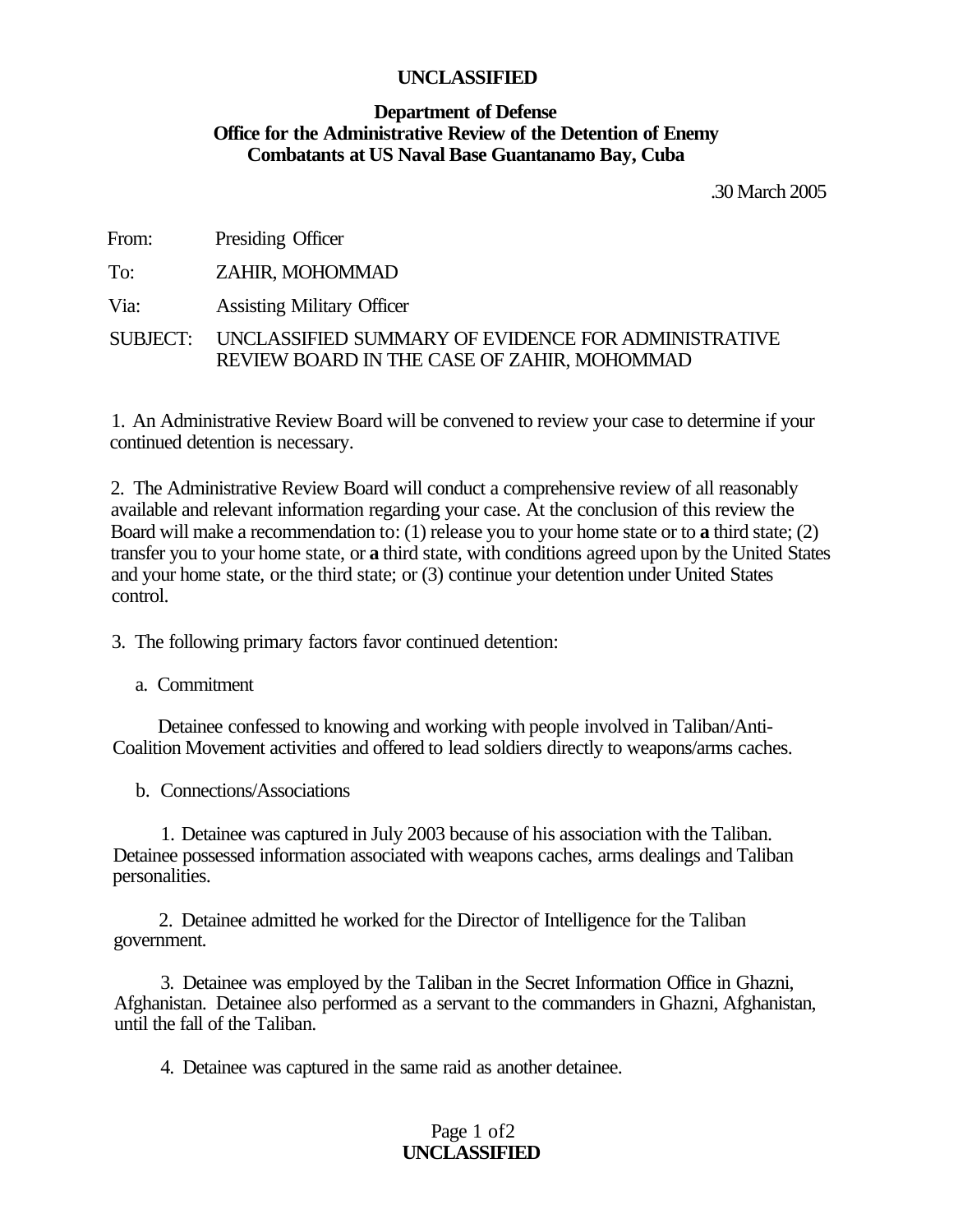# SUBJECT: UNCLASSIFIED SUMMARY OF EVIDENCE FOR ADMINISTRATIVE REVIEW BOARD IN THE CASE OF ZAHIR, MOHOMMAD

5. The other detainee, with whom the detainee was captured, was the Chief of Logistics for a Taliban owned cooperative company. The company provided logistical support directly to the Taliban government and was closely associated with Taliban Intelligence.

6. The detainee went to Iran when the Taliban were exiled and the new government was getting organized.

7. Detainee was captured with a fax from a newspaper in Iran. The fax was requesting that Qari ((Ahmedullah)) interview Usama Bin ((Laden)) and included a list of questions related to the September 11,2001.

8. Qari Ahmadullah was the former Chief of Intelligence for the Taliban.

c. Intent

Detainee was captured with a map of San Manuel, Cuba, phone books with entries of personnel in a U.S. government terrorist tracking cell, business cards, passports and pictures.

4. The following primary factors favor release or transfer:

a. The detainee stated he has not been associated with the Taliban since his conscription first ended.

b. The detainee stated he never plotted against coalition forces, or the new government in Afghanistan.

5. You will be afforded a meaningful opportumty to be heard and to present information to the Board; this includes an opportunity to be physically present at the proceeding. The Assisting Military Officer (AMO) will assist you in reviewing all relevant and reasonably available unclassified information regarding your case. The AMO is not an advocate for or against continued detention, nor may the AMO form a confidential relationship with you or represent you in any other matter.

• 001144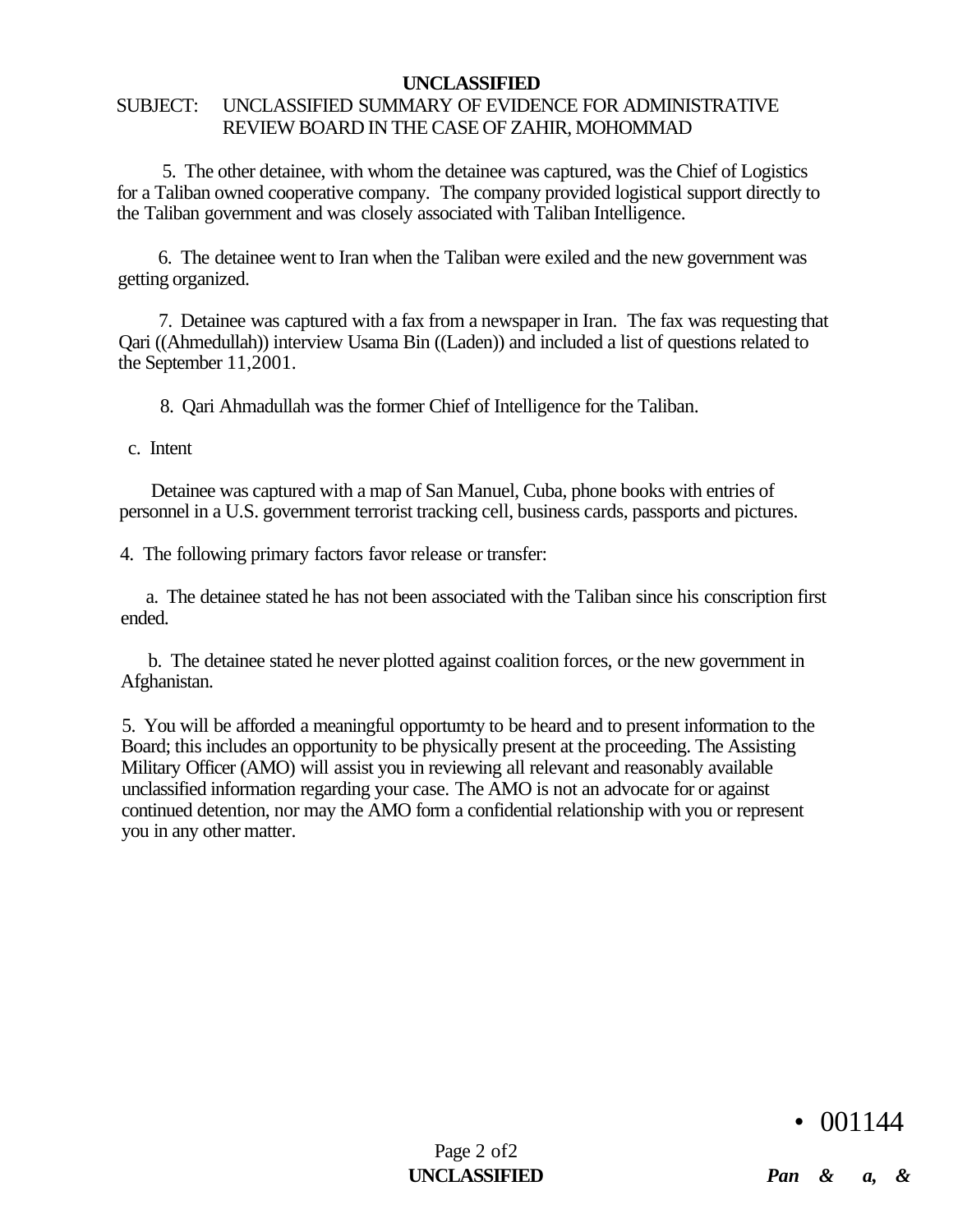# **Department of Defense ) Office for the Administrative Review of the Detention of Enemy Combatants at US Naval Base Guantanamo Bay, Cuba**

29 March 2005

From: Presiding Officer

To: ALAWFI,MAZINSALIHMUSAID

Via: Assisting Military Officer

# SUBJECT: UNCLASSIFIED SUMMARY OF EVIDENCE FOR ADMINISTRATIVE REVIEW BOARD IN THE CASE OF AL AWFI, MAZIN SALIH MUSAID

1. An Administrative Review Board will be convened to review your case to determine if your continued detention is necessary.

2. The Administrative Review Board will conduct a comprehensive review of all reasonably available and relevant information regarding your case. At the conclusion of this review the Board will make a recommendation to: (1) release you to your home state or to a third state; (2) transfer you to your home state, or a third state, with conditions agreed upon by the United States and your home state, or the third state; or (3) continue your detention under United States control.

3. The following primary factors favor continued detention:

a. Commitment

1. Detainee stated that he traveled to Afghanistan for Jihad and fought with the Taliban in Kabul from June-December 2001.

2. Detainee stated he paid, with his own money, the expenses for the trip to Afghanistan.

3. Detainee was captured on the Pakistan border, by border guards and processed into United States custody in Kandahar.

4. The detainee traveled to Kandahar, Afghanistan via Riyadh, Saudi Arabia; Damam, Saudi Arabia; Dubai, United Arab Emirates; Karachi, Pakistan; Quetta, Pakistan; and Kandahar, Afghanistan. From Kandahar, he traveled to Kabul, Afghanistan.

b. Training

1. The detainee stated that he was trained by the Saudi Arabian General Security Service in small arms and unit tactics, thus he did not need further training from the Taliban.

2. Detainee was at the al Farouq training camp.

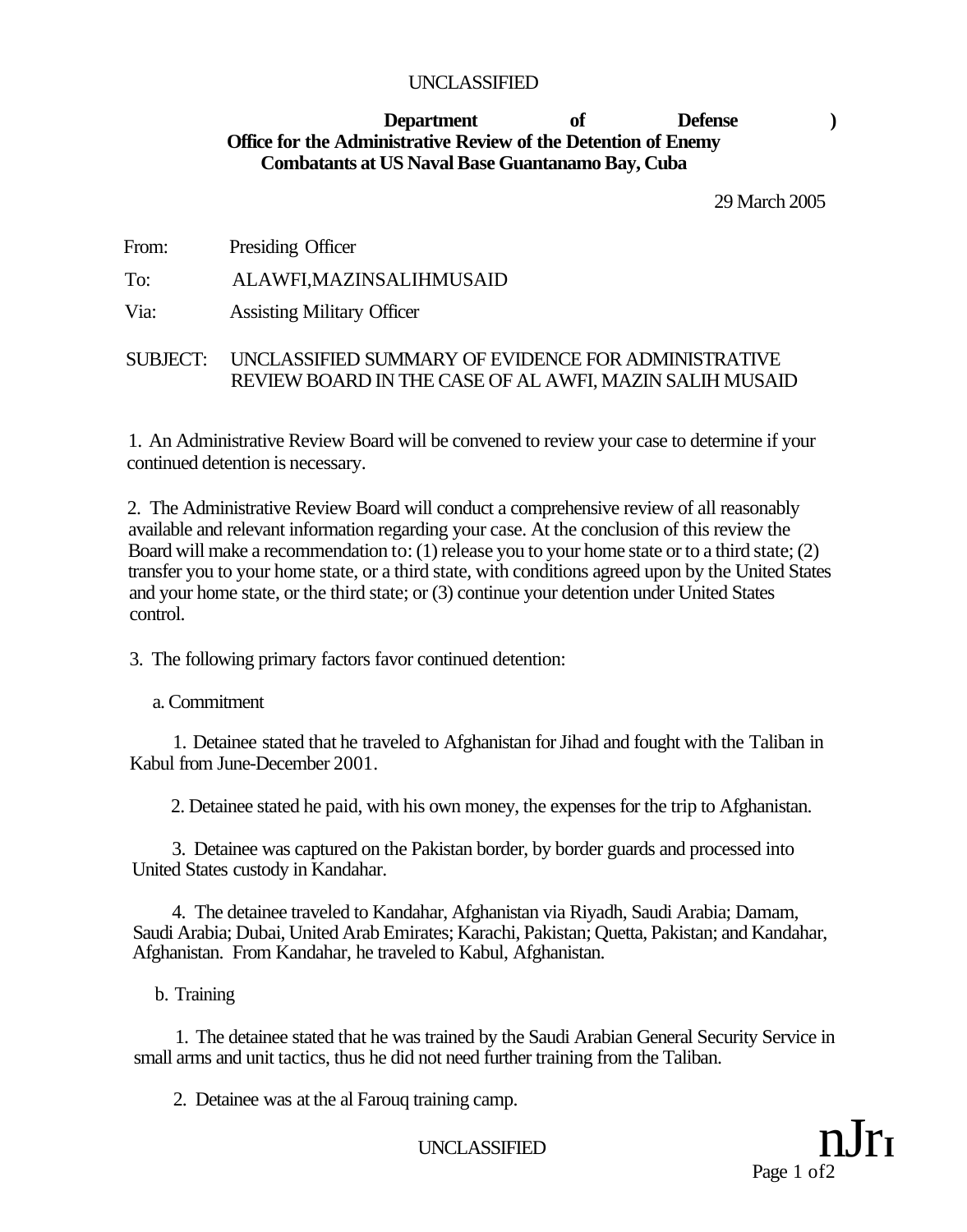# SUBJECT: UNCLASSIFIED SUMMARY OF EVIDENCE FOR ADMINISTRATIVE REVIEW BOARD IN THE CASE OF AL AWFI, MAZIN SALIH MUSAID

c. Connection

1. The detainee's name and telephone number were on a list of al Qaida members discovered on a computer hard drive seized during raids on al Qaida safe houses in Pakistan.

2. The detainee's name and contact number were known to al Qaida.

3. The detainee's uncle is a terrorist wanted for bombing attacks in Riyadh, Saudi Arabia in May 2003, and has been linked to an al Qaida weapons storage and document forging facility.

4. The detainee was at the Nebras guest house in Kandahar.

- This guest house was used by fighters heading to the al Farouq training camp and by Usama Bin Laden.

#### d. Intent

The detainee stated he offered to help the Taliban.

e. Other Relevant Data

The detainee, at capture, had in his possession a Casio watch, model # F-91W, which has been used in bombings linked to al Qaida.

4. The following primary factors favor release or transfer:

a. When asked what his plans are for the future when he returns home, detainee stated: 1) Make up for the disappointment he has caused to his parents; 2) Help his (family's) brothers and sisters, 3) Get married and 4) Obtain a good job, possibly a government job or some other job of importance.

b. When asked about his opinion about America, the detainee said that there were some good and some bad Americans, just as there is everywhere. There are some Americans that he would like to have as friends and some he would not like to have as friends.

c. The detainee claims to have bought his Casio watch years before he left Afghanistan and did not know where he bought it specifically.

5. You will be afforded a meaningful opportunity to be heard and to present information to the Board; this includes an opportunity to be physically present at the proceeding. The Assisting Military Officer (AMO) will assist you in reviewing all relevant and reasonably available unclassified information regarding your case. The AMO is not an advocate for or against continued detention, nor may the AMO form a confidential relationship with you or represent you in any other matter.

# UNCLASSIFIED

Page 2 of2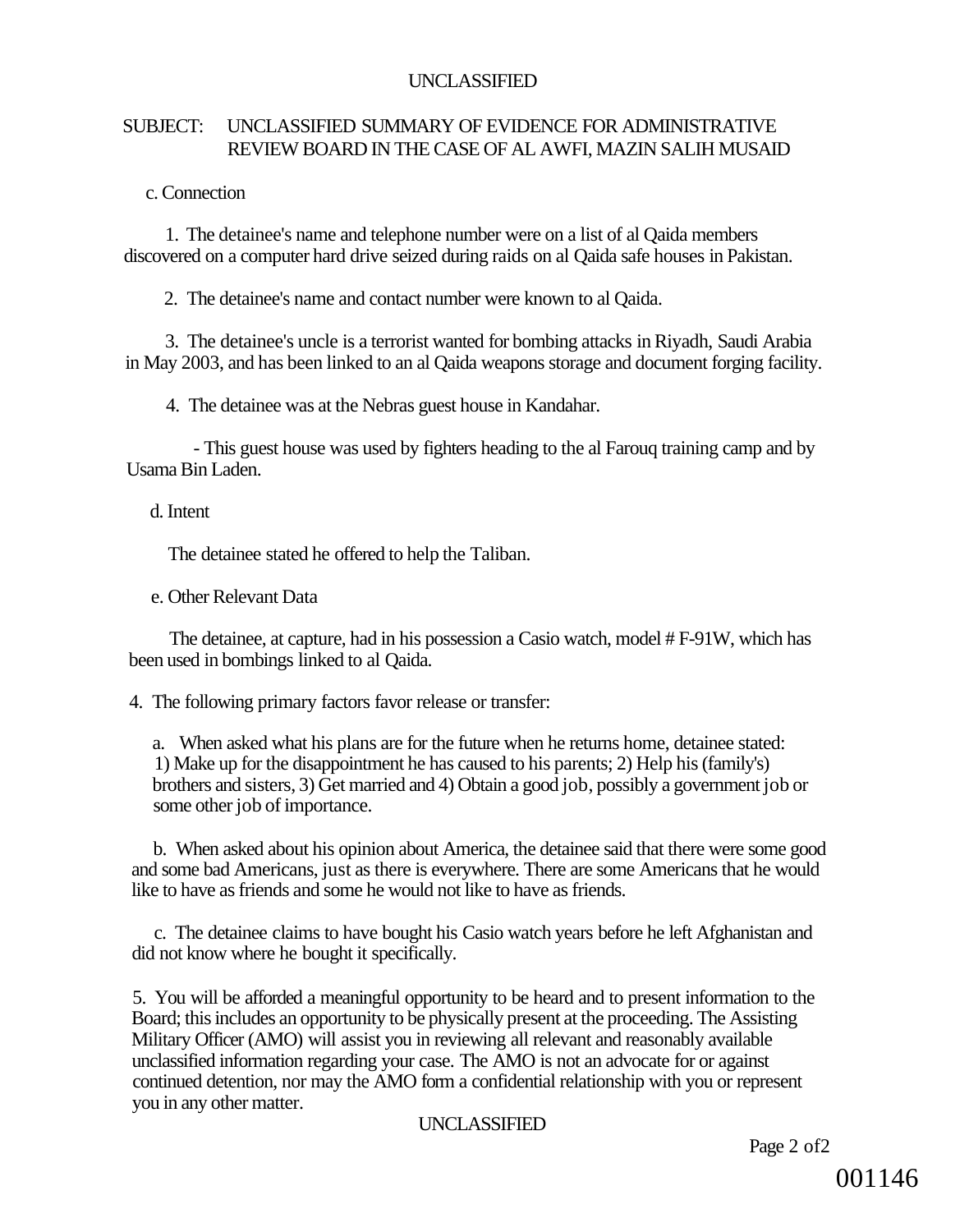#### **Department of Defense Office for the Administrative Review of the Detention of Enemy Combatants at US Naval Base Guantanamo Bay, Cuba**

28 March 2005

From: Presiding Officer

To: AL TAYABI, ABDULLAH

Via: Assisting Military Officer

#### SUBJECT: UNCLASSIFIED SUMMARY OF EVIDENCE FOR ADMINISTRATIVE REVIEW BOARD IN THE CASE OF AL TAYABI, ABDULLAH

1. An Administrative Review Board will be convened to review your case to determine if your continued detention is necessary.

2. The Administrative Review Board will conduct a comprehensive review of all reasonably available and relevant information regarding your case. At the conclusion of this review the Board will make a recommendation to: (1) release you to your home state or to a third state; (2) transfer you to your home state, or a third state, with conditions agreed upon by the United States and your home state, or the third state; or (3) continue your detention under United States control.

3. The following primary factors favor continued detention:

a. Commitment

1. The detainee, a Saudi Arabian citizen, voluntarily traveled from Riyadh, Saudi Arabia to Afghanistan via Dubai, UAE and Karachi, Pakistan, in August 2001.

2. The detainee was captured near the Pakistan border.

b. Training

1. The detainee received weapons training at the al Farouq Training Camp.

2. The detainee received familiarization with the Kalishnikov rifle and a pistol at a house in which he stayed in Kandahar.

3. The detainee traveled to another training camp near Jalalabad, Afghanistan, after al Farouq, but the training was cancelled due to the war.

c. Connection / Association

1. The detainee's name was on a list of captured mujahidin found on a hard drive<br>ted with a senior al Oaida member.<br>DMO Exhibit associated with a senior al Qaida member.

Page 1 of2

UNCLASSIFIED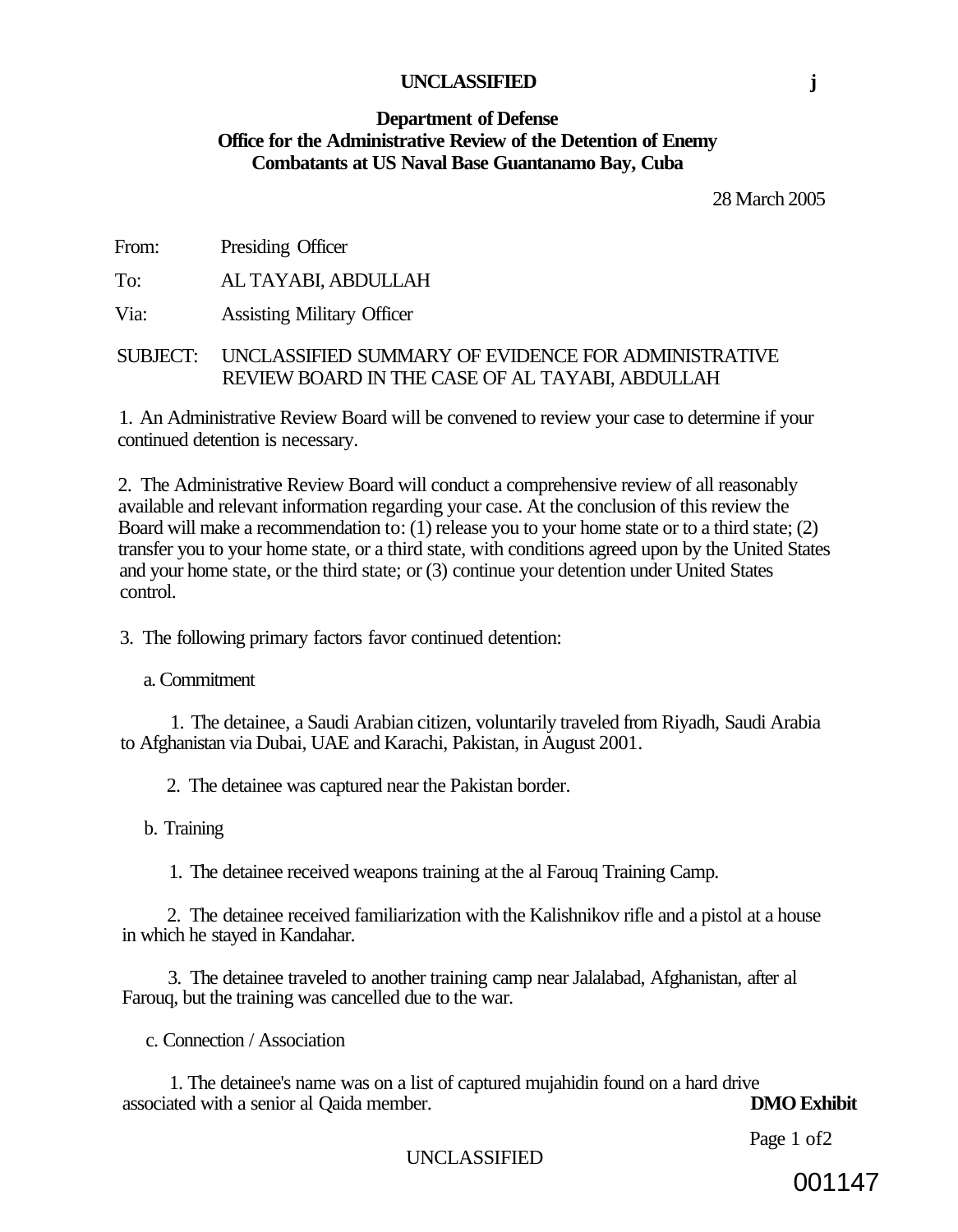#### UNCLASSIFIED SUBJECT: UNCLASSIFIED SUMMARY OF EVIDENCE FOR ADMINISTRATIVE REVIEW BOARD IN THE CASE OF AL TAYABI, ABDULLAH

2. The detainee's name was on a list of al Qaida Mujahidin and the contents of their "trust" accounts found on computer media recovered during raids against al Qaida associated safe houses.

3. The detainee joined Abu Thabet's group that was crossing the mountains heading for the Pakistani border.

4. Abu Thabit fought for the al Qaida terrorist organization.

4. The following primary factors favor release or transfer:

a. The detainee stated that after he was captured, he was forced to admit to things that were not true. He is not associated with al Qaida.

b. The detainee stated that he never went to al Farouq training camp. He stated that his statements were made due to pressure from the Afghani's. September 11th happened about two weeks after he was in Afghanistan.

c. The detainee stated he went to Afghanistan during his vacation from school to obtain weapons training. He purchased a return ticket intending to only stay in Afghanistan for a month.

d. The detainee stated he applied to King Fahd military school for training but they refused him because he looked weak. This is why he sought training in Afghanistan.

5. You will be afforded a meaningful opportunity to be heard and to present information to the Board; this includes an opportunity to be physically present at the proceeding. The Assisting Military Officer (AMO) will assist you in reviewing all relevant and reasonably available unclassified information regarding your case. The AMO is not an advocate for or against continued detention, nor may the AMO form a confidential relationship with you or represent you in any other matter.

**UNCLASSIFIED**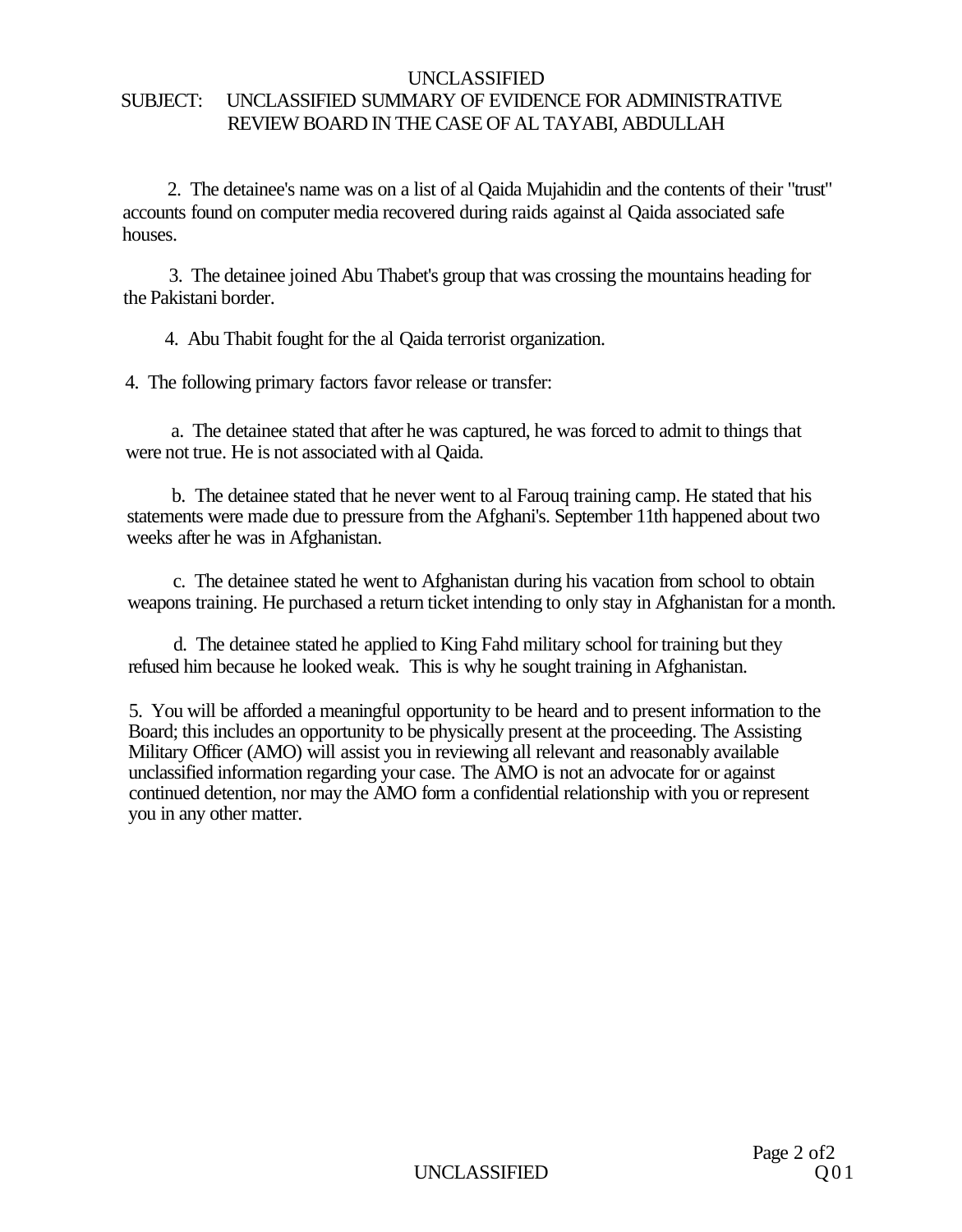#### **Department of Defense Office for the Administrative Review of the Detention of Enemy Combatants at US Naval Base Guantanamo Bay, Cuba**

5 April 2005

From: Presiding Officer

To: GHALAAB BASHIR

Via: Assisting Military Officer

SUBJECT: UNCLASSIFIED SUMMARY OF EVIDENCE FOR ADMINISTRATIVE REVIEW BOARD IN THE CASE OF GHALAAB BASHIR

1. An Administrative Review Board will be convened to review your case to determine if your continued detention is necessary.

2. The Administrative Review Board will conduct a comprehensive review of all reasonably available and relevant information regarding your case. At the conclusion of this review the Board will make a recommendation to: (1) release you to your home state or to a third state; (2) transfer you to your home state, or a third state, with conditions agreed upon by the United States and your home state, or the third state; or (3) continue your detention under United States control.

3. The following primary factors favor continued detention:

a. Commitment

1. The detainee traveled from Syria, through Turkey, Iran, and Pakistan respectively, finally arriving at Jalalabad, Afghanistan.

2. The detainee was smuggled from Iran into Afghanistan and then on to Quetta, Pakistan with assistance from the Tablighi (JT: Jama'at Tablighi) office in Zahedan, Iran.

3. Jama'at Tablighi is a Pakistan-based Islamic missionary organization believed to be used as a cover to mask travel and activities of terrorists including members of al Qaida.

b. Training

The detainee attended the al Farouq training camp in early 2001.

c. Connections

1. The detainee was a bodyguard for Usama Bin Laden.

UNCLASSIFIED **DMO** Exhibit 1

001149 Page  $1$  of  $2$  , **Rage 1 of £-**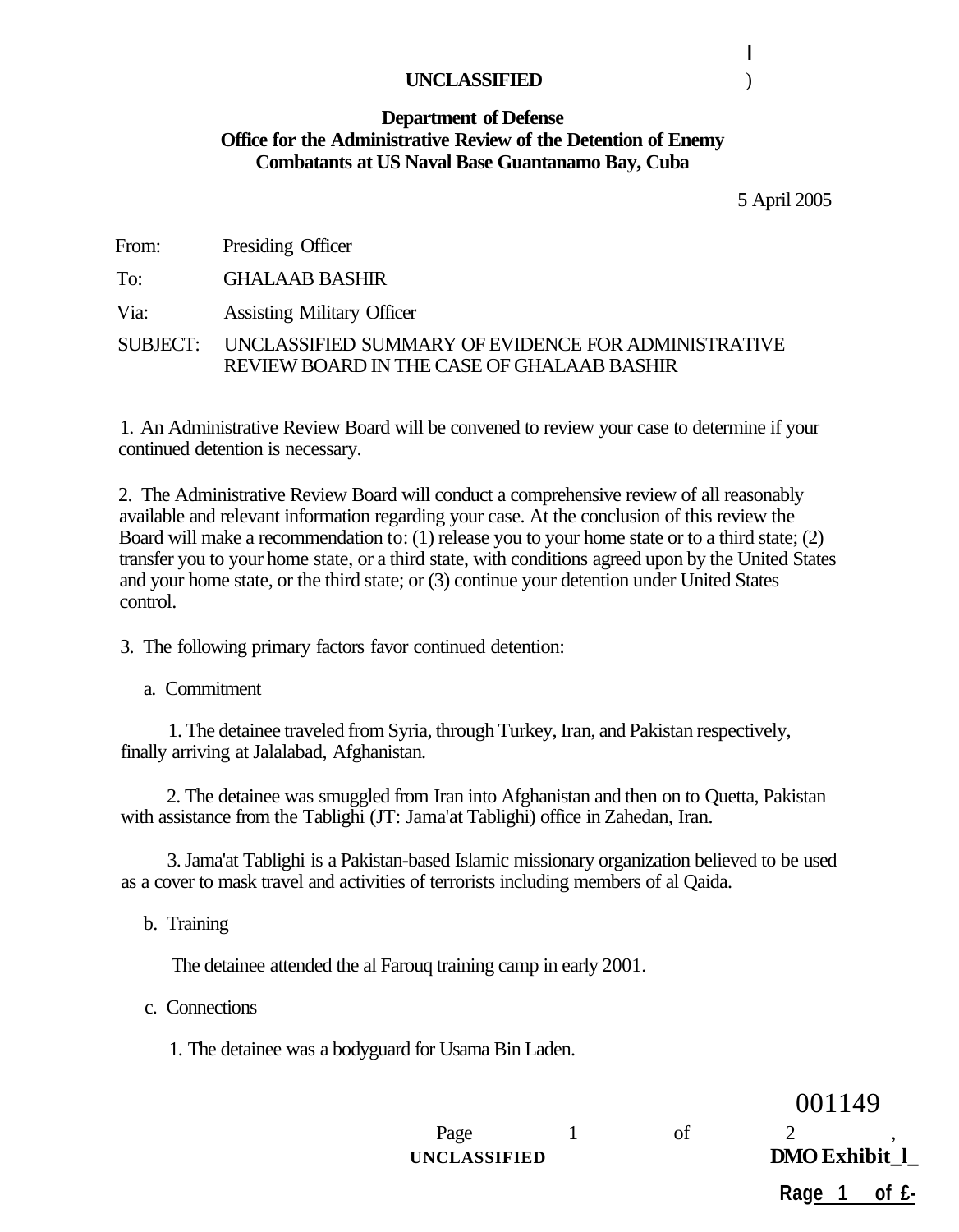# SUBJECT: UNCLASSIFIED SUMMARY OF EVIDENCE FOR ADMINISTRATIVE REVIEW BOARD IN THE CASE OF GHALAAB BASHIR

2. The detainee's name was on a list of captured hard drives associated with a senior al Qaida member.

3. The detainee's name also appears in a list of "trust" accounts found on files recovered from various computer media seized during raids against al Qaida.

d. Intent

1. The detainee left Jalalabad, Afghanistan around November 2001, with other Arabs and Pakistanis, stayed in the mountains for one month, continued to Pakistan with approximately 20 other Arabs, and was captured on 16 December 2001.

2. In September 2004, the detainee admitted to using a false name since his arrival in Guantanamo Bay, Cuba.

3. The detainee was in charge of weapons inventory at Tora Bora, with duties consisting of handing out ammunition and taking inventory.

4. The detainee was in Tora Bora after 11 September 2001, making sure fighting groups had enough supplies.

5. The detainee worked in one of the supply caves, loading and unloading supplies for other mujahideen.

4. The following primary factors favor release or transfer:

a. The detainee stated he had "a middle of the road" approach with faith and religion and that he was not an extremist.

b. The detainee claims to have not participated in jihad activities.

c. The detainee denied attending the al Farouq training camp in Afghanistan and that he was chosen to be a bodyguard for Usama Bin Laden. He denied meeting Usama Bin Laden.

d. The detainee denied receiving any military or weapons training.

5. You will be afforded a meaningful opportunity to be heard and to present information to the Board; this includes an opportunity to be physically present at the proceeding. The Assisting Military Officer (AMO) will assist you in reviewing all relevant and reasonably available unclassified information regarding your case. The AMO is not an advocate for or against continued detention, nor may the AMO form a confidential relationship with you or represent you in any other matter.

001150

Page 2 of2 **UNCLASSIFIED** \_ *n £ ~* 

 $\overline{\mathsf{R} \mathsf{age}}$   $\overline{\mathsf{T}}$   $\sim$  of  $\overline{\mathsf{A}}$   $\mathsf{V}$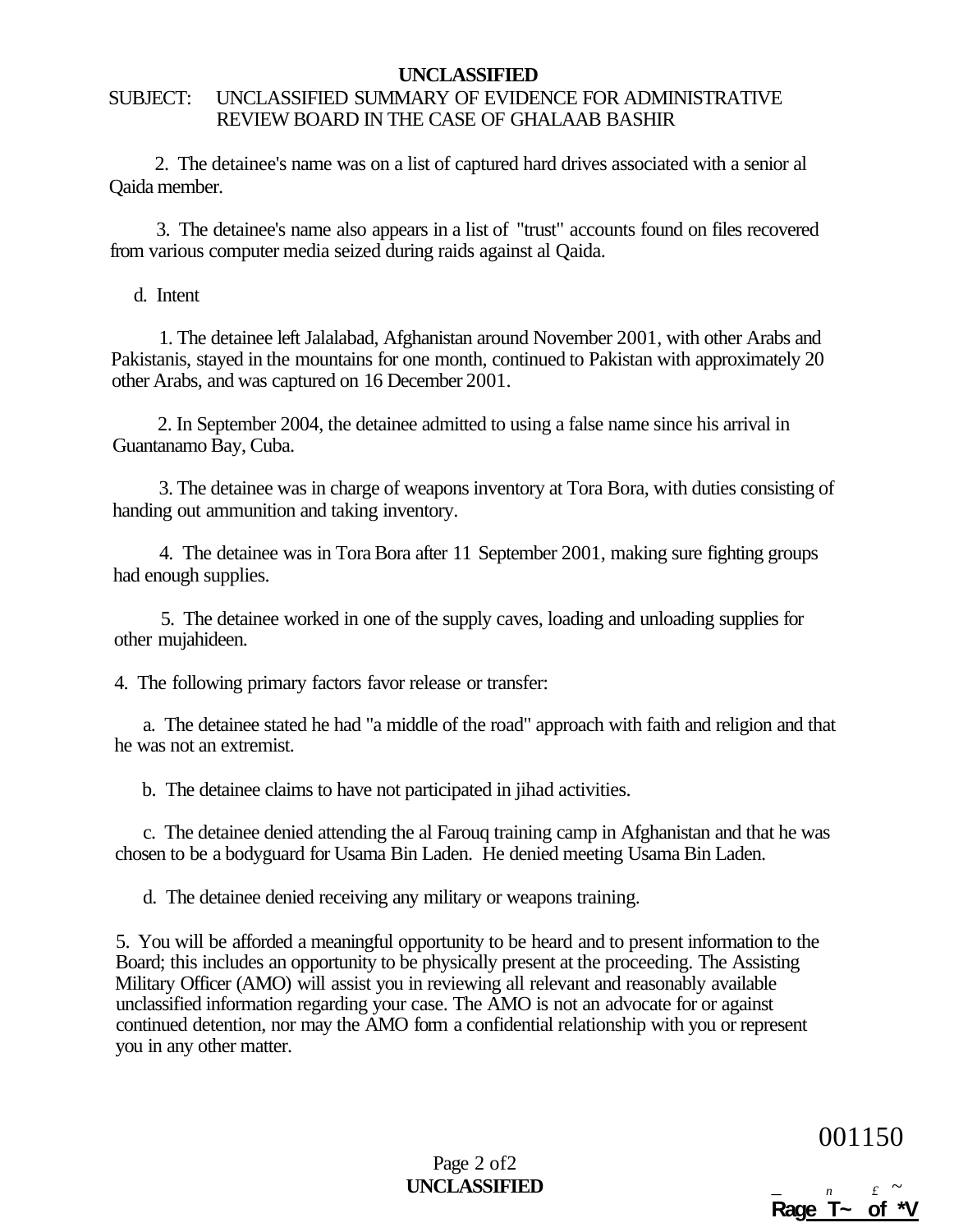# **Department of Defense Office for the Administrative Review of the Detention of Enemy Combatants at US Naval Base Guantanamo Bay, Cuba**

4 April 2005

| From: | Presiding Officer |  |
|-------|-------------------|--|
|-------|-------------------|--|

To: JAN, JUMMA

Via: Assisting Military Officer

SUBJECT: UNCLASSIFIED SUMMARY OF EVIDENCE FOR ADMINISTRATIVE REVIEW BOARD IN THE CASE OF JAN, JUMMA

1. An Administrative Review Board will be convened to review your case to determine if your continued detention is necessary.

2. The Administrative Review Board will conduct a comprehensive review of all reasonably available and relevant information regarding your case. At the conclusion of this review the Board will make a recommendation to: (1) release you to your home state or to a third state; (2) transfer you to your home state, or a third state, with conditions agreed upon by the United States and your home state, or the third state; or (3) continue your detention under United States control.

3. The following primary factors favor continued detention:

a. Commitment

1. The detainee, as a military commander, reportedly was assigned a mission in Tajikistan after 11 September 2001 as part Of an al Qaida and Taliban operational plan.

2. The detainee has fought with the Taliban under several commanders. The detainee has also resided with several Hezb-e-Islami Gulbuddin (KG) commanders.

3. HIG has been designated by the United States as a terrorist organization.

4. HIG has long-established ties with Usama Bin Laden. HIG has staged small attacks in its attempt to force U.S. troops to withdraw from Afghanistan, overthrow the Afghan Transitional Administration and establish a fundamentalist state.

5. The detainee was captured in Mazar-e-Sharif, Afghanistan by coalition forces and was positively identified on 3 July 2003.

b. Training

The detainee has been involved in training operatives in the use of explosives and

**DMO Exhibit** 

UNCLASSIFIED

Page 1 of 3 **• 001151**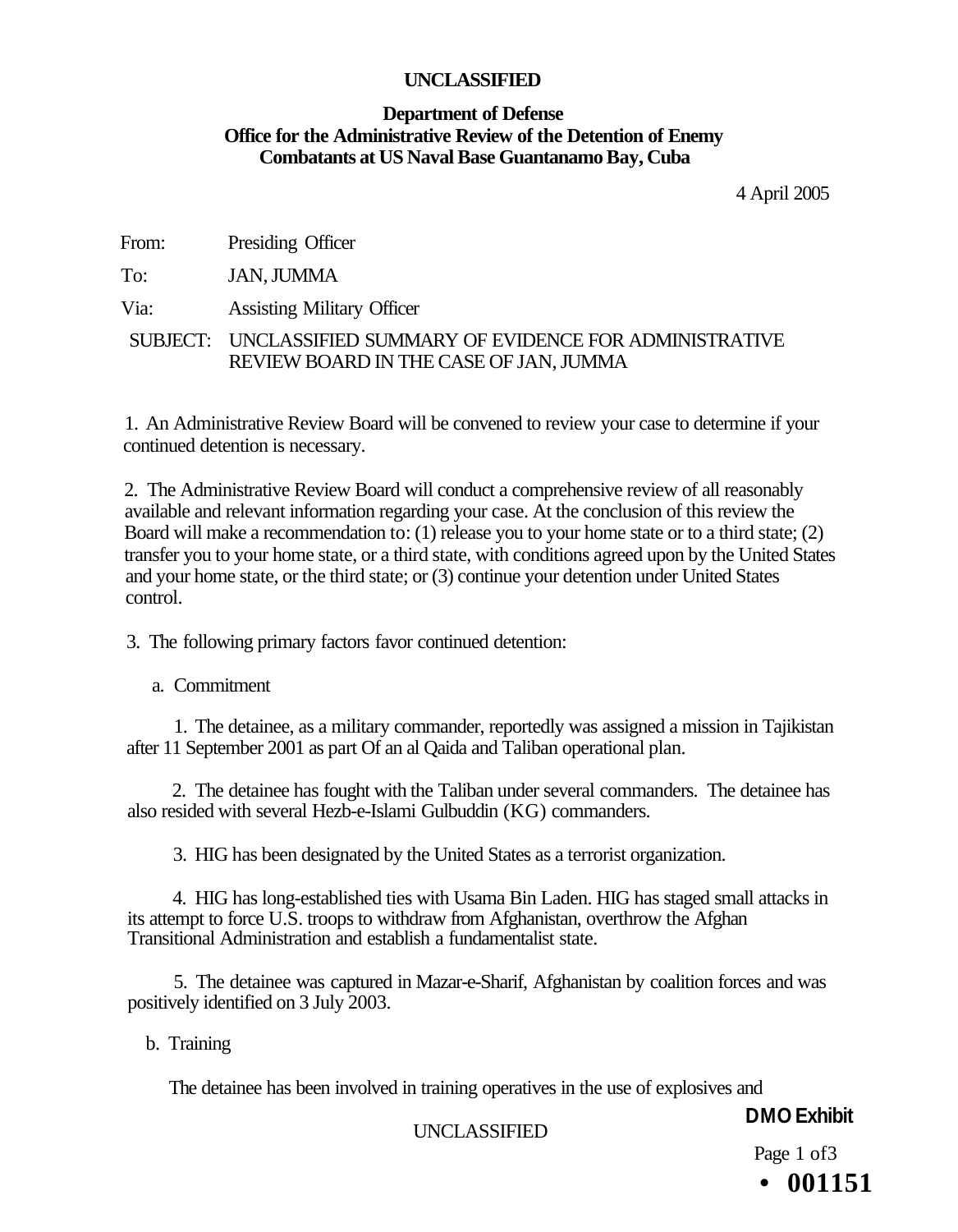#### SUBJECT: UNCLASSIFIED SUMMARY OF EVIDENCE FOR ADMINISTRATIVE REVIEW BOARD IN THE CASE OF JAN, JUMMA

improvised explosive devices in order to target United States military personnel.

c. Connections/Associations

1. The detainee was identified as the leader of a compound where approximately 100 Taliban soldiers stayed.

2. The detainee is a high-ranking Taliban member and is a HIG Commander.

3. The detainee admitted he was a driver for Taliban Commander Guli, for one year.

4. The detainee is associated with Qarim Boy, a HIG commander and Maulawi Shamsul Haq, who was a security guard for Mullah Mohammad Omar.

5. Mullah Mohammad Omar is the former Taliban Supreme Leader.

6. Maulawi Shamsul Haq was also a former Deputy of the Taliban Party.

7. The detainee met with Mulla Zarmai sometime around June 2003. Mulla Zarmai is a former commander to Mullah Omar.

d. Intent

1. The detainee was in a leadership role in a rocket attack against United States forces at the Mazar-e-Sharif airfield.

2. The detainee has been implicated in the roadside bomb assassination attempt of General Dostum, a Northern Alliance leader.

3. The detainee has been involved in the purchase, construction and storage of mines in the Chemtal area of Afghanistan.

e. Other Relevant Data

The detainee speaks Farsi, Russian, Uzbecki, Pashto and some English.

4. The following primary factors favor release or transfer:

a. Detainee denied having any knowledge of the attacks in the United States prior to their execution on September 11th, and also denied knowledge of any rumors or plans of future attacks on the U.S. or U.S. interests.

b. The detainee stated that if he were released, he would go home, be married to his fiance" and continue on with his life. The detainee stated he had no associations with the Taliban,

UNCLASSIFED

Page 2 of 3 **001152**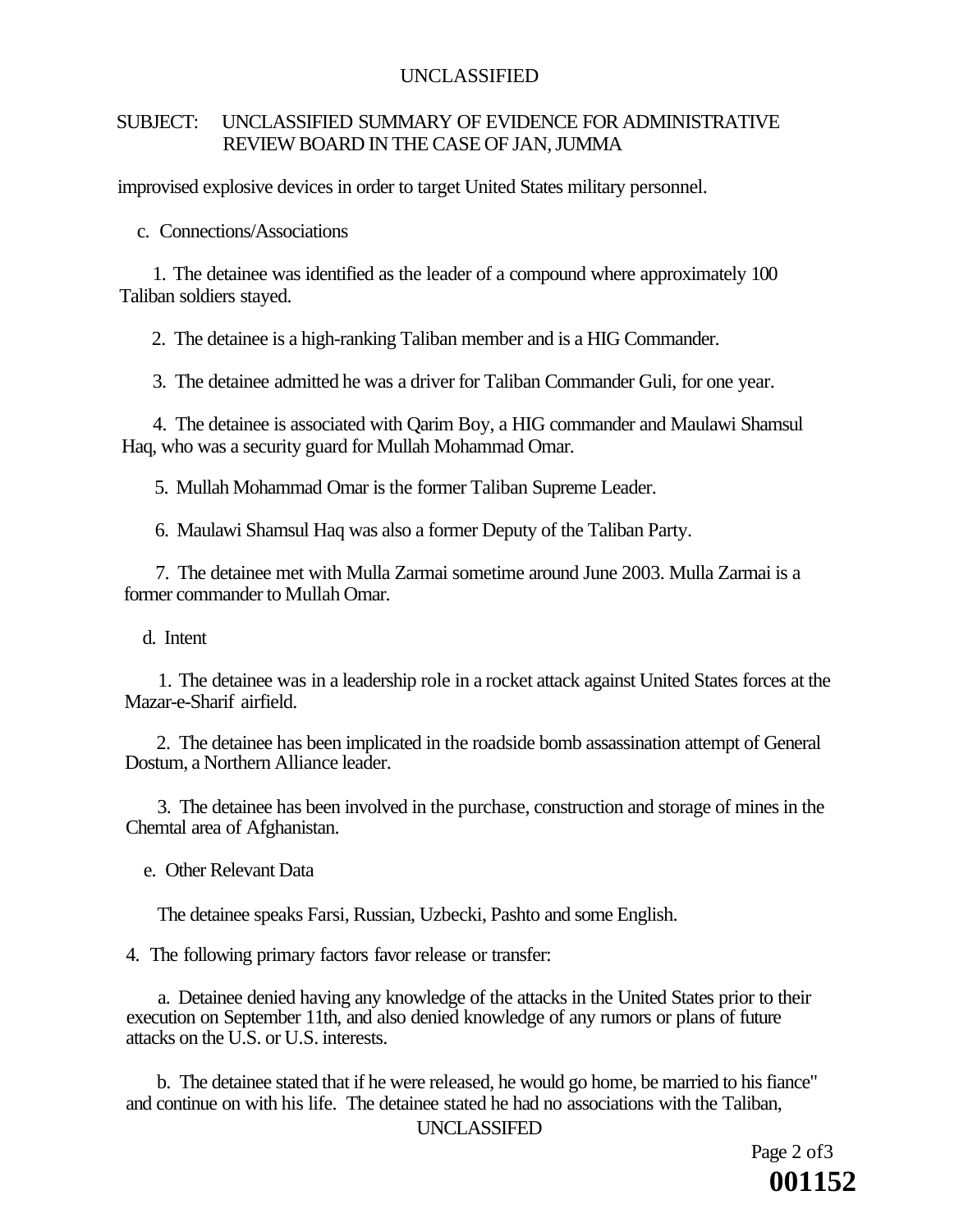# SUBJECT: UNCLASSIFIED SUMMARY OF EVIDENCE FOR ADMINISTRATIVE REVIEW BOARD IN THE CASE OF JAN, JUMMA

besides being their driver in the past.

c. The detainee claims he never transported, built or used explosives of any kind.

5. You will be afforded a meaningful opportunity to be heard and to present information to the Board; this includes an opportunity to be physically present at the proceeding. The Assisting Military Officer (AMO) will assist you in reviewing all relevant and reasonably available unclassified information regarding your case. The AMO is not an advocate for or against continued detention, nor may the AMO form a confidential relationship with you or represent you in any other matter.

UNCLASSIFED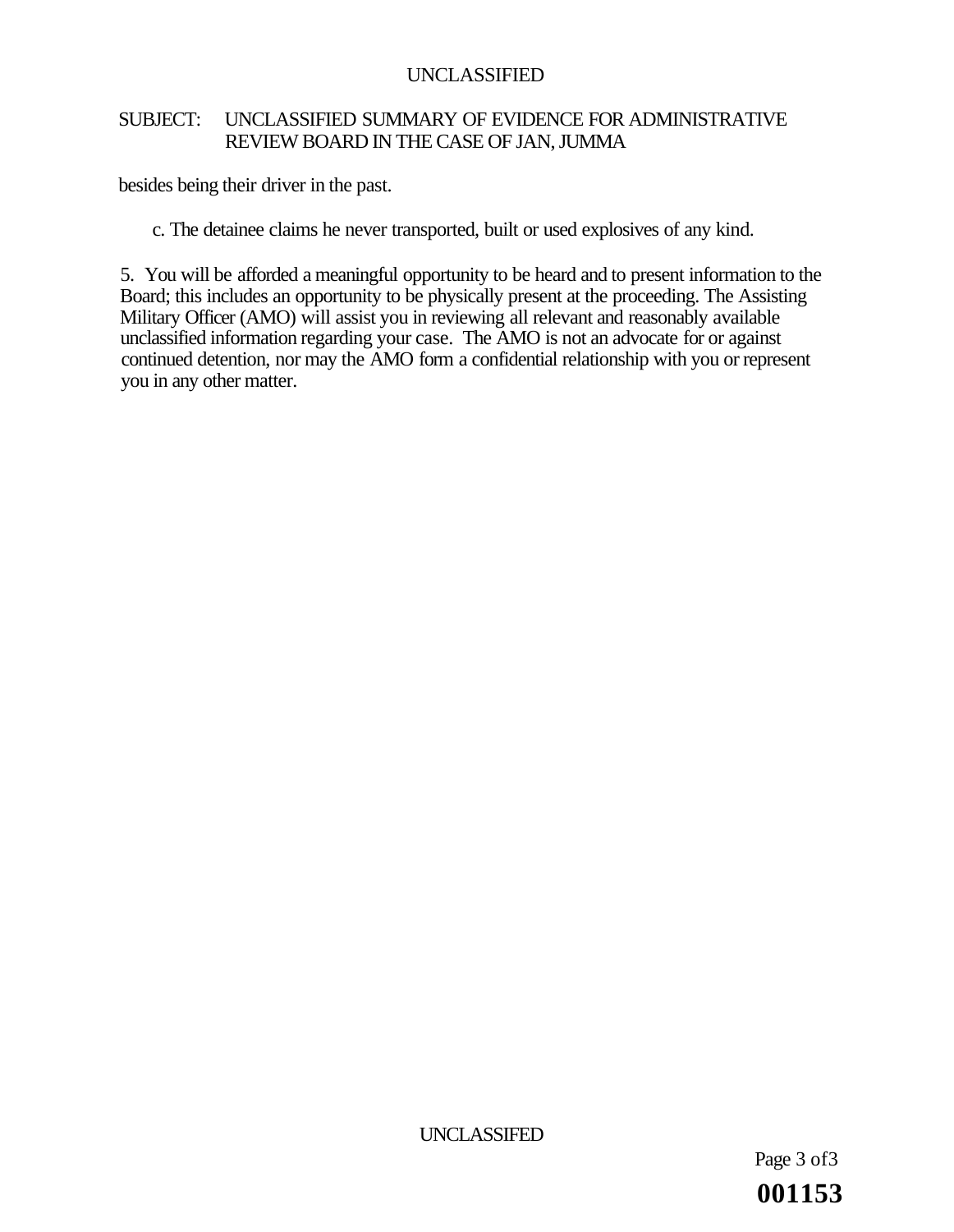#### **Department of Defense Office for the Administrative Review of the Detention of Enemy Combatants at US Naval Base Guantanamo Bay, Cuba**

31 March 2005

| From: | Presiding Officer                                                                                                          |
|-------|----------------------------------------------------------------------------------------------------------------------------|
| To:   | <b>MOHAMED, FAHED NASSER</b>                                                                                               |
| Via:  | <b>Assisting Military Officer</b>                                                                                          |
|       | SUBJECT: UNCLASSIFIED SUMMARY OF EVIDENCE FOR<br>ADMINISTRATIVEREVIEW BOARD IN THE CASE OF<br><b>MOHAMED, FAHED NASSER</b> |

1. An Administrative Review Board will be convened to review your case to determine if your continued detention is necessary.

2. The Administrative Review Board will conduct a comprehensive review of all reasonably available and relevant information regarding your case. At the conclusion of this review the Board will make a recommendation to: (1) release you to your home state or to a third state; (2) transfer you to your home state, or a third state, with conditions agreed upon by the United States and your home state, or the third state; or (3) continue your detention under United States control.

3. The following primary factors favor continued detention:

a. Commitment

The detainee was recruited in December 2000, in Mecca, Saudi Arabia, to take part in jihad.

b. Training

The detainee received small arms training at the al Farouq training camp in Afghanistan.

c. Connections/Associations

1. The detainee admitted under duress that he was an al Qaida and had met Usama Bin Laden.

2. After arriving in Afghanistan, the detainee worked or stayed in at least five Taliban guesthouses and had knowledge of two other guesthouses.

3. Usama Bin Laden visited the al Farouq training camp while the detainee was in training.

Page 1 of2 UNCLASSIFIED **001154** 

**Page ' of**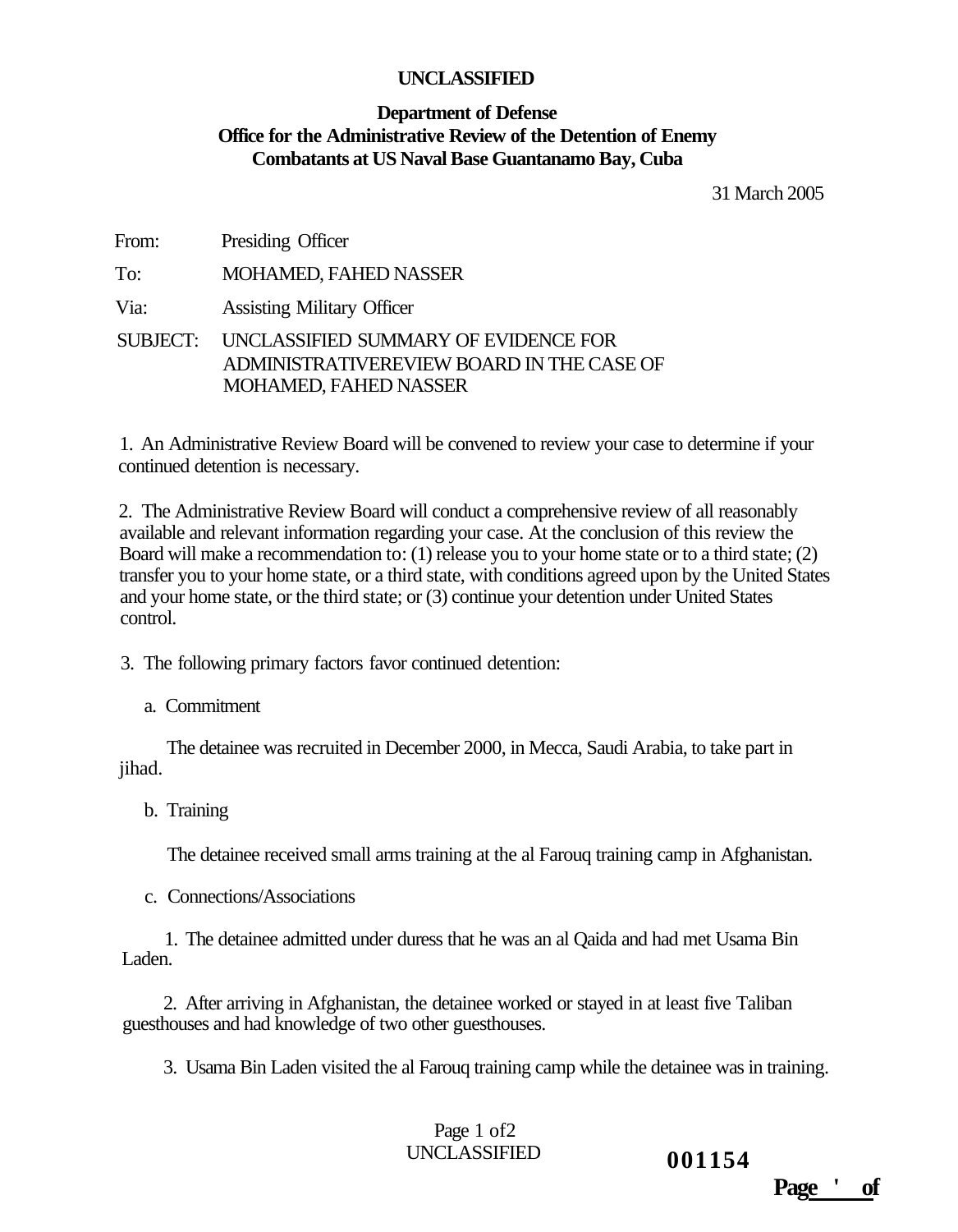## SUBJECT: UNCLASSIFIED SUMMARY OF EVIDENCE FOR ADMINISTRATIVE REVIEW BOARD IN THE CASE OF MOHAMED, FAHED NASSER

4. The detainee shared a tent with an al Qaida operative while at al Farouq training camp. During that time, they often discussed jihad.

d. Intent

1. The detainee traveled from his home in Saudi Arabia to Pakistan and crossed the border in Afghanistan.

2. The detainee escaped during the second night of the Mazar-e-Sharif uprising, but was shot and recaptured by Northern Alliance soldiers.

3. The individual who recruited the detainee said that he could be trained and sent to Palestine to fight in the Jihad. The detainee invited three of his friends from his hometown in Saudi Arabia to go with him.

e. Other Relevant Data

The detainee confirmed that he was present during the uprising at the al Jenke Prison in Mazar-e-Sharif.

4. The following primary factors favor release or transfer:

a. The detainee stated he has never made bombs or met anyone who manufactures bombs. The detainee denied knowing or associating with any terrorist The detainee also stated he has never collected or been asked to collect information against the United States.

b. The detainee stated he was never involved in any fighting in Afghanistan.

c. The detainee denied attending a terrorist camp training.

5. You will be afforded a meaningful opportunity to be heard and to present information to the Board; this includes an opportunity to be physically present at the proceeding. The Assisting Military Officer (AMO) will assist you in reviewing all relevant and reasonably available unclassified information regarding your case. The AMO is not an advocate for or against continued detention, nor may the AMO form a confidential relationship with you or represent you in any other matter.

**• 001155**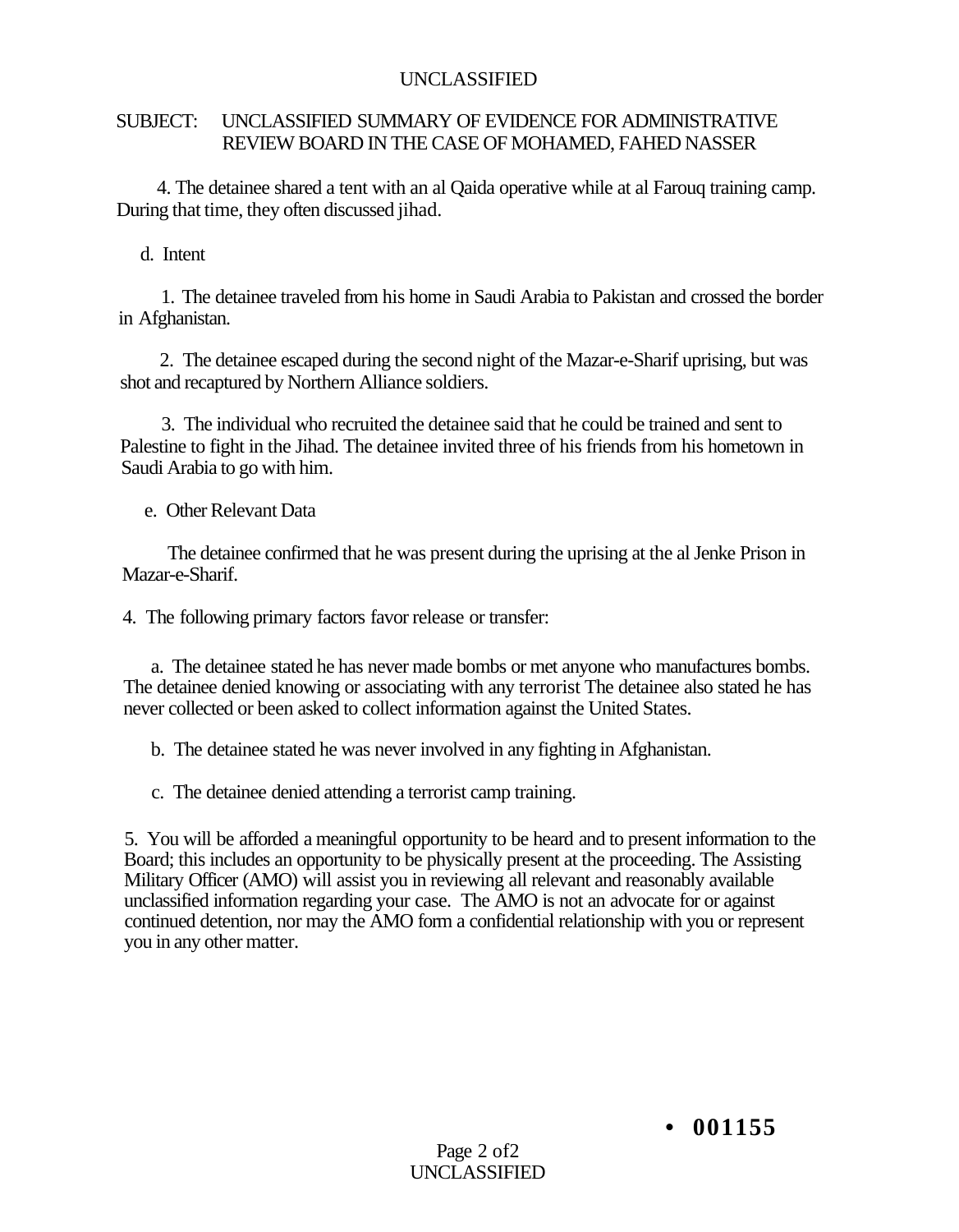#### **Department of Defense Office for the Administrative Review of the Detention of Enemy Combatants at US Naval Base Guantanamo Bay, Cuba**

24 March 2005

| From: | Presiding Officer                                                                                                                             |
|-------|-----------------------------------------------------------------------------------------------------------------------------------------------|
| To:   | ABD AL RAHMAN ABD, ALLAL AB // ALJALLIL                                                                                                       |
| Via:  | <b>Assisting Military Officer</b>                                                                                                             |
|       | SUBJECT: UNCLASSIFIED SUMMARY OF EVIDENCE FOR ADMINISTRATIVE<br><b>REVIEW BOARD IN THE CASE OF</b><br>ABD AL RAHMAN ABD, ALLAL AB // ALJALLIL |

1. An Administrative Review Board will be convened to review your case to determine if your continued detention is necessary.

2. The Administrative Review Board will conduct a comprehensive review of all reasonably available and relevant information regarding your case. At the conclusion of this review the Board will make a recommendation to: (1) release you to your home state or to a third state; (2) transfer you to your home state, or a third state, with conditions agreed upon by the United States and your home state, or the third state; or (3) continue your detention under United States control.

3. The following primary factors favor continued detention:

a. Commitment

1. In the year 2000, the detainee traveled from Yemen to Afghanistan.

2. In April 2001, the detainee returned to Afghanistan.

3. The detainee was identified by his alias, as having been on Usama Bin Laden's security detail.

b. Training

The detainee received training at the Al Farouq training camp.

c. Connection/Associations

1. The detainee traveled to Afghanistan to help Ibrahim Aliwee improve the Islamic studies center in Kabul.

2. Ibrahim is a probable member of al Qaida.

Page 1 of 2 UNCLASSIFIED 001156

# **DMO Exhibit**

**Page I of**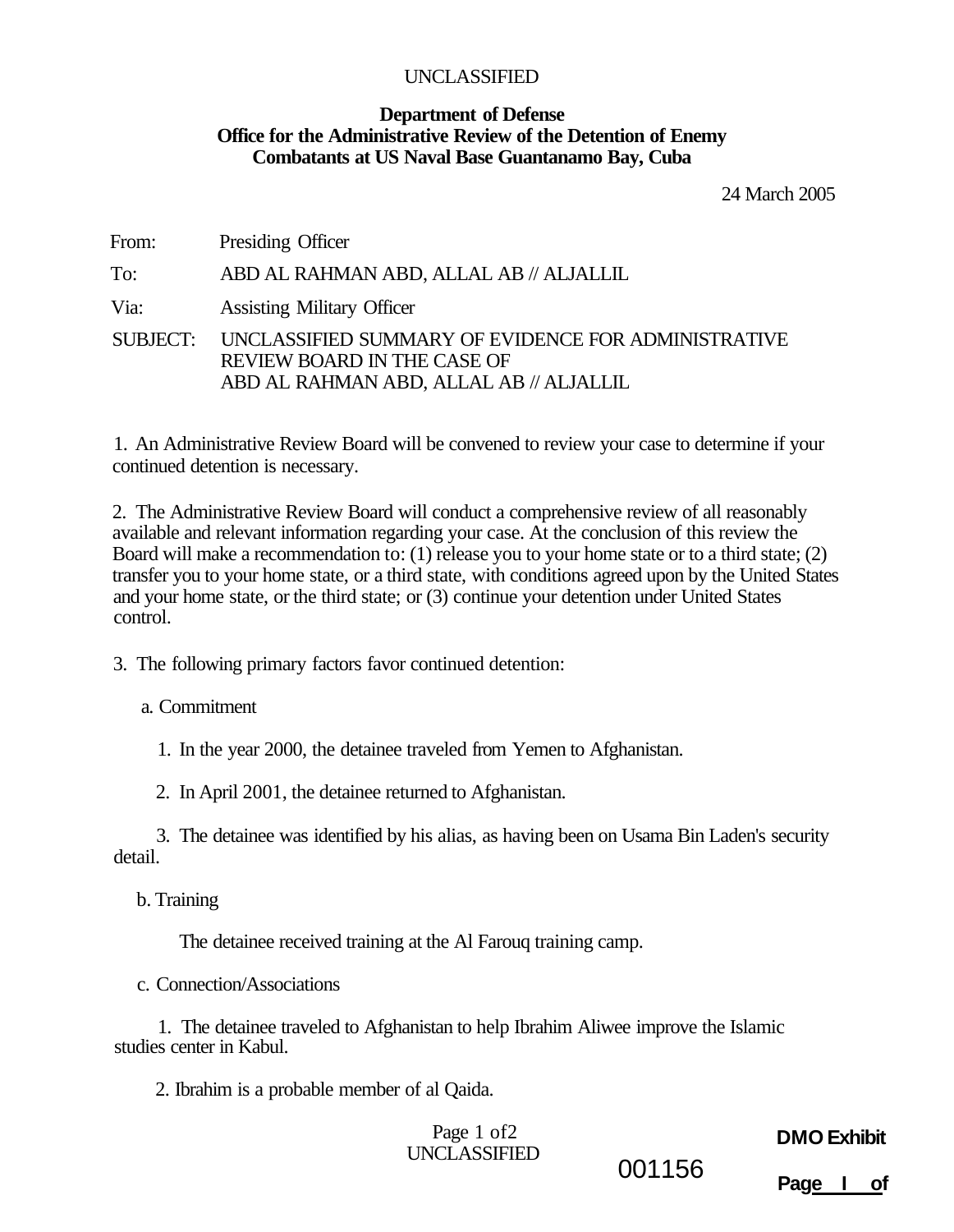# UNCLASSIFIED SUBJECT: UNCLASSIFIED SUMMARY OF EVIDENCE FOR ADMINISTRATIVE REVIEW BOARD IN THE CASE OF ABD AL RAHMAN ABD, ALLAL AB // ALJALLIL

#### d. Intent.

The detainee went to the front lines in Kabul.

#### e. Other Relevant Data

Detainee's overall behavior has been non-compliant and aggressive. Detainee does not comply with guards instruction. Detainee continues to talk between the blocks. Detainee also has multiple occurrences of causing damage in his cell. Detainee has shown by his actions that he has little regard for the rules of the cellblock and does not respect his fellow man.

4. The following primary factors favor release or transfer:

The detainee stated he was in Pakistan because Ibrahim, a Yemeni man who was a humanitarian, took him to the hospital there. He was only in Pakistan a short time and did not have time to receive treatment.

5. You will be afforded a meaningful opportunity to be heard and to present information to the Board; this includes an opportunity to be physically present at the proceeding. The Assisting Military Officer (AMO) will assist you in reviewing all relevant and reasonably available unclassified information regarding your case. The AMO is not an advocate for or against continued detention, nor may the AMO form a confidential relationship with you or represent you in any other matter.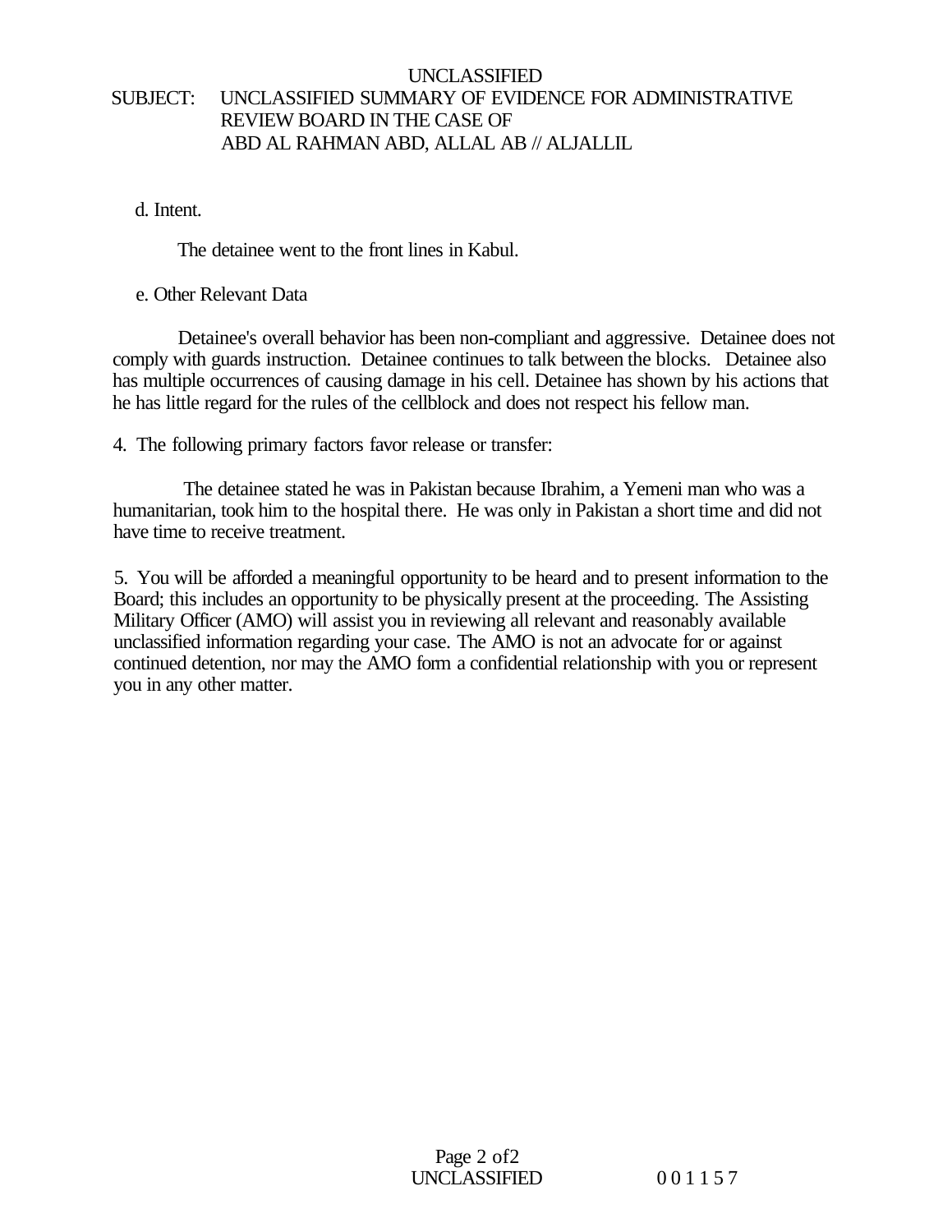# **Department of Defense Office for the Administrative Review of the Detention of Enemy Combatants at US Naval Base Guantanamo Bay, Cuba**

13 APRIL 2005

From: Presiding Officer

To: HASSEN, MOHAMMED MOHAMMED

Via: Assisting Military Officer

SUBJECT: UNCLASSIFIED SUMMARY OF EVIDENCE FOR ADMINISTRATIVEREVIEW BOARD IN THE CASE OF HASSEN, MOHAMMED MOHAMMED

1. An Administrative Review Board will be convened to review your case to determine if your continued detention is necessary.

2. The Administrative Review Board will conduct a comprehensive review of all reasonably available and relevant information regarding your case. At the conclusion of this review the Board will make a recommendation to: (1) release you to your home state or to a third state; (2) transfer you to your home state, or a third state, with conditions agreed upon by the United States and your home state, or the third state; or (3) continue your detention under United States control.

3. The following primary factors favor continued detention:

a. Commitment

1. An Imam at the Mosque in Taiz, Yemen, the leader of the local Jammat Tablique in Taiz, and the detainees father, arranged the detainee's trip to Pakistan. The detainee's father arranged for his passport, airline tickets, visa and \$1,000 in United States currency.

2. The detainee traveled by plane to Lahore, Pakistan through Karachi, Pakistan. Once he arrived in Lahore the detainee took a bus to Raywand, Pakistan where the headquarters of the Tablique Jammat was located. The detainee stayed at the Tablique Jammat mosque.

3. Jama'at Al Tablighi, a Pakistan based Islamic missionary organization, is being used as a cover to mask travel and activities of terrorists including members of al Qaida.

4. The detainee had a three-month travel visa to Pakistan, but planned on remaining there for approximately one year. He stated he was unconcerned about over staying his visa because renewing the visa was as simple as visiting any police station in Pakistan.

5. The detainee was identified as a fighter who traveled between Kandahar and Khost, Afghanistan.

> DMOBMti  $t - t$

UNCLASSIFIED

Page 1 of2

001158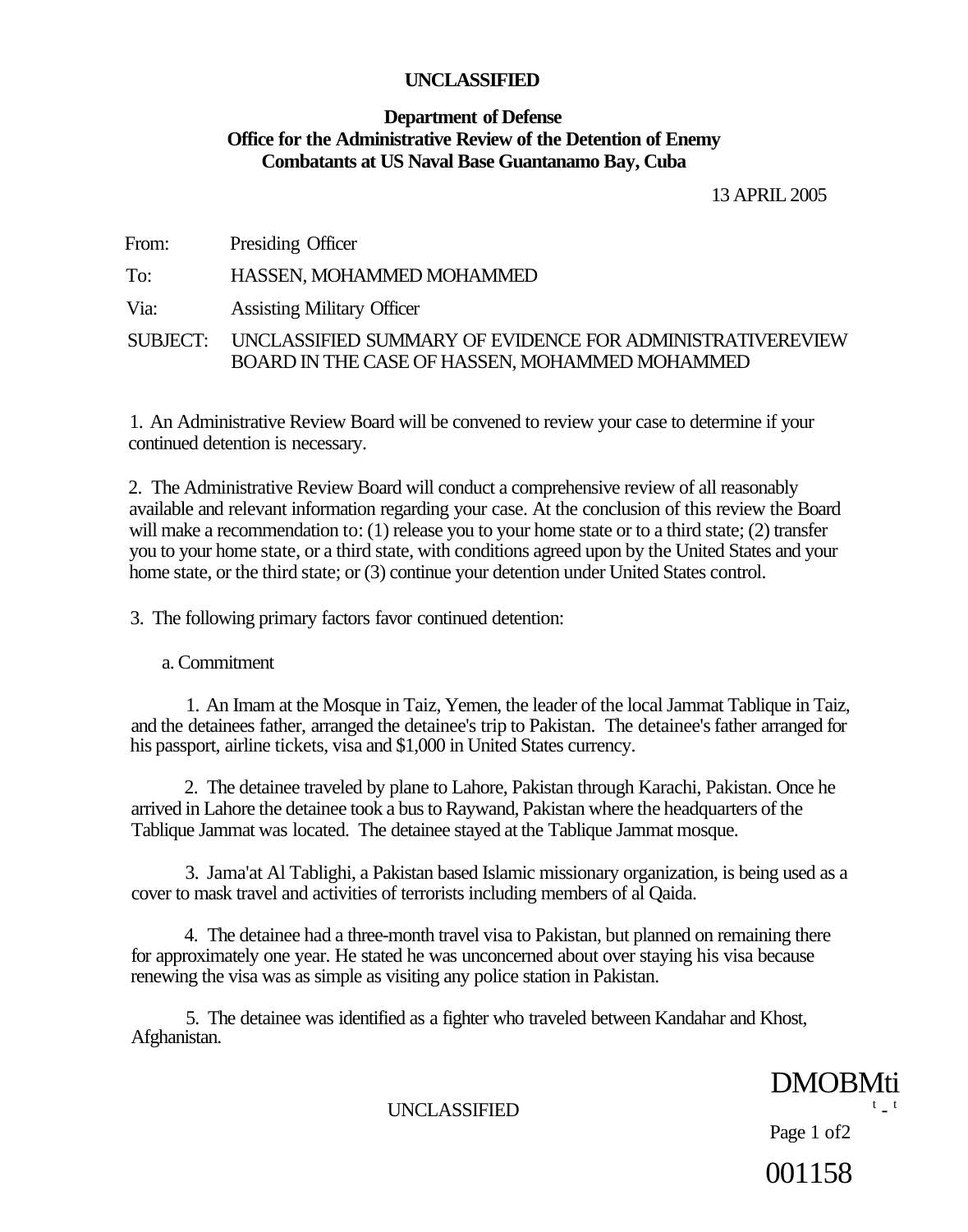# SUBJECT: UNCLASSIFIED SUMMARY OF EVIDENCE FOR ADMINISTRATIVE REVIEW BOARD IN THE CASE OF HASSEN, MOHAMMED MOHAMMED

# b. Training

The detainee was identified as having trained at al Farouq.

# c. Connections/Associations

1. The detainee's father was involved with members of Tablique Jammat and favored the organization.

2. A senior al Qaida Lieutenant identified the detainee in a photo as having possibly seen him in Afghanistan.

d. Other Relevant Data

1. The detainee, a Yemen citizen, traveled to Pakistan in early 2001. He was captured at the Cresent Mill guesthouse in Faisalabad, Pakistan and was identified by a senior al Qaida lieutenant.

2. The Crescent Mill guesthouse corresponds to an al Qaida safe house in Faisalabad where a number of suspected al Qaida members were eventually arrested in a raid late March 2002 by the Pakistani police.

3. The detainee was arrested in a Pakistani police raid of a house which had harbored known al Qaida members.

4. The following primary factors favor release or transfer:

a. The detainee denies ever going to Afghanistan. He stated, "I do not know Afghanistan. The only time I was there was when they took me to prison there. The Americans took me to Afghanistan."

b. The detainee stated he neither served in the Yemeni military nor received any kind of military training. In addition, he stated he did not own a Kalashnikov nor has he ever fired one. The detainee said he never participated in the Hajj and does not follow any fatwas. The detainee stated he did not like what al Qaida and Usama bin Laden did on 11 September 2001. The detainee explained he has no personal knowledge of Al Qaida, Usama Bin Laden or the Taliban.

5. You will be afforded a meaningful opportunity to be heard and to present information to the Board; this includes an opportunity to be physically present at the proceeding. The Assisting Military Officer (AMO) will assist you in reviewing all relevant and reasonably available unclassified information regarding your case. The AMO is not an advocate for or against continued detention, nor may the AMO form a confidential relationship with you or represent you in any other matter.

UNCLASSIFIED